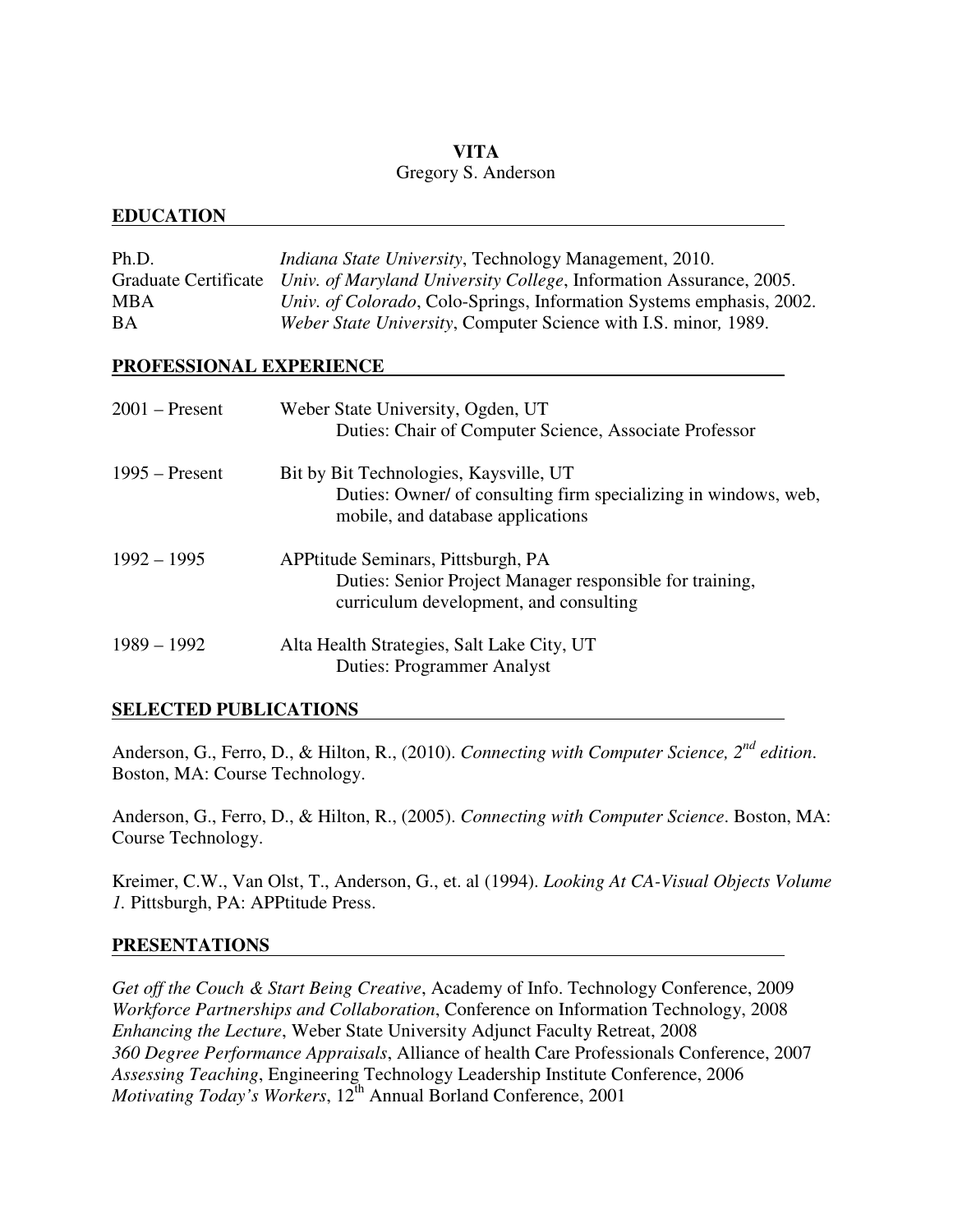# THE IMPACT OF COOPERATIVE VIDEO GAMES ON TEAM COHESION

A dissertation

\_\_\_\_\_\_\_\_\_\_\_\_\_\_\_\_\_\_\_\_\_\_\_

Presented to

The College of Graduate and Professional Studies

College of Technology

Indiana State University

Terre Haute, Indiana

In Partial Fulfillment

of the Requirements for the Degree

Doctor of Philosophy

\_\_\_\_\_\_\_\_\_\_\_\_\_\_\_\_\_\_\_\_\_\_\_

by

Greg Anderson

May 2010

Greg Anderson 2010

Keywords: Video Game, Cohesion, GEQ, Collaborative, Human resource development, Training, Technology management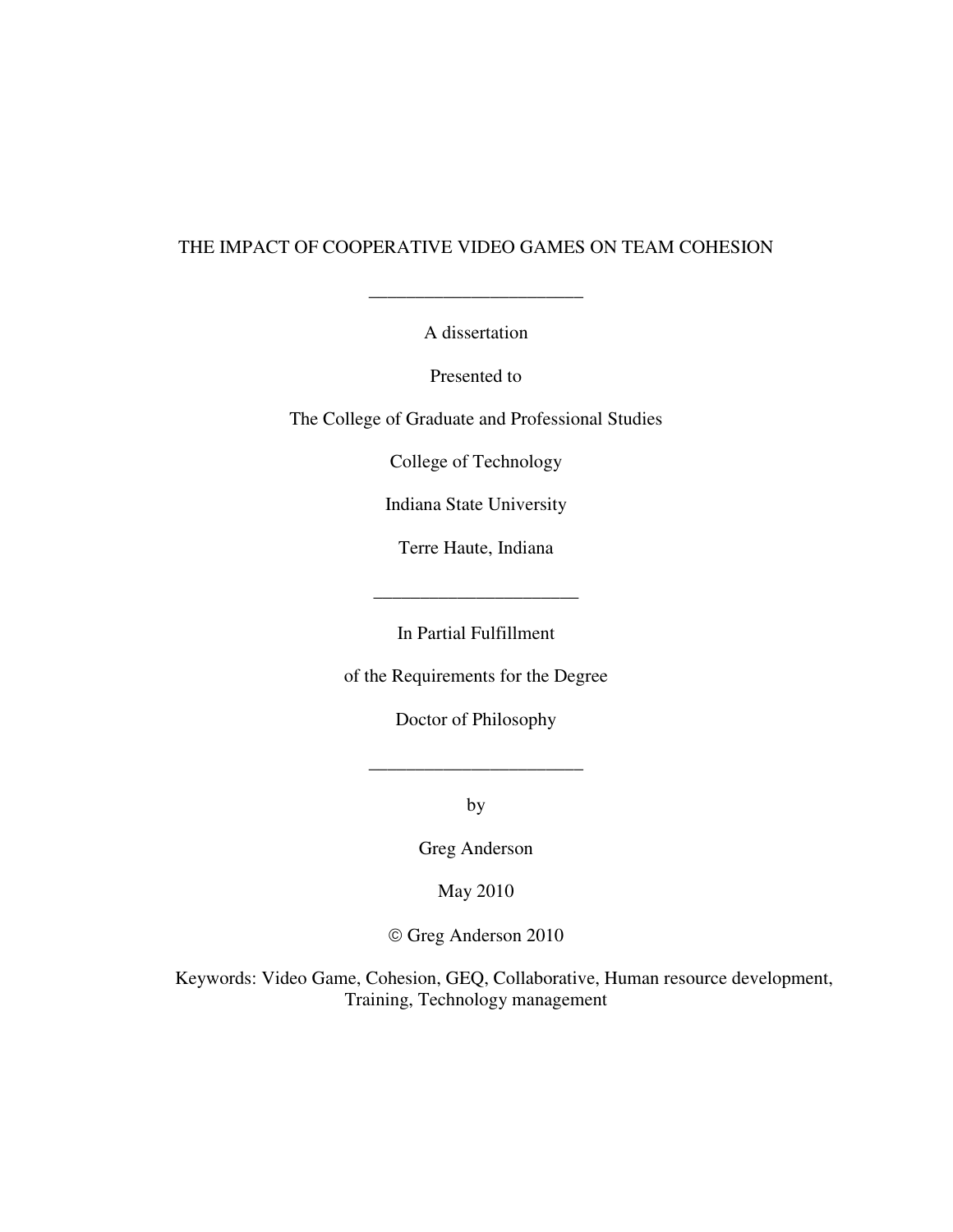## COMMITTEE MEMBERS

Committee Chair: George Maughan, Ph.D.

Professor and Director, College of Technology

Indiana State University

Committee Member: Bassou El Mansour, Ph.D.

Professor, College of Technology

Indiana State University

# Committee Member: Lauren Fowler, Ph.D.

Associate Professor, Psychology

Weber State University

Committee Member: Donna Trautman, Ph.D.

Assistant Professor, Associate Dean, College of Technology

Bowling Green State University

Committee Member: Ming Zhou, Ph.D.

Associate Professor, College of Technology

Indiana State University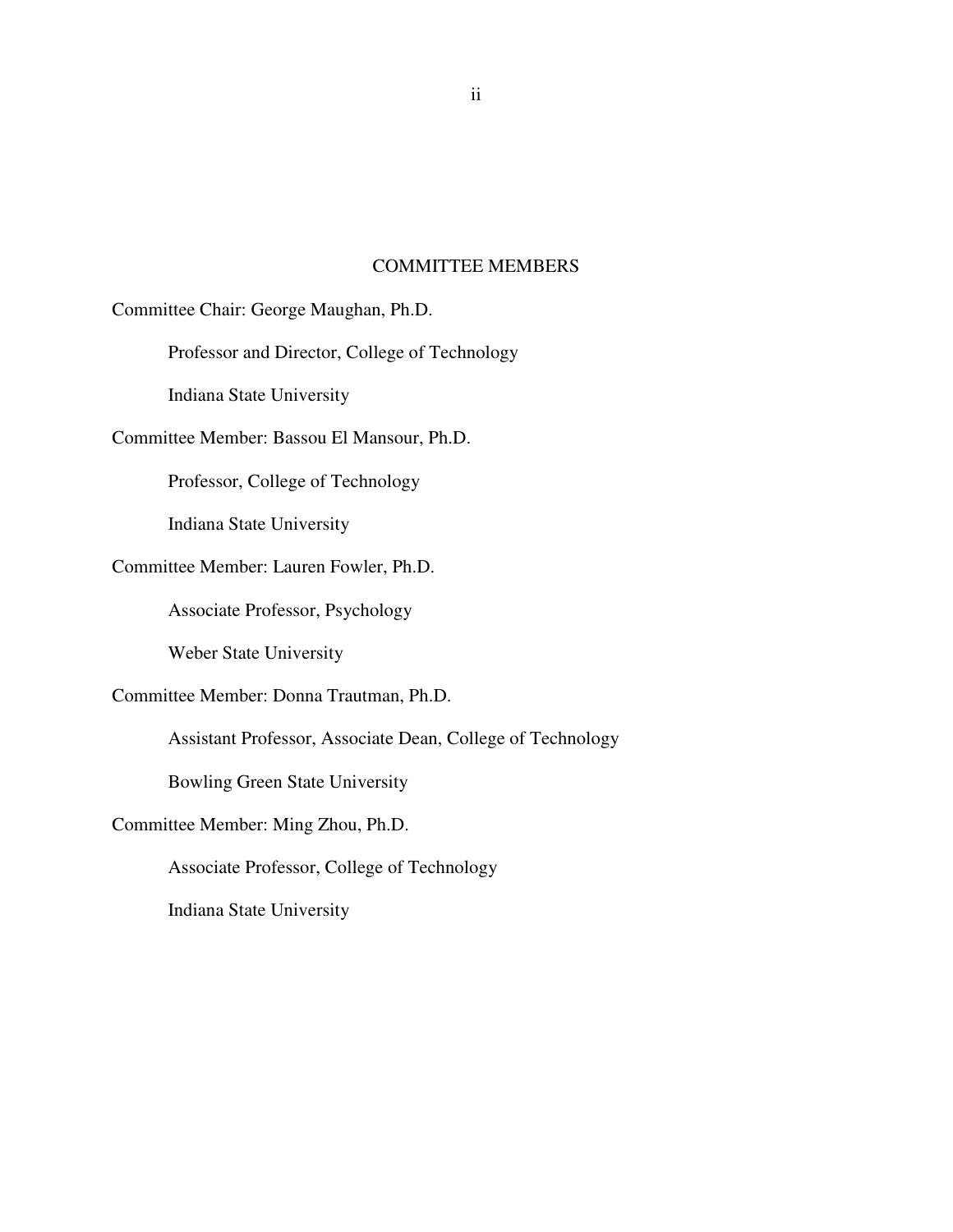## ABSTRACT

In today's economy, productivity and efficiency require collaboration between employees. In order to improve collaboration the factors affecting teamwork must be examined to identify where changes can be made in order to increase performance. One factor contributing to teamwork is team cohesion and represents a process whereby members are joined by a common bond in the pursuit of a common objective.

A popular social bonding activity sweeping the world is playing cooperative video games. The purpose of this study was to determine the effect of playing cooperative video games on team cohesion. Subjects (N=56) were randomly placed into 15 teams of three to four members. A modified Group Environment Questionnaire (GEQ) pretest was administered to determine the initial degree of cohesiveness between team members and to examine a wide cross-section of correlates and cohesiveness. Each team was randomly assigned to a specific intervention length of either one or three weeks with the one week groups playing for one hour and the three week groups playing for six hours. After the randomly assigned length of game play was completed, team members completed the modified GEQ posttest.

The results of the posttest were compared with the pretest to determine the effect on the team's cohesion. The data were analyzed using descriptive statistics (means and standard deviations) and a 2 x 2 MANCOVA was used to determine if playing collaborative video games affected the level of cohesion. A mixed design was used as post hoc analyses for each GEQ cohesive factor and indicated that levels of cohesion increased due to the intervention but was

iii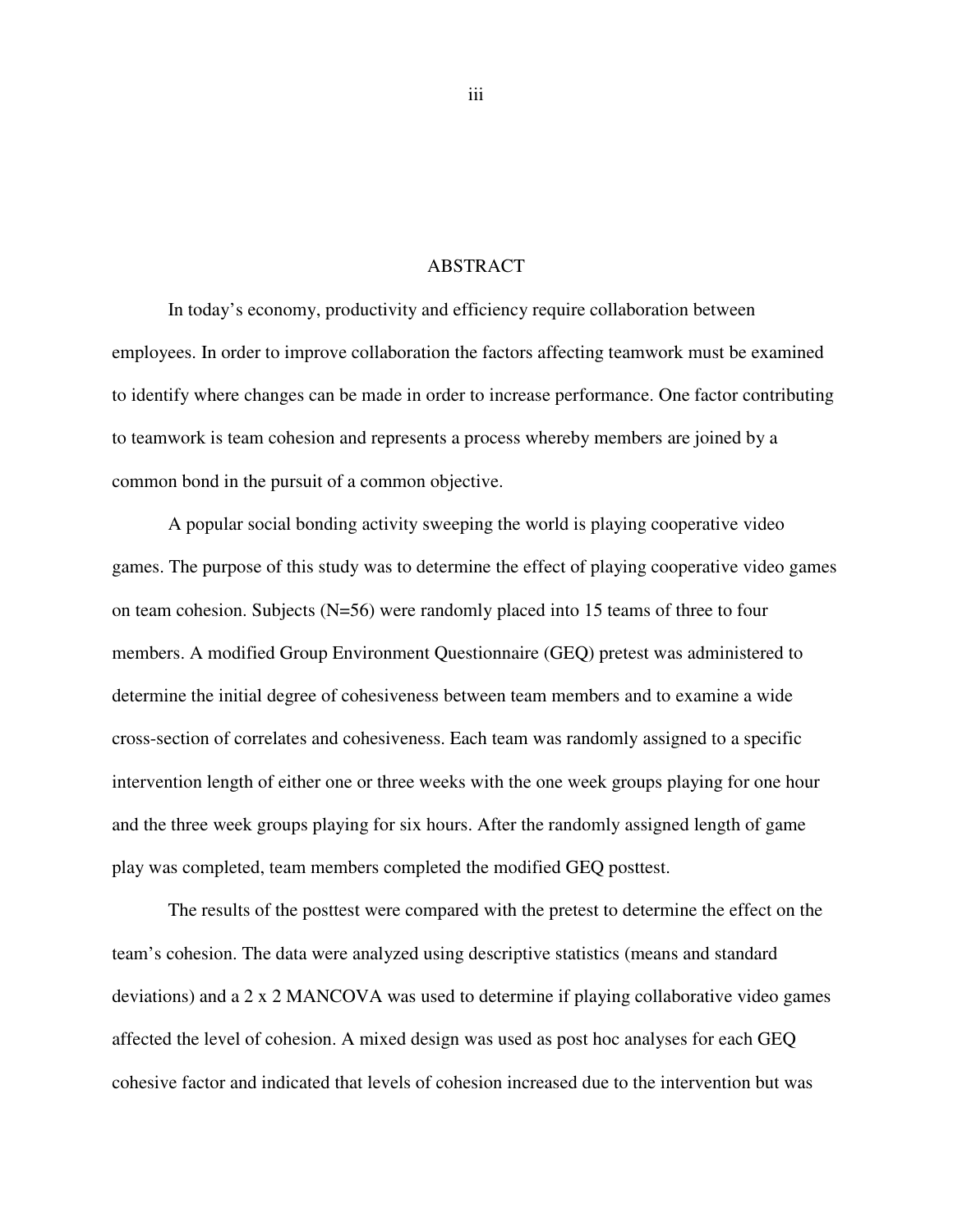not dependent upon the length of the intervention. The results of this analysis indicated that video games can be used as a team building experience to improve cohesion regardless of how long the video game is played.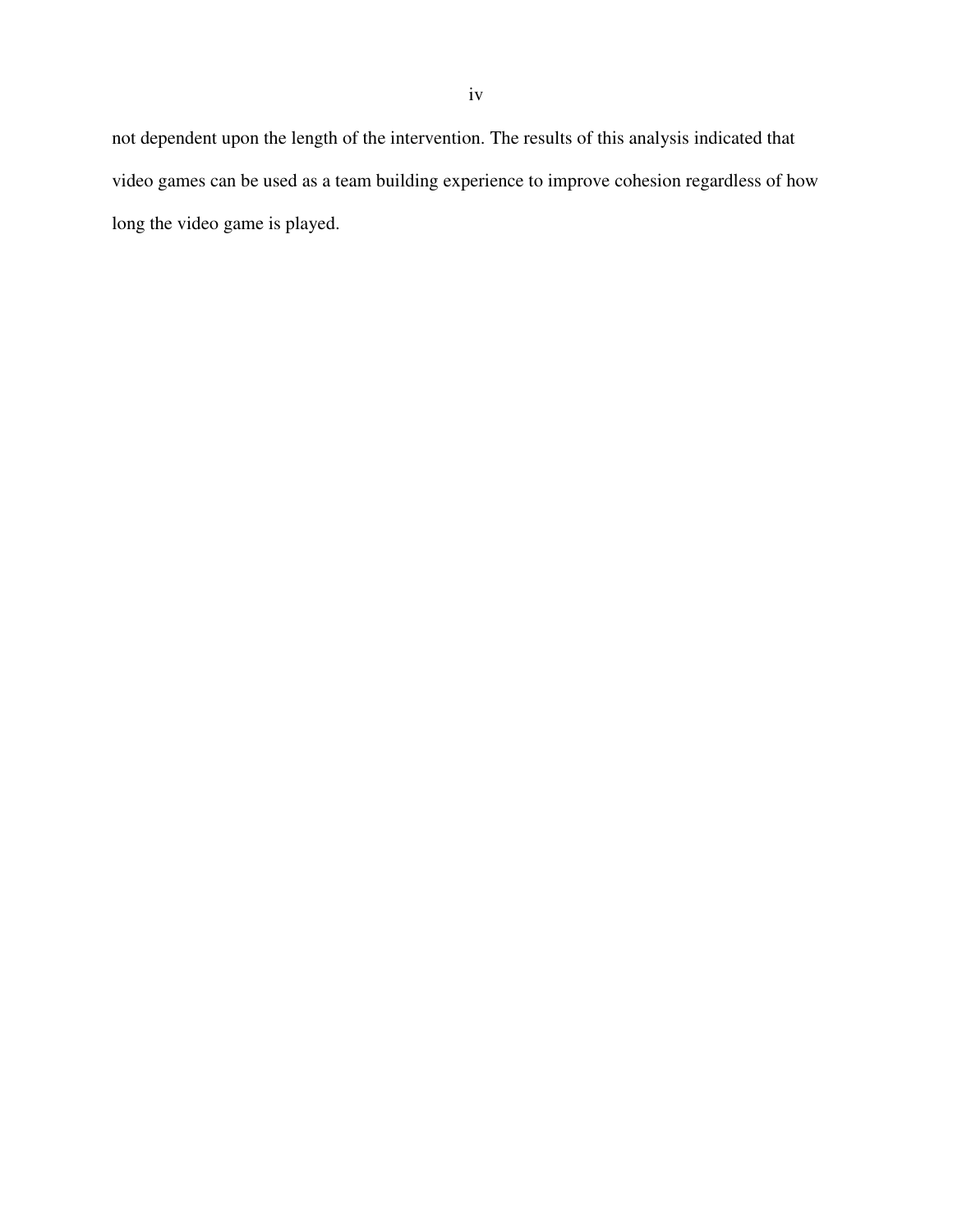#### ACKNOWLEDGMENTS

There are numerous individuals to whom I would like to thank for their support and encouragement. The dissertation process has been rewarding although at many times I felt as though I would never see an end. Every time I saw the light at the end of the tunnel I felt that it was a train and I should jump off the tracks. Luckily, many people consistently prodded me along with words of encouragement and strength.

I am grateful to Dave Hart who provided the wisdom and logic to pursue my doctorate degree and to C.W. Kreimer who many years ago instilled in me a level of confidence to believe that I can do anything if I just try and work hard.

I would like to thank Robert Hilton and Spencer Hilton for continuously checking on my dissertation status at our weekly lunch meetings to solve all of the problems in the world.

I would especially like to thank Warren Hill for his weekly (if not daily) questioning of my progress in pursuing my doctorate. His continued support helped provide needed motivation to finish in a timely manner.

I would like to thank Eric Amsel for his willingness to review my statistics and analysis. He provided wonderful insights and recommendations to make this dissertation better.

I express my many thanks to the friendships and moral support provided by fellow PhD students in this program Dr. Nicole Radziwill and hopefully soon to be a Dr., Ted Mattis. Nicole has blazed the path and I just made it a little more visible for Ted.

v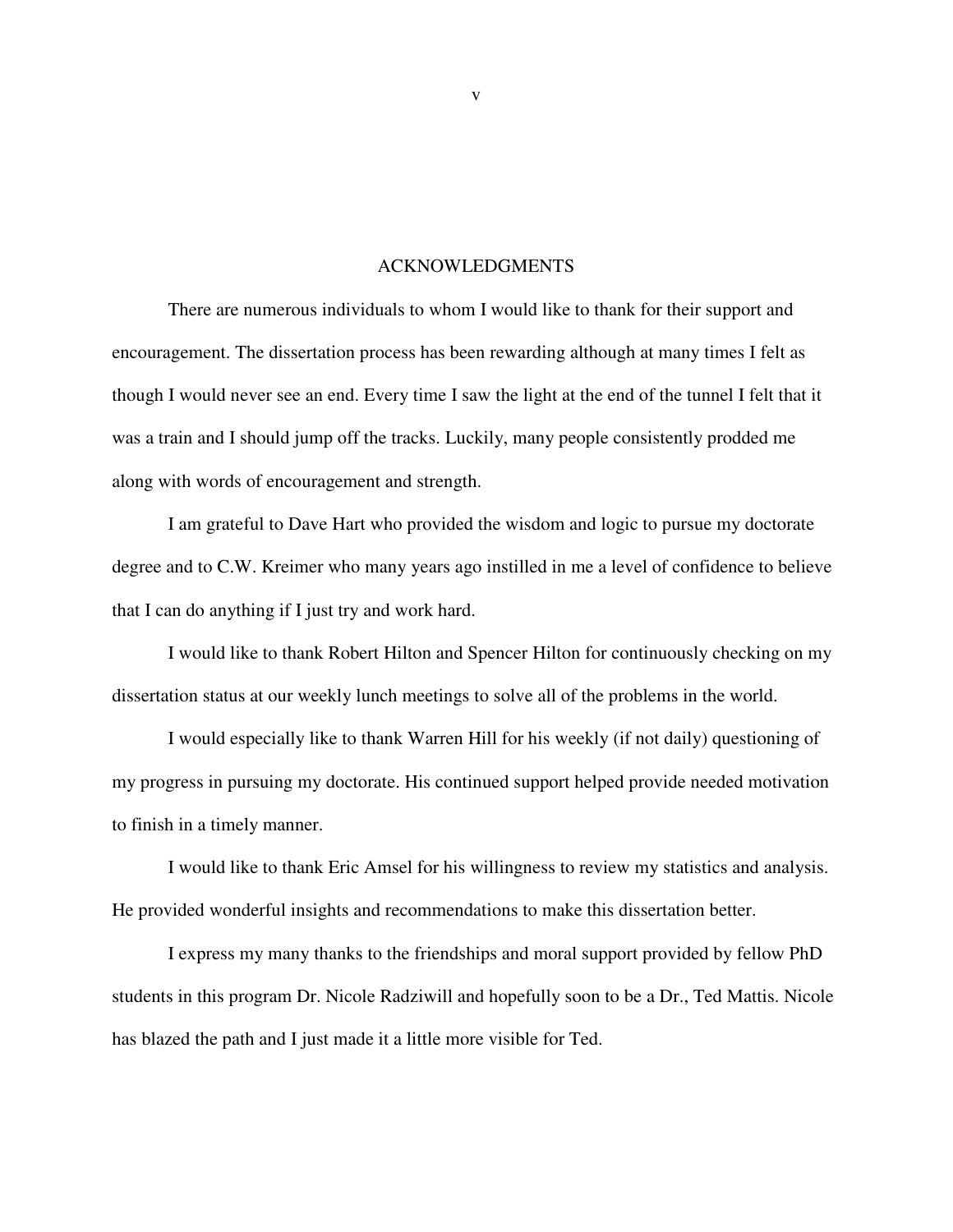For each member of the dissertation committee, Dr. El-Mansour, Dr. Fowler, Dr. Maughan, Dr. Trautman, and Dr. Zhou, thank you for your service and assistance in the completion of the dissertation. An extra thanks to Dr. Fowler for her help in refining my dissertation.

A special thanks to Dr. Maughan, the Chair of my committee, whose guidance and direction was absolutely critical. His encouragement and support of all my ideas were refreshing and demonstrated that faculty have the ability to motivate and change a life.

I would like to thank my children for supporting me and being patient. Now I have more time to play, sing, tease, and to be with my family.

Lastly, I would like to thank my wife who although was skeptical of me pursuing another degree, encouraged me to get the job done. Thank you for all the times you said you would handle things so I could write. I will love you forever.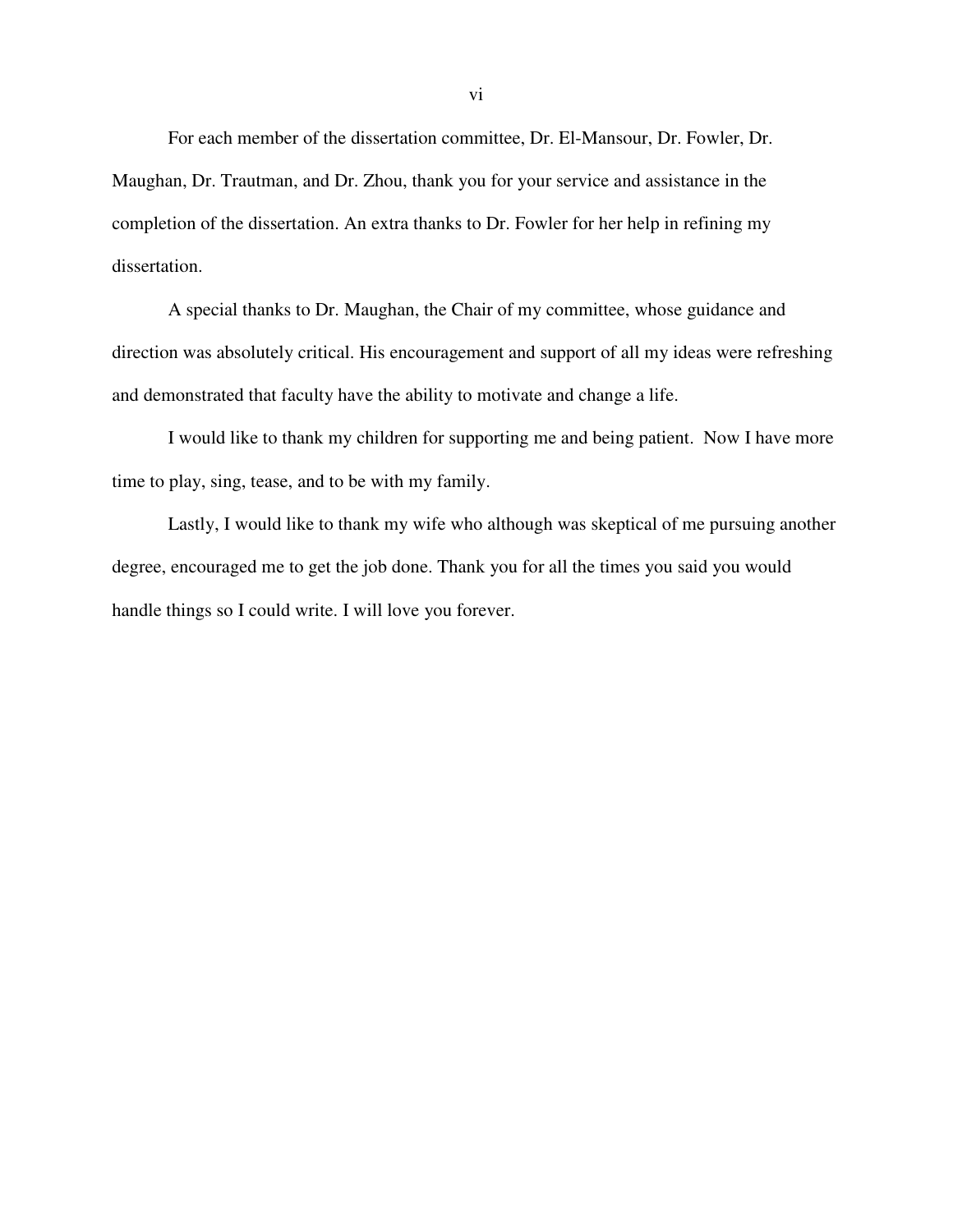# TABLE OF CONTENTS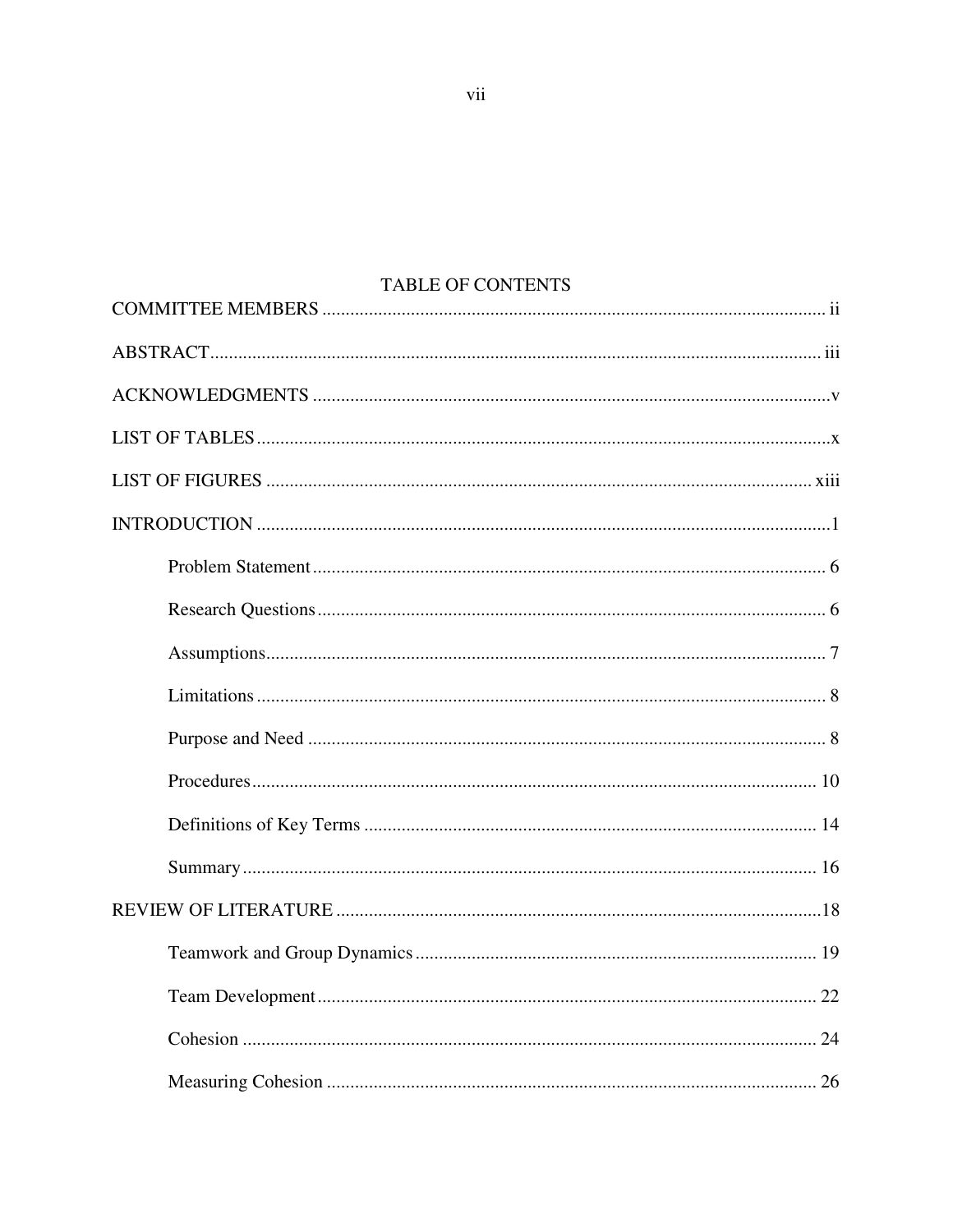| Individual Attractions to the Group-Social Subscale Results (ATG-S)  67 |  |
|-------------------------------------------------------------------------|--|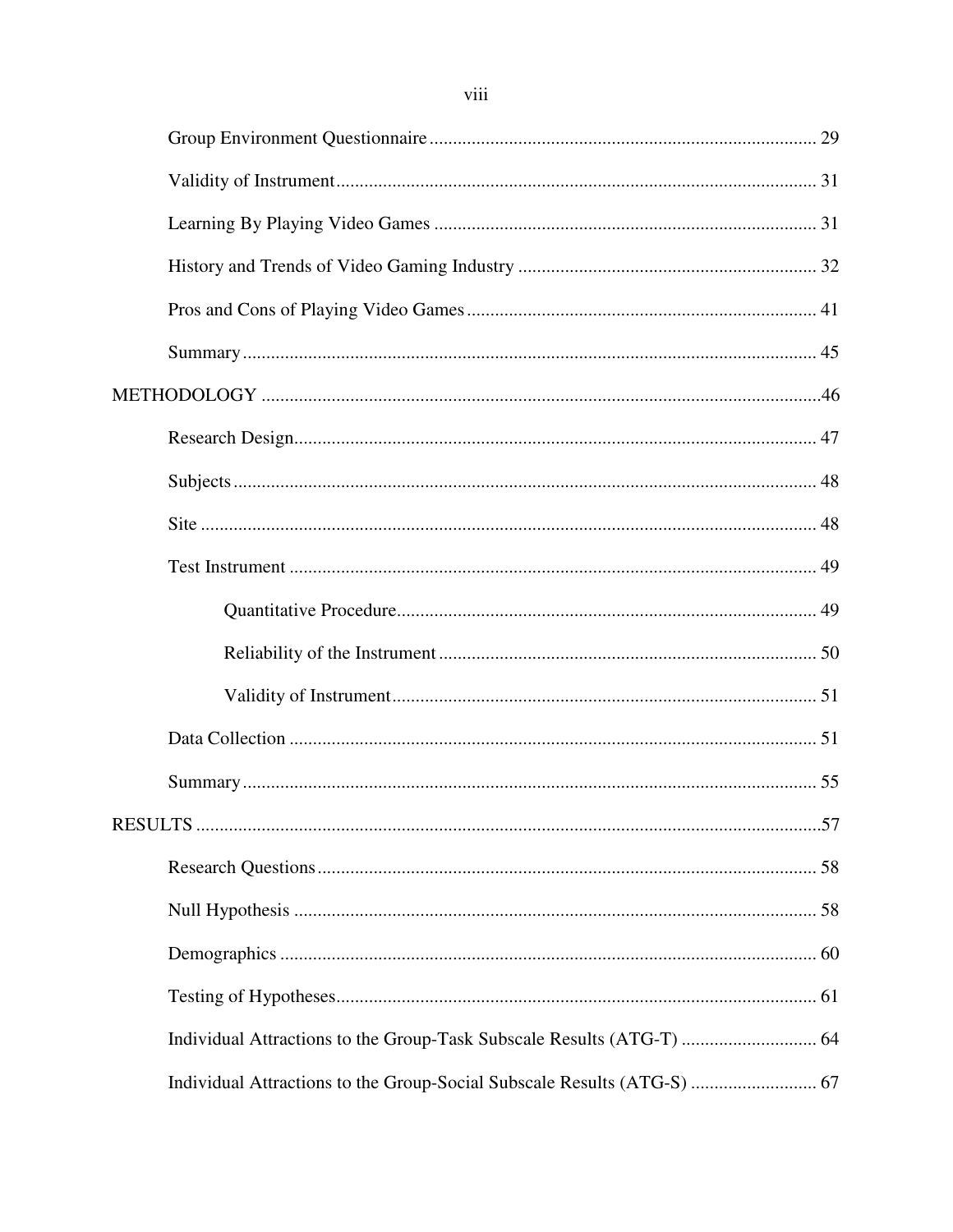| Post Hoc Conclusions for Individual Attraction to the Group - Task (ATG-T)  80   |  |
|----------------------------------------------------------------------------------|--|
| Post Hoc Conclusions for Individual Attraction to the Group – Social (ATG-S)  81 |  |
|                                                                                  |  |
|                                                                                  |  |
|                                                                                  |  |
|                                                                                  |  |
|                                                                                  |  |
|                                                                                  |  |
|                                                                                  |  |
|                                                                                  |  |
|                                                                                  |  |
|                                                                                  |  |
|                                                                                  |  |
|                                                                                  |  |
|                                                                                  |  |
|                                                                                  |  |
|                                                                                  |  |
|                                                                                  |  |
|                                                                                  |  |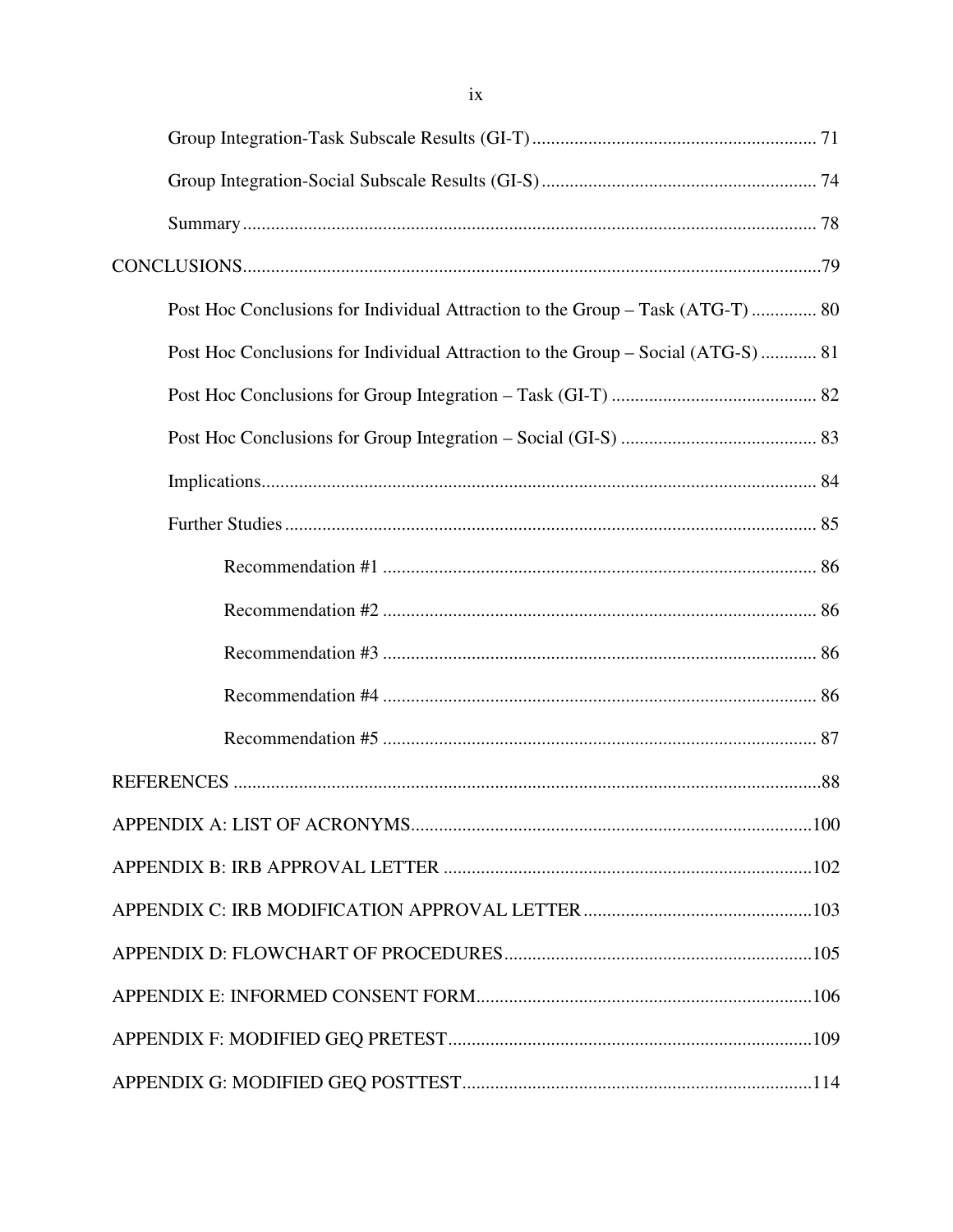# LIST OF TABLES

| Table 16 Descriptive Statistics for ATG-T (Attraction to the Team to Achieve Goals). 64 |  |
|-----------------------------------------------------------------------------------------|--|
|                                                                                         |  |

x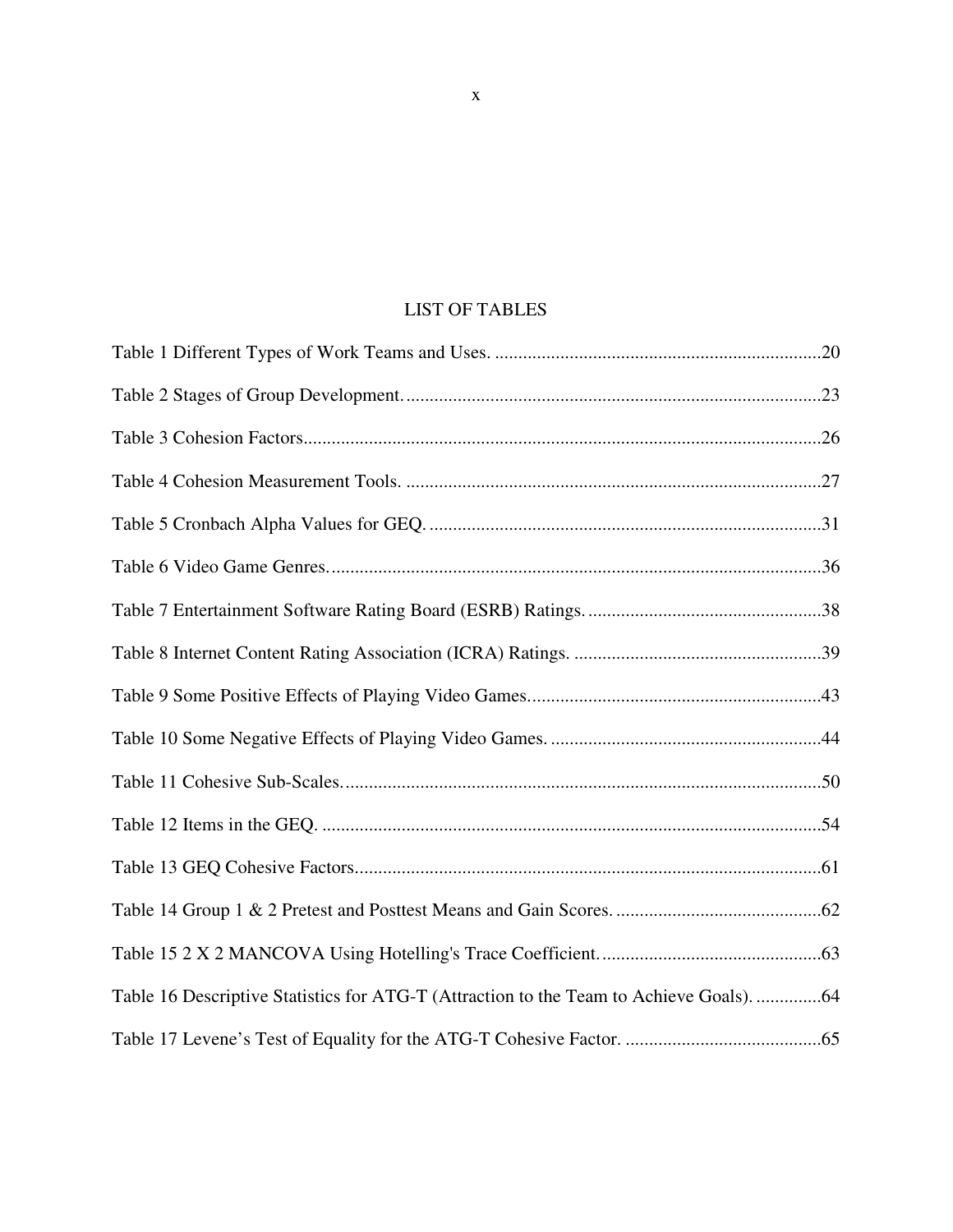| Table 18 Tests of Within-Subjects Effects for ATG-T With a Covariate Using the Greenhouse-   |
|----------------------------------------------------------------------------------------------|
|                                                                                              |
|                                                                                              |
| Table 20 Tests of Within-Subjects Effects for ATG-T Without Covariate Using the Greenhouse-  |
|                                                                                              |
|                                                                                              |
| Table 22 Descriptives for ATG-S (Attraction to the Team by its Social Environment). 68       |
|                                                                                              |
| Table 24 Tests of Within-Subjects Effects for ATG-S With a Covariate Using Greenhouse-       |
|                                                                                              |
|                                                                                              |
| Table 26 Tests of Within-Subjects Effects for ATG-S Without Covariate Using Greenhouse-      |
|                                                                                              |
| Table 27 Observed Power for ATG-S Using Hotelling's Trace Coefficient71                      |
|                                                                                              |
|                                                                                              |
| Table 30 Tests of Within-Subjects Effects for GI-T With a Covariate Using Greenhouse-Geisser |
|                                                                                              |
|                                                                                              |
| Table 32 Tests of Within-Subjects Effects for GI-T Without Covariate Using Greenhouse-       |
|                                                                                              |
|                                                                                              |
| Table 34 Descriptives for GI-S (How the Team Functions at a Social Level)75                  |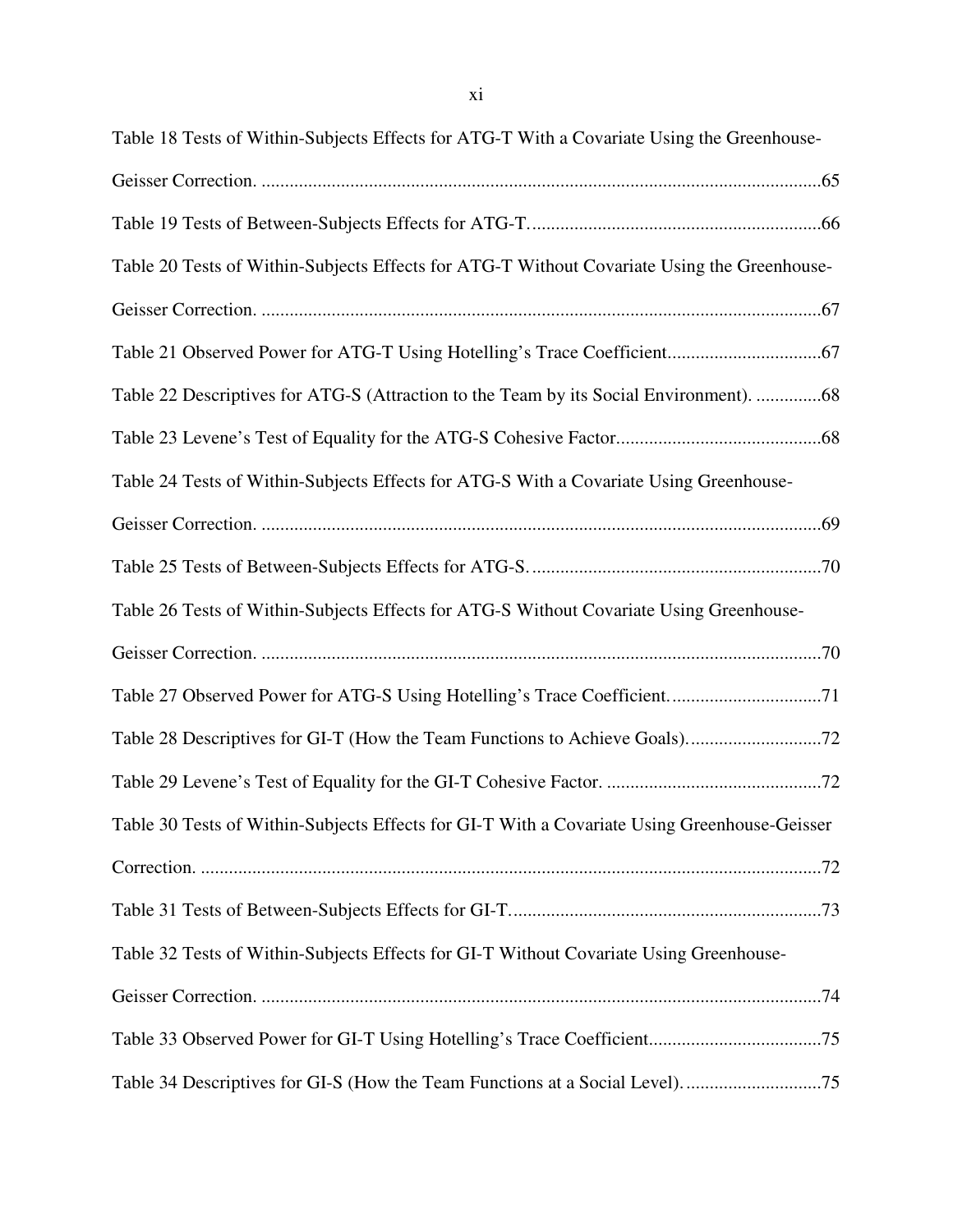| Table 36 Tests of Within-Subjects Effects for GI-S With a Covariate Using Greenhouse-Geisser |
|----------------------------------------------------------------------------------------------|
|                                                                                              |
|                                                                                              |
| Table 38 Tests of Within-Subjects Effects for GI-S Without Covariate Using Greenhouse-       |
|                                                                                              |
|                                                                                              |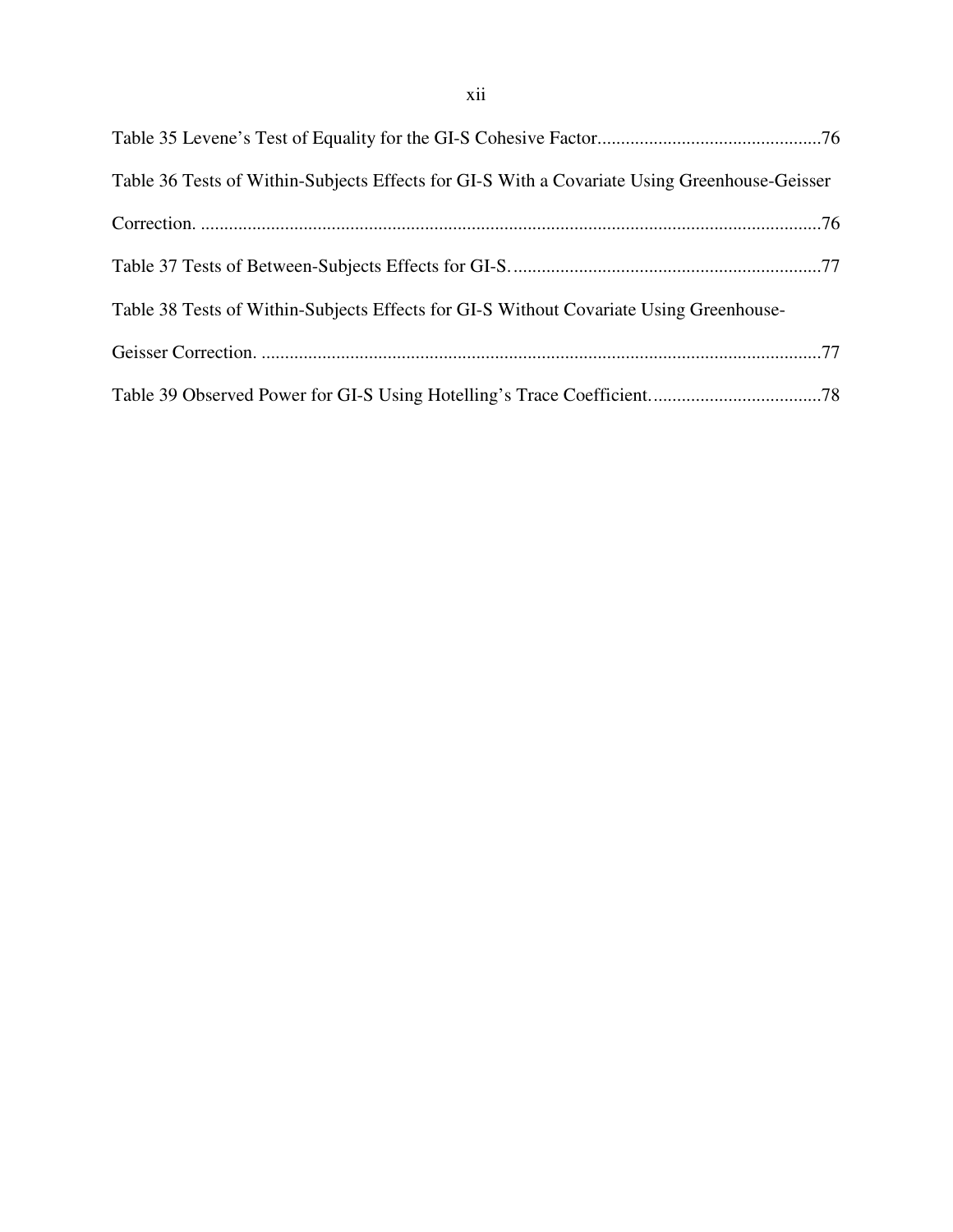# LIST OF FIGURES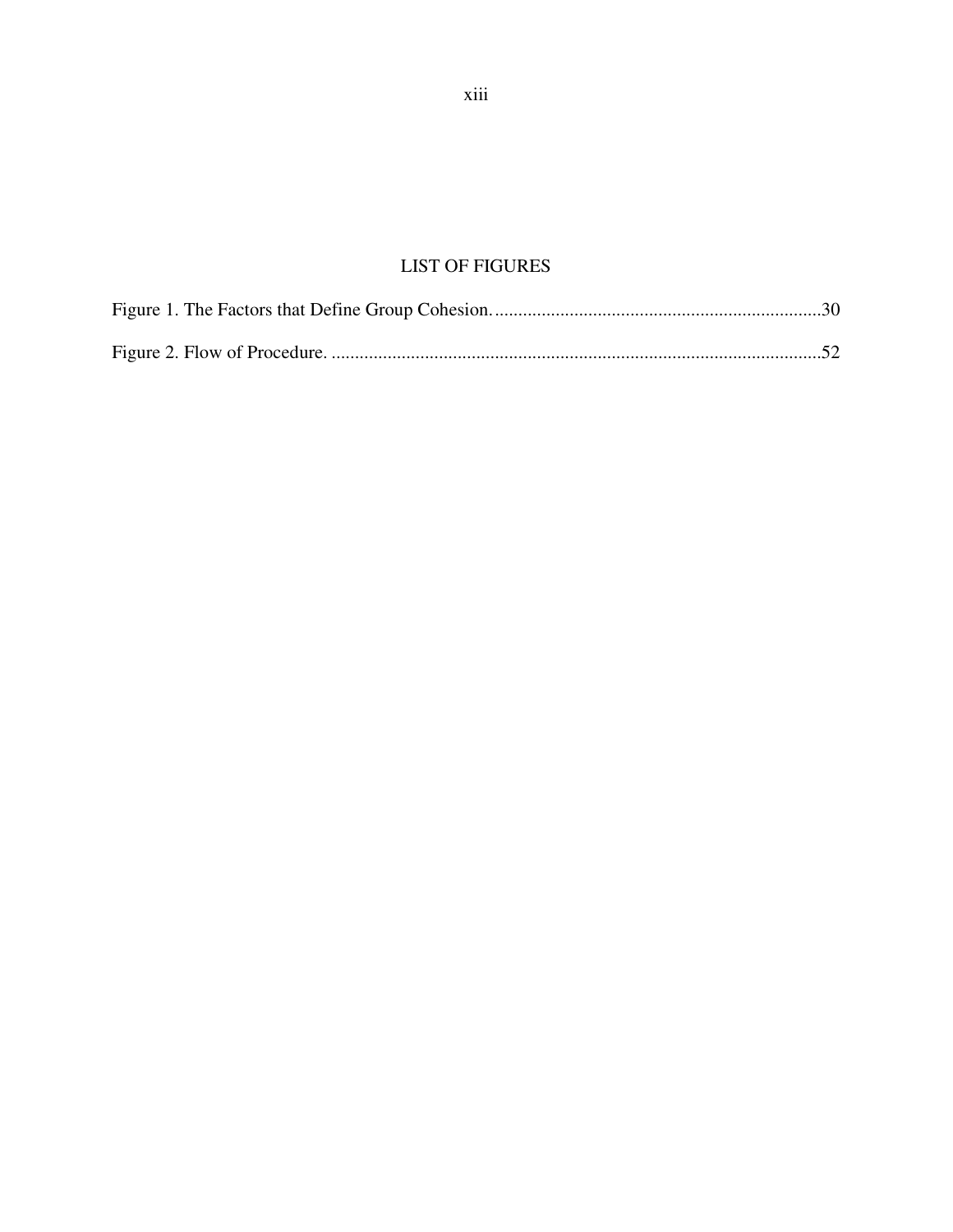## CHAPTER 1

## INTRODUCTION

 Cohesion is the act or state of sticking together tightly and is understandably referenced in an environment where more than one individual is present such as in a team or group. Team cohesion has been a focus of many researchers in regards to its relationship with sports and gaining a competitive advantage (Weinberg & Gould, 2006). A key research question for sport psychology is to show whether teams with greater cohesion are more successful since having an ability to work as a cohesive unit blocks out distractions that inhibit performance and is often the difference between a team and their opponent (Weinberg & Gould, 2006).

 Group cohesion has been a topic of considerable interest in many different environments. The military contends that cohesive groups are more effective in combat situations thus providing an advantage over the enemy (Ahronson & Cameron, 2007). Throughout the history of business, corporations have also been searching for ways to gain the upper hand over competitors and since cohesion determines job performance (Mullen & Cooper, 1994), industry and business have increasingly become more reliant upon teams within an organization (Salas  $\&$ Fiore, 2004).

 Teams are used everywhere and during the last two decades of the twentieth century collaborative teamwork has been sweeping through organizations (LaFasto & Larson, 2001). Almost anywhere people gather to accomplish a task will involve the use of teams. There are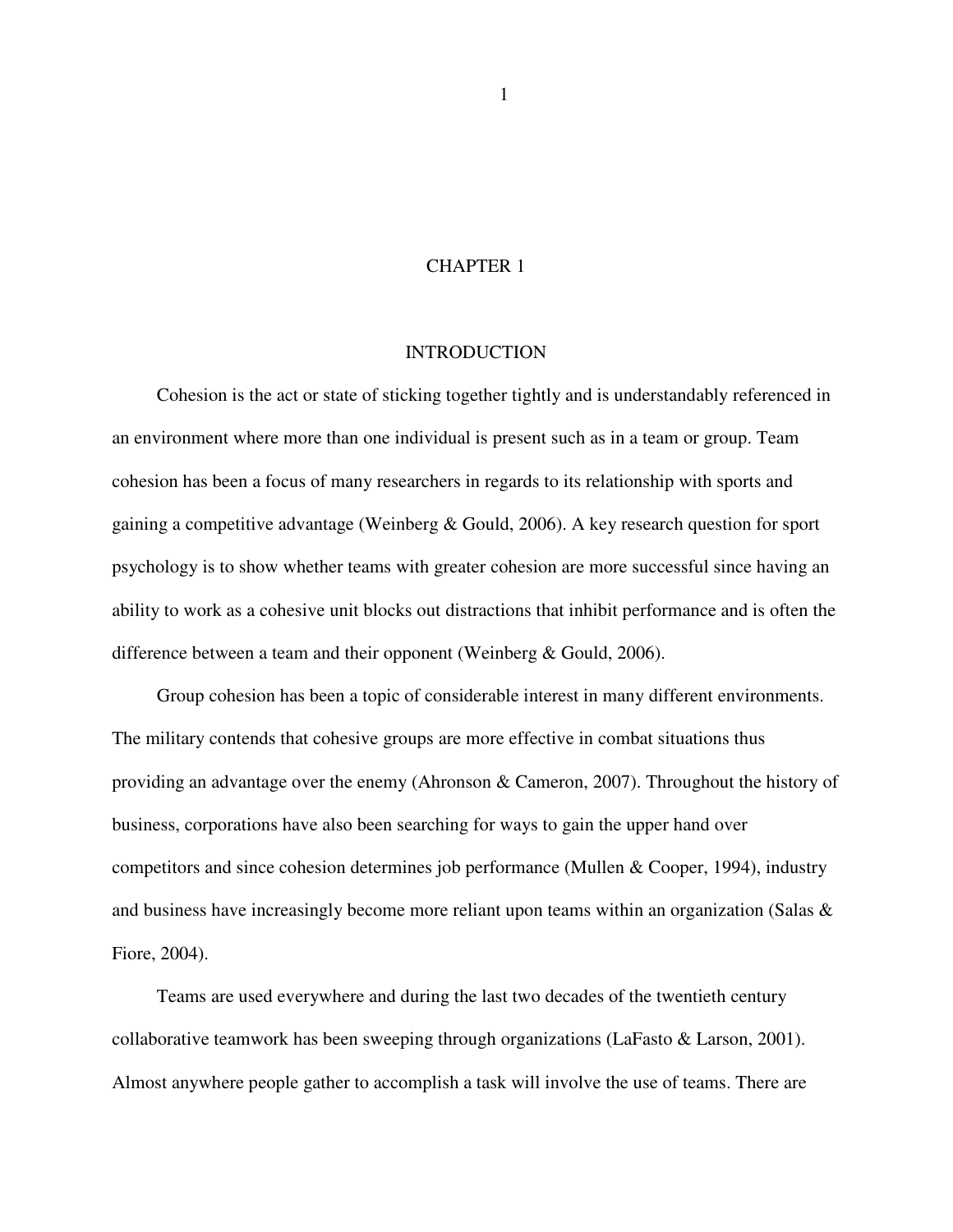many different tools used in the design and delivery of team training and it takes more than a technical skill to make an effective team (Salas, Burke, & Cannon-Bowers, 2002). Teams and teamwork have become an indispensable part of society (O'Connor, Johnson, & Khalil, 2004) and requires a workforce with high levels of training (Khalil, 2000). The U.S. Department of Labor identified teamwork as one of the top five work skills that should be taught in schools (Armstrong & Kleiner, 1996). Teamwork has been identified as an indispensable skill since it helps a company gain a competitive edge (Winter, Waner, & Neal-Mansfield, 2008) and compete in a global market (LaFasto & Larson, 2001).

 Teamwork is a combined activity by more than one individual where each person puts his or her individual interests and opinions aside in deference to the unity and efficiency of the group. Teamwork involves many different dynamics with one of great interest being that of team cohesion. Team cohesion has been linked to team performance (Ensley & Pearson, 2005) and can have a positive impact not only on performance (Mullen & Copper, 1994) but also on team social interactions (Levi, 2007). It is "a dynamic process which is reflected in the tendency for a group to stick together and remain united in the pursuit of its goals and objectives" (Carron, 1982). Projects are commonly undertaken by teams and workers must be able to work together in order to accomplish organizational tasks (Khalil, 2000).

 In order to increase team cohesiveness there must be a common purpose that can only be accomplished through interdependency with team members working cooperatively (Stewart, Manz, & Sims, 1999). A common purpose can be based upon a variety of activities that help develop good internal social interactions which are necessary for a team to increase cohesion (Levi, 2007). One such activity that has gained notoriety as a favorite social activity is playing video games. The promising results of human behavioral research based upon gaming and the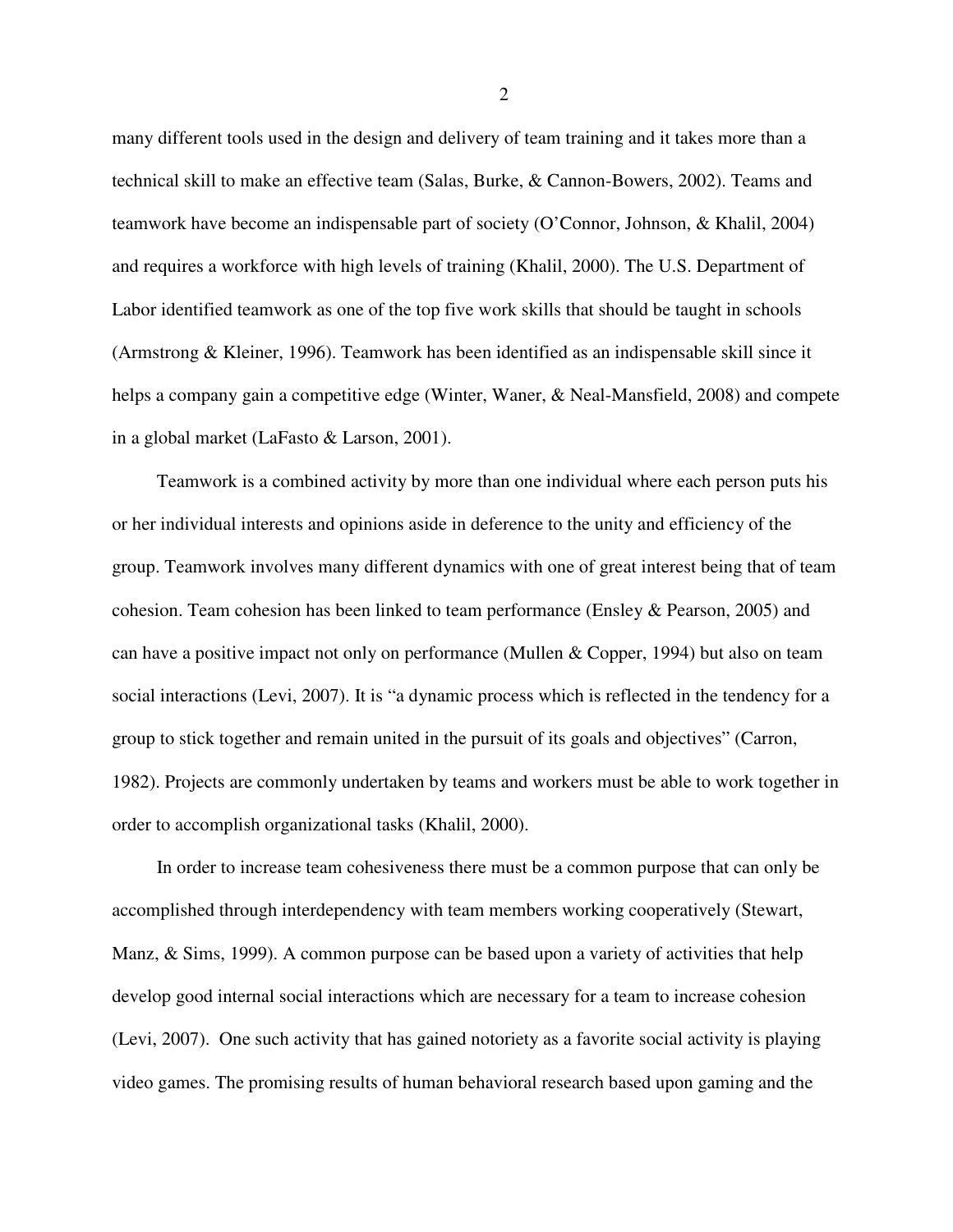expanding gaming industry have resulted in an increased interest in identifying the effects of playing video games (Valluri, 2006) and could be considered a viable training strategy.

 Playing video games is not just an activity for kids. In the past forty years the video game industry has changed from being nonexistent to a multi-billion dollar business (Deuze, Martin,  $\&$ Allen, 2007). According to the Entertainment Software Association (ESA) video gaming is the fastest growing form of entertainment. ESA announced that total sales for 2007 were \$18.85 billion surpassing the motion picture industry which saw modest growth in 2007 with a total box office take of \$9.66 billion. The Entertainment Retailers Association (ERA) announced in 2008 that sales of video games have even surpassed music sales. According to the PEW Internet project in a memo from Amanda Lenhart and research assistant Alexandra Macgill "Nearly all American teens (97%), and more than half of adults age 18+ (53%) say they play video games, and about one-in-five adults (21%) plays video games every day or almost every day" (memo, December 7, 2008).

 Research shows that playing an interactive game is an interactive social activity that can develop knowledge and also improve social and communication skills (Vorderer & Bryant, 2006). The perception exists that video gaming promotes antisocial behavior and isolation (Williams, 2004) but the solitary gaming of the past is transforming into social gaming and becoming a social experience (Swisher, 2008). Although the cultural perception of video gaming is that it negatively affects behavior, current research shows that there is definitely a social aspect to playing video games (Griffiths, Davies, & Chappell, 2003; Jones, 2003).

 Advanced video game production technology is constantly being implemented and a new consumer is emerging that wants an interactive experience. As game developers implement more advanced computer graphics and put more effort on game artificial intelligence (Shen  $\&$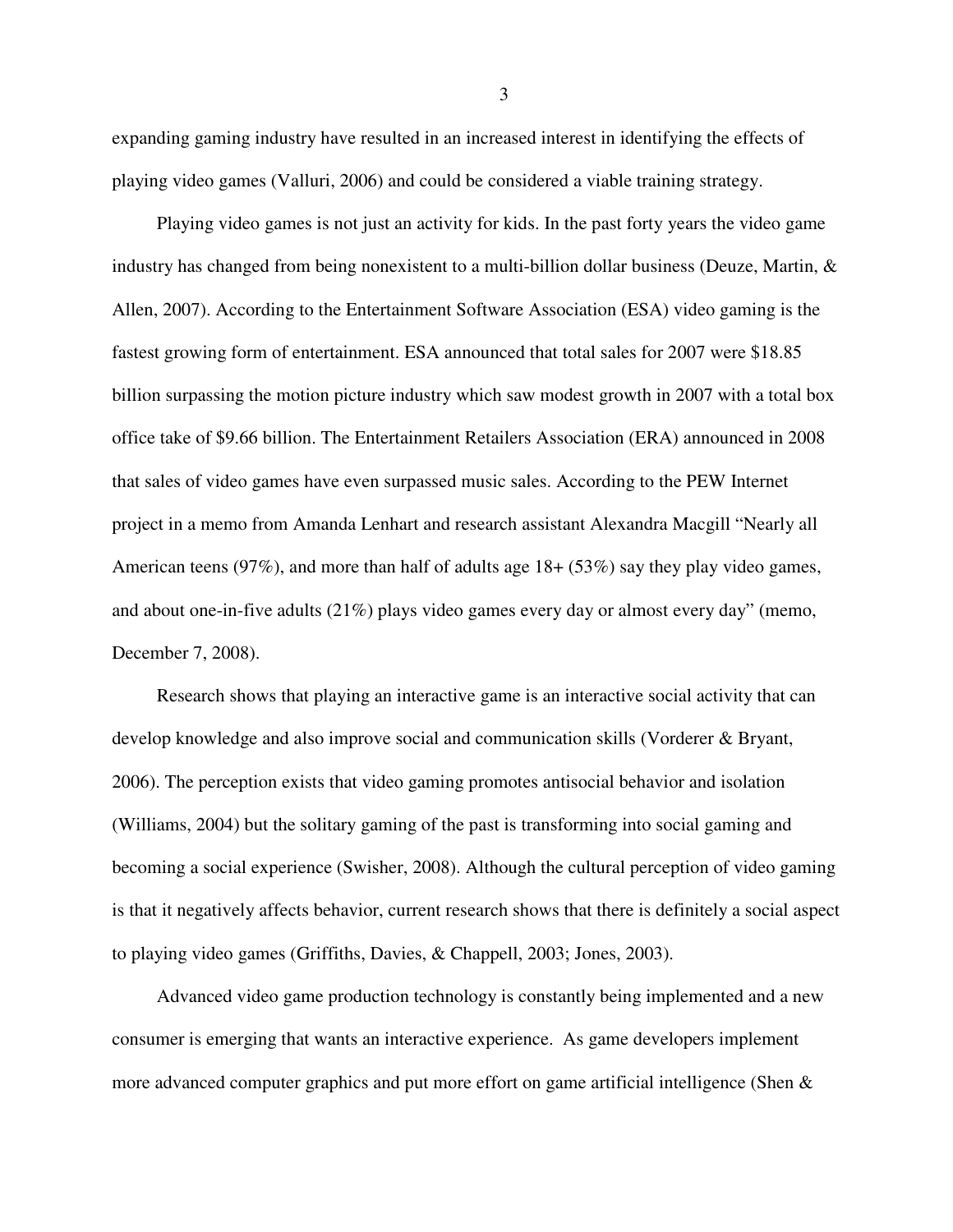Zhou, 2006) each advance in technology enhances the possibilities of more realism in a video game (Dovey & Kennedy, 2006).

 The popularity of video gaming not only is perceived as a popular form of entertainment but is being researched as a tool for improving organizational training results. All teams are different and therefore a myriad of instructional strategies should be researched and implemented (Salas, Burke, & Cannon-Bowers, 2002). As companies struggle to compete in a global economy the development of intellectual capital has become an organization's most valuable asset (Marquardt, Berger, & Loan, 2004). Developing capital such as organization workers involves the use of training to unleash the potential of human expertise (Swanson & Holton III, 2001) and improving the adult workforce. Simulations such as video games are bridging the gap between classrooms and real job skills and improving the learning process (Aldrich, 2004).

 Fortune magazine reported that Motorola calculated that for every \$1 spent on training delivers \$30 in productivity gains within three years (Phillips, 1997). James Paul Gee, a prominent researcher of video games and their relationship to education, said "Video games have the potential to lead to active and critical learning" (Gee, 2003). As technology continues to improve the realism in video games in regards to graphics and artificial intelligence, organizations continue to use video games to train employees to become more efficient since this medium is cost effective, safe, and reproduces real-world environments (Phillips, 1997).

 Along with a more advanced simulation game, social networks are being formed through game play. Humans are using video games to connect with each other (Williams, 2006). As a group of individuals develop into a team, members will identify the tasks necessary to be effective and to be organized into team roles (Kayes, Kayes, & Kolb, 2005). Collaborative video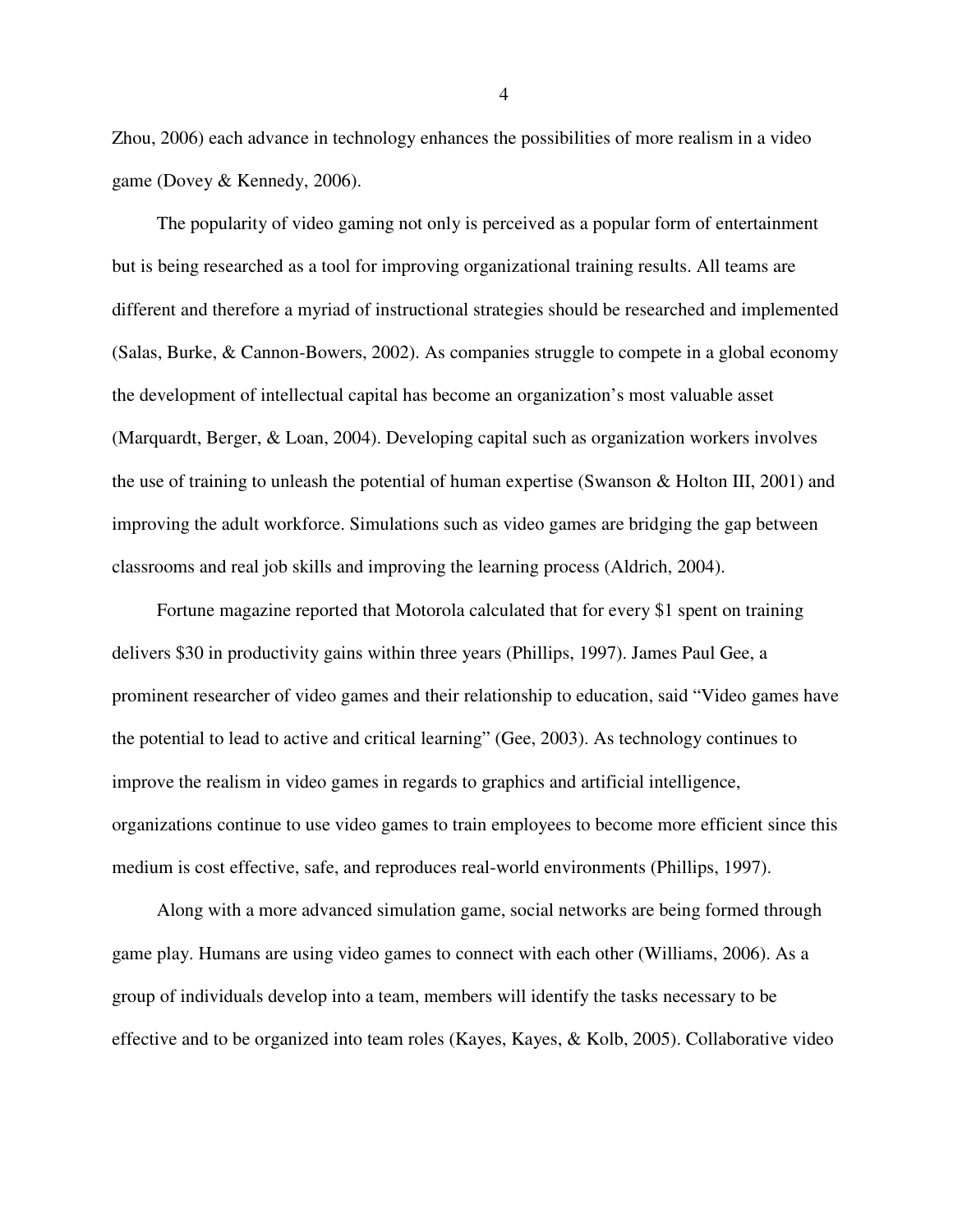games require team members to also assume certain roles based upon the genre of the game being played.

 Video games are classified by genres with all sharing a common trait of being a different form of interactive entertainment (Jansz & Martens, 2008). A video game genre considers the characteristics of the interactive experience, the game's goals and objectives, the game characters and the player controls (Malliet  $&$  de Meyer, 2005). Males primarily play fast-action games either based upon sports or violence while girls primarily play fantasy or educational games (Wright et al., 2001). With the popularity of video gaming growing as a favorite leisure activity there is a necessity to research the effects it has on society (Funk, Germann, & Buchman, 1997). Simply put, whether good or bad, video games are a pervasive component of the social environment and have a significant impact on society and culture.

 If one of the impacts can be identified as cohesion then collaborative video gaming could be a positive activity rather than the typical stereotyped adult perspective that it is a waste of time. Previous studies have suggested the need for further research investigating factors that influence cohesion, specifically in relation to group development (Cota, Evans, et al., 1995). Cohesion factors include member acceptance, information sharing, stick togetherness, leader dependence, and task orientation (Treadwell, Lavertue, Kumar, & Verraraghavan, 2001). It is postulated that since social relationships help teams generally develop into a more cohesive unit (Meyer, 1982) then playing cooperative video games could positively impact the cohesive factors thus helping promote group effectiveness.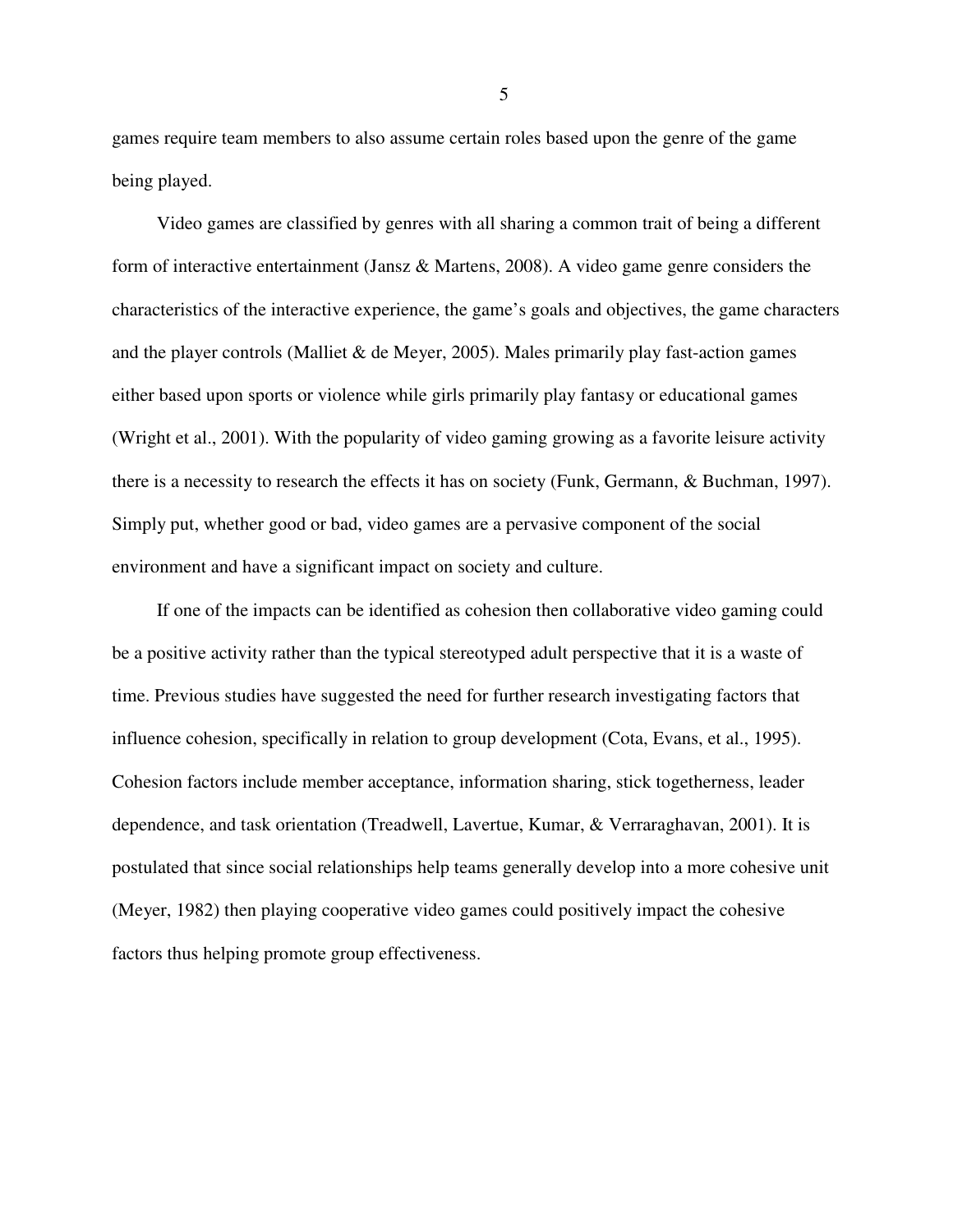## Problem Statement

The problem of this research was to determine to what degree playing cooperative video games for one to three weeks increased team cohesion for individuals between the ages of 18 and 29.

#### Research Questions

This research conducted a study to have randomly formed teams consisting of up to four players on each play a cooperative video game and then utilized a modified Group Environment Questionnaire (GEQ) as a pre-test and a post-test to assess four specific factors of cohesiveness that can develop within a team. For this test, the alpha was set to 0.05. The study will aim to answer the following research questions:

- RQ1. What was the change in the degree (scale) of the cohesive factor individual attraction to the group-task (ATG-T) based upon the length of the intervention program?
- RQ2. What was the change in the degree (scale) of the cohesive factor individual attraction to the group-social (ATG-S) based upon the length of the intervention program?
- RQ3. What was the change in the degree (scale) of the cohesive factor group integration-task (GI-T) based upon the length of the intervention program?
- RQ4. What was the change in the degree (scale) of the cohesive factor group integration-social (GI-S) based upon the length of the intervention program?
- RQ5. What was the change in the degree (scale) of each GEQ cohesive factor based upon the length of the intervention program and the inclusion of the covariate estimate hours playing video games each week?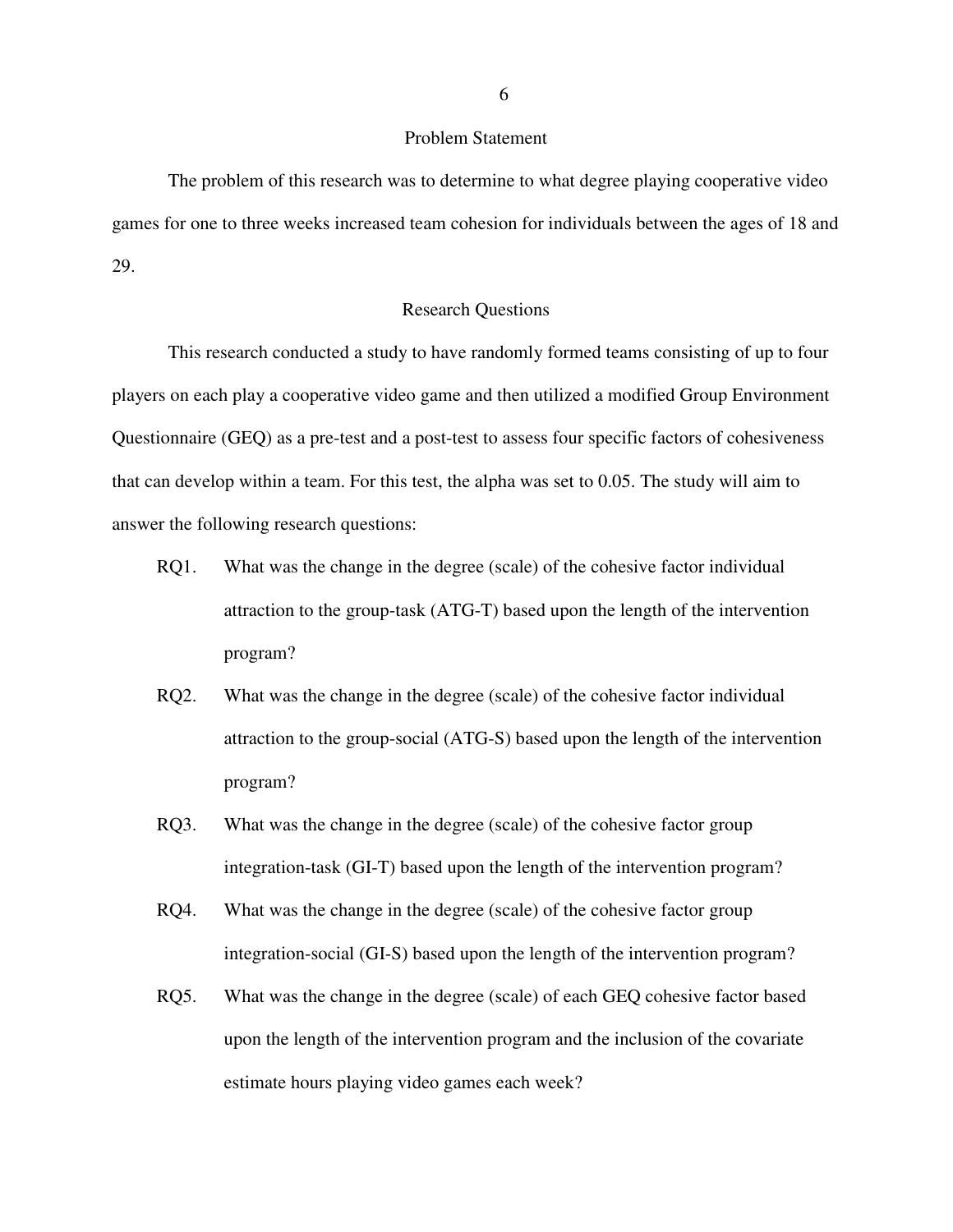#### Assumptions

The following fourteen assumptions apply to the study. The purpose of this study was to examine the relationship and effect of playing collaborative video games on team cohesion. 1) It therefore assumed that a relationship exists and that as one plays collaborative video games, cohesion is increased. 2) All participants (n=56) were between the ages of 18 and 29 years old but the age of the game player within the range did not significantly influence the level of cooperation. 3) Since there are a wide variety of collaborative video games rated for different age groups that could have been used in the study the ESRB video game rating did not significantly influence the level of cooperation. 4) Along with the ESRB rating the video game genre did not significantly influence the level of cooperation. The popular video game, Halo, was selected because it is collaborative in nature. 5) A sample of video game players representing all game players were allowed to participate in the study so there is an assumption that within the random sample the participant's age, occupation, or gender did not significantly influence the level of cooperation. 6) The total number of study participants (n=56) in the random sample represents the population. 7) It is assumed that the subjects that volunteered to play have an interest in video gaming. 8) There is an assumption that the environment of playing competitive video games and team motivation is the same whether the participants are in an academic, business, military, or sports environment. 9) We will assume that very little time is needed in order to begin increasing cohesion through the use of cooperative video games and also that cohesion is a group property that can be assessed. 10) It is assumed that the win/loss record did not affect the team cohesion. 11) It is assumed that the experience or skill level of subjects did not affect the team cohesion. 12) It is assumed that if a member from one of the teams drops out of the study it will not affect game play and the remaining team members may continue to play and participate in the study.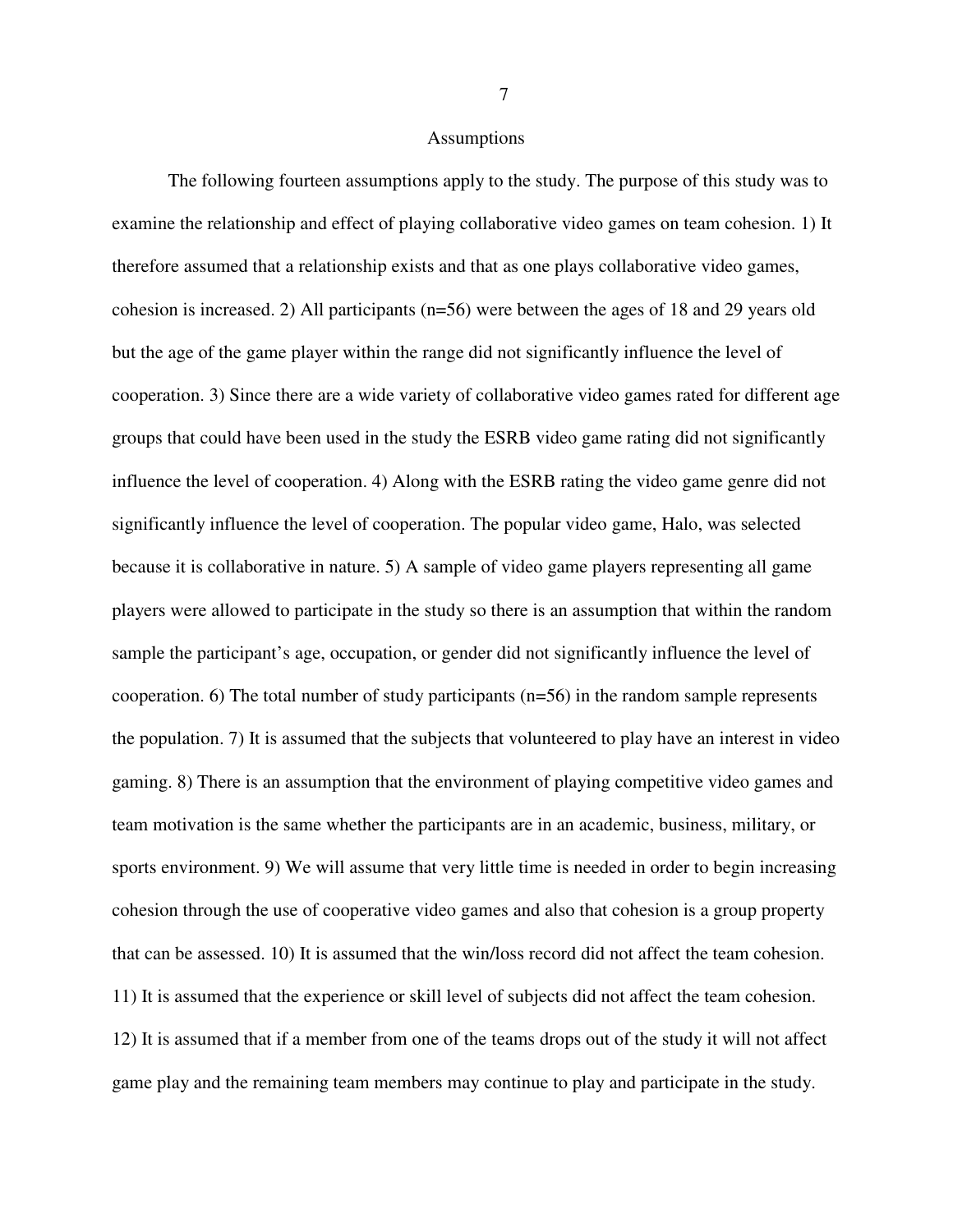13) It is assumed that the more time playing collaborative video games increases team cohesion. 14) The last assumption is that participants might be susceptible to the Hawthorne Effect which is that participants might be impacted and influenced in their responses due to the fact that they are participating in the study (Cooper & Schinlder, 2003).

#### Limitations

The following seven limitations apply to this study. 1) The primary limitation for this study is that the random sample (n=56) being used in the study might not represent all ages. Other limitations that apply to the study are as follows. 2) The study is limited to video game players that spend free time playing interactive entertainment. 3) The sample used a modified Group Environment Questionnaire (GEQ) test where terms were changed to reflect the current research environment. 4) The data gathered was limited to December  $1<sup>st</sup>$ , 2009 to December  $19<sup>th</sup>$ , 2009. 5) Due to compensating the subjects and a need to keep the cost down along with a low level of risk, the maximum number of players on each team was four with the total study participants being at least forty eight. 6) This study may be limited by the reliance upon the perceptions of the individuals surveyed and the sample size. 7) The study may also be limited by the length of the intervention. It could be that the team-building activity was not allowed the necessary time to allow the long-term benefits of the team-building activity to develop.

## Purpose and Need

Interactive entertainment has surpassed the music and film industry in revenue and news media and video gaming CEO's predict it will continue to grow even in times of economic difficulties. With the exorbitant number of hours spent on playing video games it would be beneficial to identify a reason to play rather than simply for fun. This research identifies that there is more to video gaming than entertainment. The purpose of this study will be twofold: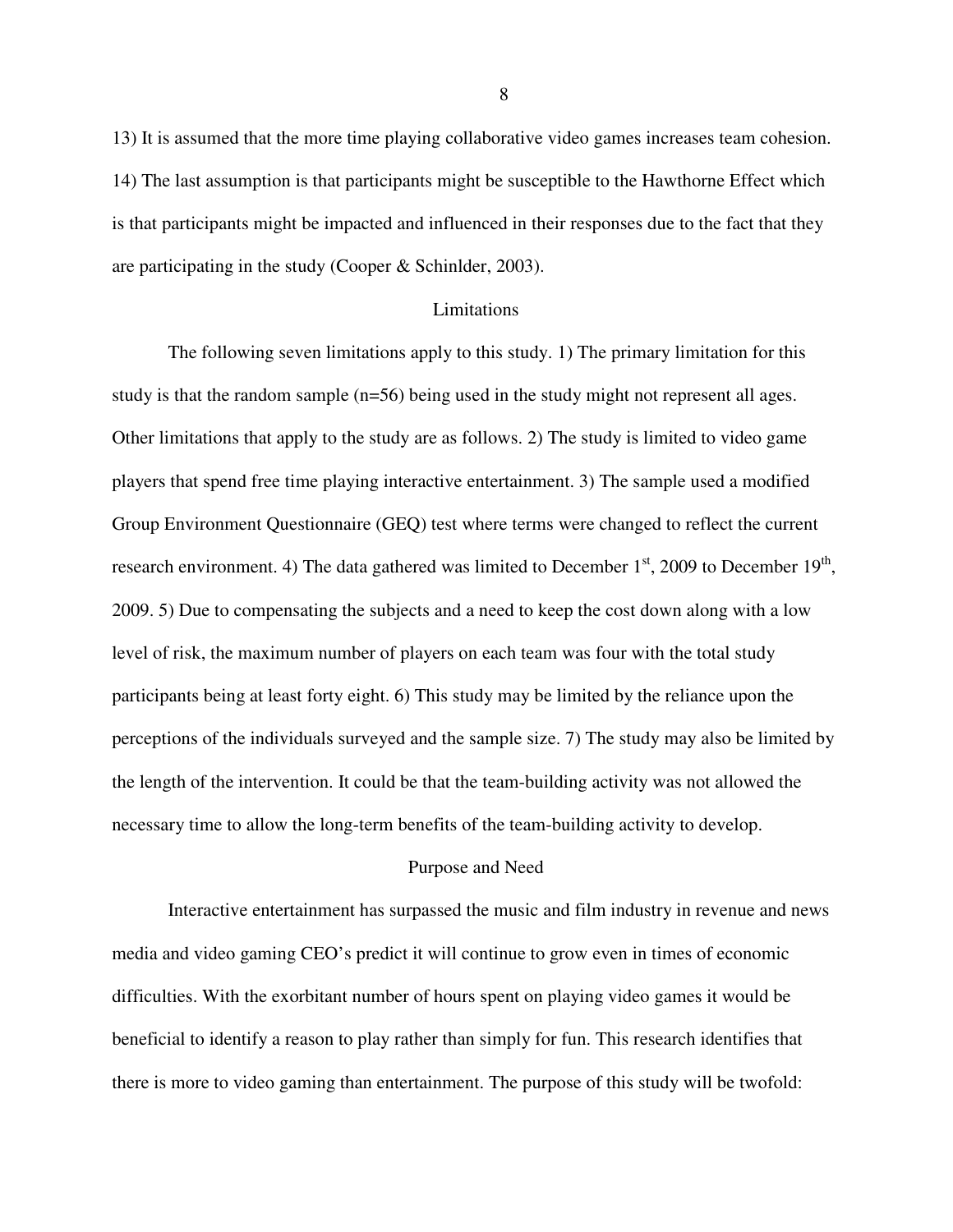first, to provide an insight as to a non-entertainment benefit of playing cooperative video games, and second, to use this data to present industry with another team building activity that will increase team cohesion and thus provide a competitive edge in the workplace.

With interactive entertainment being a relatively new field of research and the ever growing popularity of playing video games increasing, "there is a breadth of research taking place that examines video games—and not just whether games are good or bad for the players" (Duffy, 2006). Both old and young are playing video games as a form of leisure entertainment and the popularity continues to grow at a tremendous rate (Duffy, 2006). Opponents of video gaming argue that it promotes social isolation, increased aggressive behavior, endorses gender bias, confuses reality with fantasy, and is simply a waste of time (Griffiths & Davies, 2005; Smith, 2006; Weber et al., 2006). Advocates of video gaming dispute the negative effects by pointing out the positive effects such as players are introduced to technology, encourages problem solving and increases logic skills, provides practice in motor and spatial skills, and is therapeutic (Lieberman, 2006; Ritterfeld & Weber, 2006).

The proposed study contributes to the academic discipline of interactive entertainment in three ways. First, the results of this research will help society better understand how the video gaming industry has evolved into the largest form of leisure entertainment and continues to expand into all genders and ages. Second, by understanding the growth of the industry and realizing the effects video game play has on society, we can recognize the changes occurring as it shifts towards cooperative game play thus requiring interaction with other individuals and possibly the societal effects. Third, the research will inform those concerned with video game play dominating leisure activity time as to whether or not something productive can be established by playing cooperative video games and as a result add to the body of knowledge.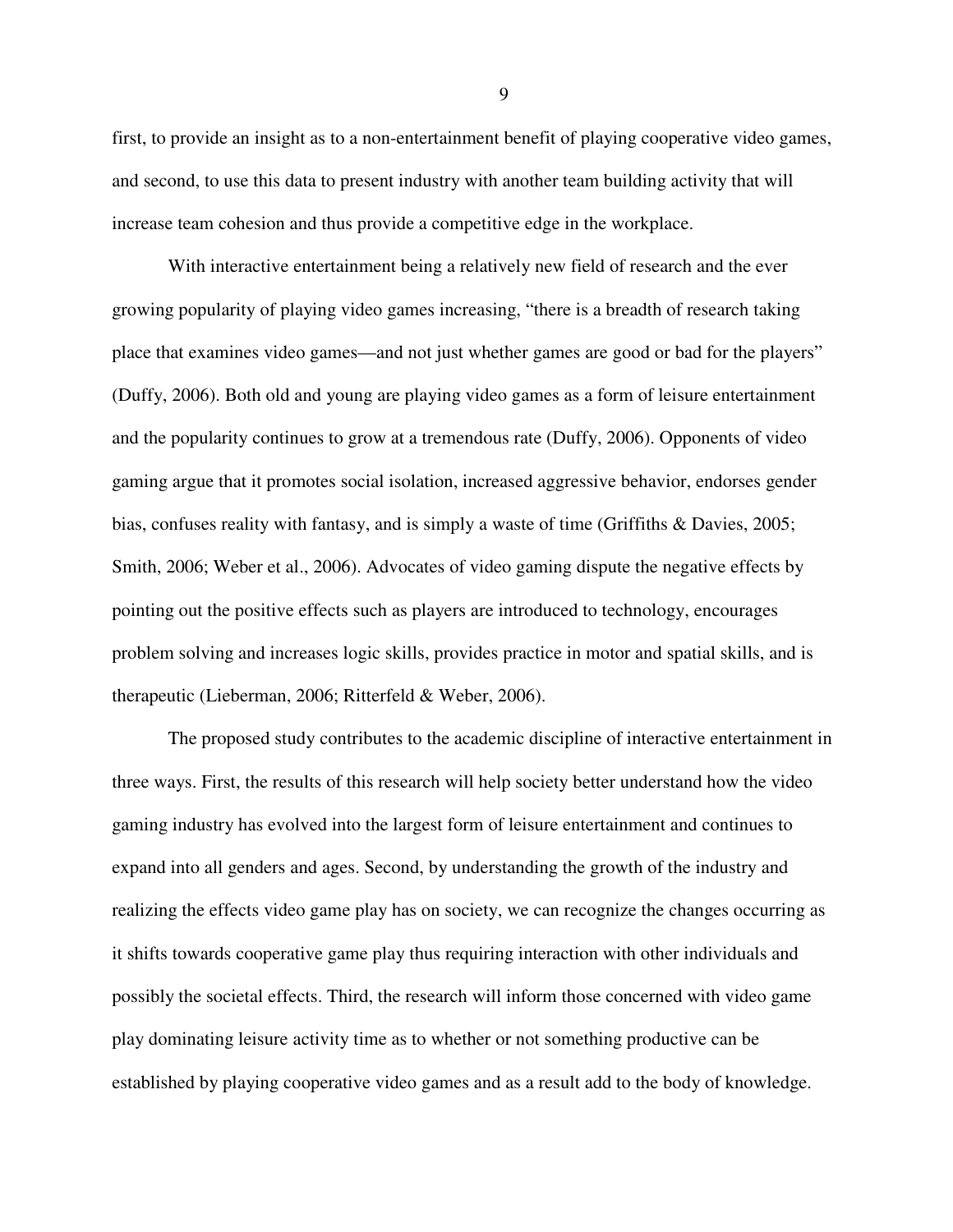All of these contributions will help future interactive entertainment researchers more easily conduct comprehensive literature reviews.

### Procedures

Historically, cohesion has been considered one of the most important small group variables (Lott & Lott, 1965). Cohesion-performance is driven by a commitment to a task (Mullen & Cooper, 1994) and is a multidimensional dynamic process including task and social cohesion (Carron & Hausenblas, 1998). A number of studies have suggested that team building activities increase cohesion (Smith, 1997).

The proposed research was a pretest-posttest quantitative group's design (Boyle, 2002). The quantitative findings measure the longitudinal changes on team cohesion through the use of a pretest and posttest assessment for the participants playing collaborative video games. The research implements Carron, Widmeyer, and Brawley's instrument Group Environment Questionnaire (GEQ) which is a conceptual model for measuring cohesion (1985). Researchers Albert Carron and Lawrence Brawley created the GEQ based upon assumptions that cohesion can be evaluated through perceptions of individual group members. The test identifies four constructs related through different task and social interactions as viewed through the eyes of the individuals about them self and their team (Carron, Brawley, & Widmeyer, 2002). The authors clarify that the model is a framework that serves as a guideline and should be used in its original content. However, as necessary, revisions are acceptable including changes to words, the deletion of non-pertinent questions, and the addition of items that are more culturally meaningful to the study (Carron, Brawley, & Widmeyer, 2002).

The GEQ is an 18-item questionnaire based upon Carron's (1982) conceptual model of cohesion representing four constructs. The model divides cohesion into two categories: group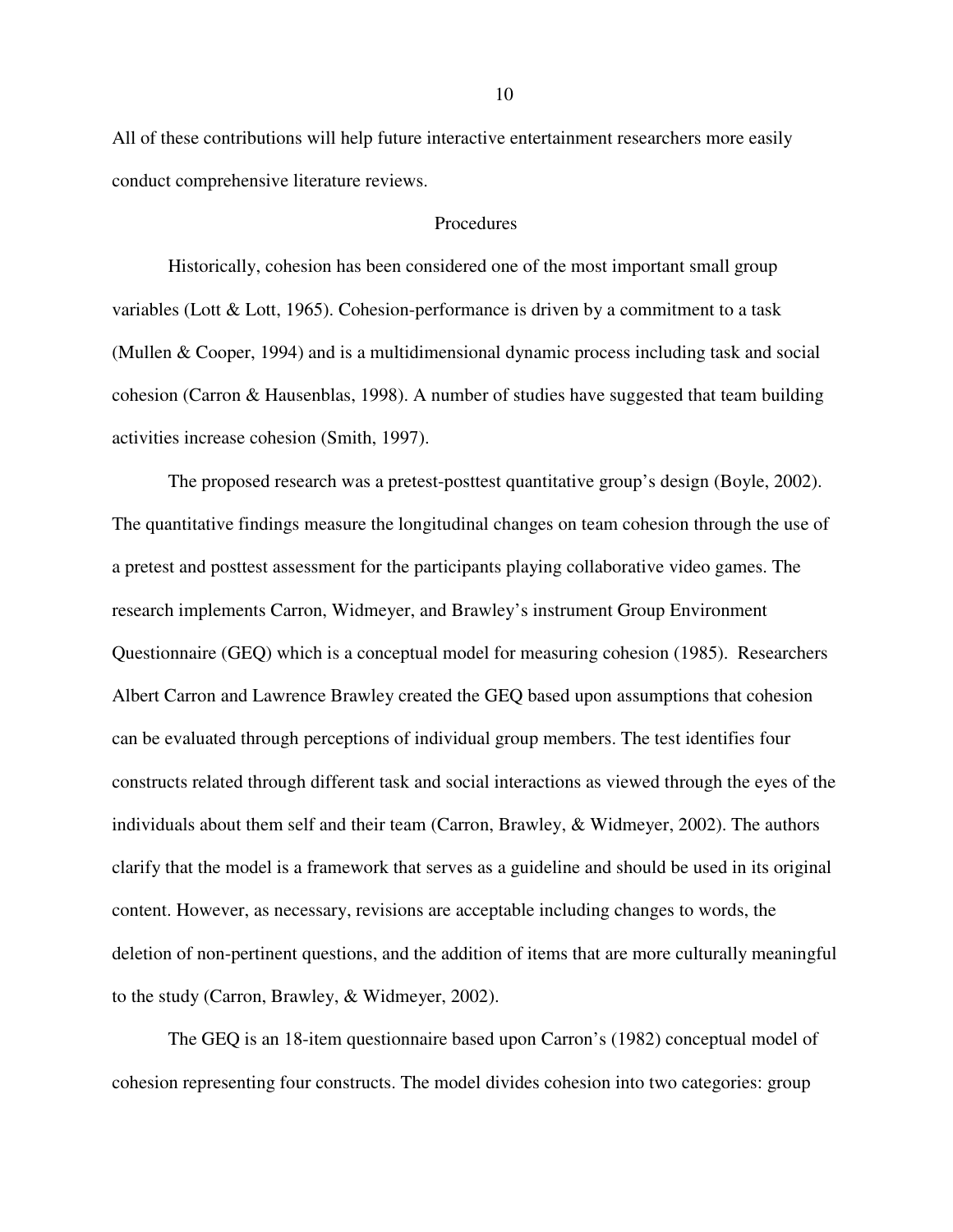integration and interpersonal attractions to the group. The model then subdivides the two categories into 4 sub-scales by assessing the Group Integration-Task (GI-T), Group Integration-Social (GI-S), Individual Attractions to the Group-Task (ATG-T), and the Individual Attractions to the Group-Social (ATG-S). The GI-T and GI-S sub-scales represent the "us", "our" and "we" perceptions while the ATG-T and ATG-S sub-scales represent the "I", "my", and "me" perceptions.

Four test questions refer to ATG-T, five questions assess ATG-S, five questions assess GI-T, and four questions assess GI-S. Responses are in the form of a 9-point Likert scale based on strongly disagree (1) and strongly agree (9) with the higher score reflecting stronger perceptions of cohesiveness. Some items on the questionnaire were slightly modified as suggested by the instrument authors to represent the culture of this study. Since team cohesion is a multidimensional construct, all four components of team cohesion do not need to be present in order to show a degree of change in cohesion (Carron, Brawley, & Widmeyer, 2002).

In this research, the sample (n=56) was selected from the population by advertising at a university campus, placing advertisements in the school newspaper, and by drawing upon Psychology students that have to participate in some form of research interventions each semester. Interested applicants were directed to a website to allow potential subjects to register to participate in the study. Registered subjects that met the criteria of being between the ages of 18 and 29 years old were able to specify time and day availability to participate in the study. Subjects were randomly assigned to participate in either the one or three week intervention. Participants were informed that the intervention could last up to three weeks but did not know the length of their intervention until it was completed and they had taken the modified posttest GEQ. Due to the cost of compensating subjects and a need to keep the cost down along with a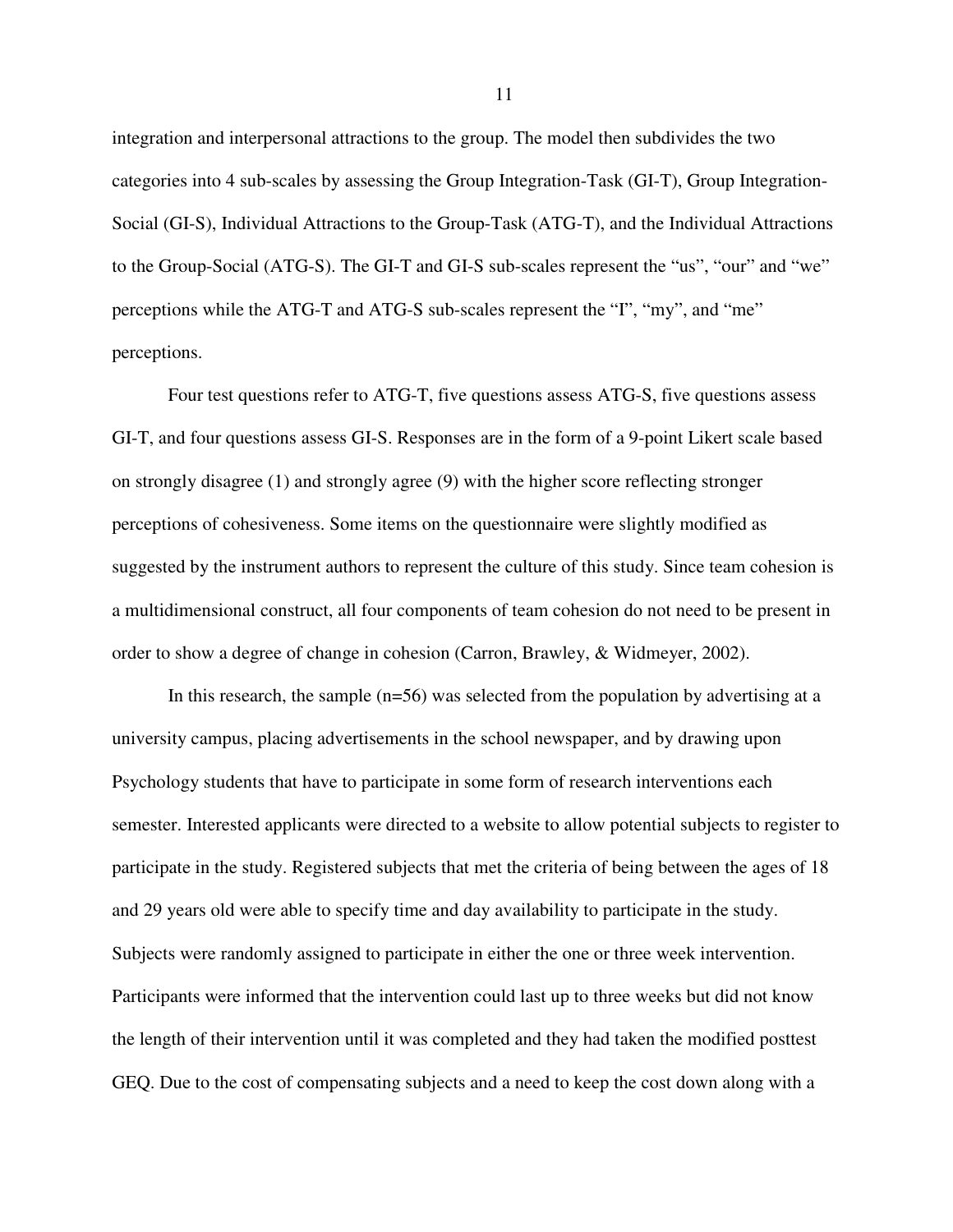low level of risk, the study involved at least forty eight subjects. Teams of up to four were randomly formed using the registered participants to play the collaborative video game Halo. Each team was randomly assigned a specific length of game play within the study (one or three weeks). During the registration process, demographics were stored for each participant identifying skill level and estimated hours per week spent playing video games.

The video game Halo 3 is classified as cooperative play and was designed by Microsoft's Bungie Game Studio. It is the final game in the Halo trilogy with an ESRB rating of mature for blood and gore, violence and mild language. Halo 3 is an action game genre and is a first person shooter (FPS). One to four players participate on one of four teams thus creating a cooperative environment where team members must defend and protect each other against the enemy. If desired, four teams of four players can participate at one time playing against the other teams. Each team uses an Xbox 360 console networked to other consoles and competes against other teams for a specified number of rounds. A round is identified as the number of enemies killed. Players return to Earth to save mankind from the Covenant, an evil alien force. The multiplayer mode should be "slayer" which allows up to four teams of four players each to "rack up" a certain number of kills. The number of kills for each round should be at least twenty-five. The win/loss records were not kept. The teams selected for this study were similar in context and played as many rounds as possible within the one to two hour block time. Game play continued until the team's randomly assigned intervention schedule was completed.

In order to create a baseline of team cohesion used for comparisons, a modified GEQ pretest assessment was given to each team member as a pre-intervention procedure. At completion of each study, the modified GEQ was administered to participants as a posttest assessment. The results were compared against the initial pretest assessment data to determine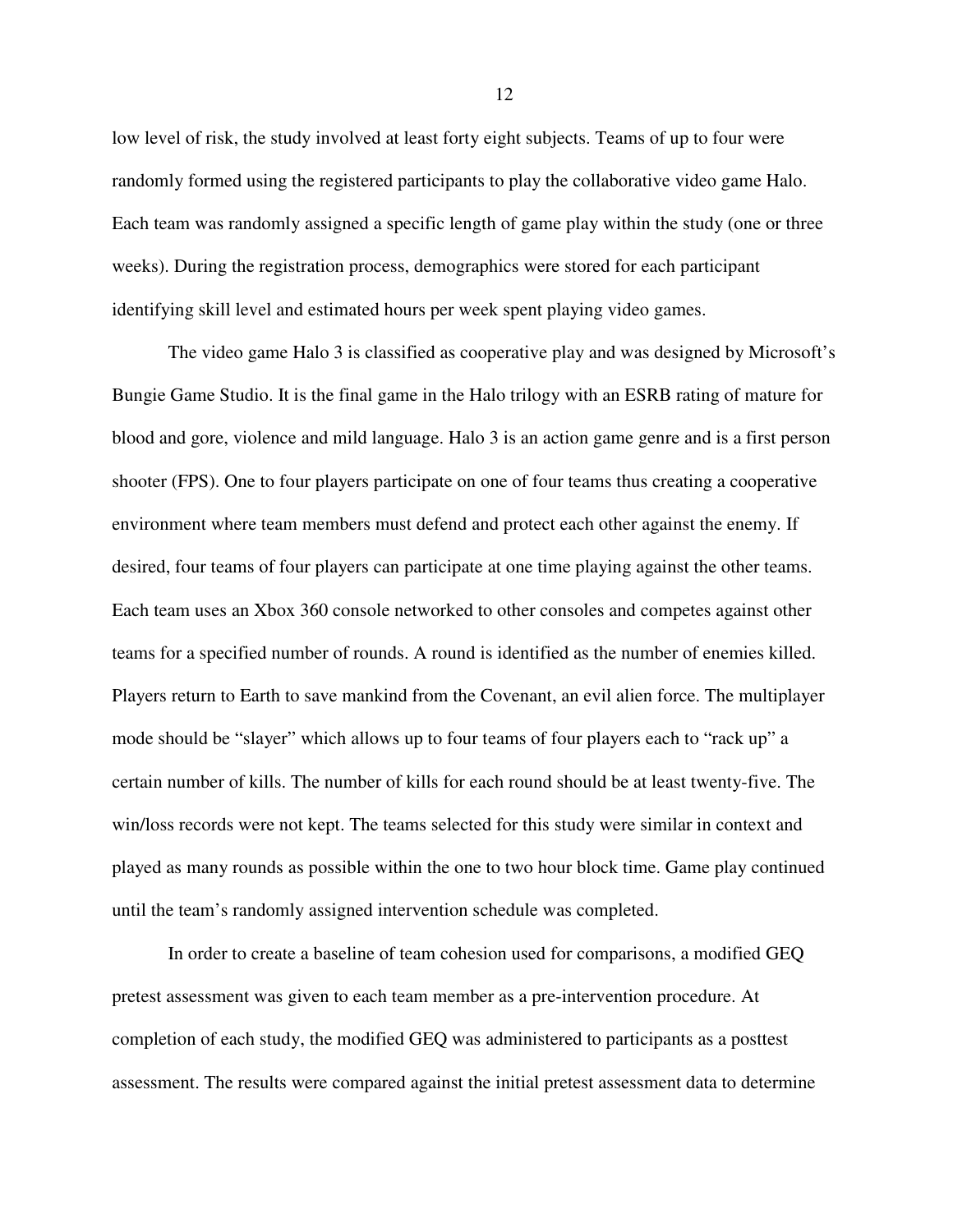the degree or level of change in the four manifestations of team cohesion. The data collected through the pretest and posttest was helpful in determining any patterns of relationship among similar groups over time.

The following procedures were followed to provide the framework for the study:

- 1. Perform a literature review on team cohesion and cooperative game play by researching scholarly journals, books and other sources to provide an overview of the relevant literature that is pertinent to the research topic.
- 2. Create the registration web site that stores participant demographics and advertise for participants.
- 3. Determine which items and terms on the GEQ are relevant to the research and can be used without modification.
- 4. As suggested by the instrument's authors, modify the terms on the GEQ items so that the wording is more representative of the characteristics of the teams playing video games and the environment of the study.
- 5. Delete the non-essential items from the GEQ if applicable.
- 6. Add new items to the GEQ if applicable that are contextually more representative to the specific group and environment.
- 7. Randomly form the teams based upon date and time availability.
- 8. Randomly assign groups a length of game play (one or three weeks).
- 9. Create schedule for team play.
- 10. Contact participants and inform them of the schedule.
- 11. Begin the team play.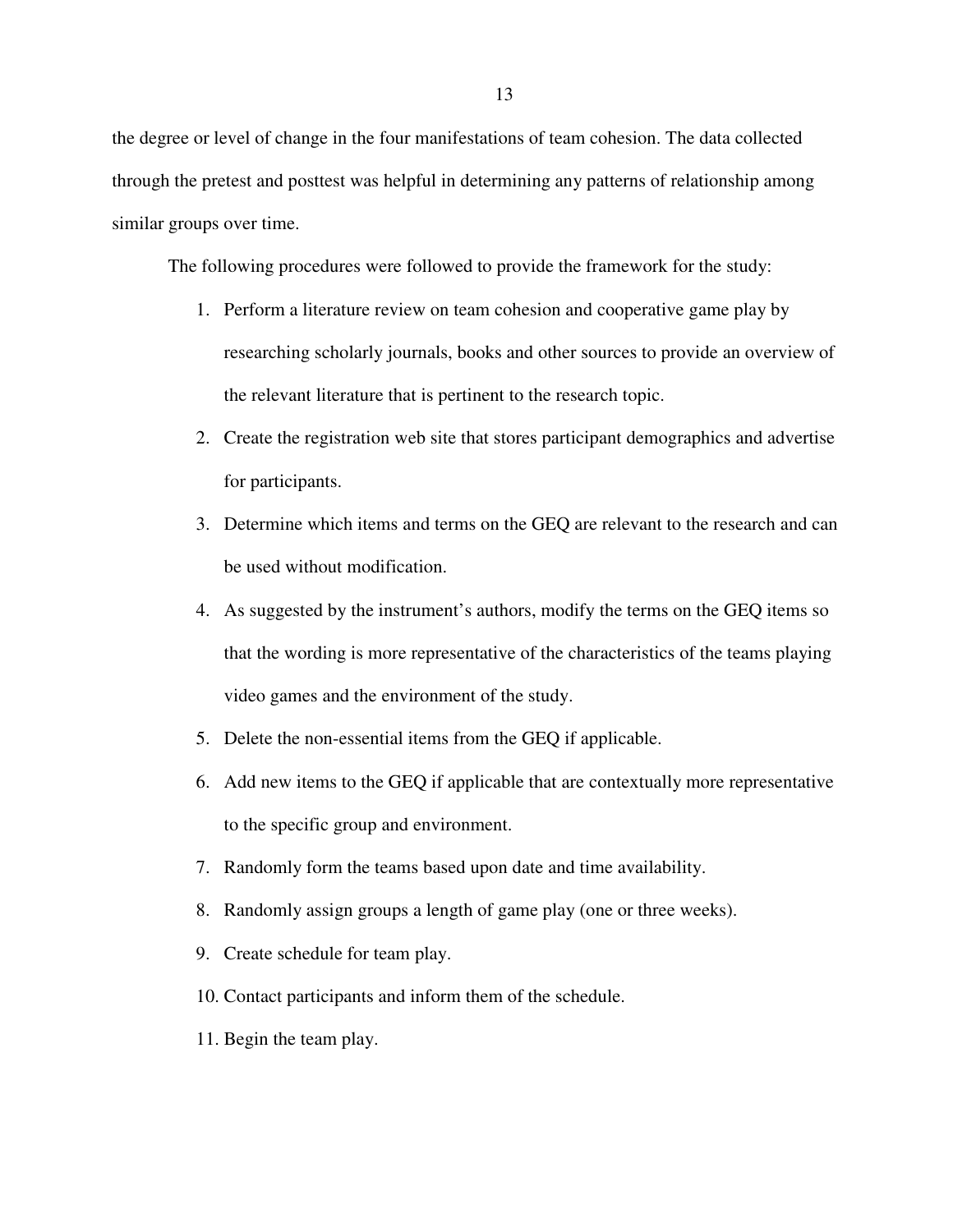- 12. Store participant demographics and explain the purpose of the study along with participant expectations including the fact that if they miss a playing time they will be dropped from the study while play continues for the group's remaining members.
- 13. Explain the rules of Halo and settings to be used in the game play.
- 14. Conduct the GEQ pretest assessment.
- 15. Conduct the experiment.
- 16. Continue game play until team game play is completed.
- 17. Perform the GEQ posttest assessment.
- 18. Hold drawing for prizes.
- 19. Evaluate the quantitative (data retrieved) analyses by comparing the means of the pretest to the posttest.
- 20. Evaluate the results using MANCOVA.
- 21. Use repeated measures ANCOVA as post hoc analysis.
- 22. Test the null hypothesis for the dependent variables.
- 23. Finalize conclusions.

## Definitions of Key Terms

The following terms are defined as they were used in this study:

Cohesiveness: A qualitative description of the network density and clustering within a network; a highly clustered network is often cohesive, whereas a random network is cohesive only if the connection probability between nodes is high (Albert & Barabasi, 2002).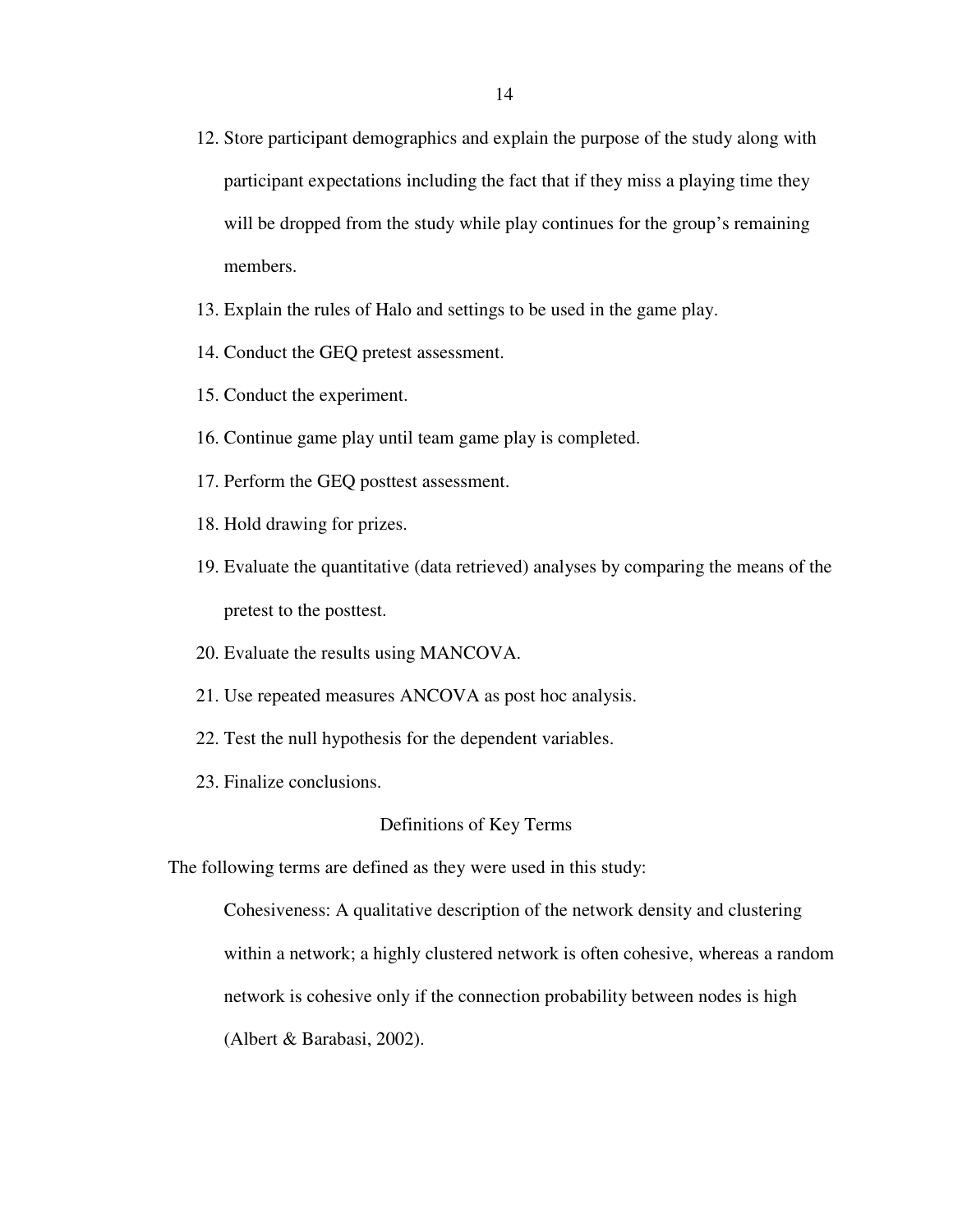Genre: A means of categorizing video games by game play interaction (Moore, 2007).

Group Integration-Social (GI-S): Individual team member's feelings about the closeness and bonding within the team around the group as a social unit (Carron, Brawley, & Widmeyer, 2002).

Group Integration-Task (GI-T): Individual team member's feelings about the closeness and bonding within the team around the group's task (Carron, Brawley, & Widmeyer, 2002).

Hawthorne Effect: Participants might be impacted and influenced in their responses due to the fact that they are participating in the study (Cooper & Schinlder, 2003).

Individual Attractions to the Group-Social (ATG-S): Individual team member's feelings about his or her personal acceptance and social interactions with the group (Carron, Brawley, & Widmeyer, 2002).

Individual Attractions to the Group-Task (ATG-T): Individual team member's feelings about his or her personal involvement with the group's task, productivity, and goals and objectives (Carron, Brawley, & Widmeyer, 2002).

Outdoor Management Education (OME): A wilderness experience that removes individuals from day-to-day operations and places them in nature in the hopes improving communication, problem solving, teamwork, self-esteem, and organizational commitment (McEvoy, 1997).

Social Cohesion: Players are motivated toward developing and maintaining social affiliates with their teammates (Boyle, 2002).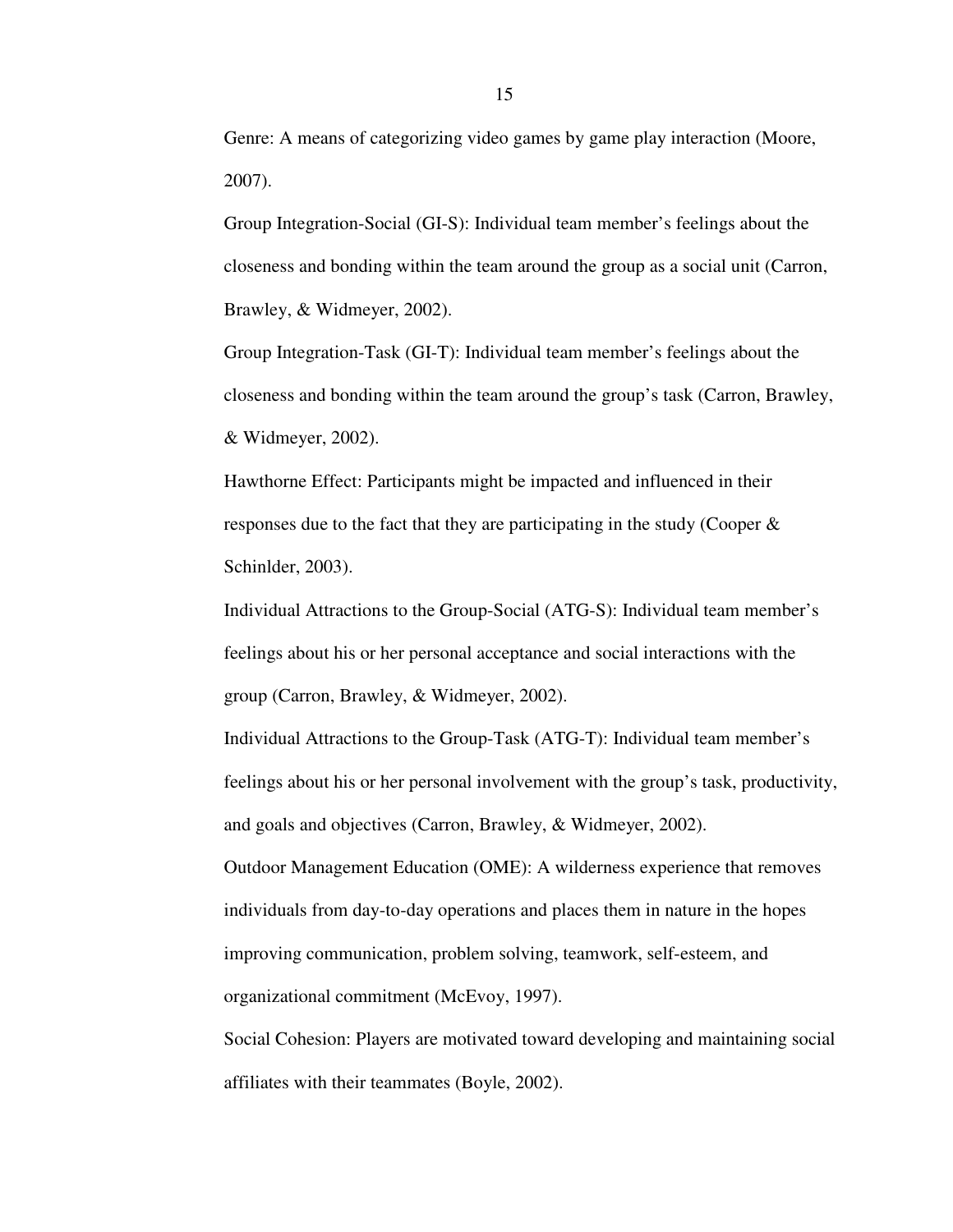Task Cohesion: Players are committed to achieving team goals and objectives and the degree to which members of a group work together to achieve a specific and identifiable goal (Boyle, 2002).

Team Building: A method to promote an increased sense of unity and cohesion to enable to team to work more effectively (Newman, 1984).

Team Cohesion: A dynamic process that is reflected in the tendency of a group to stick together and remain united in the pursuit of its goals and objectives (Carron, 1982).

#### Summary

 Corporations, like athletic teams, are searching for methods to improve performance. Collaboration has become a standard practice within organizations in order to gain a competitive advantage and researchers are identifying means to improve teamwork and increase performance. In order to continually improve and increase performance, teams must be cohesive and collaborative focusing on a common task or goal. As with other interactive team building activities, playing collaborative video games is an activity that could build greater team cohesion within a minimal amount of time.

 The purpose of this chapter was to provide a conceptual foundation for the proposed research. An introduction to the concept of team cohesion and cooperative video game play was presented along with the measurement tool that was used to determine the change in the degree of team cohesion. Next, the outline for the proposed research was described in terms of the problem statement, the research questions and hypotheses, and the assumptions and limitations that are related to the proposed methodology. The purpose and need for the research were stated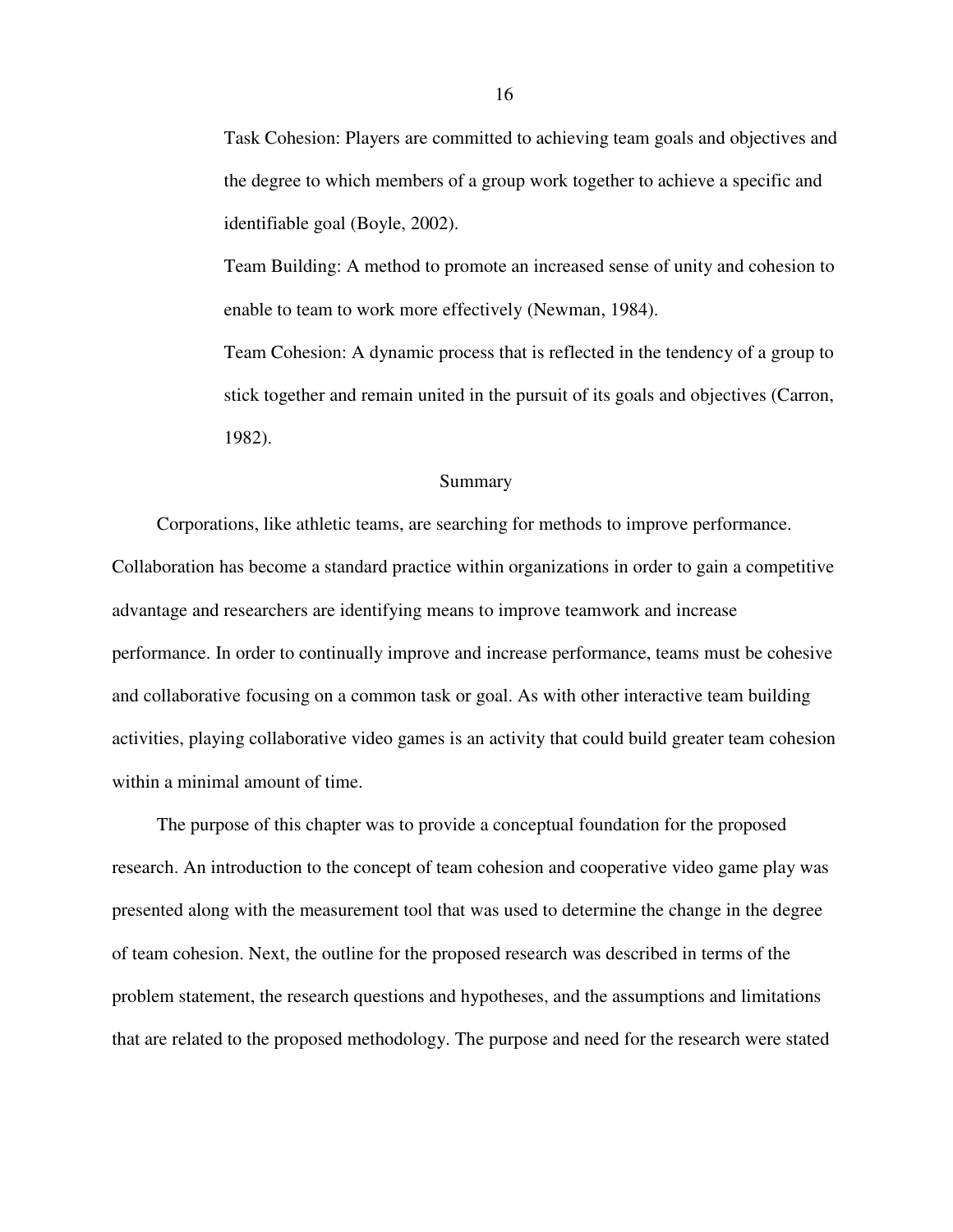and the last sections of this chapter described the procedures to be implemented and identified terms that needed greater clarification.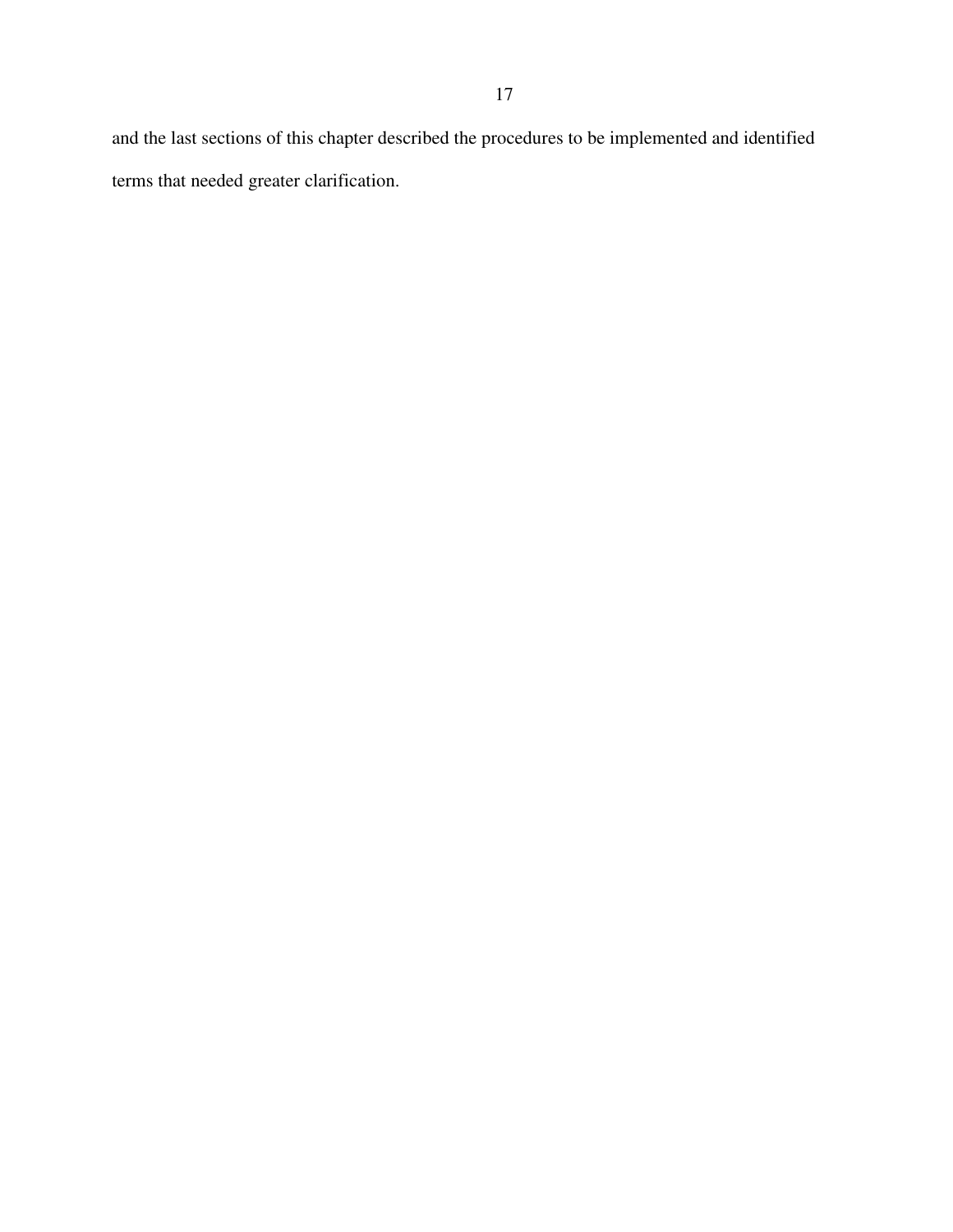## CHAPTER 2

### REVIEW OF LITERATURE

There is a societal war against video games from parents and educators (Smith, 2006) to the extreme that the federal government has passed legislation specifically directed at the video gaming industry (Pereira, 2003) by setting up a ratings board to the limitation of violent video game sales to minors. But what if there was a positive effect from playing cooperative video games that could benefit society by helping organizations develop more efficient teams via increasing team cohesion and the ability for individuals to work together as a team? In today's rapidly changing global economy organizations are looking to collaborative work to increase performance and the ability to compete in a global market (LaFasto & Larson, 2001).

This review of literature covers four major subtopics. We will first discuss teamwork and group dynamics including the team factors that drive process and performance. Second, we introduce cohesion as a team factor and explain the different models for measuring cohesion. We elaborate on the group environment questionnaire measurement which is used in this research, and discuss how knowledge is shared and learned through teamwork. Third, the video game industry's history is examined and trends are identified so that we can lay a foundation of how video game play has become a popular social activity and where the future of game play might be headed. Finally, the pros and cons of video game play are explored including how computer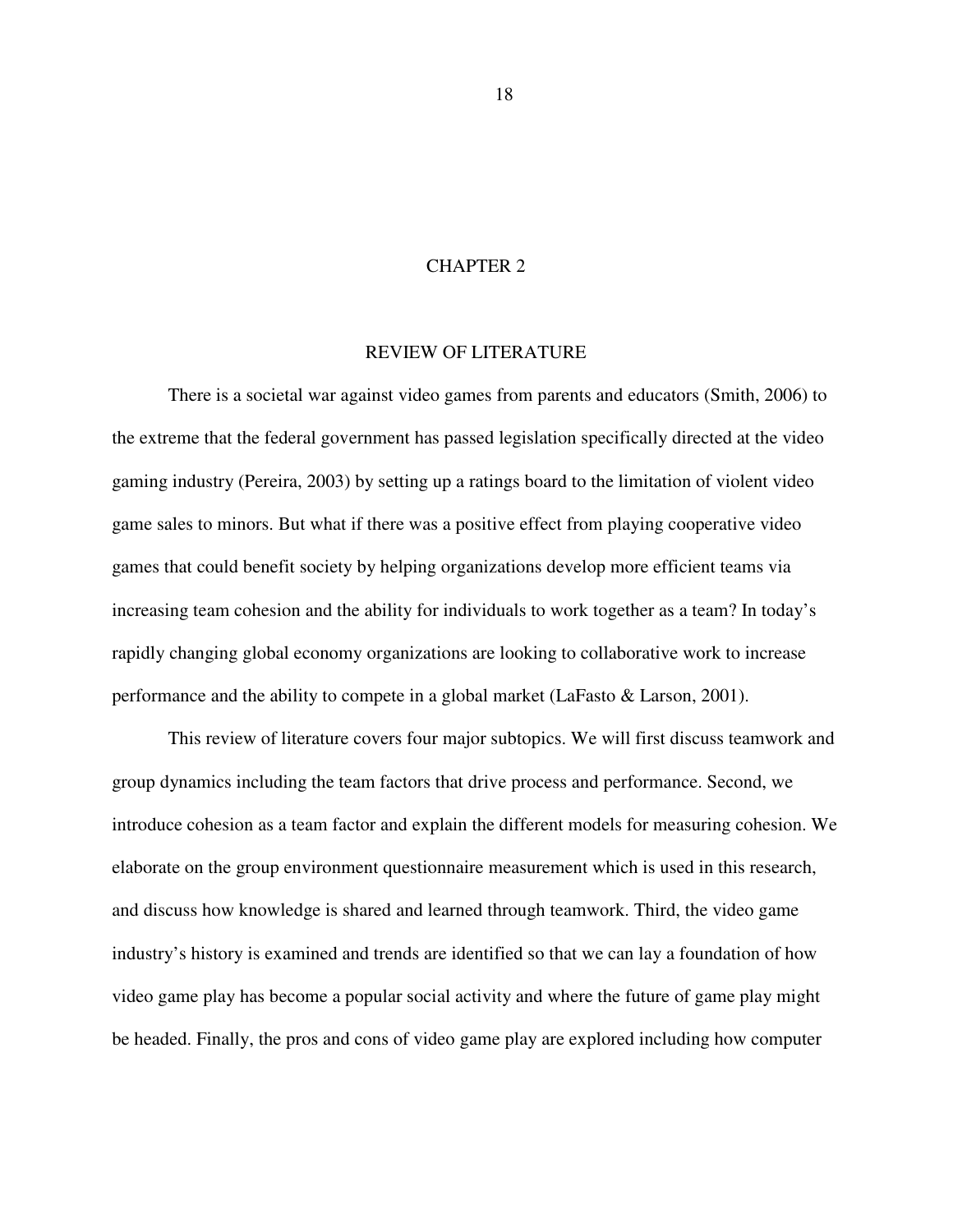games can disseminate knowledge and how the positive and negative effects continue to be identified as video game play morphs into something more than just a social activity.

#### Teamwork and Group Dynamics

Teams have become an increasingly important way of life within an organization and society (O'Connor, Johnson, & Khalil, 2004; Salas, Cooke, & Rosen, 2008). A team is a group of people working independently to accomplish a goal (Levi, 2007) with effective teams consisting of members that are technically competent and good at collaborating (LaFasto & Larson, 2001). Teamwork and collaboration are shaped by two societal forces: the need to find new and effective ways to accomplish a task and increasing social capacities of individuals in order to handle problems (LaFasto & Larson, 2001). Problems confronting organizations are becoming more complex requiring a coordinated team effort to confront and solve. Scientists suggest that individuals may be evolving into a capability for cooperative team behavior (Bower, 1995). Organizations structure work around teams since teams have the possible potential of improving performance and making individuals more productive (Stewart, Manz, & Sims, 1999). Working as a team cultivates faster solutions to problems than working as an individual (Hymnowitz, 2005).

Teams are used to perform a variety of functions. Sundstrom (1999) identified six different types of work teams as shown in Table 1.

The traditional and historical approach to completing a task by organizing people is called Scientific Management (Copley, 1923). Under this model managers would divide a task into smaller tasks and assign them to individuals. The perception is that each activity is linked thus implying that teamwork and collaboration has been achieved. Management would simply control the operations of the workers as they worked separately to complete a task (Levi, 2007).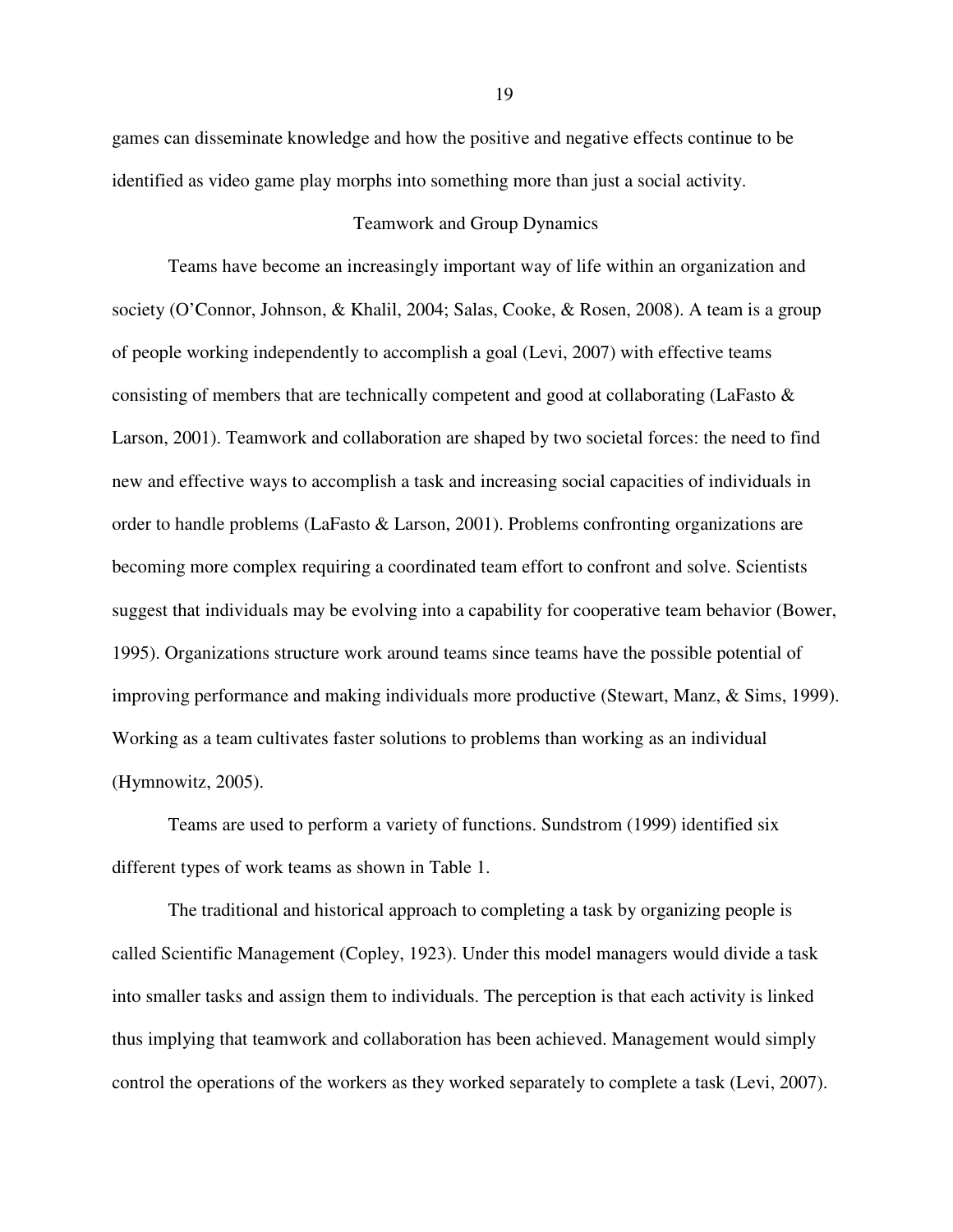However, modern organizations are shifting to a true team environment where no one person has all of the skills and knowledge needed to complete a task and instead, the team must work together to be successful (LaFasto & Larson, 2001). In order to foster an environment of teamwork and collaboration one must first understand what factors define a team. Table 1 Different Types of Work Teams and Uses.

| Team Type  | Team Usage                                                     |
|------------|----------------------------------------------------------------|
| Production | Factories.                                                     |
| Service    | Repeated transactions with customers.                          |
| Management | Coordinating organizational activities.                        |
| Project    | Specific task in a period of time.                             |
| Action     | Brief performance requiring special skills.                    |
| Parallel   | Temporary teams providing recommendations for an organization. |
|            |                                                                |

Teams can only be effective to the extent that team members work cooperatively with each other (Stewart, Manz, & Sims, 1999). In order to cooperate there needs to be a task aligned with an objective or goal. Not only should there be a common goal but team members must feel connected with one another and have some type activity that promotes interaction or socialization (Johnson & Johnson, 1997). Different types of interaction require teams to work cooperatively to achieve goals (Hayes, 1997). One of the most common applications of team building social interactions where there is an established body of knowledge is sports (Levi, 2007).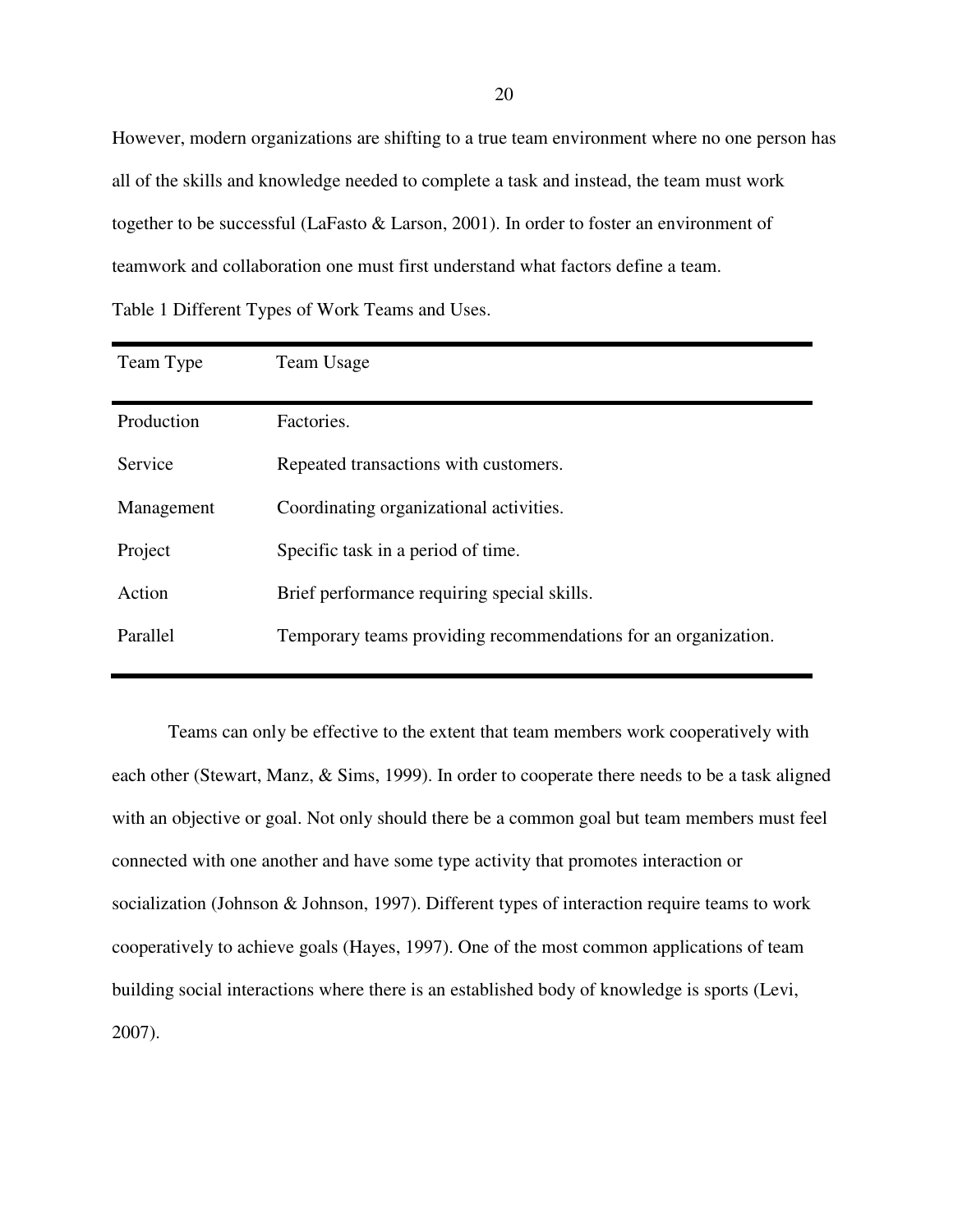Group unity is essential to a sports team (Carron, Brawley, & Widmeyer, 2002) and team building strategies have been used in sports in the attempt to increase team effectiveness (Bloom, Loughead, & Newin, 2008). Team building is the method to "promote an increased sense of unity and cohesiveness and enable the team to function together more smoothly and effectively (Newman, 1984). Team building enables an organization to utilize the power of a team approach to accomplish objectives. "In recent years, team building has become one of the most popular and widely used interventions for improving management relations and organizational effectiveness in business and industry" (Yukelson, 1997).

In 1994, M. Woodcock and D. St Francis identified six benefits of team building: (1) the development of leadership; (2) the team member's acceptance of roles and responsibilities; (3) the team dedication towards a common goal; (4) the development of a positive environment; (5) efficient work practices; and (6) the elimination or reduction of negative team influences. Through team building activities an attempt is made to improve a team and increase team unity. A variety of team building strategies have been implemented in order to examine the affect of cohesion in a variety of sports environments (Bloom, Stevens, & Wickwire, 2003; Senecal, Loughead, & Bloom, 2008; and Prapavessis, Carron, & Spink, 1996).

One effective strategy to improve a group member's knowledge about effective communication, group problem solving and teamwork, self-esteem, and organizational commitment is the use of outdoor management education (OME) (McEvoy, 1997). OMEs involve a wilderness experience often using rope and challenge courses. The experience removes individuals from the day to day grind of society and places them in an environment void of business distractions but full of nature's beauty (Boyle, 2002). Throughout the process, individuals are introduced to self and team reliance by experiencing a "level of anxiety, a sense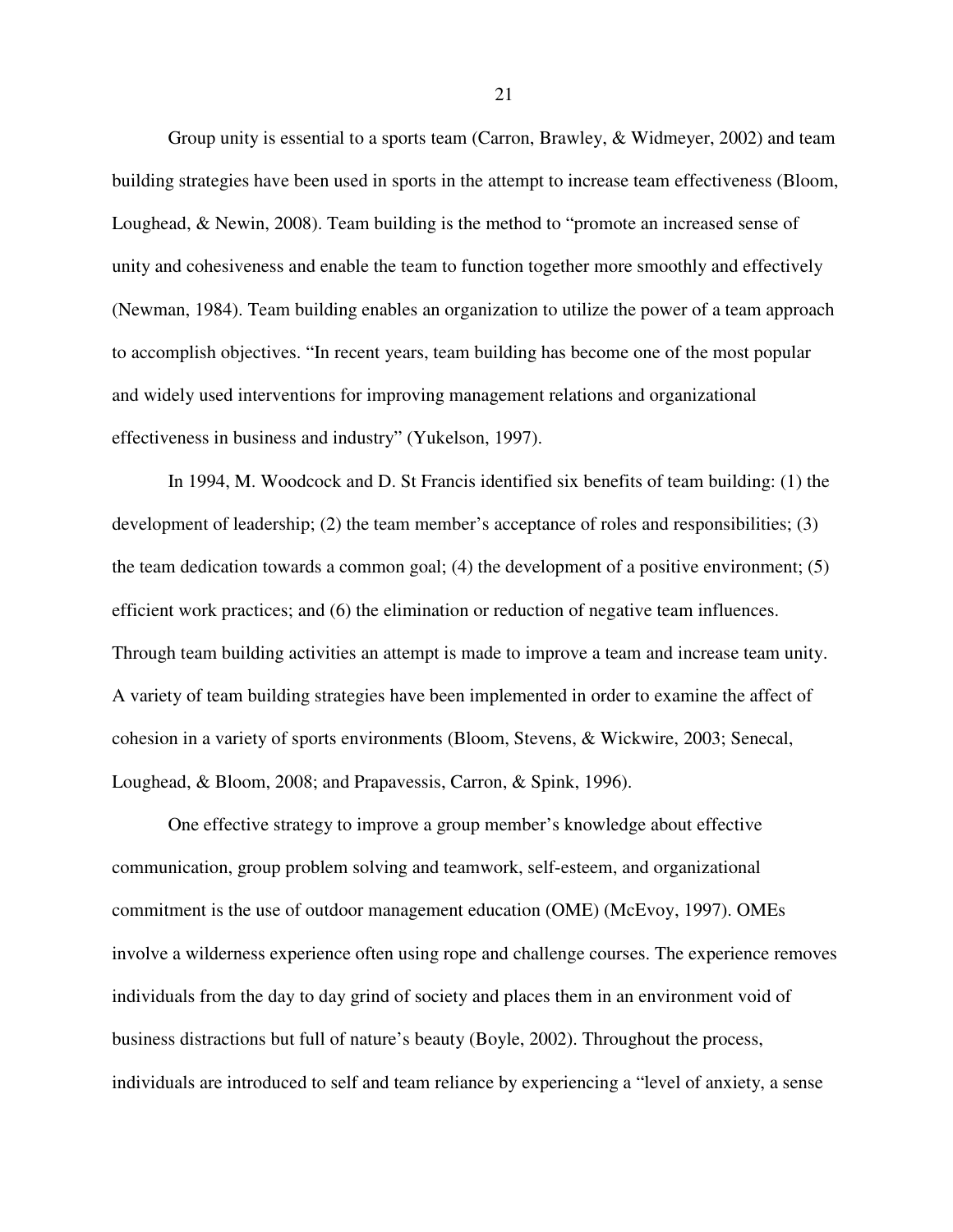of the unknown, and a perception of risk" (McKenzie, 2000). Other benefits thus far not mentioned but have been identified from OME participation include trust, leadership, and the ability to get along with team members to accomplish an objective (McEvoy & Cragun, 1997). Meyer and Wenger (1998) identified that team cohesion increased as the team experienced OMEs. The team developed into a more cohesive unit with the realization that goal setting was critical and social relations must be improved.

#### Team Development

With corporations and sport teams searching for optimal levels of successful team collaboration, team building has been viewed as a medium to achieve this objective (Boyle, 2002). The traditional stages of group development model were outlined by Tuckman and Jensen (1977). This foundational model originally established in a 1965 paper titled 'Developmental sequence in small groups' and later modified in 1977, identifies five stages as shown in Table 2 that focus on the development of team member relations (Levi, 2007). The Tuckman and Jensen model has been criticized for being too rigid but most have accepted it as the foundation for group development (Levi, 2007).

 The forming stage is where group members get to know each other, how the group interacts, and discovery of member's strengths and weaknesses. This is a time of uneasiness with group members trying to ascertain how to act and interact. Group goals are defined and tasks are identified (Levi, 2007).

 The storming stage is characterized by group conflicts. Team members struggle to define roles and requirements for the project. Making sure the group has open communication during this time is critical since it can either build trust or polarize the group. This stage, if resolved correctly, begins to increase group unity (Tuckman & Jensen, 1977; Levi, 2007).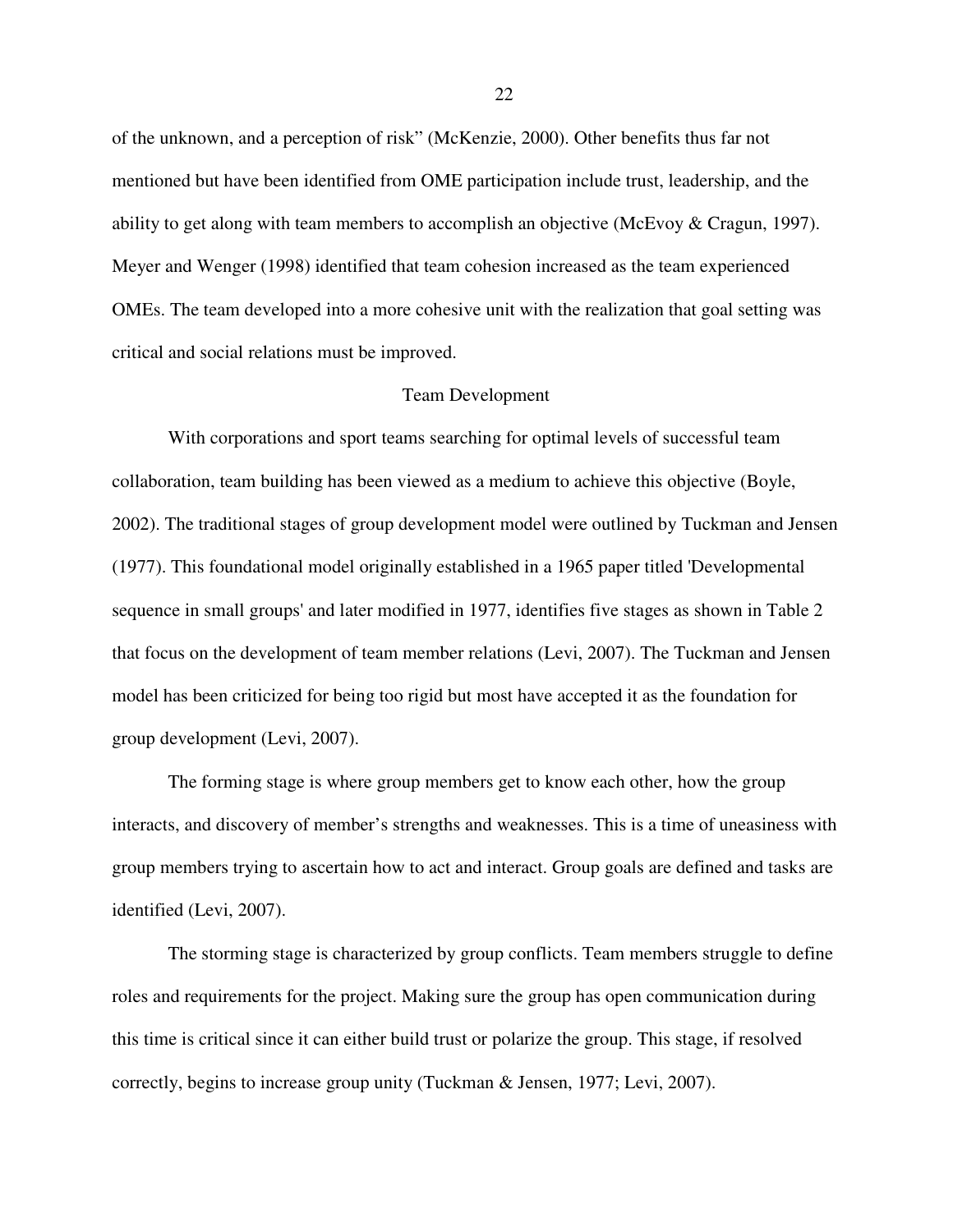Table 2 Stages of Group Development.

| Stage      | Description                                |
|------------|--------------------------------------------|
| Forming    | Members get to know each other.            |
| Storming   | Conflict between members.                  |
| Norming    | Members work to achieve a common goal.     |
| Performing | Team functions as a unit for team success. |
| Adjourning | Team is disbanded.                         |

The norming stage exemplifies the team beginning to work together to accomplish a task and reach goals. Since conflict is diminishing the group becomes more cohesive and effective. As the team works towards a common objective the members develop social relations. Team members demonstrate a level of respect for peers and a foundation is laid to begin having a successful team (Tuckman & Jensen, 1977; Levi, 2007).

 Performing is the fourth stage and is characterized by the group functioning as a cohesive unit. Group rules have been established and social relations have been developed. The group focuses on performance and the success of reaching team goals. The team members focus on the task to be completed since individuals know what is expected and how to help one another succeed (Tuckman & Jensen, 1977; Levi, 2007).

 The last stage is adjourning (or dissolution) and involves the disbanding of the group. This stage can be stressful since social relations are ending. Assessments should occur with the feedback being used for future performance improvements. A debriefing session is helpful since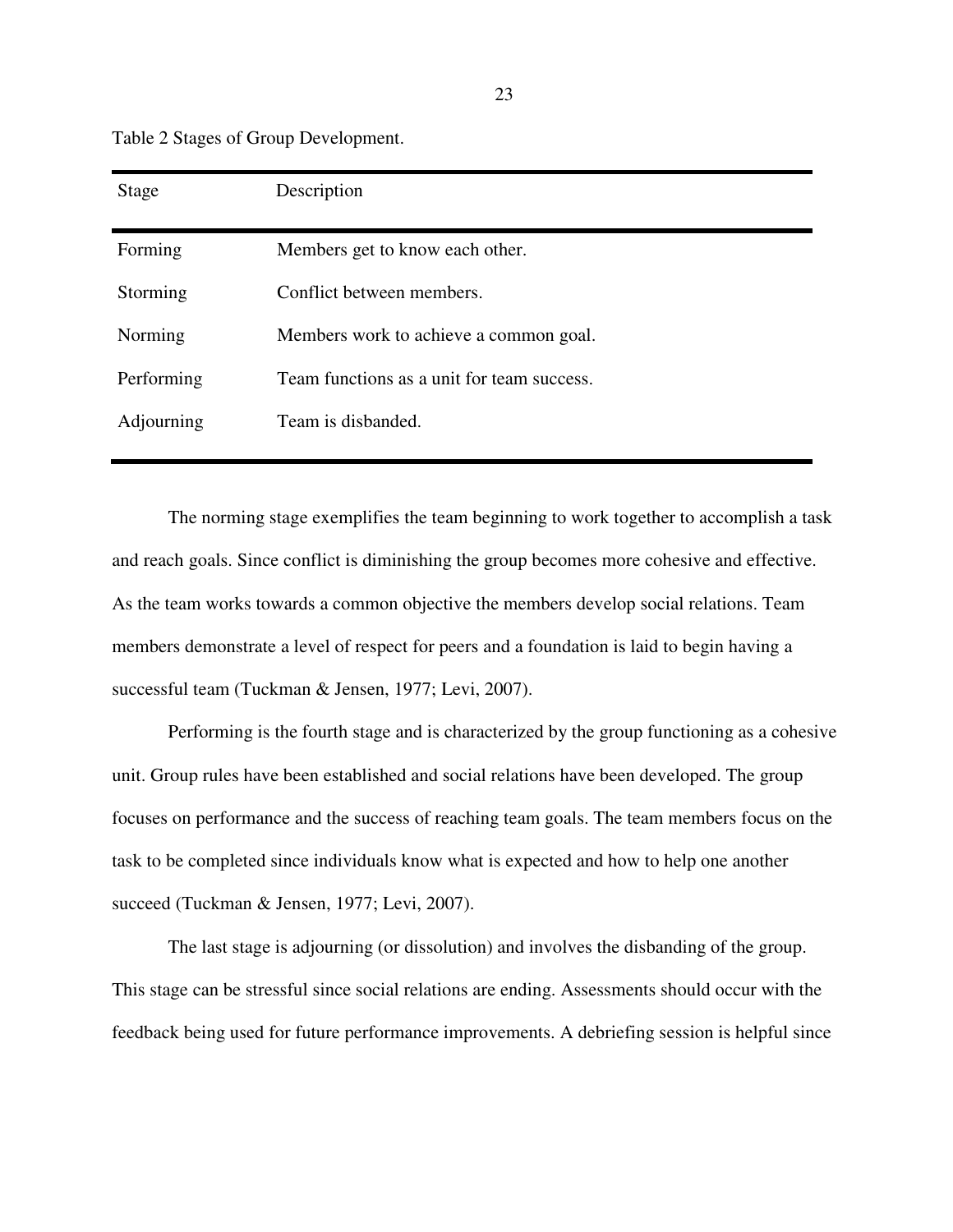it permits a team to review implemented processes and methods, successes, and failures (Tuckman & Jensen, 1977; Levi, 2007).

## Cohesion

Cohesion has been defined as "a dynamic process that is reflected in the tendency for a group to stick together and remain united in the pursuit of its instrumental objectives and/or for the satisfaction of member affective needs" (Carron, Brawley, & Widmeyer, 1998). Carron, Colman, Wheeler and Stevens (2002) confirmed in their research that a relationship exists between cohesion and performance and that cohesion affects sports teams in a positive manner (Eys, 2002).

It has been demonstrated that a sports team's success is not dependent solely upon physical skills. The storming stage in the Tuckman and Jensen model explains that the team begins to become more unified or cohesive. Team cohesion can be accomplished through a variety of team building activities (Senecal, Loughead, & Bloom, 2008) such as sports or OMEs. Team unity or cohesion through sports helps members complete a common goal such as trying to win the competition (Bloom, Loughead, & Newin, 2008).

Many researchers credit Kurt Lewin and Leon Festinger along with their colleagues at the Research Center for Group Dynamics at the Massachusetts Institute of Technology as founders of the concept of cohesion being a factor to keep a group intact (Forsyth, 1999). The first use of the term cohesion to describe the factors that help a group have a sense of unity was introduced by Kurt Lewin in a 1943 National Research Council report entitled "Forces behind food habits and methods of change". The report investigated the social forces behind eating habits including "Why people eat what they eat" and how to change eating habits. The experiments conducted in the research focused on the effects of group decisions upon a group.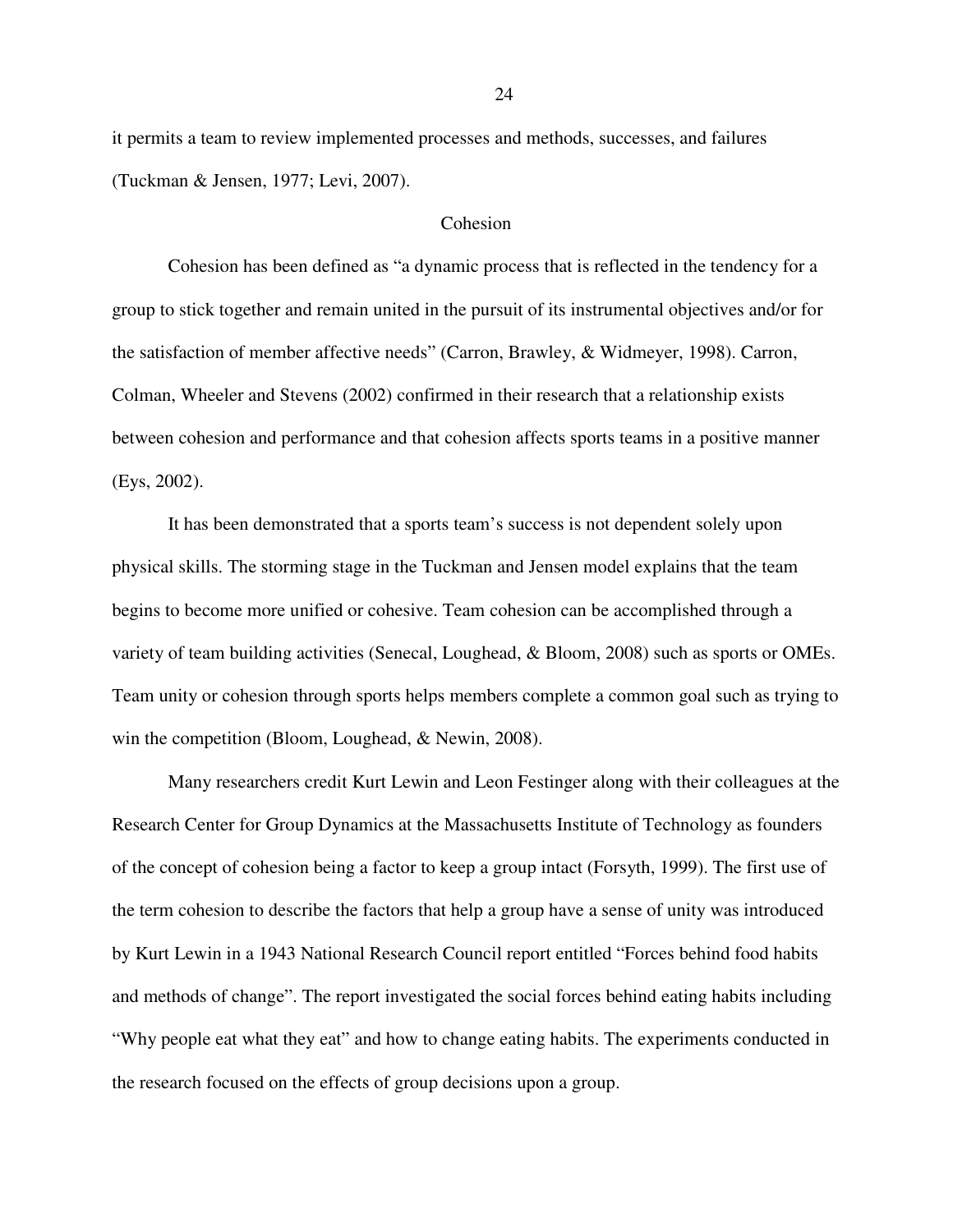Cohesion is a primary factor to remain in the group (Rempel & Fisher, 1997) and provides members with a sense of belonging (Armstrong, 2001). Festinger, Schacter and Back (1950) defined cohesion as "the total field of forces which act upon members to remain in the group". Gross and Martin (1952) defined cohesion as "the resistance of a group to disruptive forces". The common characteristic between all definitions of cohesion is that it addresses how a team handles stress as it completes goals.

There are two dimensions to cohesion: social and task (Mullen, Anthony, Salas, & Driskell, 1994). Task cohesion is defined as the level of motivation to complete the team's goal or objective. Social cohesion is the level of motivation to develop and maintain group social interaction (Carless & De Paola, 2000). However, Mullen and Cooper (1994) showed that task cohesion had a positive effect on performance but social cohesion did not show a significant relationship on performance. They concluded that task cohesion improved group decision quality while social cohesion impaired the quality. This study re-investigates task and social cohesion by measuring the individual integration and attractions to the group through the social interaction of playing cooperative video games.

As shown in Table 3, cohesion is affected by a variety of factors (Murphy, 2001) including personal, leadership, team, and environmental (Weinberg & Gould, 2006).

Personal factors refer to the characteristics of group members and what attracts them to be in the group (Boyle, 2002). These factors include: individual orientation as to duties within the group, satisfaction of performing to one's ability, and individual differences with other group members (Weinberg & Gould, 2006).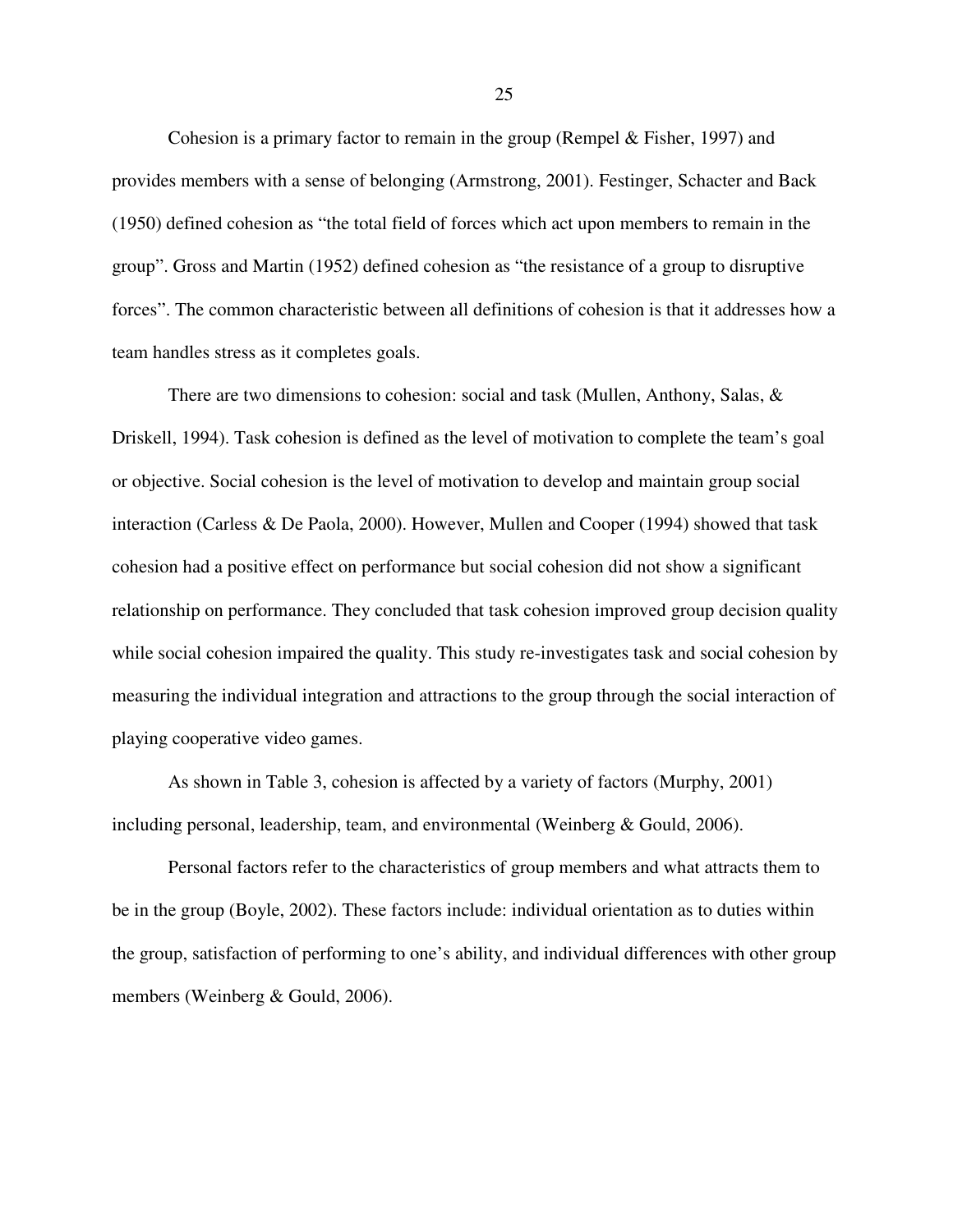Table 3 Cohesion Factors.

| Factor        | Description                                  |
|---------------|----------------------------------------------|
| Personal      | Individual characteristics of group members. |
| Leadership    | Quality of leadership and leader influence.  |
| Team          | Desire for group success.                    |
| Environmental | Family expectations and obligations.         |

Leadership factors focus on the type of leadership strategies being implemented along with the relationship between the leader and the members. The key factors include: leadership behavior, leadership style, and the leader/team member personalities (Weinberg & Gould, 2006).

The team factors consider the social forces, task forces, and the balance necessary to achieve a strong cohesion while still being focused on achieving the team goal. The team factors include: group task, desire for group success, group orientation, group productivity norm, team ability, and team stability (Weinberg & Gould, 2006).

The last factor is environment and refers to the forces that hold the group together. These forces include items such as but not limited to: geographic location, age, gender, and race. The factors include a contractual responsibility to the team and organizational orientation (Weinberg & Gould, 2006).

## Measuring Cohesion

Due to the complexity of cohesion it has been difficult to measure (Murphy, 2001). Research has resulted in a number of instruments used in an attempt to measure team cohesion (as shown in Table 4).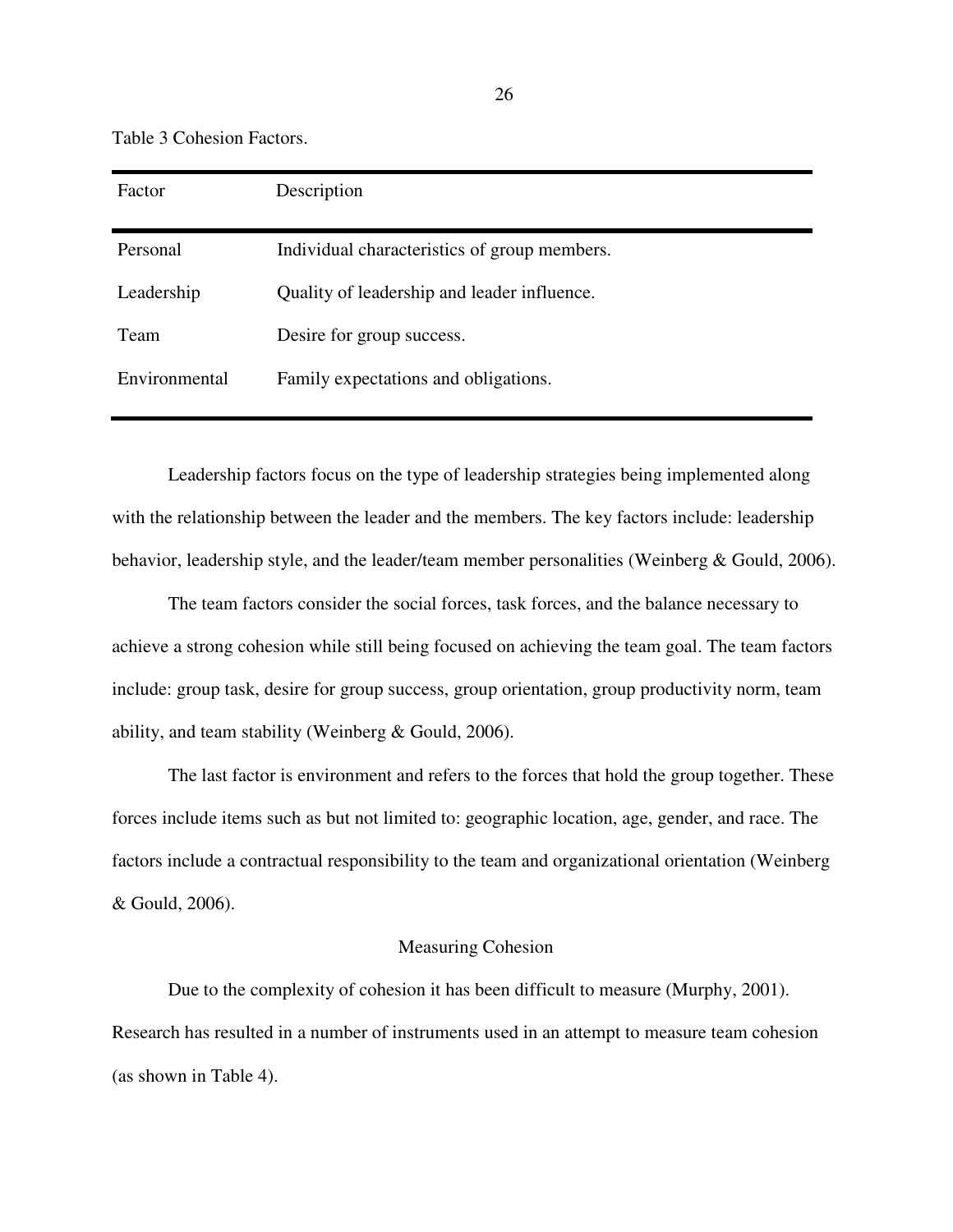Table 4 Cohesion Measurement Tools.

| Factor                                  | Description                       |
|-----------------------------------------|-----------------------------------|
| Seashore Cohesion Index (1954)          | Seashore                          |
| Sport Cohesiveness Questionnaire (1972) | Martens, Landers, & Loy influence |
| Group Environment Questionnaire (1985)  | Carron, Brawley, & Widmeyer       |
| Platoon Cohesion Index (1988)           | Siebold & Kelly                   |
| Unit Cohesion Index (1989)              | Mangelsdorff                      |
| Perceived Cohesion Index (1990)         | Bollen & Hoyle                    |
| Group Cohesion Scale-Revised (2001)     | Treadwell                         |

In 1954 Stanley Seashore conducted a study to examine the cohesiveness in industrial work groups. The research investigated the relationship between cohesion and productivity along with the mental health and adjustment of the team members. Seashore examined the strength of the social relations of members and also the conditions and consequences of achieved cohesion (Seashore, 1954). It was later revised for student groups to measure the attraction to the group.

Martens, Landers, and Loy developed the Sports Cohesiveness Questionnaire (SCQ) in 1972 to measure team cohesion. The SCQ measured team cohesion using a seven-item rating system. However, reliability and validity measures were not established for the tool and it was perceived as less than rigorous (Carron et al., 1998).

Thus in 1985, Carron, Brawley, and Widmeyer created the Group Environment Questionnaire (GEQ). This model is an eighteen-item assessment focusing on two important cohesive factors: group integration and interpersonal attractions to the group. Group integration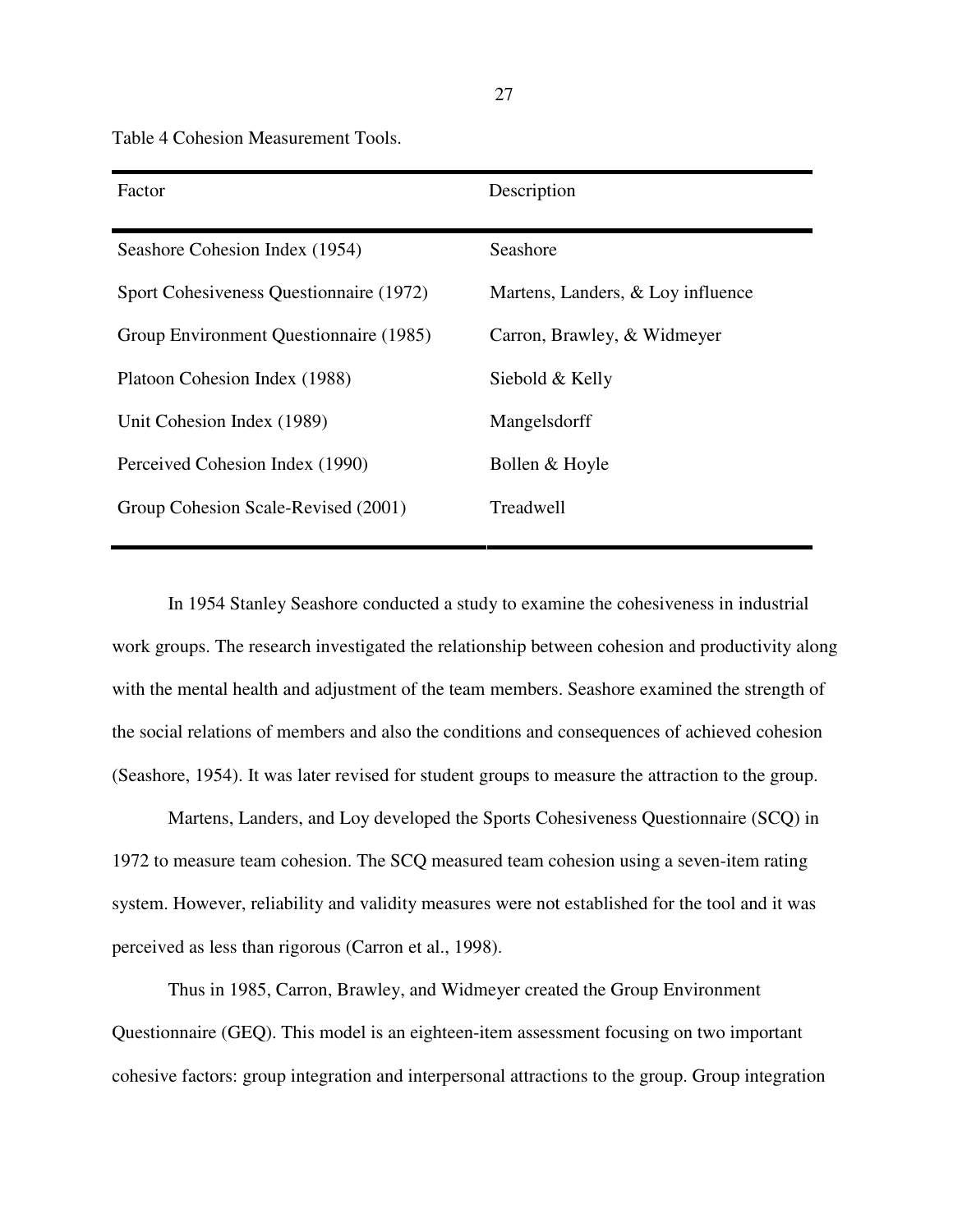is defined as "closeness, similarity, and bonding as a whole" (Carron, Widmeyer, & Brawley, 1985). Interpersonal attraction is defined as "the interaction of motives working on the individual to remain in the group" (Carron, Widmeyer, & Brawley, 1985).

Each of these cohesive factors has been divided into two subscales with each containing two cohesive aspects. The four sub-scales factors of cohesion measure and identify the levels of cohesion with a developing team and the attraction of team members to the teams. The GEQ is based upon the assumption that cohesion can be evaluated through perceptions of team members. The tool has become the most widely used instrument for determining team cohesion (Moran, 2004).

Siebold and Kelly created the Platoon Cohesion Index (PCI) in 1988 which measured cohesion in army units. The twenty-item instrument focuses on bonding as well as performance. The bonding relationships examined are: soldier to soldier, soldier to leader, and soldier to organization (O'Mara, 1989).

Using the PCI as a foundation, Mangelsdorff created the Unit Cohesion Index in 1989. The study was applied in situations comparable to the PCI and found to be psychometrically sound (Jacobs, 1990).

The Perceived Cohesion Study was created in 1990 and is a six-item instrument developed by Bollen & Hoyle which focused on relational cohesion and measures an individual's sense of belonging and morale. However the instrument was validated only using large groups and leaves some doubt as to reliability. (Chin, Salisbury, Pearson, & Stollak, 1999).

Treadwell created the Group Cohesion Scale (GCS) and then in 2001 revised it and called it the Group Cohesion Scale – Revised (GCS-R). The GCS-R consists of twenty five-items and is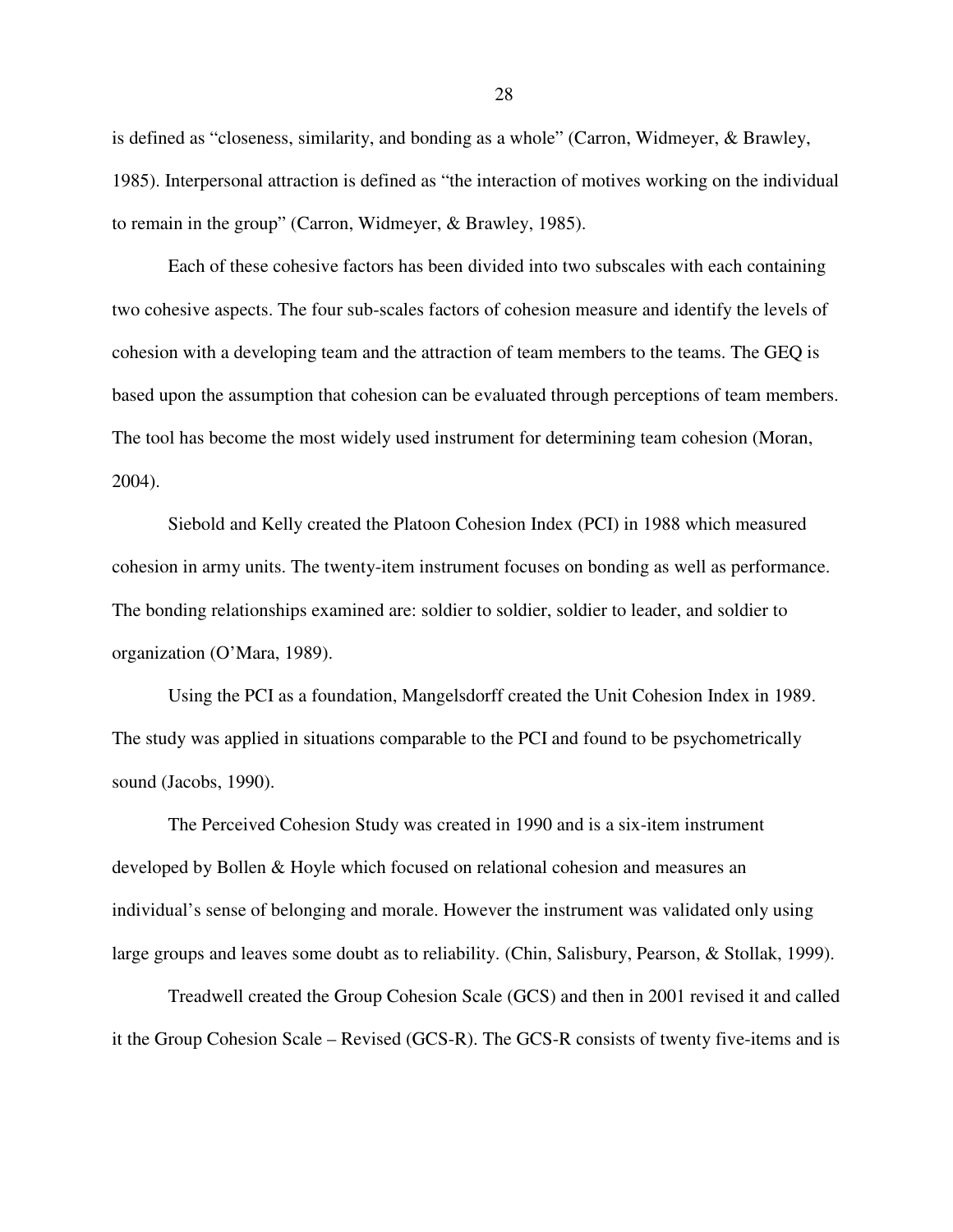used to assess group cohesion and showed an acceptably high reliability for use in research (Treadwell, T., Lavertue, N., Kumar, V. K., & Veeraraghavan, V., 2001).

### Group Environment Questionnaire

The widely accepted instrument selected to measure cohesion for this research is the Group Environment Questionnaire (GEQ). The GEQ has been tested and confirmed as a valid instrument for the past twenty-four years. It is not a tool to be used to assist in the team selection process but instead can be used to help understand group processes. The instrument is based upon three fundamental assumptions: cohesion can be evaluated through the perception of group members; the group satisfies personal needs and objectives, and a group's concern to the group and members by focusing on task and social factors helping to create unity (Carron, Brawley, & Widmeyer, 2002).

 The belief in current and past research is that cohesion can be measured. A group has observable characteristics where members experience a social aspect of belonging to a team. Group members develop a set of beliefs about the group and form perceptions of the group properties and relationships (Carron, Brawley, & Widmeyer, 2002).

 The group member uses the established perceptions to form opinions about the cohesiveness of the group and whether or not the group satisfies individual needs and objectives. The group integration reflects the individual's perception about the unity and bonding within the group while the individual's attraction to the group represents an individual's feelings about the group (Carron, Brawley, & Widmeyer, 2002).

 The group focuses on a task to be completed and a social aspect of creating relationships (Festinger et al., 1950). The task orientation represents the motivation to complete the group's goal. The social orientation represents the motivation to develop and maintain social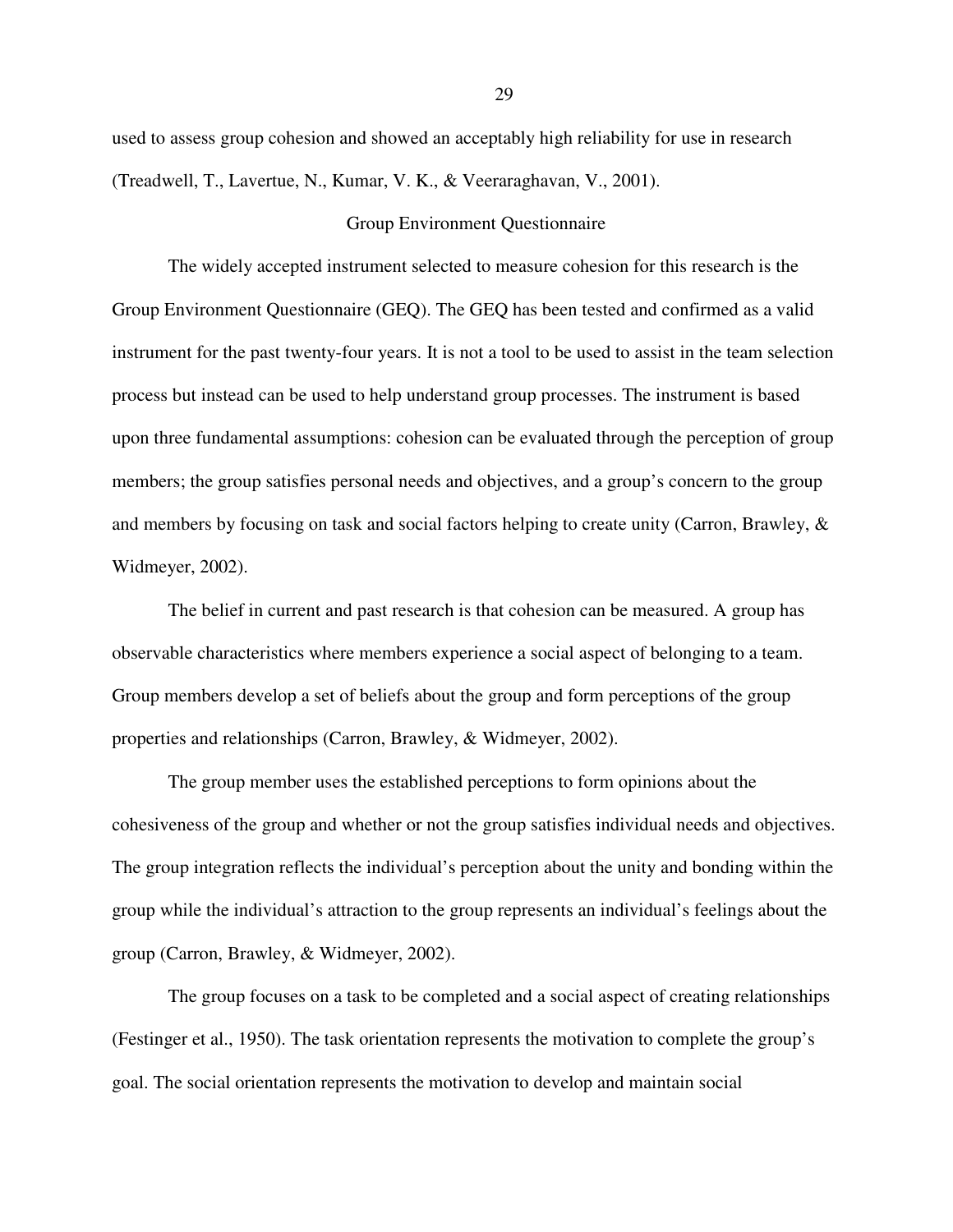relationships within the group (Carron, Brawley, & Widmeyer, 2002). If team members stick together outside of the associated environment due to common likes and attractions then there exists social cohesion. Even if the members do not like each other there can still be task cohesion if the members have a common goal to complete the task and without social cohesion a team can still be successful in completing the task at hand (Cashmore, 2002).

As a result, the GEQ model identified four correlated constructs representing the task and social orientations as perceived through the group member about them self and about the team. As shown in Figure 1, the base constructs for measuring cohesion are: Group Integration-Task (GI-T), Group Integration-Social (GI-S), Individual Attractions to the Group-Task (ATG-T), and Individual Attractions to the Group-Social (ATG-S).



Figure 1. The Factors that Define Group Cohesion.

The GI-T and GI-S represent the "us", "our", and "we" individual perceptions of the group such as the closeness, similarity and bonding. The ATG-T and ATG-S represent the "I", "my", and "me" individual perceptions of self and the motives to remain in the group (Carron, Brawley, & Widmeyer, 2002). The "S" represents the social relationships within the group and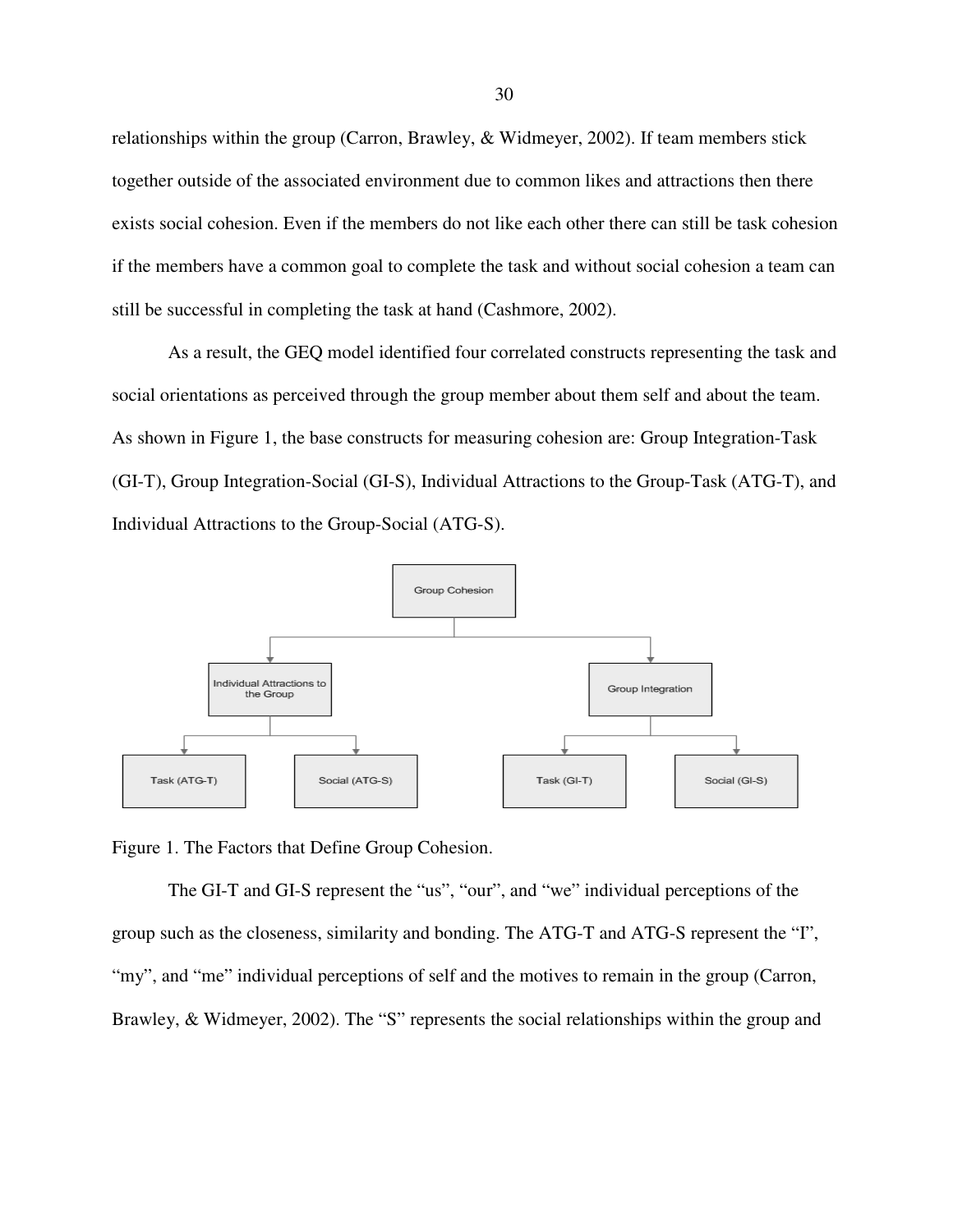how an individual views the group as a social aspect. The "T" identifies the individual's perception towards achieving a specific goal or objective (Smith, 1997).

# Validity of Instrument

 For the past twenty years various reports have examined the validity of the GEQ and have found the tool to be valid in assessing the level of cohesion achieved within a group (Carron, Brawley, & Widmeyer, 2002). The original Cronbach alpha values for the GEQ during the development and acceptance of the tool are listed in Table 5.

| Table 5 Cronbach Alpha Values for GEQ. |  |
|----------------------------------------|--|
|                                        |  |

| Factor                                             | Value          |
|----------------------------------------------------|----------------|
| Individual Attractions to Group-Task (ATG-T)       | $\alpha = .75$ |
| Individual Attractions to the Group-Social (ATG-S) | $\alpha = .64$ |
| Group Integration-Task (GI-T)                      | $\alpha = .70$ |
| Group Integration-Social (GI-S)                    | $\alpha = .76$ |

In 1995, Paskevich reported even higher values where Salminen and Luhtanen in 1998 report lower values. The accepted criterion for acceptable reliability is  $\alpha = .70$  (Nunnally, 1978). The authors of the instrument present substantial evidence of research from 1985 to 1996 pertaining to the validity of the GEQ with forty four of fifty four analyses supporting predictions and taking exception to those studies that fail to support the analysis (Carron et al., 1998).

# Learning By Playing Video Games

Many researchers have linked cohesion to group performance (Costello, 2004; Boyle, 2002; Ahronson & Cameron, 2007; Senecal et al, 2008). As stated previously, team building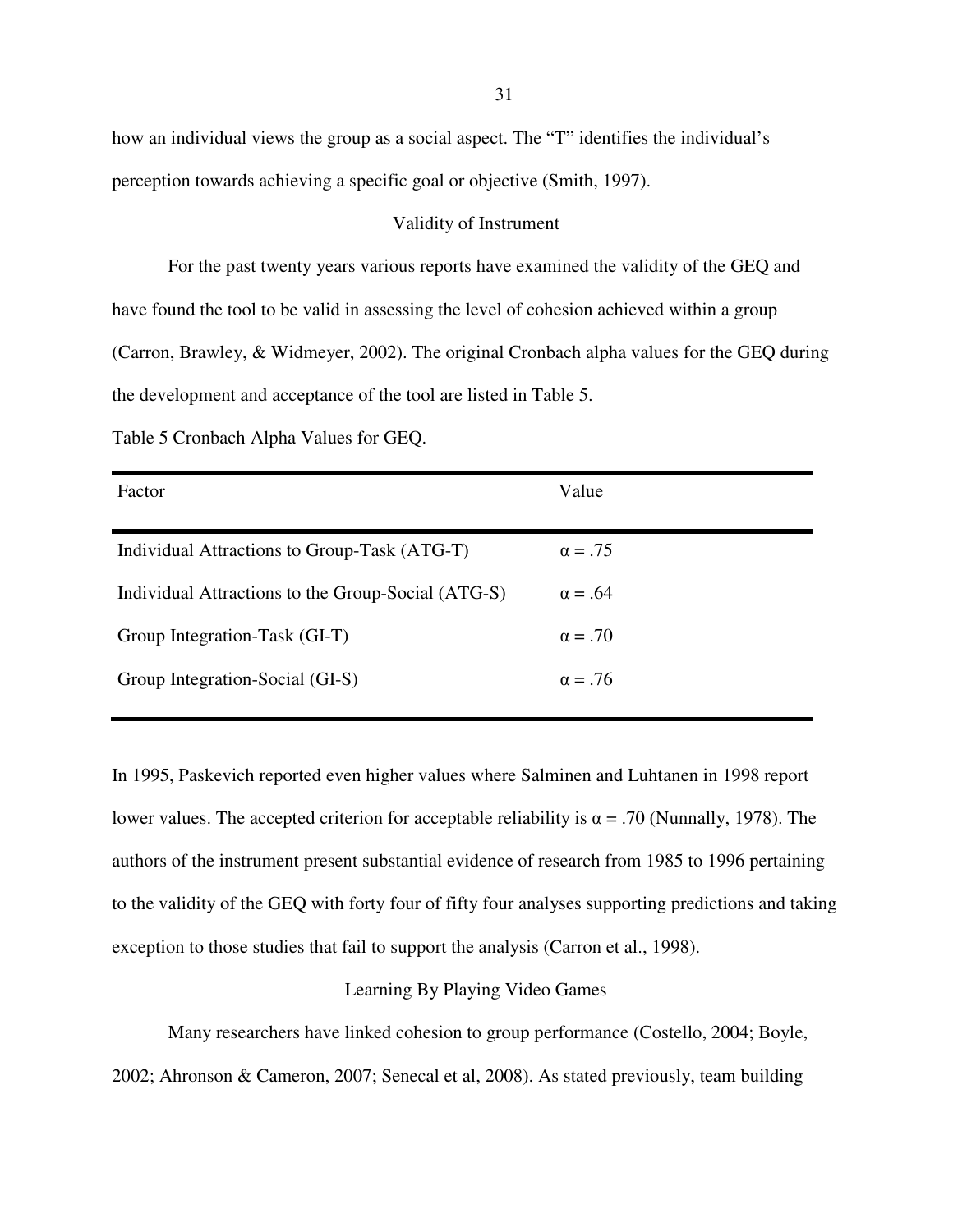activities are designed to increase a group member's knowledge about effective communication, improve group problem solving skills, increase self-esteem, and solidify organizational commitment. However, one other advantage of team building activities and team work is the ability to transfer skills learned in one activity to other activities (Murphy, 2001).

Learning is the ultimate goal in the use of OMEs and team building activities (Miles  $\&$ Priest, 1999). "Learning can be defined as the extent to which participants change attitudes, improve knowledge, and/or increase skill as a result of attending the program" (Kirkpatrick & Kirkpatrick, 2006). Learning has occurred as long as one or more of the following has transpired: attitudes are changed, knowledge is increased, or a skill is improved (Kirkpatrick & Kirkpatrick, 2006). Due to the aforementioned benefits of team building exercises one can see that opportunities for a learning experience to take place are evident.

## History and Trends of Video Gaming Industry

OMEs and other team building activities can be used to create a harmonious environment of team cohesion but as demonstrated in the literature review there must be a group common goal combined with a social bonding activity or task that instills a need to belong or be needed. One of the more popular social bonding activities currently sweeping the world is playing video games. The video game industry has been a rollercoaster ride with many ups and downs. It has changed from being nonexistent to a multi-billion dollar business (Deuze, Martin, & Allen, 2007). The Entertainment Software Association (ESA) reported that video gaming is the fastest growing form of entertainment. The Entertainment Retailers Association (ERA) announced in 2008 that sales of video games have surpassed music sales. According to the PEW Internet project "Nearly all American teens (97%), and more than half of adults age 18+ (53%) say they play video games, and about one-in-five adults (21%) plays video games every day or almost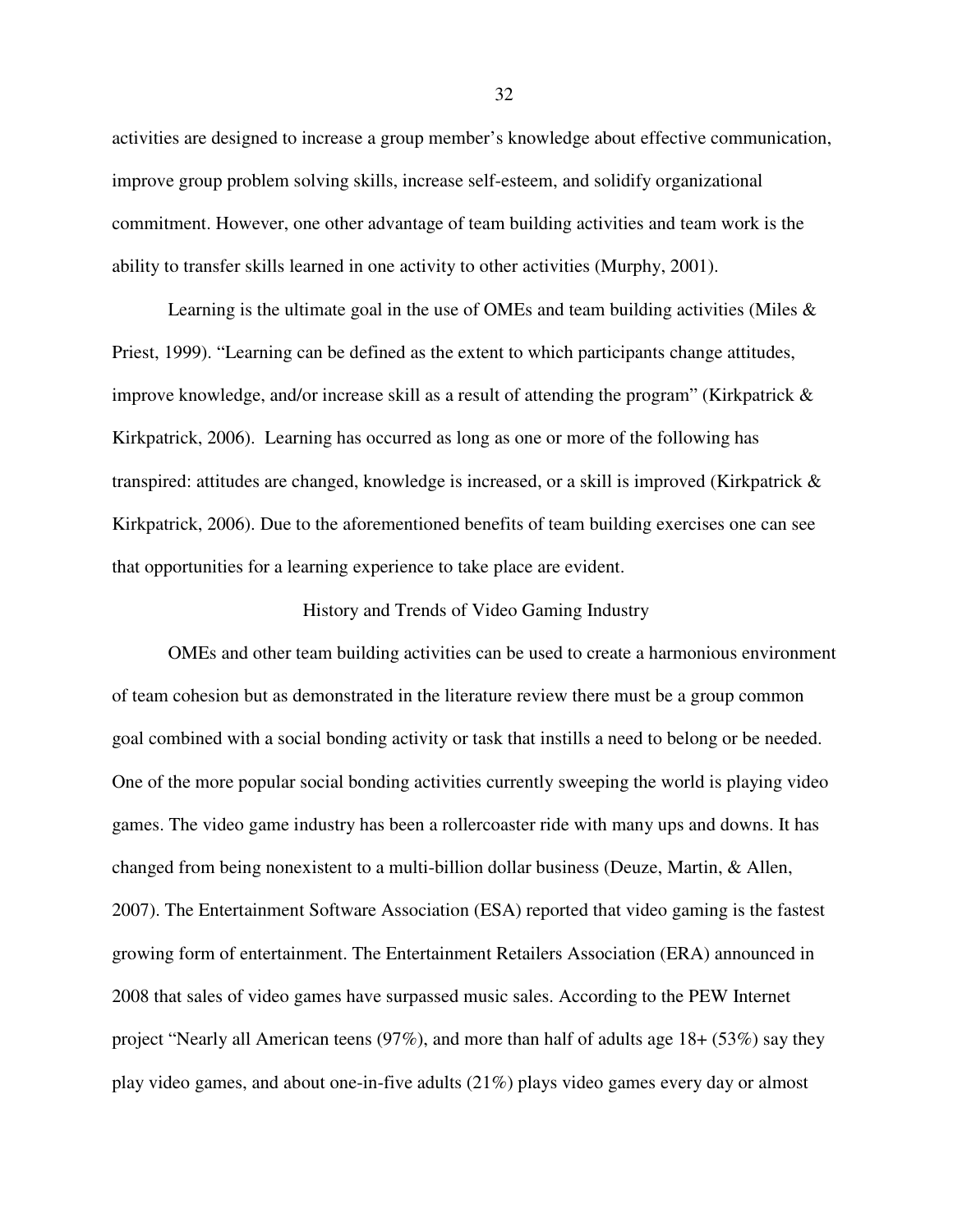every day". Although deemed unstoppable, NPD market research announced that the recession in 2009 put a dent in video game sales with sales falling 17% from the previous year in March 2009 (Modine, 2009). However, NPD notices that one must take into account that during March 2008 the video game Super Smash Bros. was released on the Wii which became the fourth best selling game that year (Modine, 2009).

 Research shows that playing an interactive game is an interactive social activity that can develop knowledge and also improve social and communication skills (Vorderer & Bryant, 2006). Robert Kotick, chairman and chief executive of Activision Inc. explained in a 2008 Wall Street Journal interview that there is a transformation of solitary gaming to social gaming (Swisher, 2008). Games used to be played alone but more and more require a social interaction in order to be successful in completing the game.

"New technologies do not simply spring out of thin air. They need to be associated with familiar industries or ideas" (Kent, 2001). Although it seems like video games have recently become more popular due to the interactivity and social interaction promoted by consoles like the Nintendo Wii, they actually began with the amusement industry (Kent, 2001). No one really knows when the first computer game was designed and written but the invention of the Intel microprocessor in 1971 paved the way to use computing power in ways that had never been tried before (Adams, 2003).

But even before the invention of the microprocessor an engineer named Ralph Baer applied for and received a patent in 1968 for TV games. He is commonly known as the father of video games (Herman, 2001). Baer contacted television manufacturer Magnavox representative Bill Enders, who used to work for RCA. Enders was impressed with Baer's work and entered an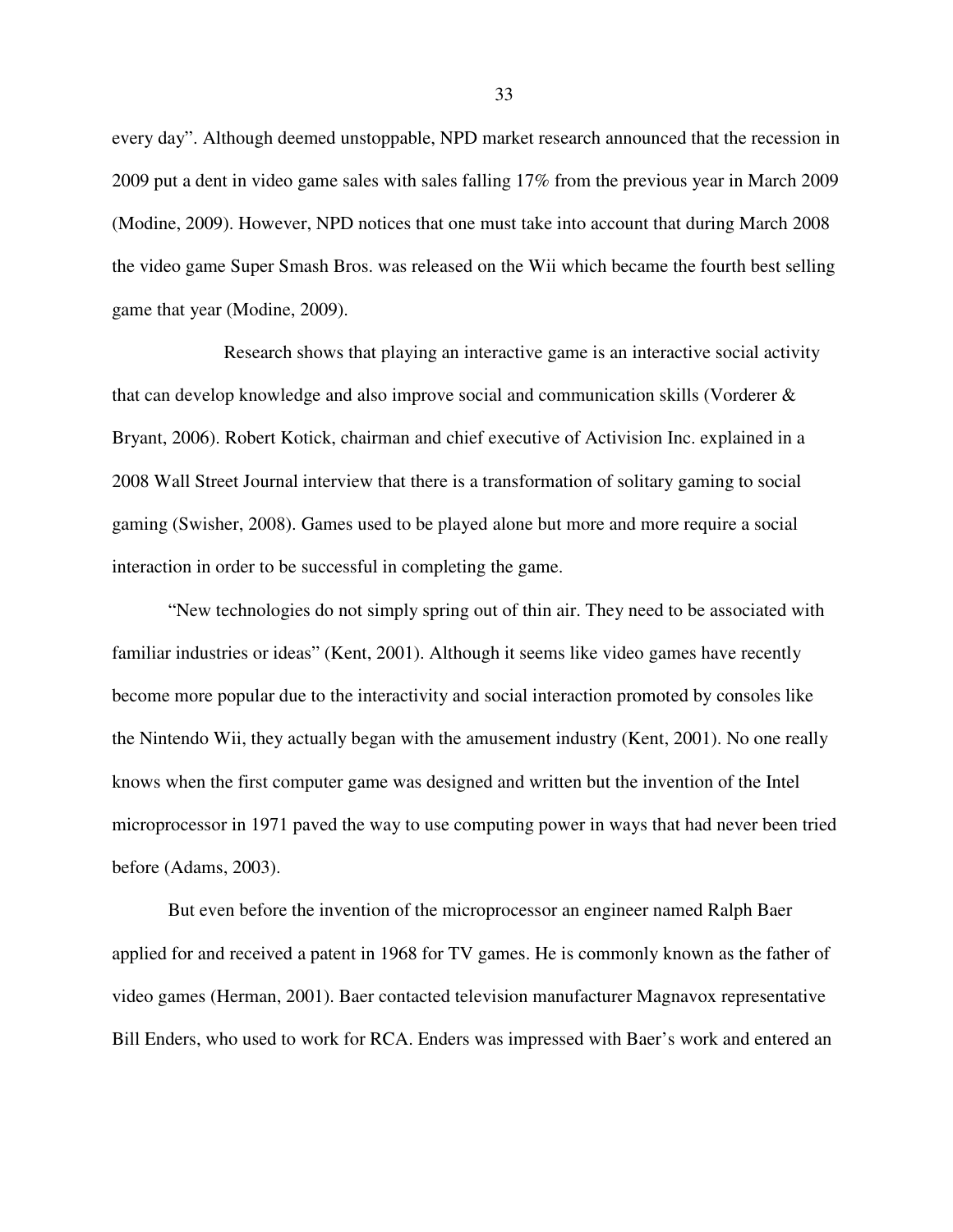agreement to create the Odyssey which was a device that allowed an individual to play video games on a TV (Herman, 2001).

Approximately at the same time Nolan Bushnell, known as the father of the game industry, was working at an amusement park in Utah as a manager of an arcade department. He wondered if people would pay to play coin operated video games (Herman, 2001). In 1972, Bushnell formed Atari with Ted Dabney and hired Al Alcorn to create a simple video ping-pong game called Pong. By 1973 more than twenty-five competing companies released 90,000 units of their own spin-offs of video tennis and ping-pong. When Pong was released, Magnavox sued Atari for copyright infringement claiming that Baer's technology was used and won. Based upon this ruling, all companies using Baer's technology in released videogames from that time forth had to pay Magnavox a royalty.

By 1975, the home version of Pong had been created and marketed. In 1976, Warner Communications bought Atari and due to the fact that they had financial backing, a new era in home video gaming began (Herman, 2001). With Fairchild Camera's 1976 introduction of a machine that accepted ROM cartridges, a means was established for game players to buy a new game without having to buy a new gaming console (Adams, 2003). Atari released the Video Computer System (VCS) in 1977 which allowed the home user to play video games on a TV with interchangeable gaming cartridges. Joysticks were the controllers, a step up from paddles, which now allowed the game player to move in any of eight directions. This provided a friendly and easy interface for users to play video games.

The year 1977 was one where video game companies were folding due to disappointing sales. The only major company to survive was Warner Communications with the Atari VCS.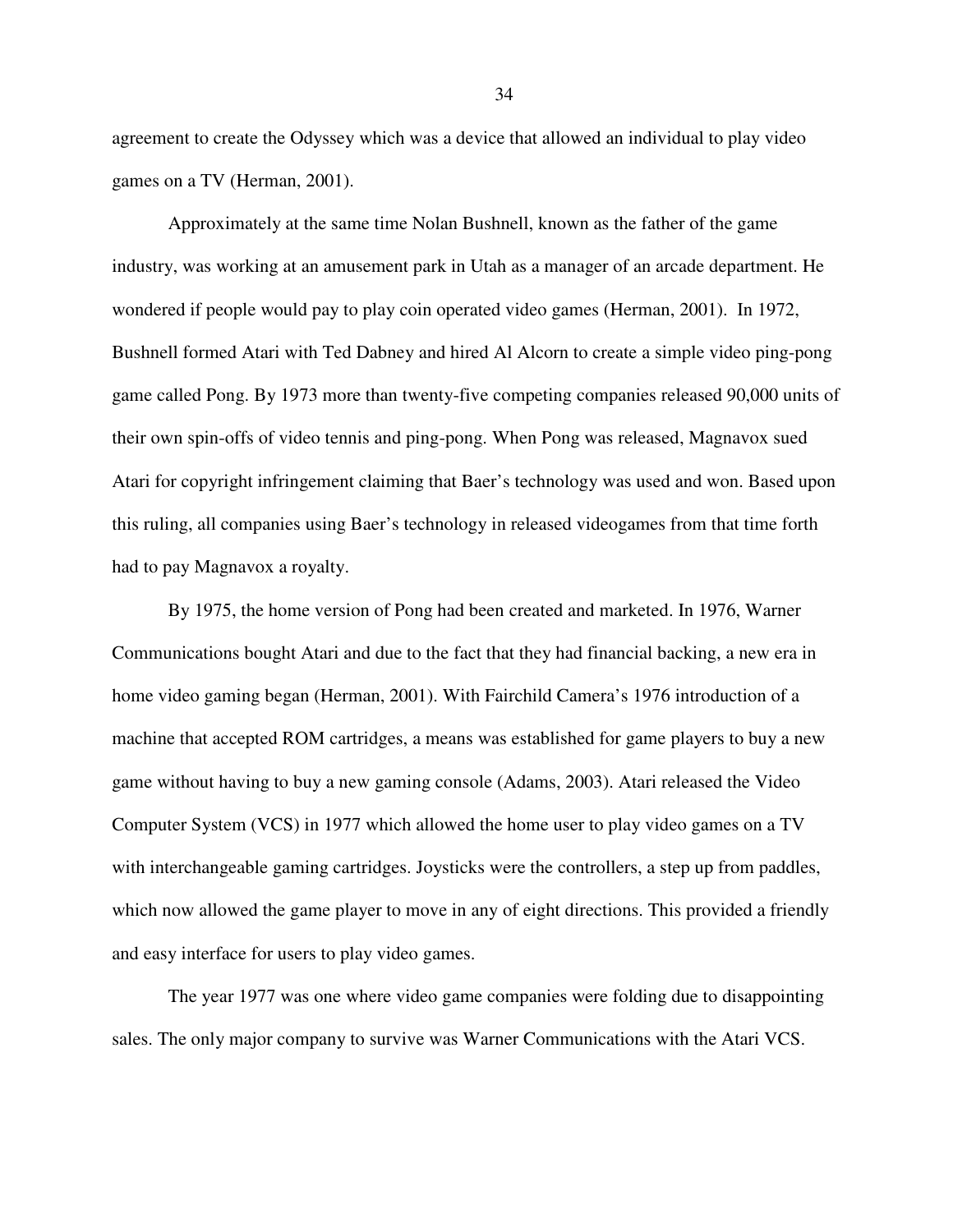Video games had evolved in eight years from what had been complex in 1971 to a technology using joysticks, multiple buttons, and vector graphics (Herman, 2001).

The first first-person game was released in 1980. A new gaming classification or genre had been born. Battlezone was a VCS game where the player felt like they were taking part in the game by driving a tank, avoiding enemy fire, and destroying enemy tanks. Defender was also released which is a horizontal-scrolling game where action actually could take place of the screen. As time progressed more video games were designed representing different play modes and gaming experiences. However, due to poor sales, competition, and the fact that home video games were becoming a thing of the past, the video game industry by 1984 appeared to be dead (Herman, 2001; Adams, 2003).

Nintendo entered the market with the Nintendo Entertainment System (NES) and by 1986 had brought new life to the video game industry. Nintendo established three important changes to help resurrect the gaming industry: 1) they controlled who could and could not make games for their system, 2) they implemented quality standards, and 3) they instituted content standards (Adams, 2003). Two years later in 1988 the videogame market was alive and well when NEC, a large manufacturer of computers released a videogame console with a 16 bit graphics processor called the PC Engine. The technological bar was raised and competitors realized they would need to follow suit in order to compete (Herman, 2001).

Sony released the PlayStation in 1991 which consisted of a CD player and a Nintendo Super NES (SNES). The CD-ROM was manufactured quicker and for less money than the cartridge while at the same time storing over 650 Mb of data (Adams, 2003). Competitors followed suit by announcing another technological advance with the 32 bit console to be released in 1992. Through the rest of 1991, videogames were a hot commodity and doing better than ever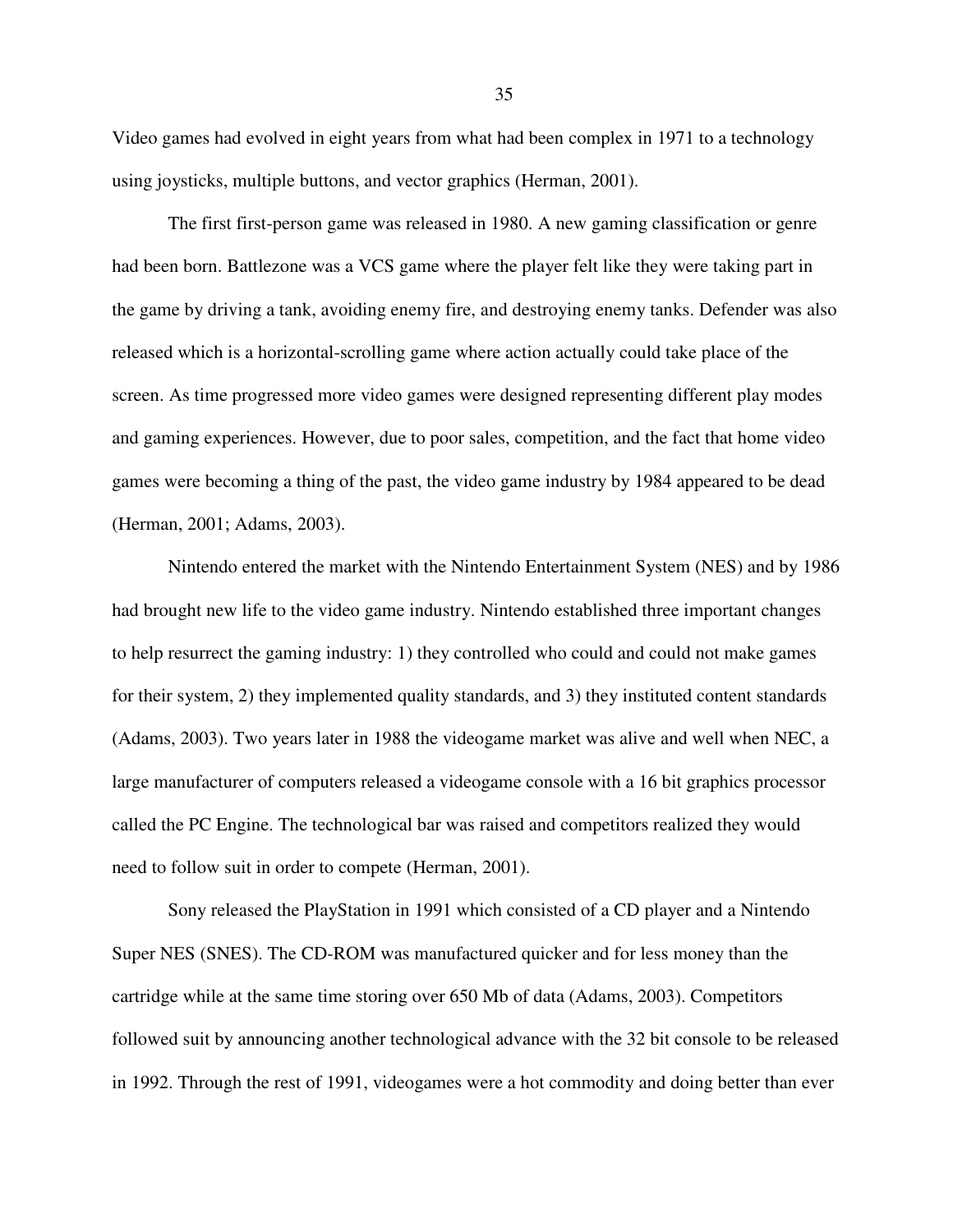before. Like other forms of entertainment, video games were classified into genres. Although not completely standardized a commonality has been identified from which new video game developers must consider while designing a game to be released (Adams, 2003) the genres (Table 6) identify the style of game play (Bergeron, 2006).

Table 6 Video Game Genres.

| Genre                      | Description                                             |
|----------------------------|---------------------------------------------------------|
| Action                     | Involves fast action and good hand-eye coordination.    |
| Adventure                  | Exploration.                                            |
| Arcade                     | Mimics early arcade games.                              |
| Combat                     | Fighting.                                               |
| Driving                    | Simulated driving and racing.                           |
| First-Person Shooter (FPS) | Action genre from a first person perspective.           |
| Multiplayer                | Supports more than one game player simultaneously.      |
| Puzzle                     | Solving problems, mazes, and puzzles.                   |
| Role Playing Game (RPG)    | Storyline stressed over action.                         |
| Simulation                 | Mimics reality.                                         |
| Sports                     | Traditional sports.                                     |
| Strategy                   | Planning and resource management.                       |
| Third-Person Shooter (TPS) | Action genre from a perspective above and/or behind the |
|                            | player.                                                 |
| Trivia                     | Intellectual testing knowledge.                         |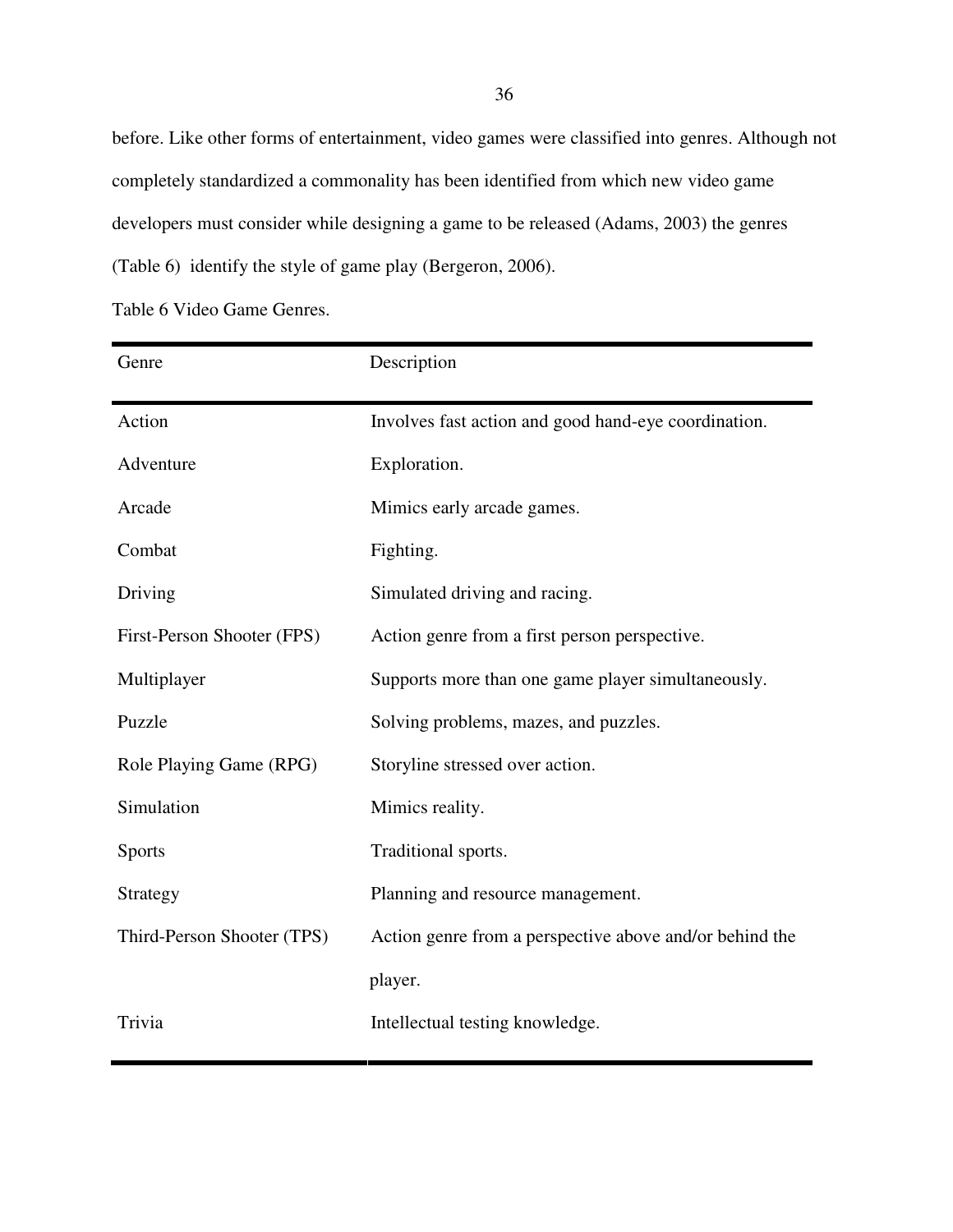New video games continued to appear on the market and advanced technology was incorporated to gaming systems regularly with the advent of Nintendo's mouse in 1993. The next year a company named Catapult introduced a modem for gaming systems. The modem would allow video gamers to compete with other players across a network (Herman, 2001).

By now, video games were becoming more and more violent. Fighting games and other games with violence and mature content were becoming more popular. State and Federal Legislatures began to show greater interest in the gaming industry and wanted manufacturers to adopt a rating system for their games. The Entertainment Software Rating Board (ESRB) was proposed in 1994 which would require gaming companies to submit video games to be rated identifying the recommended classification of game player (Herman, 2001). The ESRB (as shown in Table 7) rated packaged video games and the Internet Content Rating Association (ICRA) rated online games (as outlined in Table 8).

In 1994 Sony launched the PlayStation-X (PS-X) which no longer played Nintendo game cartridges and instead only played CD-ROMs (Kent, 2001). In order to counter the competition Nintendo released their 64 bit processor gaming console in 1995 which was the fastest processor at the time. Gaming consoles continued to expand technological advances with one company constantly out-doing the next.

Throughout the next years, video games became more violent. In 1997, Nintendo released Golden Eye 007 and by the end of the year had sold almost 1.1 million copies. Over the next two years the sales would reach more than 5 million copies worldwide (Kent, 2001). Nintendo was the last gaming company to shed its wholesome "Disney-style" image in pursuit of a more mature rated game (Kent, 2001).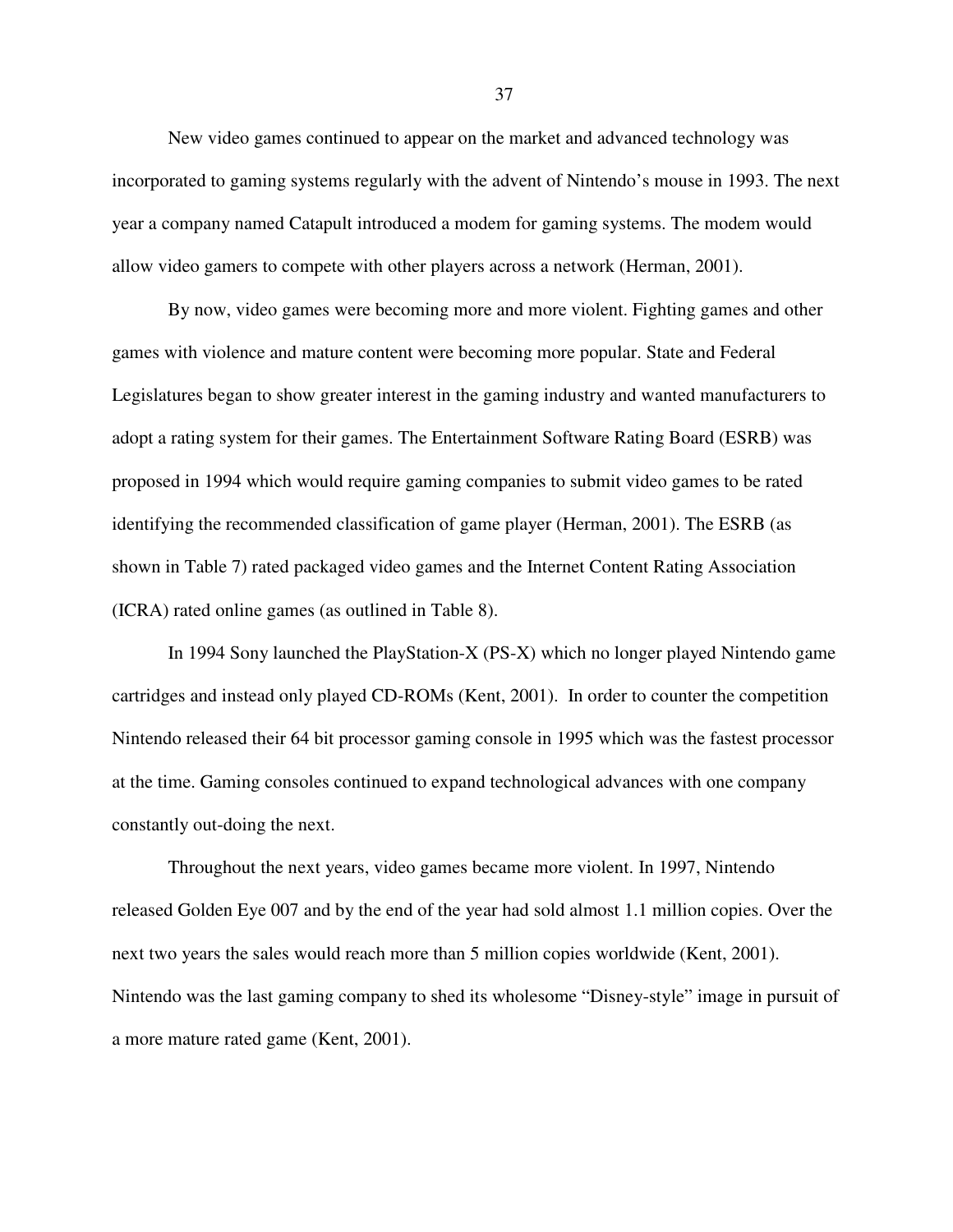| Table 7 Entertainment Software Rating Board (ESRB) Ratings. |  |  |
|-------------------------------------------------------------|--|--|
|-------------------------------------------------------------|--|--|

| Rating | Description                                                            |
|--------|------------------------------------------------------------------------|
| EC     | Early childhood: suitable for ages 3 and older. Contains no material   |
|        | parents would find objectionable.                                      |
| E      | Everyone: suitable for ages 6 and older. May contain minimal fantasy   |
|        | or mild violence, mild language, and/or infrequent use of mild         |
|        | language.                                                              |
| $E10+$ | Everyone 10 and older: suitable for ages 10 and older. May contain     |
|        | some cartoon fantasy, or mild violence, mild language, and/or minimal  |
|        | suggestive themes.                                                     |
| T      | Teen: suitable for ages 13 and older. May contain violence, suggestive |
|        | themes, crude humor, minimal blood and/or infrequent use of strong     |
|        | language.                                                              |
| M      | Mature: suitable for ages 17 and older. May contain intense violence,  |
|        | blood and gore, sexual content, and/or strong language.                |
| AO     | Adults Only: suitable for ages 18 and older. May contain prolonged     |
|        | scenes of intense violence and/or explicit sexual content and nudity.  |
| RP     | Rating Pending: content has been submitted to the ESRB and waiting     |
|        | a final rating.                                                        |
|        |                                                                        |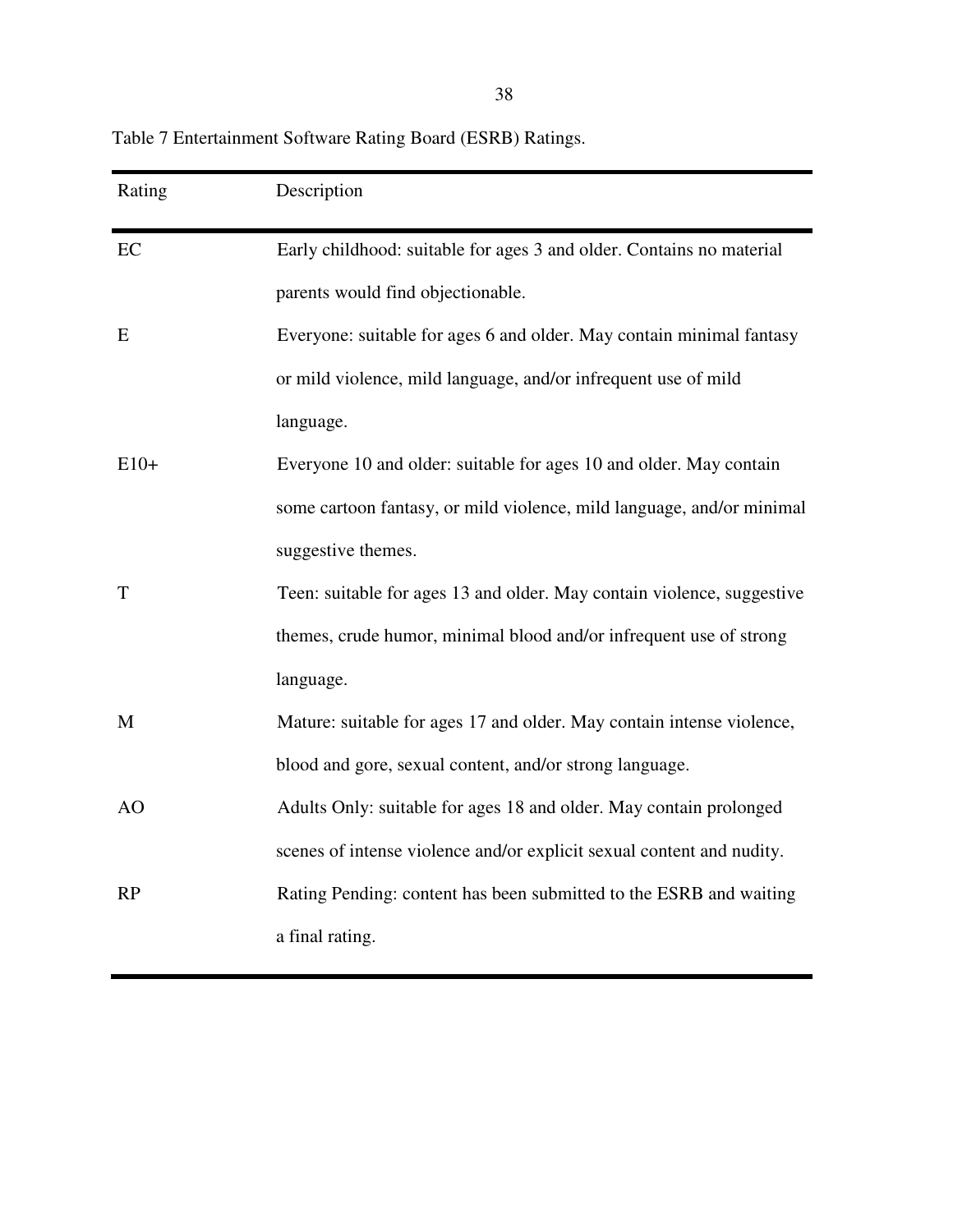| Rating                     | Description                                               |
|----------------------------|-----------------------------------------------------------|
| Nudity and Sexual Material | May contain genitals, breasts, and explicit sexual acts.  |
| Violence                   | May include sexual violence, blood and gore, killing, and |
|                            | deliberate killing of humans, animals, or fantasy         |
|                            | characters.                                               |
| Language                   | May include explicit sexual language, crude words or      |
|                            | profanity, or mild expletives.                            |
| <b>Other Topics</b>        | May promote tobacco, alcohol, or drug use, gambling, use  |
|                            | of weapons, discrimination, or otherwise set a bad        |
|                            | example for young children.                               |
| Chat                       | May support un-moderated chat or moderated chat           |
|                            | suitable for children and teens.                          |

Table 8 Internet Content Rating Association (ICRA) Ratings.

Beginning in 1997 there began to be a rash of violent and aggressive acts perpetuated by youth. On October 1, 1997, a 16 year old boy in Mississippi used a baseball bat, butcher knife, and a rifle to murder his mother and three High School students. On December 1, in the same year, a 14 year old boy shot and killed three Kentucky High School students along with wounding five others. In March 1998, a 13 year old boy and an 11 year old boy opened fire on Middle School students in Arkansas. Two months later in May, a 15 year old boy in Oregon shot his parents and twenty four students, killing 2. In April of 1999, an 18 year old boy and 17 year old boy in Colorado killed twelve High School students, one teacher, and wounded twenty three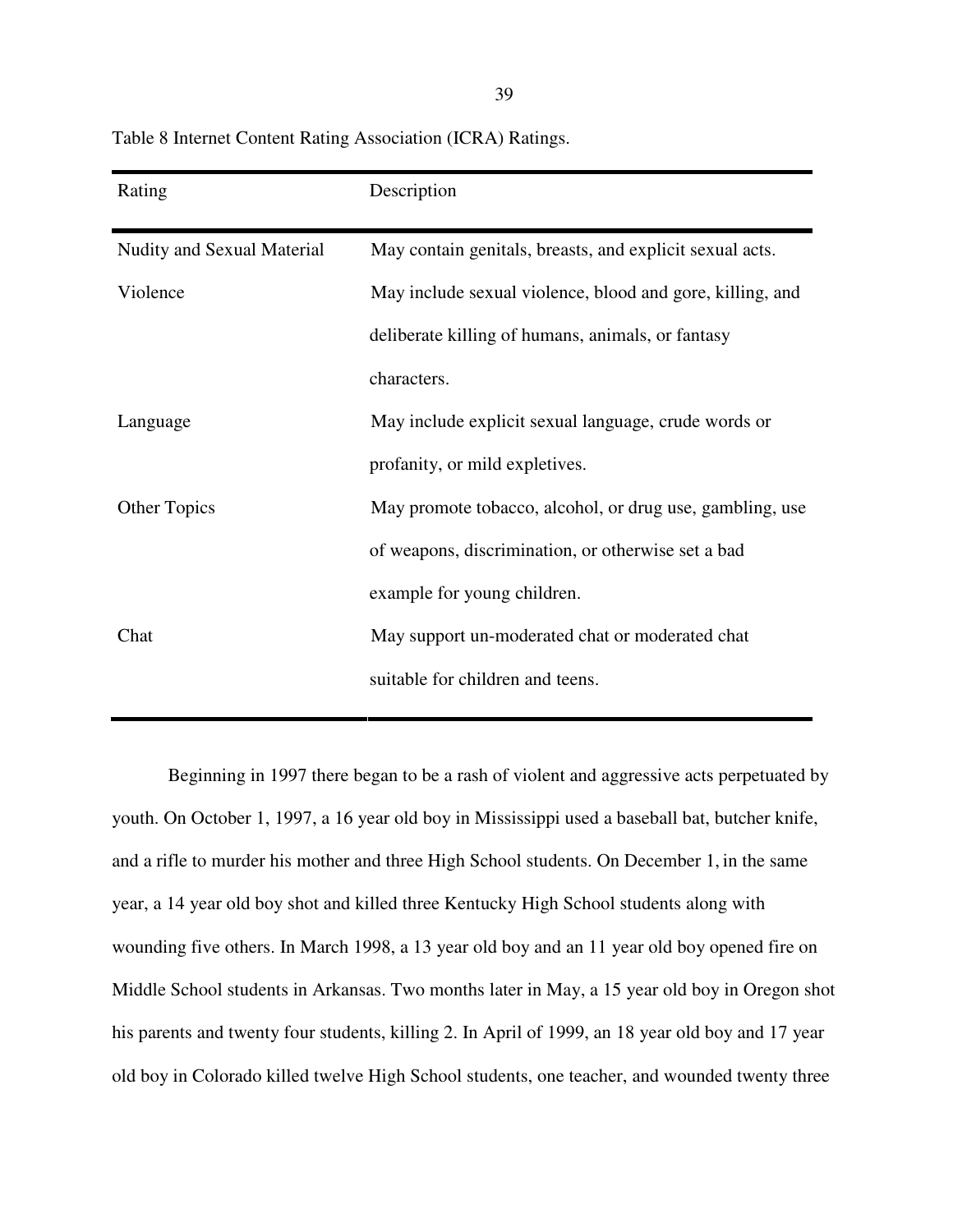more students. In June 2003, two step brothers, a 15 year old and a 13 year old, blamed video games for their act of shooting a passing car killing the driver. In April, 2007 video games were insinuated as the motivating culprit for a campus shooting in Virginia leaving thirty-two dead and many more wounded.

 Although not convicted, video games have been implicated in motivating and inspiring these young men to perform the acts of violence they had experienced while playing video games (Kent, 2001). Due to the popularity of aggressive and violent video games the State and Federal Legislators continued to look at the gaming industry attempting to decipher further rules and regulation to control video game content.

With the advances in technology, video games become more and more realistic with graphics mimicking real-life. In 1998, Sony announced the PlayStation 2 which would include 3D graphics. Although it was not released to the public until 2000, it was one of the best selling consoles ever with over 136 million units being sold as of December 2008 (Paul, 2009). The next year Microsoft released its gaming console X-Box powered by a 600 MHz Intel Pentium III processor, 64 MB of memory, a custom NVIDIA graphics chip, and an 8G hard drive. The system resembled a gaming console but was really a PC game machine (Herman, 2001). Not to be outdone by competitors, Nintendo released their successor to the Nintendo 64 in 2001 and called it the GameCube (Malliet & de Meyer, 2005).

In 2005 Microsoft released the Xbox 360, successor to the Xbox, with an Xbox Live feature enabling game players to log on to a network and play against other gamers around the world, download games and music, and watch movies. As history as shown, competition drives the technology so Sony released the PlayStation 3 in 2006. The console includes robust processing and graphics along with the incorporation a Blu-Ray disc player. In 2006, Nintendo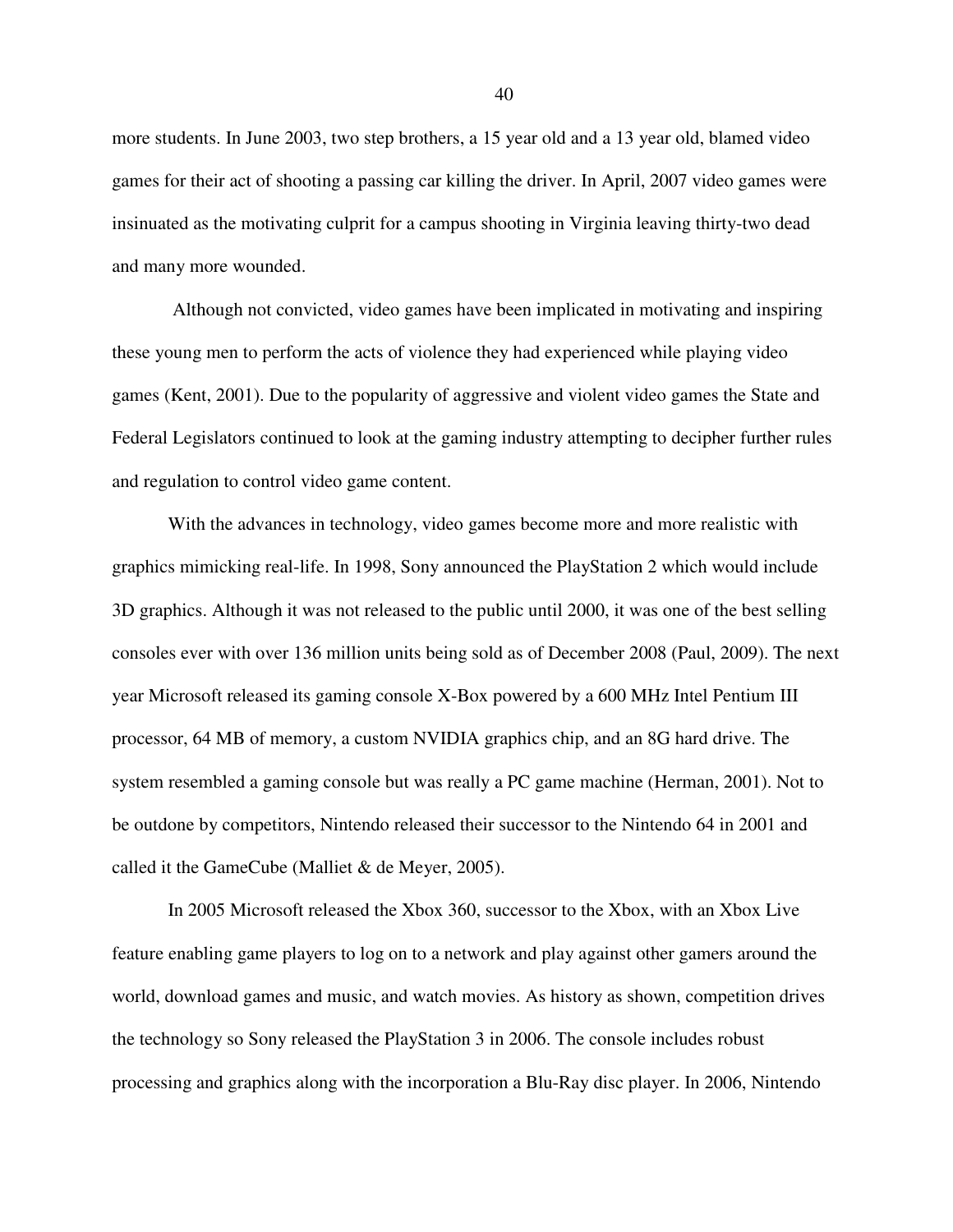released the Wii gaming console which included many of the features from other consoles but dramatically changed game play by incorporating an interactive feel where the game player must move the controller rather than just pushing buttons.

Gaming manufacturers continue to advance gaming technology and try to predict future trends. One of the trends that has already proved successful is online gaming (Hall, 2005). With the explosion of Internet service the game industry went full force to massively-multiplayer online role-playing games (MMORPG) (Adams, 2003). With over 10 million world-wide subscribers, games like World of Warcraft have established another form of entertainment as a dominant force in social interactivity (Raby, 2008). Online shooters and online RPGs have large followings but there is room for growth and change (Malliet  $&$  de Meyer, 2005).

Cell phone technology and its societal adoption show signs that cell phone game usage is increasing. At the end of 2005, the U.S. cellular network, still lagging behind European and Asian counterparts, reported on average one million gaming downloads per month (Bergeron, 2006). If history really does repeat itself, technology will continue to develop to enhance the game play not only on cell phones but gaming consoles to provide more realistic and collaborative interactive social gaming experiences. As more and more game players turn to massively multiplayer online games (MMOGs) and other forms of online multiplayer games, there will be a growing support to harness the power of games for good (Tucker, 2008).

# Pros and Cons of Playing Video Games

Until recently, video game studies in academia would have been considered laughable (Adams, 2003) but more and more studies are being investigated to determine the pros and cons of playing video games. According to Johan Huizinga (1955), "Play is older than culture". Play and games are the very center of what makes a human (Huizinga, 1955). He emphasized that all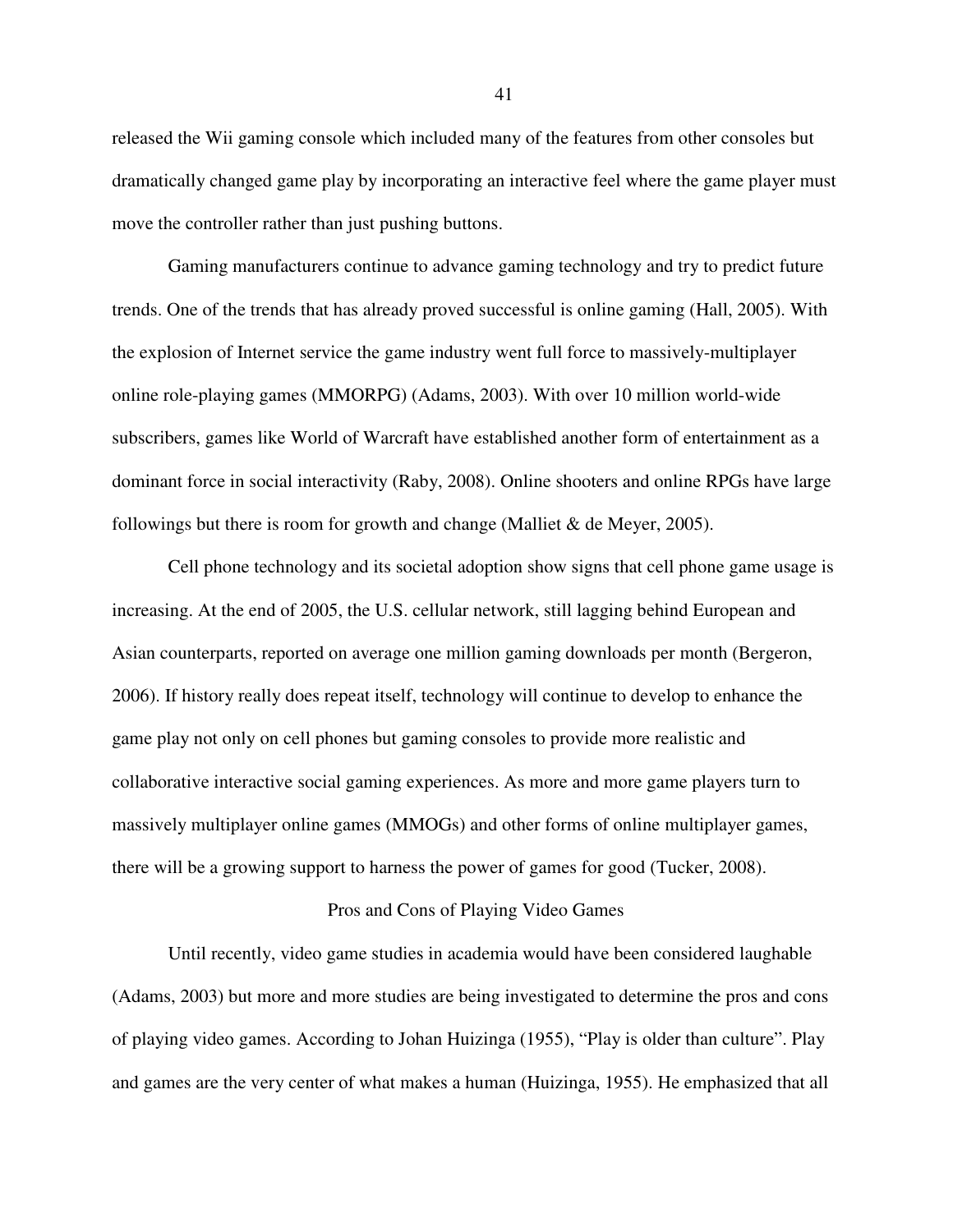play means something. Playing a game means a game player has to make choices and endure the consequences (Salen & Zimmerman, 2005).

Video games are a popular form of entertainment but they are also a powerful learning tool (Prensky, 2005) and are shaping the way we learn. "Ever since Pong arrived in 1974, our kids have been adjusting or programming their brains to the speed, interactivity, and other factors in computer and video games, much as their parents the boomers reprogrammed their brains to accommodate TV" (Prensky, 2005). But the main reason people play games is because it is engaging (Prensky, 2005). The real measure of learning is a change in behavior (Prensky, 2005; Kirkpatrick & Kirkpatrick, 2006). Advances in technology games are becoming more realistic with learning through a simulated video game experience feeling exactly like it would in real life (Prensky, 2005).

James Paul Gee (2003) said that video games are inherently social and that they have the potential to lead to active and critical learning. He went on to say that the real potential of games is "to get people to think, value, and act in new ways". Dr. Spock said of video games, "The best that can be said of them is that they may help promote eye-hand coordination in children. The worst that can be said is that they sanction, and even promote aggression and violent responses to conflict. But what can be said with much greater certainty is this: most computer games are a colossal waste of time" (Johnson, 2006). However, in his book "Everything Bad is Good for You", Steven Johnson said "The most debased forms of mass diversion – video games and violent television dramas and juvenile sitcoms – turn out to be nutritional after all" (Johnson, 2006). Some of the positive effects that have been identified by researchers are shown in Table 9.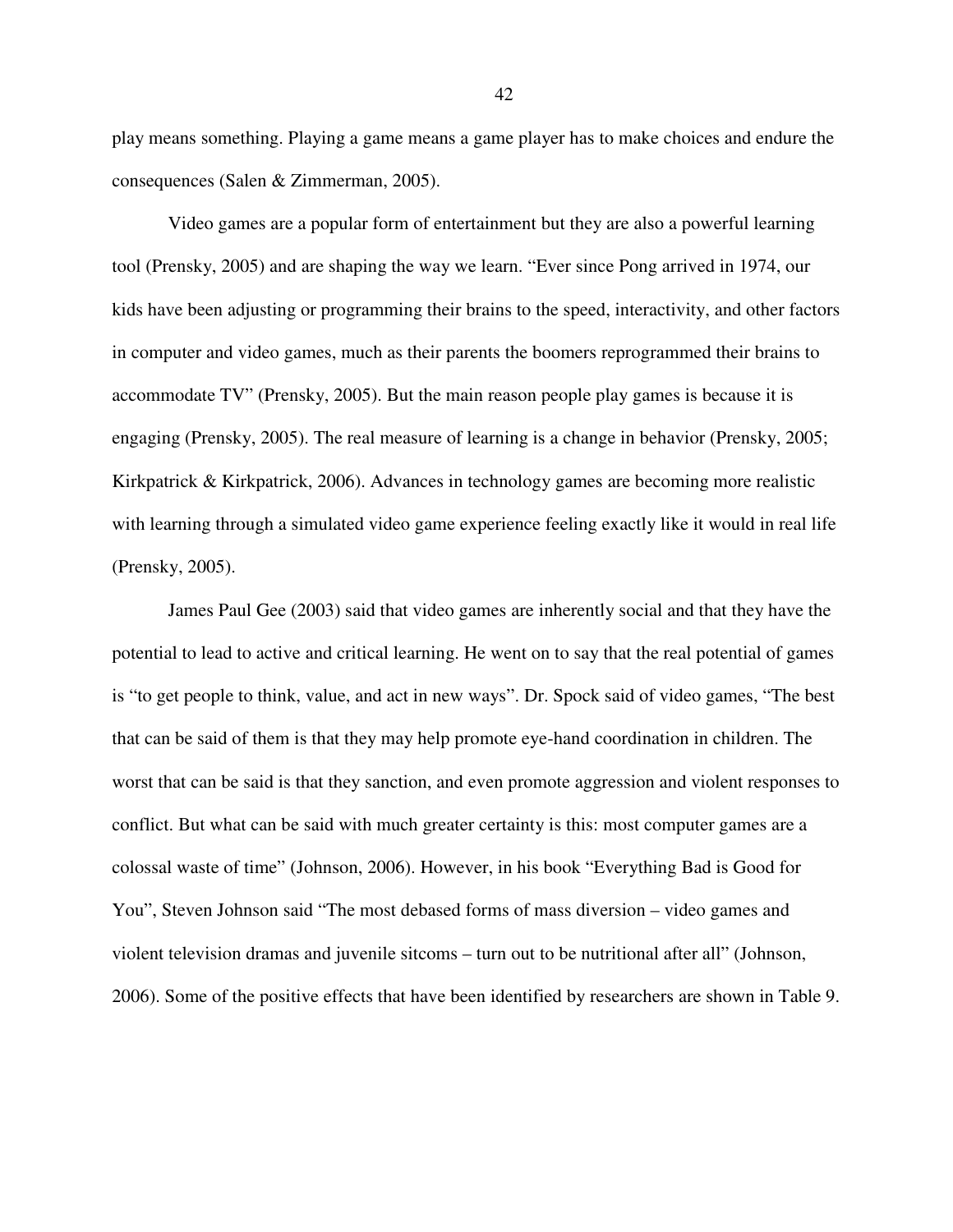Table 9 Some Positive Effects of Playing Video Games.

| Effect                       | Description                                             |
|------------------------------|---------------------------------------------------------|
| <b>Cognitive Performance</b> | Video game play can improve short-term working          |
|                              | memory, visual attention, mathematical decision making, |
|                              | and auditory perception.                                |
| Cooperative Play             | Working together to win the game.                       |
| Entertainment                | Enjoyment of play.                                      |
| Socially Therapeutic         | Playing video games can help players relax, vent        |
|                              | frustration, distract pain and help learn.              |

 Cognitive performance can be improved by playing video games. This includes better short-term working memory, visual attention, mathematical decision making, problem solving, and auditory perception (Miller, 2005; Barlett, Vowels, Shanteau, Crow, & Miller, 2009). Certain types of video games can even improve perceptual skills such as sharpening surgical skills (LeBlanc, 2008).

Cooperative play is when two or more individuals work collaboratively to succeed in achieving a task in a video game. "There is a social aspect to almost all game play" (Axelsson & Regan, 2006). There is evidence that when video gamers collaborate there is a developing collective knowledge (O'Connell, Choong, Grantham, Moriaty, & Wong, 2008). Video games are a form of interactive entertainment that result in (a) sensory delight; (b) suspense, thrill, and relief; or (c) achievement, control, and self-efficacy (Vorderer & Ritterfeld, 2004).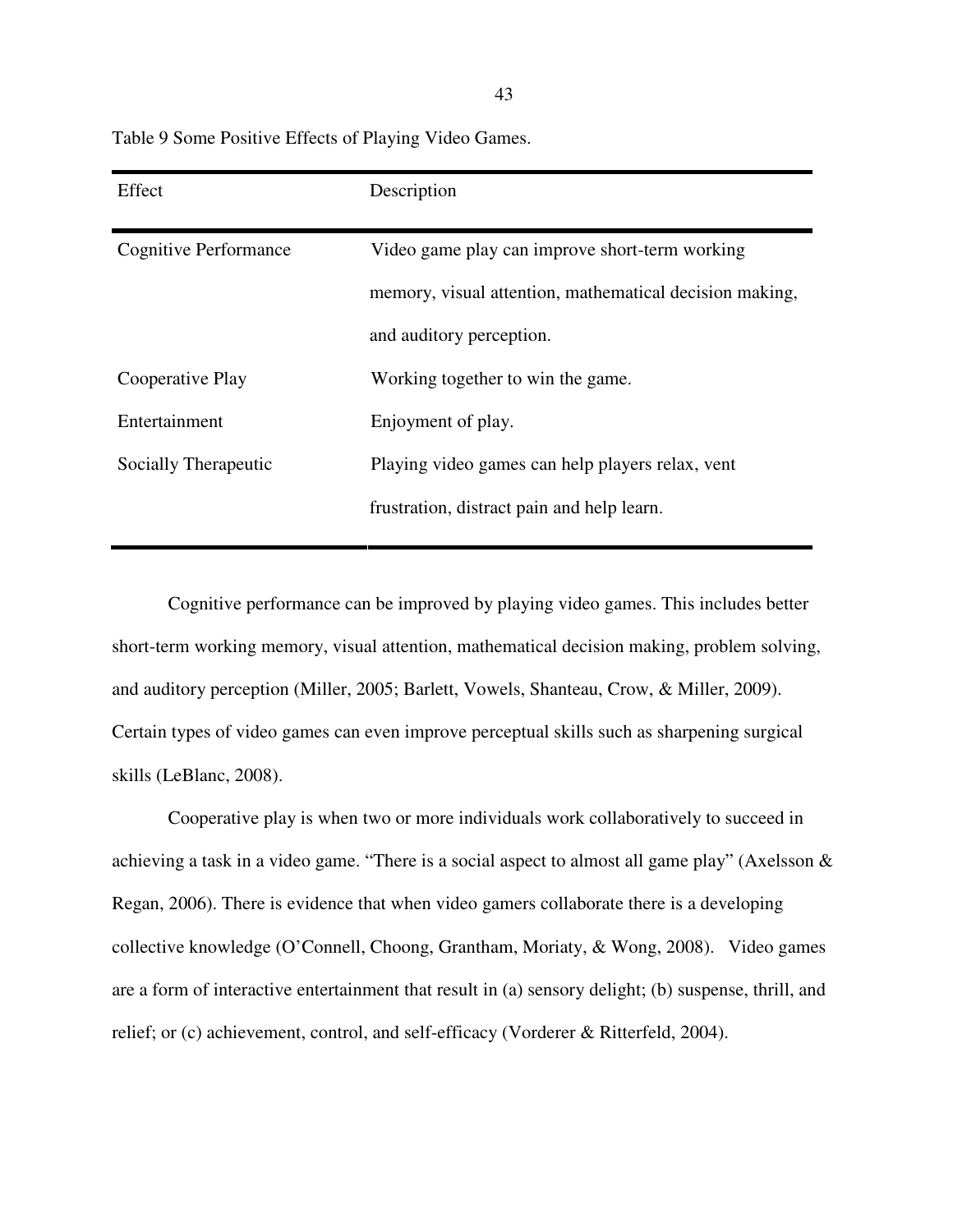Playing video games can be considered by some as being socially therapeutic. Video games can be used as training aides for certain disorders and psychotherapy sessions (Gunter, 2005). Video games can also be a distracter of pain and help develop social skills in children that are learning disabled (Griffths, 2005).

Along with positive effects of game play there are also negative effects. Some of these effects have been identified in Table 10.

Table 10 Some Negative Effects of Playing Video Games.

| Effect                       | Description                                          |
|------------------------------|------------------------------------------------------|
| Addiction                    | Players may become game dependent.                   |
| Aggressive Behavior          | Playing violent video games could cause aggressive   |
|                              | behavior.                                            |
| <b>Physical Health Risks</b> | Some video games could cause seizures.               |
| Social Health Risks          | Players may become socially dependent upon game play |
|                              | and be socially isolated.                            |
|                              |                                                      |

 Addiction to video games can be viewed as a compulsive behavior where individuals will do what it takes to feed the habit (Gunter, 2005). Along with an addiction comes withdrawals and irritability when video games are abandoned (Gunter, 2005).

Some researchers believe that playing violent video games can cause aggressive behavior. As stated earlier, there have been many cases where youth have acted violently only to find out that they were seriously entrenched in the video game world. However, studies are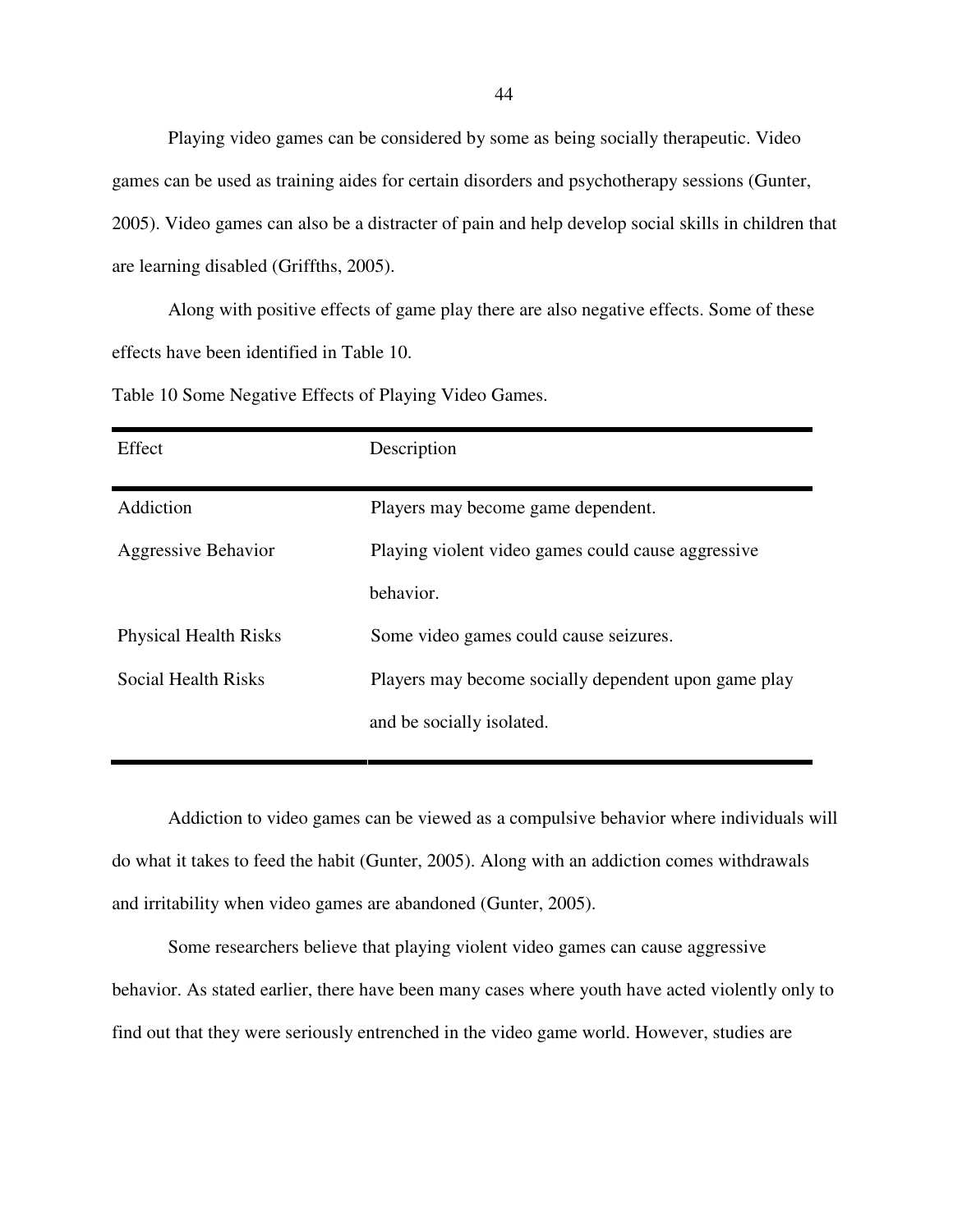unable to establish a cause and effect in regards to playing video games and aggressive behavior (Goldstein, 2005). Some say it does while others counter that it does not.

 Some cases have been reported that children have had epileptic seizures following certain game play (Gunter, 2005). Although rare, the seizures could be brought on by the actual television screen rather than the game play (Gunter, 2005).

 Social health risks and withdrawal from social interactions could be a result from spending too much time playing video games (Gunter, 2005). Playing too much could result in children not being able to develop social skills (Gunter, 2005).

## Summary

 The purpose of this chapter was to provide a review of the literature detailing four areas of consideration that are critical to the understanding and interpretation of the effects of cooperative video games on cohesion. First, teamwork and group dynamics including the team factors that drive process and performance were presented. Second, cohesion, as a team factor, was explained along with the different models for measuring cohesion. Third, the video game industry's history was examined and trends were identified to lay a foundation of how video game play has become a dominant social activity and form of entertainment. Lastly, some of the pros and cons of video game play and how computer games can disseminate knowledge where identified.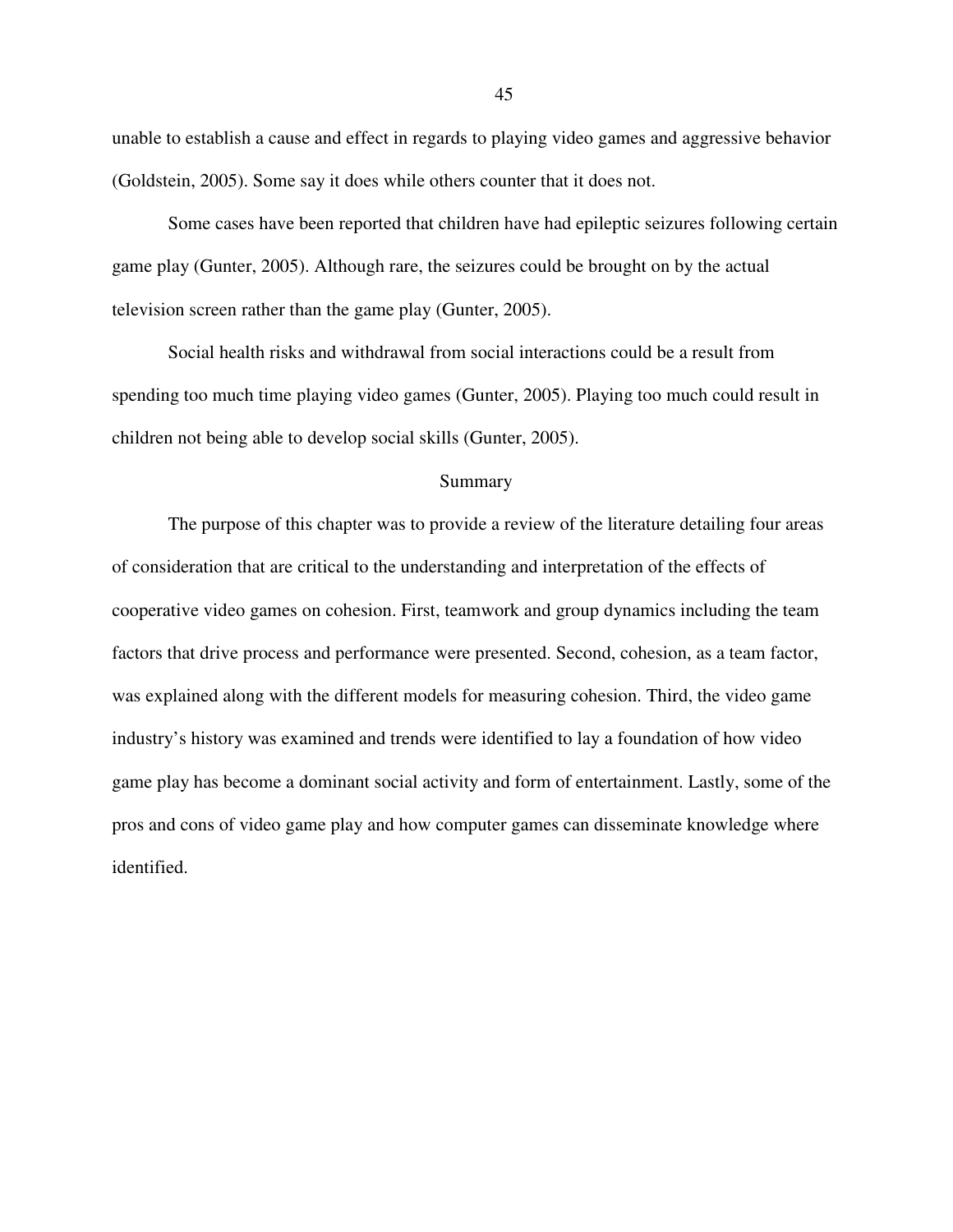# CHAPTER 3

## **METHODOLOGY**

This chapter details the methods in order to conduct the study of having randomly formed teams play collaborative video games. This study utilizes the Group Environment Questionnaire (GEQ) as the chosen instrument in a pretest posttest design to assess four specific factors of cohesiveness that could develop within a team. Topics discussed in this chapter include the research design, subjects, the test instrument, and the collection of data.

The research questions that were investigated are:

- RQ1. What was the change in the degree (scale) of the cohesive factor individual attraction to the group-task (ATG-T) based upon the length of the intervention program?
- RQ2. What was the change in the degree (scale) of the cohesive factor individual attraction to the group-social (ATG-S) based upon the length of the intervention program?
- RQ3. What was the change in the degree (scale) of the cohesive factor group integration-task (GI-T) based upon the length of the intervention program?
- RQ4. What was the change in the degree (scale) of the cohesive factor group integration-social (GI-S) based upon the length of the intervention program?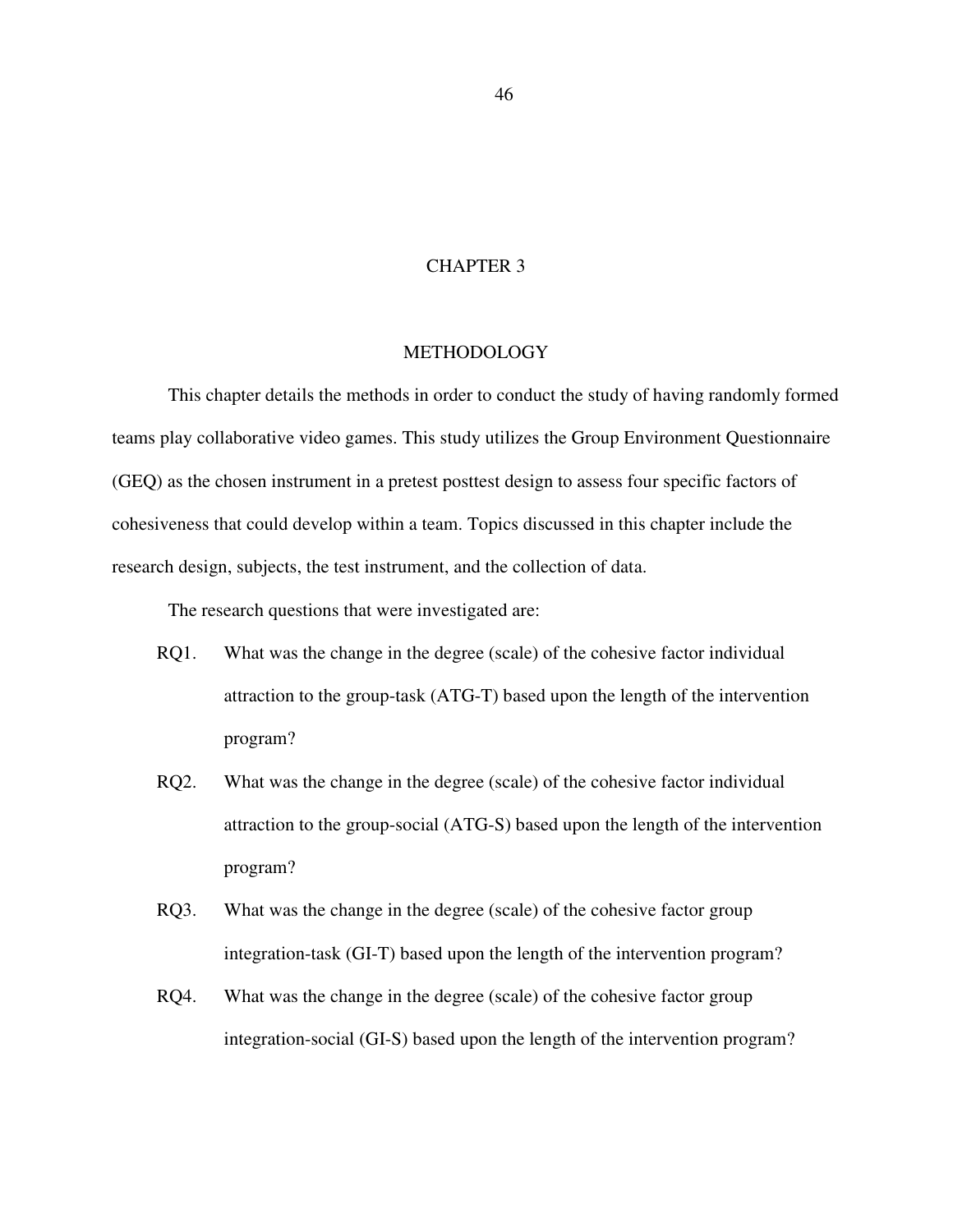RQ5. What was the change in the degree (scale) of each GEQ cohesive factor based upon the length of the intervention program and the inclusion of the covariate estimate hours playing video games each week?

### Research Design

 Team building activities are an intervention used to increase team cohesion (Bloom, Stevens, & Wickwire, 2003; Senecal, Loughead, & Bloom, 2008; and Prapavessis, Carron, & Spink, 1996). A common strategy implemented as a team building activity is the outdoor management education. OMEs can improve a group member's knowledge about effective communication, group problem solving and teamwork, self-esteem, and organizational commitment (McEvoy, 1997) and commonly involve the use of a rope and challenge course. The purpose of the OME is to remove an individual from the worries caused by society and place them in an environment void of worldly distractions (Boyle, 2002). The individuals learn to rely upon others in order to achieve a goal and experience a level of risk for failure (McKenzie, 2000).

 Instead of using the traditional OME challenge course, this study introduces the use of cooperative video games as a tool to mimic the OME environment. The participant is removed from the worries of society by being immersed into a fantasy world effectuated by the genre of the game. The ultimate goal for the participant game player is to beat the video game. The risk involved when losing is a state of emotional discouragement for having not succeeded. By using a cooperative video game, no one participant can win the game for the team. All members must cooperate, communicate, problem solve, and be committed to the team in order to have a chance at winning. When members do well their self-esteem is buoyed.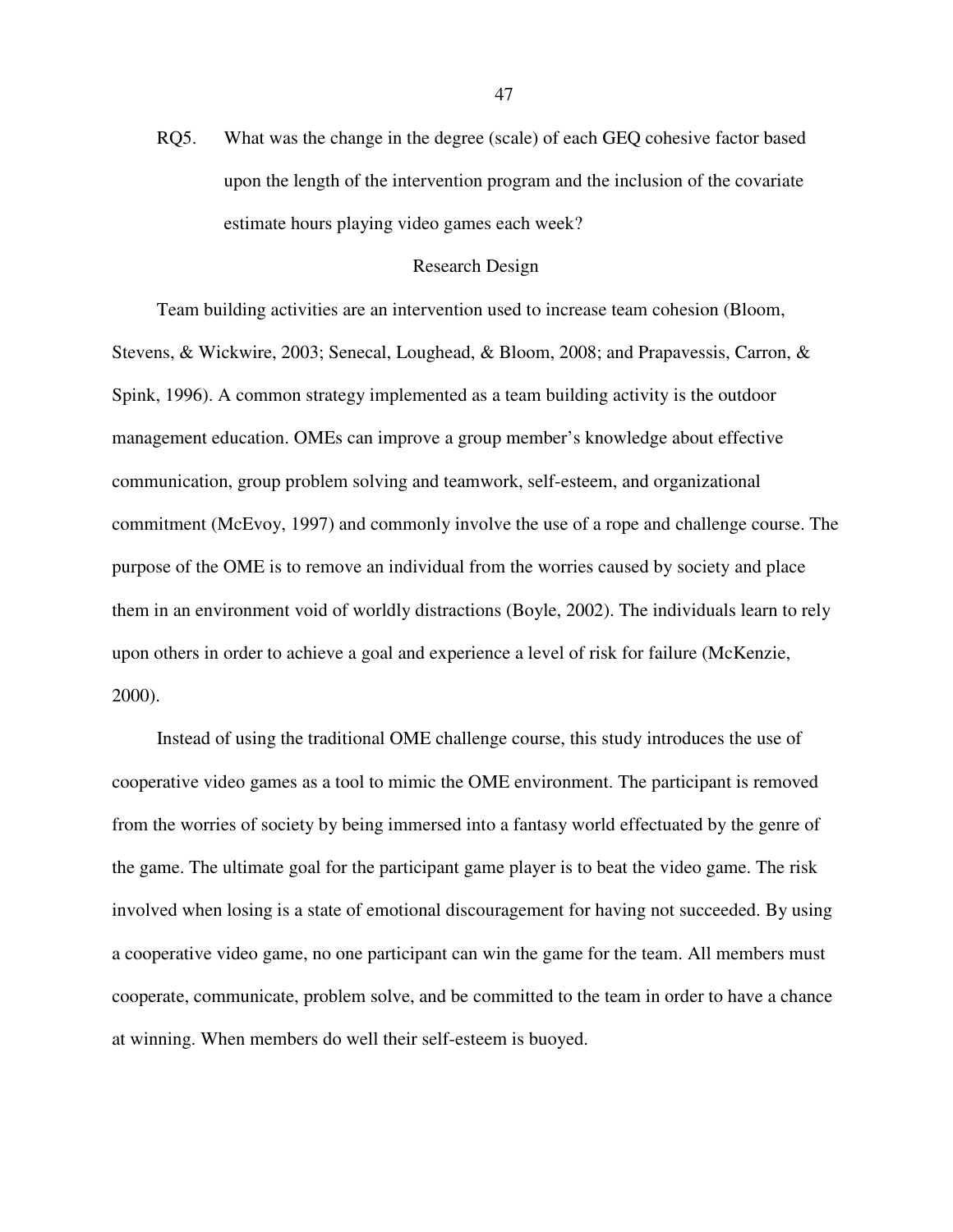With the environment aping the OME, this study implemented a quantitative approach using a pretest/posttest design. The instrument used was a modified Group Environment Questionnaire (GEQ) which has the approval from the authors of the test to make changes in wording and minimal additions or subtractions as needed.

### Subjects

The subjects were selected from the population of video gamers by advertising around a university campus, placing advertisements in the school newspaper, and advertising to Psychology students who are required to participate in an intervention. Interested applicants were directed to a website created to allow potential subjects to register to participate in the study. The website also stored participant demographic information. Registered subjects that met the criteria of being between the ages of 18 and 29 years old were able to specify time and day availability to participate in the study. Teams were randomly formed using the registered participants to play the collaborative video game Halo 3. At least forty eight subjects were randomly selected to participate in the study with at most four members randomly assigned to teams.

#### **Site**

The intervention occurred in the video gaming lab located on the Weber State University campus in the Computer Science department. The equipment used and provided by the university included three to four networked Xbox 360s allowing twelve to sixteen subjects to play Halo 3 concurrently in cooperative play mode. The monitors, controllers, projectors and TV were also provided on site by the university.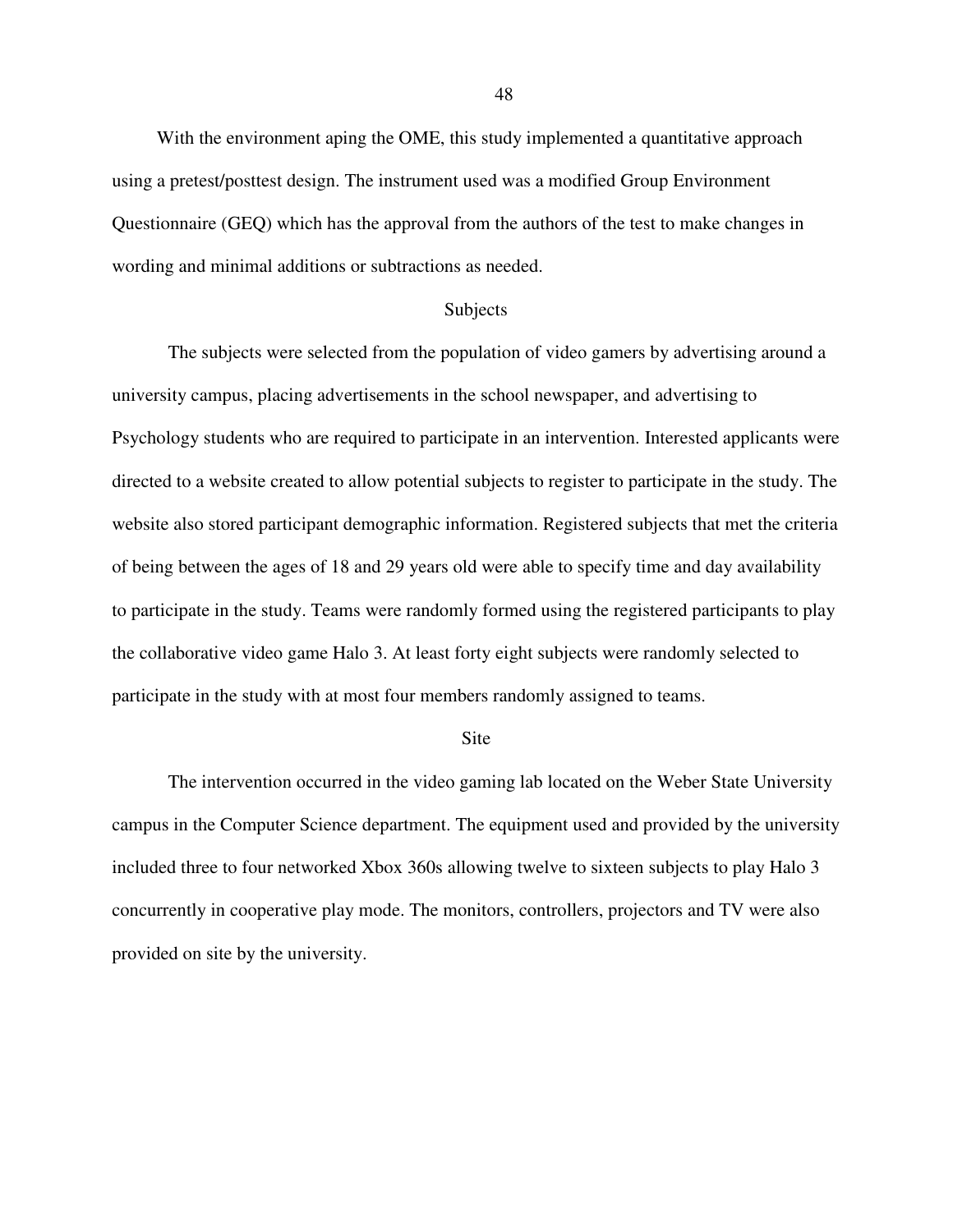# Test Instrument

### *Quantitative Procedure*

The Group Environment Questionnaire (GEQ) examines four constructs of cohesion as it pertains to task and social interactions. The results are the individual's perception about themselves and their team (Carron, Brawley, & Widmeyer, 2002). The authors of the instrument clarify in their literature that the model is to be used as a framework or guideline. It should be used in its original content but as necessary, revisions are acceptable including changes to words, the deletion of non-pertinent questions, and the addition of items that are more culturally meaningful to the study (Carron, Brawley, & Widmeyer, 2002).

The 18-item GEQ assesses the participant's perceptions of group integration and interpersonal attractions to the group. The model is subdivided into two categories (Table 11) assessing the Group Integration-Task (GI-T), Group Integration-Social (GI-S), Individual Attractions to the Group-Task (ATG-T), and the Individual Attractions to the Group-Social (ATG-S). The GI-T and GI-S sub-scales represent the "us", "our" and "we" perceptions of the closeness, similarity and bonding of the group. The ATG-T and ATG-S sub-scales represent the "I", "my", and "me" perceptions of the motives for an individual to remain in the group (Carron, Brawley, & Widmeyer, 2002). The "S" represents the social aspect of the intervention while the "T" represents the commitment to the task of the intervention.

There are four items in the questionnaire that refer to ATG-T, five items to assess the ATG-S, five items to assess the GI-T, and four items that assess the GI-S. The participant responses are in the form of a 9-point Likert scale based on strongly disagree (1) and strongly agree (9) with the higher score reflecting stronger perceptions of cohesiveness.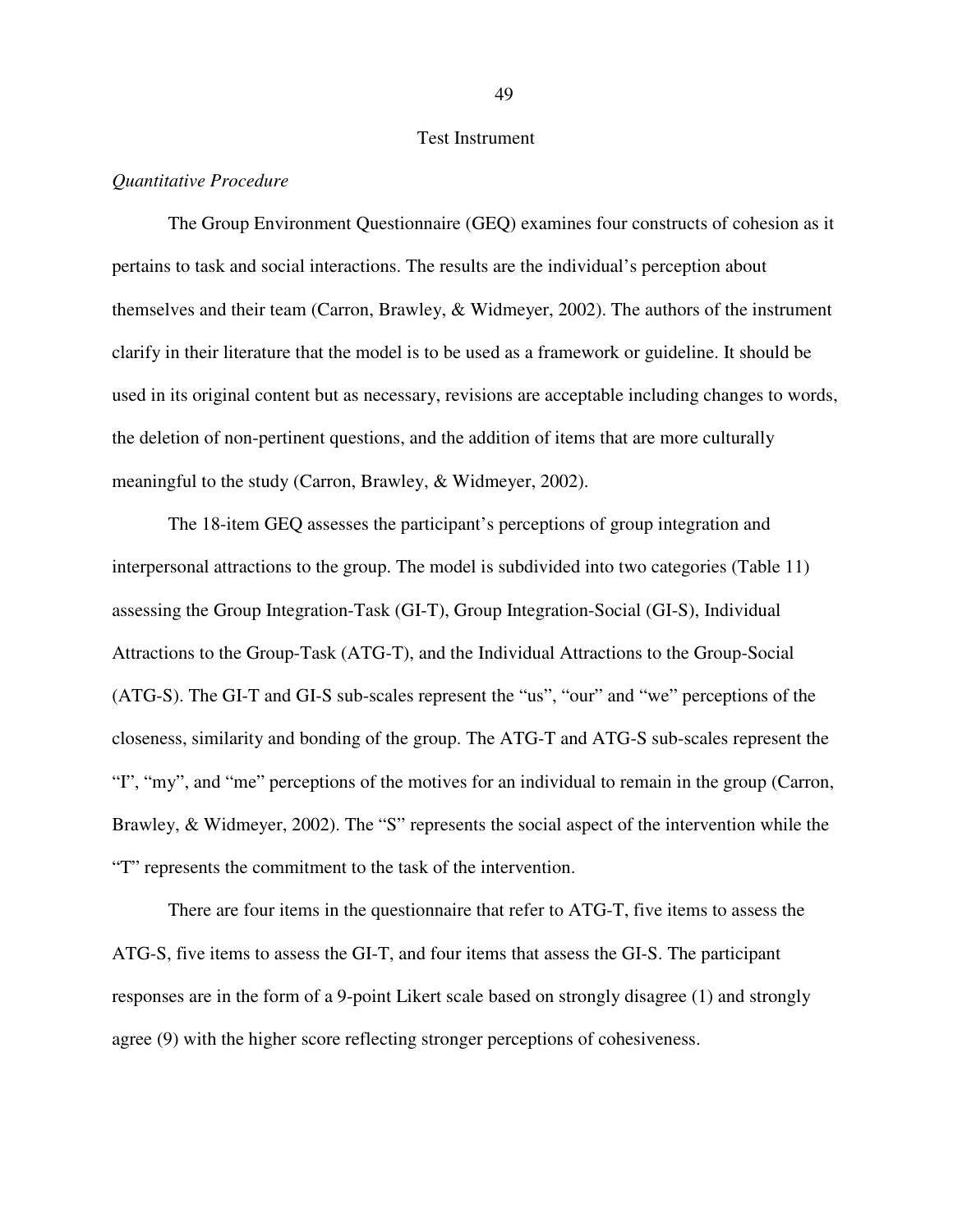Table 11 Cohesive Sub-Scales.

| Sub-Scale                             | Description                                         |
|---------------------------------------|-----------------------------------------------------|
| Interpersonal Attraction to the Group | Individual's feelings about personal involvement in |
| $ATG-T$ (task)                        | the group's task, productivity, goals, and          |
|                                       | objectives.                                         |
| Interpersonal Attraction to the Group | Individual's feelings about personal acceptance and |
| ATG-S (social)                        | social interactions within the group.               |
| Group Integration GI-T (task)         | Individual's feelings about the closeness,          |
|                                       | similarity, and bonding within the team based upon  |
|                                       | group's task (playing Halo).                        |
| Group Integration GI-S (social)       | Individual's feelings about the closeness,          |
|                                       | similarity, and bonding within the team based upon  |
|                                       | the group's social unit.                            |

## *Reliability of the Instrument*

 The validity and reliability of the GEQ has been examined for over twenty years (Carron, Brawley, & Widmeyer, 2002). Reliability and validity has been established by the authors through a series of systematic studies and has been widely used to assess cohesion (Morrow et al., 2005). The reliability for the GEQ, which includes the test-retest reliability and internal consistency, has been examined by analyzing the covariance of items within the instrument. In their initial 1985 research, Carron, Brawley, and Widmeyer tested 247 athletes from 26 different sport teams. The Cronbach alpha values for the GEQ were Individual Attractions to the Group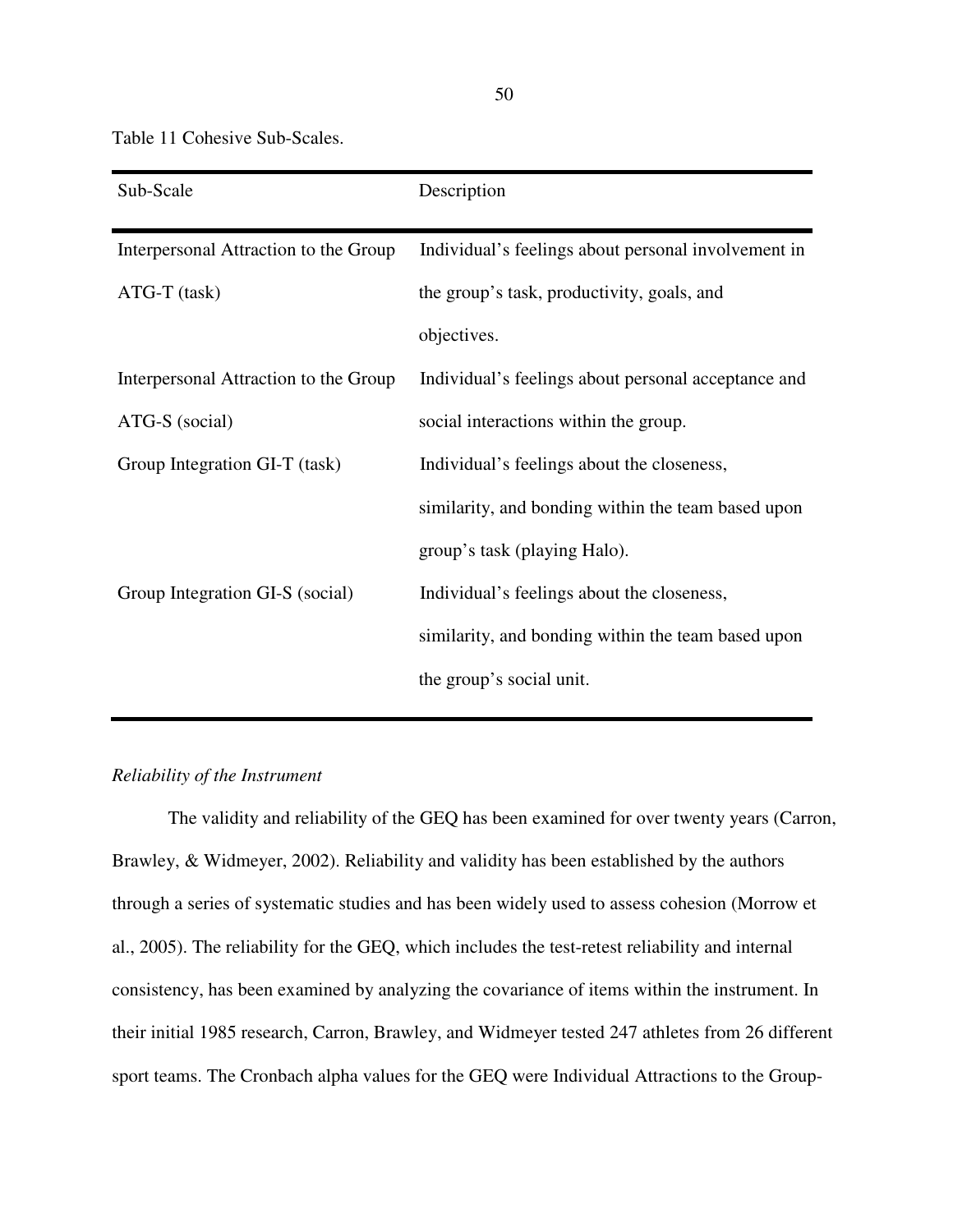Task (ATG-T,  $\alpha$ =.75), Individual Attractions to the Group-Social (ATG-S,  $\alpha$ =.64), Group Integration-Task (GI-T,  $\alpha$ =.70), and Group Integration-Social (GI-S,  $\alpha$ =.76). However, there have been few exceptions confirming the results. In 1995, Paskevich reported even higher values where Salminen and Luhtanen in 1998 report lower values. Supporting research has indicated that subsequent results were within acceptable value of  $\alpha = .70$  as defined by Nunnally in 1978. *Validity of Instrument* 

 Authors of the GEQ reported that forty four of fifty four validity analyses supported predictions (Carron et al., 1998). The authors of the instrument agree that there is an absence of support for predictions in the studies when the research is combined with other variables such as communication, coordination, and duration of membership (Carron et al., 2002). Even though some researchers (Schutz et al., 1994) have concerns about the validity, most researchers support the use of the GEQ to measure cohesion.

# Data Collection

The cooperative video game used in the study is Halo 3 which is a first person shooter (FPS) genre and a popular video game that allows multiple players to participate as a team. The video game is a shooting genre where team members must defend and protect each other against other teams. The game play mode was "Slayer" and each round consisted of at least twenty-five kills. Teams played as many rounds as possible within the assigned intervention length. Teams also defined their own colors and team names for the game.

Each subject consented to participating in the intervention and signed an informed consent form (Appendix E). As shown in Figure 2, teams were randomly assigned a length of intervention of either one or three weeks of game play with the intervention length ranging from one hour to six hours. The initial meeting with participants explained the purpose of the study,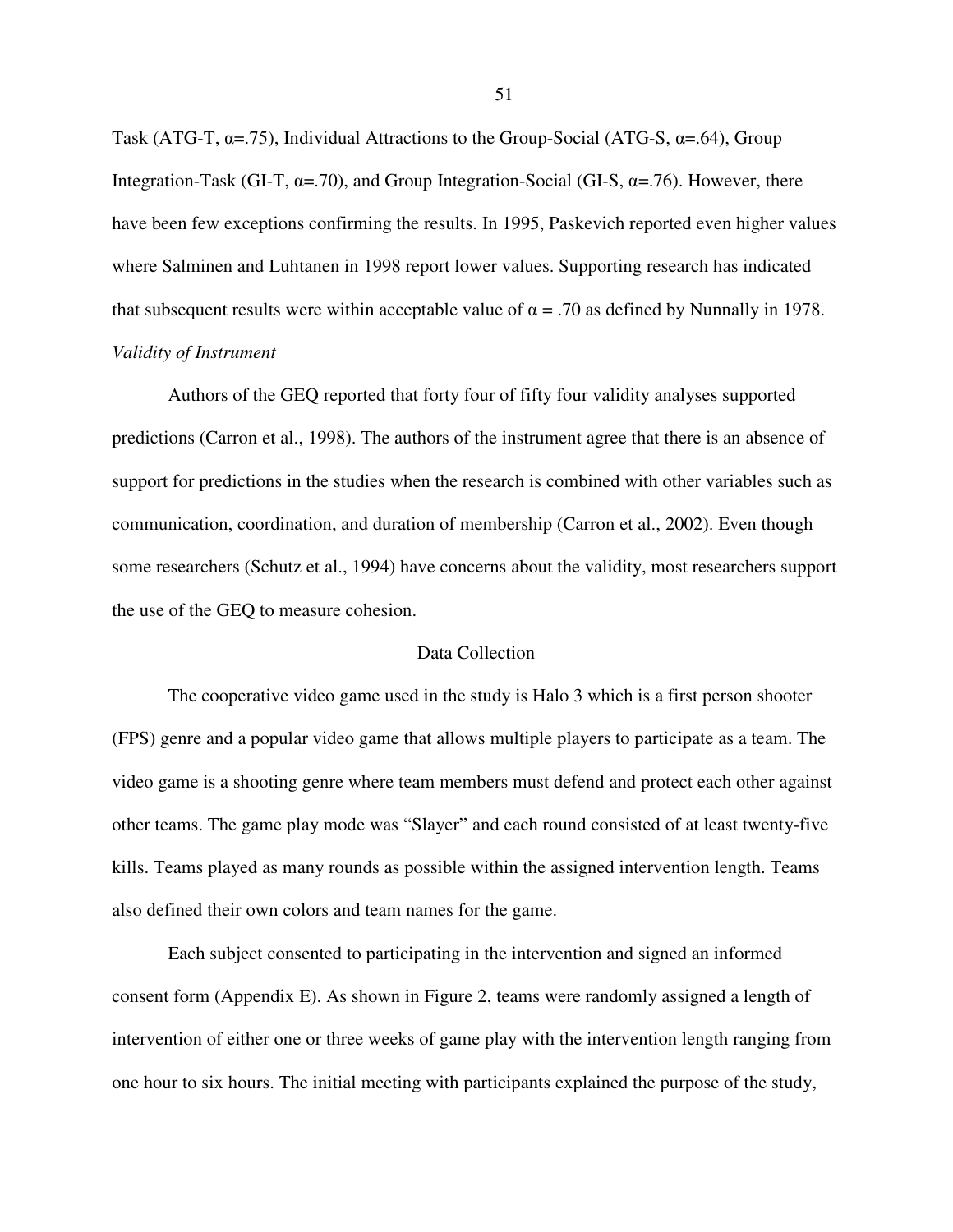Halo 3 and its content, the rules of game play, and allowed five minutes for team members to introduce themselves to their respective team. Participants were informed that if they miss a game playing session their results would be eliminated from the study. They were also informed that their name would be entered into a drawing for to win one of two Xbox gaming consoles. The pretest was given and used as a baseline starting point to measure the initial level of team cohesion.





 The one week study consisted of one hour of cooperative game play for that current day. At the completion of play, a posttest was administered using the same modified GEQ survey. A copy of the modified GEQ pretest and posttest can be found in Appendix F and Appendix G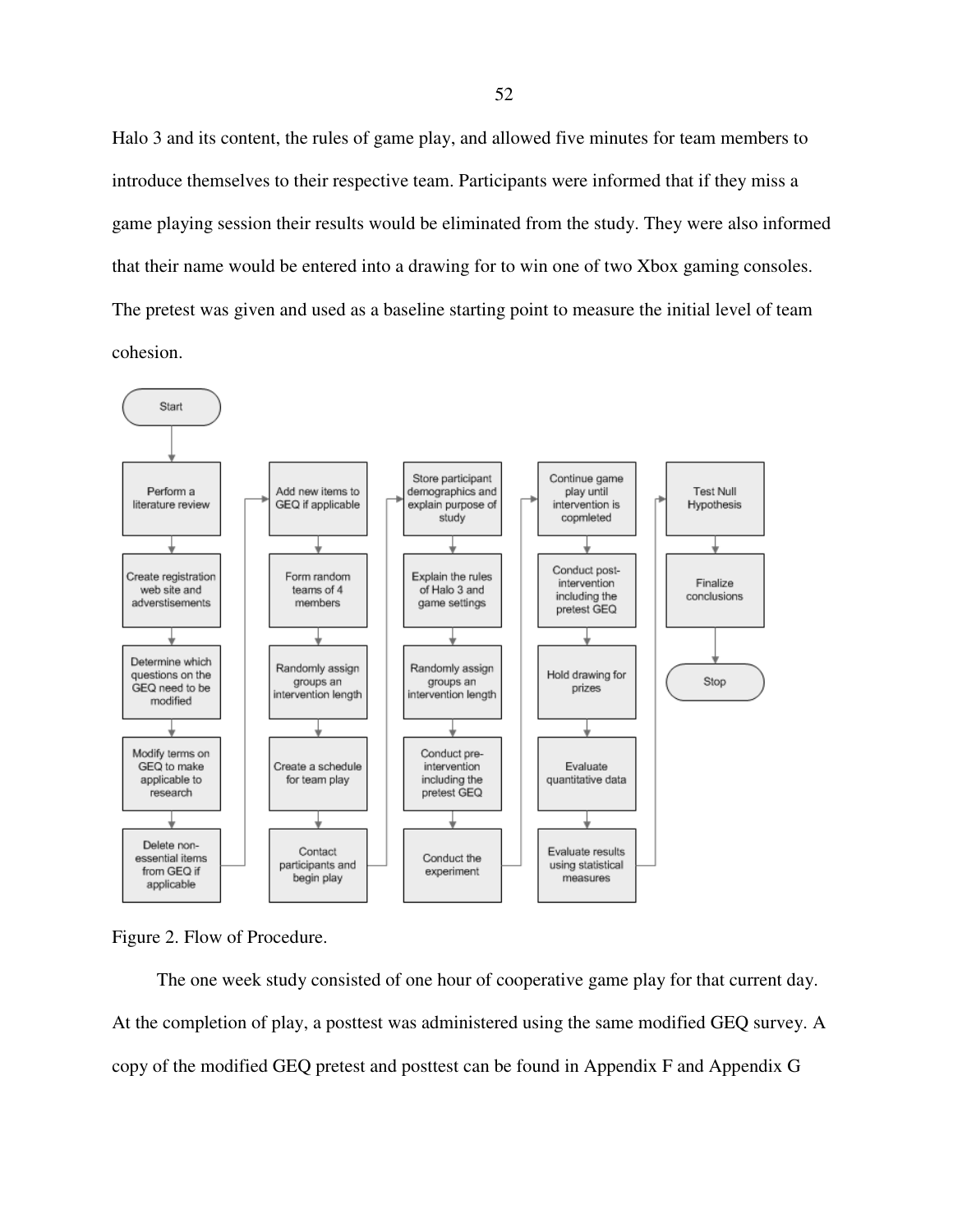respectively. The subjects experienced a debriefing where appreciation was given for their help and allowing them to ask any questions regarding the intervention.

 The three week study consisted of two hours of cooperative game play each week for three weeks totally six hours of intervention. The subjects participated on the same team as they were randomly assigned for the entire study. At completion of the six hours during the three weeks a posttest was administered using the same modified GEQ survey. As with the one week intervention, the subjects then experienced a debriefing allowing them to ask questions about the intervention.

The debriefing was conducted at the end of the investigation to allow participants to comment on their perspectives of the study. Although data was not collected during the debriefing, interviews and comments by the subjects are viewed as an effective method of triangulating with other methods since they add the "human element of voices" (Fontana & Frey, 1993).

The data was collected via a paper and pencil GEQ survey with each question referencing a specific cohesive factor (Table 12). Each survey required the subject to identify their data through the use of a subject number instead of name so as to maintain anonymity. Along with the subject number each subject also stated the estimated number of hours the individual plays video games per week. The scores for each individual were obtained for the pretest and the posttest.

The statistical package for social scientists (SPSS) was utilized to perform the necessary data analysis. The scores were separated into the four cohesive sub-scales and data analysis were conducted using SPSS computing the mean and standard deviation to compare the pretest and posttest scores for each subscale cohesive factor. The mean values for each factor revealed any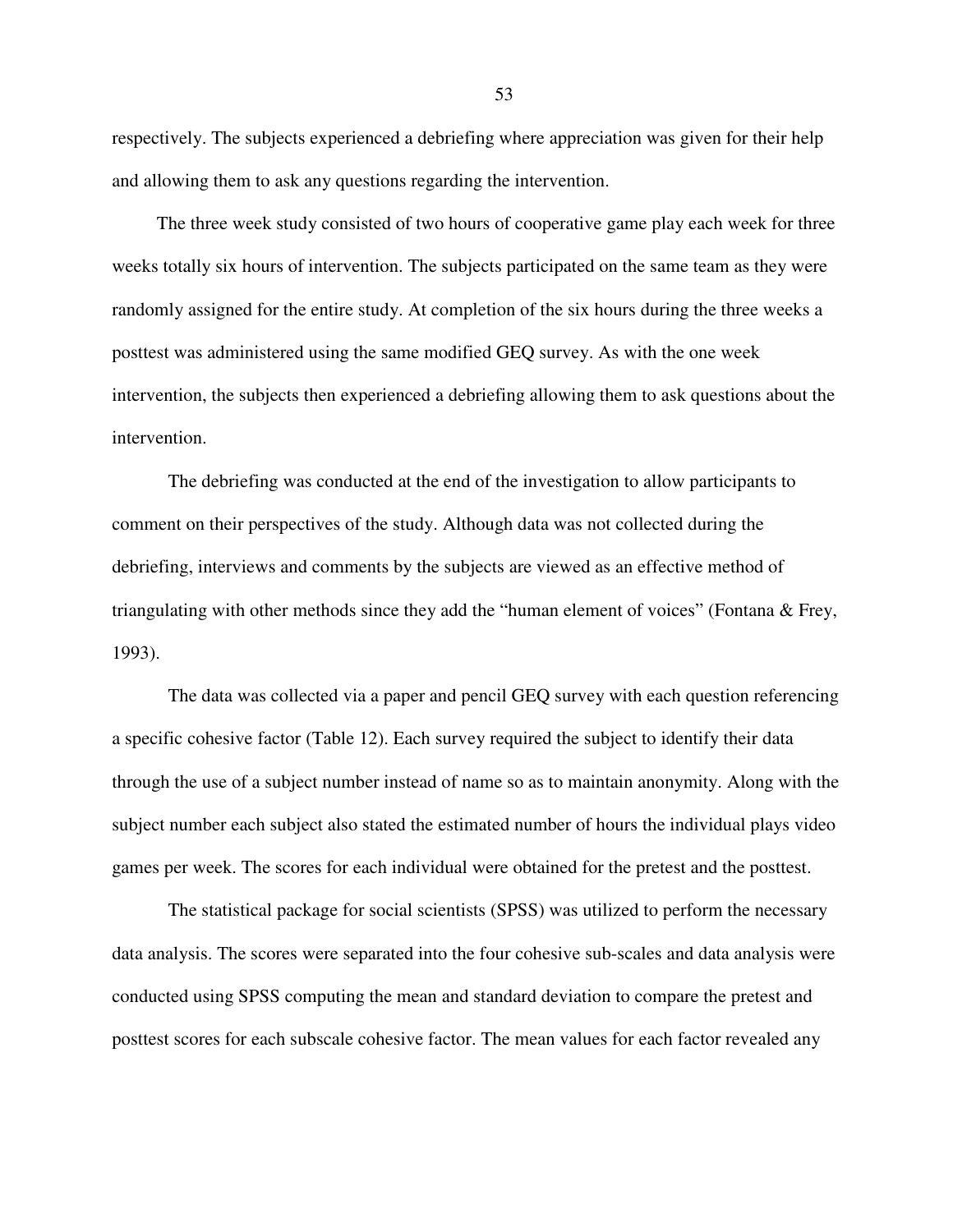strong differences between the pretest and posttest results and indicated the level of team cohesion.

Table 12 Items in the GEQ.

| Sub-Scale                                            | Item $#$           |
|------------------------------------------------------|--------------------|
| Interpersonal Attraction to the Group ATG-T (task)   | 10, 12, 14, 16, 18 |
| Interpersonal Attraction to the Group ATG-S (social) | 11, 13, 15, 17     |
| Group Integration GI-T (task)                        | 2, 4, 6, 8         |
| Group Integration GI-S (social)                      | 1, 3, 5, 7, 9      |

NOTE: Items 1, 2, 3, 4, 6, 7, 8, 11, 13, 14, 17, and 18 must be reversed-scored (i.e.  $9 = 1, 8 = 2$ ,  $7 = 3$ , and so forth).

The SPSS General Linear Models: 2 (Time: Pre vs. Post) x 2 (Group: one week vs. three week) MANCOVA was computed using SPSS to determine whether or not the intervention of playing collaborative video games affected the degree of cohesion. The cohesive factors pretest and posttest variables were used as the within-subject variables, the intervention group was used as the between-subject factor, and the subject's estimated hours a week playing video games outside the intervention time as a covariate. The purpose using the hours subjects play video games each week as the covariate was to exclude any variance it might have on the dependent variables and adjust the results for differences among subjects before the intervention. The confidence level used to predict the reliability of the estimate in this study was 95%.

The SPSS General Linear Models: Repeated Measures ANCOVA was used as a post hoc analysis to analyze the data. The within-subject variables was labeled "Time" with two as the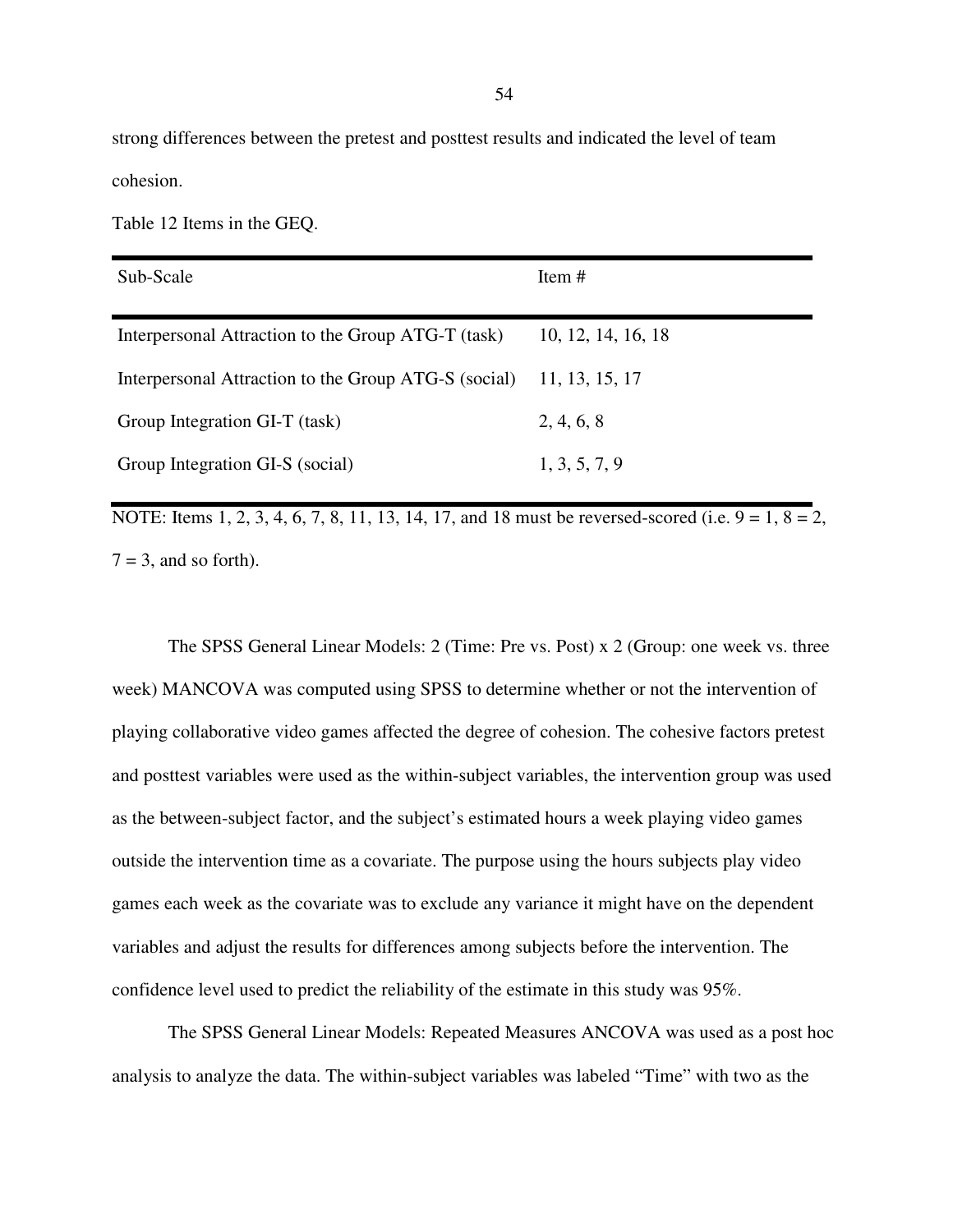specified number of levels and used the Pretest and Posttest means for each of the GEQ cohesive factors (ATG-T, ATG-S, GI-T, and GI-S). The intervention variable Group (one or three weeks) was used as the between-subjects factor. The Hrs/Wk Playing Video Games outside the intervention data was used as the covariate. The analysis was repeated for each of the four GEQ cohesive sub-scales. The fixed effect model adjusted for the covariate was used to display the means for each of the cohesive factors and the results were used to test each hypothesis within the research. The confidence level used to predict the reliability of the estimate in this study was 95%.

The means indicated the level of cohesion and whether there was a significant improvement from the pretest to the posttest based upon the intervention. The results were used to reject the hypotheses identified within the research, indicate the level of cohesion achieved, indicate the change in cohesion, and also whether a longer intervention was necessary to achieve greater levels of cohesion.

### Summary

This chapter explained the basis for the method of researching the effect of cooperative video games on team cohesion. The GEQ instrument is widely used and deemed valid by researchers. The research was a pretest/posttest method using descriptive statistics, a 2 (Time: Pre vs. Post) x 2 (Group: one week vs. three week) MANCOVA along with hours playing video games per week outside the intervention as a covariate to analyze the data collected. A repeated measures 2 x 2 ANCOVA was used as a post hoc analysis to confirm the MANCOVA results. The data was collected during a one to three week period while random teams played Halo 3. The GEQ was administered before the game play begins and also when it ends. The four sub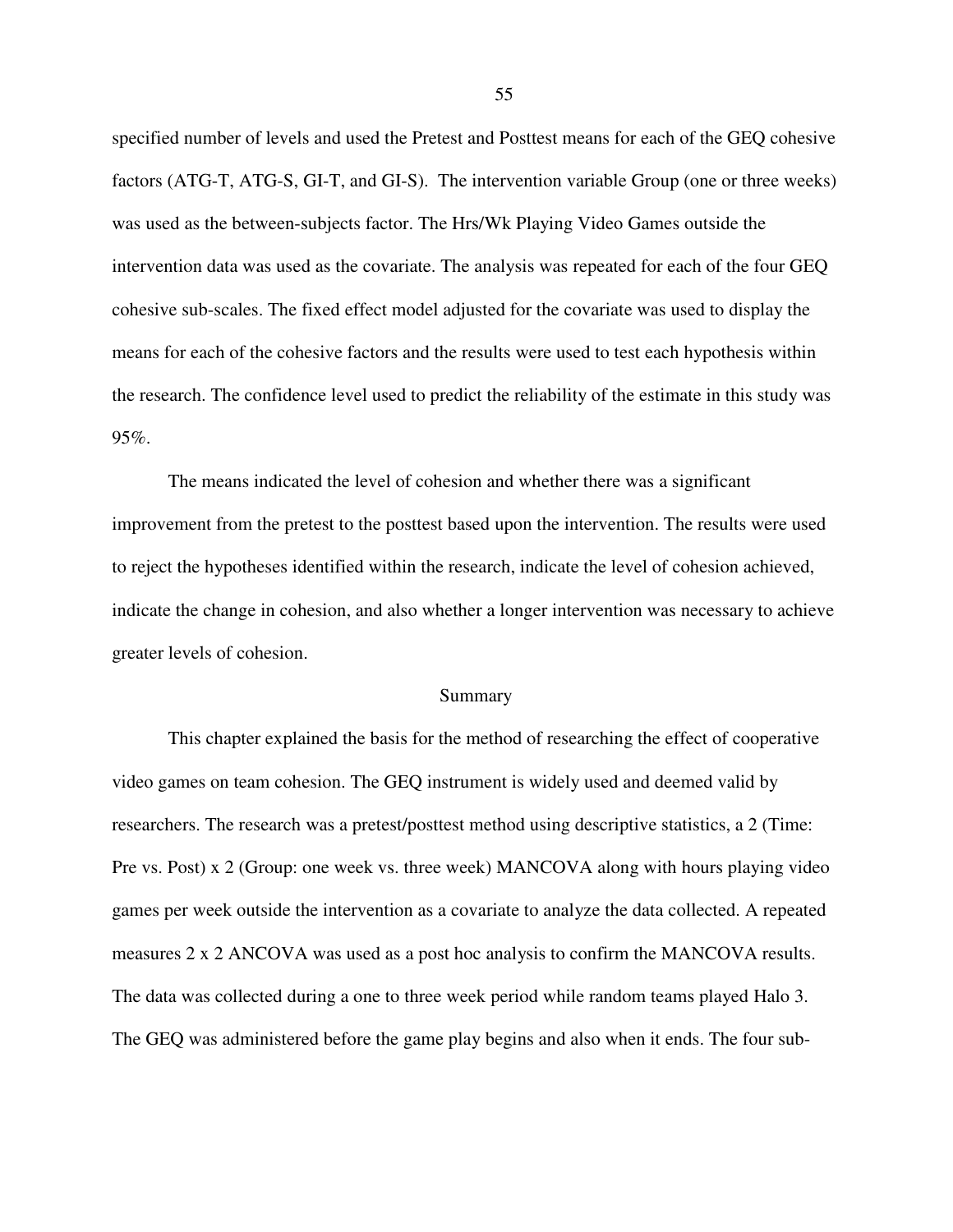scales of the GEQ were analyzed using descriptive statistics to measure any quantitative changes in team cohesion and to determine the degree or level of team cohesion.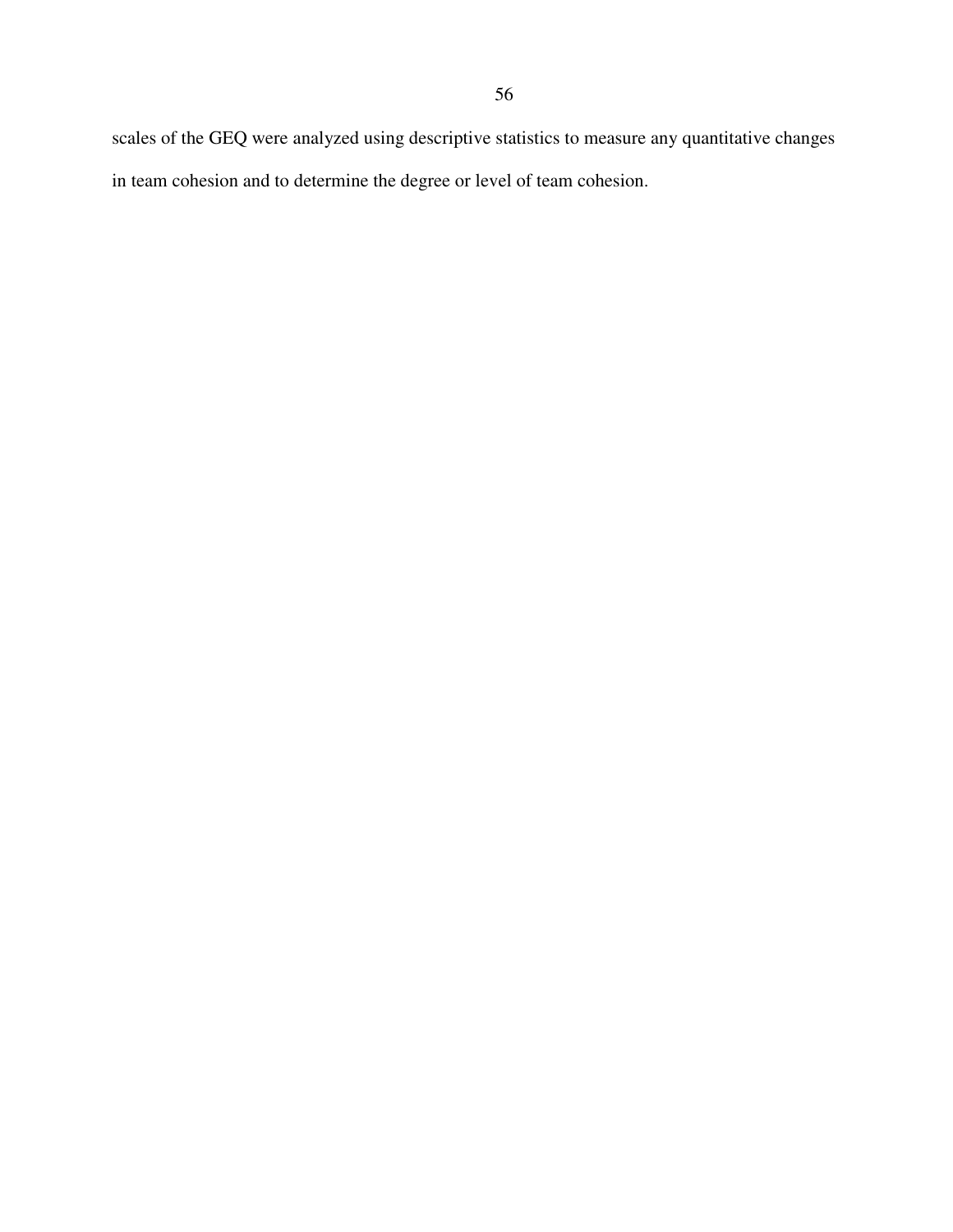# CHAPTER 4

## RESULTS

This chapter presents the findings of the study to determine to what degree playing cooperative video games for one to three weeks increases team cohesion for individuals between the ages of 18 and 29. The statistical analysis model was designed to utilize the hours played per week outside the intervention as a covariant, effectively subtracting the effects of the estimated number of hours subjects played video games each week from the effect group and time (independent variables) had on the team cohesion task (dependent variables). The research data was recorded by the researcher and entered into the SPSS software. The statistical analysis 2 (Time) x 2 (Group) MANCOVA was utilized to test the degree of cohesion. A repeated measures 2 x 2 ANCOVA was utilized as a post hoc analysis to confirm the results of the MANCOVA and to analyze the recorded data for each of the GEQ sub-scales**:** 

- Individual Attractions to the Group-Task (ATG-T)
- Individual Attractions to the Group-Social (ATG-S)
- Group Integration-Task (GI-T)
- Group Integration-Social (GI-S)

Different analytical measures were implemented to examine the data:

- 1. Descriptive statistics (means and standard deviations)
- 2. Repeated-measures analysis: Multivariate testing (observed power)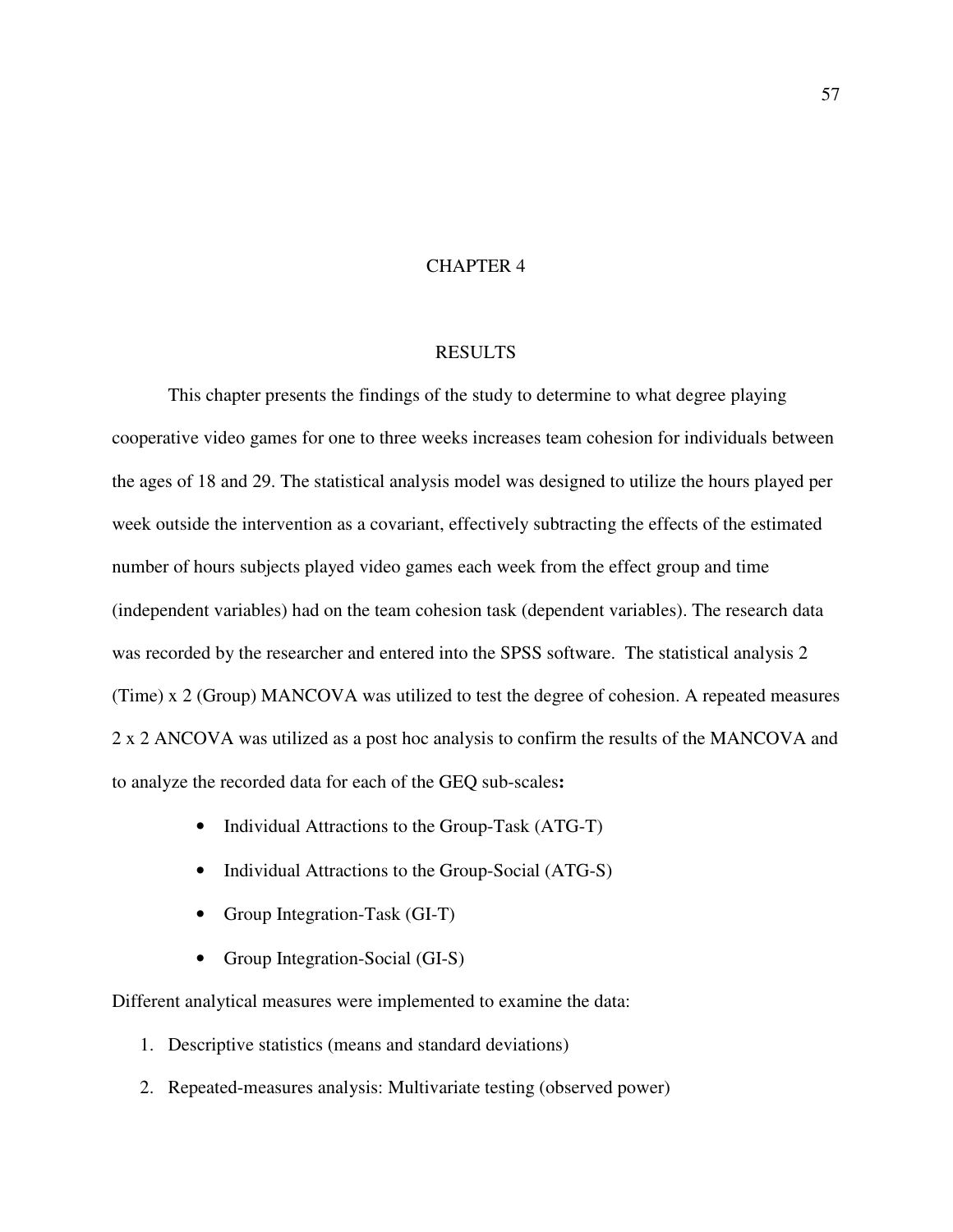- 3. Test for Homogeneity: Levene's test for error variances
- 4. Multivariate analysis of covariance (MANCOVA)
- 5. Post hoc analysis (ANCOVA)
- 6. Analysis of variance results (ANOVA)

## Research Questions

RQ1. What was the change in the degree (scale) of the cohesive factor individual attraction to the group-task (ATG-T) based upon the length of the intervention program? RQ2. What was the change in the degree (scale) of the cohesive factor individual attraction to the group-social (ATG-S) based upon the length of the intervention program?

RQ3. What was the change in the degree (scale) of the cohesive factor group integration-task (GI-T) based upon the length of the intervention program?

RQ4. What was the change in the degree (scale) of the cohesive factor group

integration-social (GI-S) based upon the length of the intervention program?

RQ5. What was the change in the degree (scale) of each GEQ cohesive factor based upon the length of the intervention program and the inclusion of the covariate estimate hours playing video games each week?

# Null Hypothesis

H<sub>0</sub>1: There was no difference in the team cohesion factor ATG-T based upon the intervention.

 $H<sub>1</sub>1$ : There was a difference in the team cohesion factor ATG-T based upon the intervention.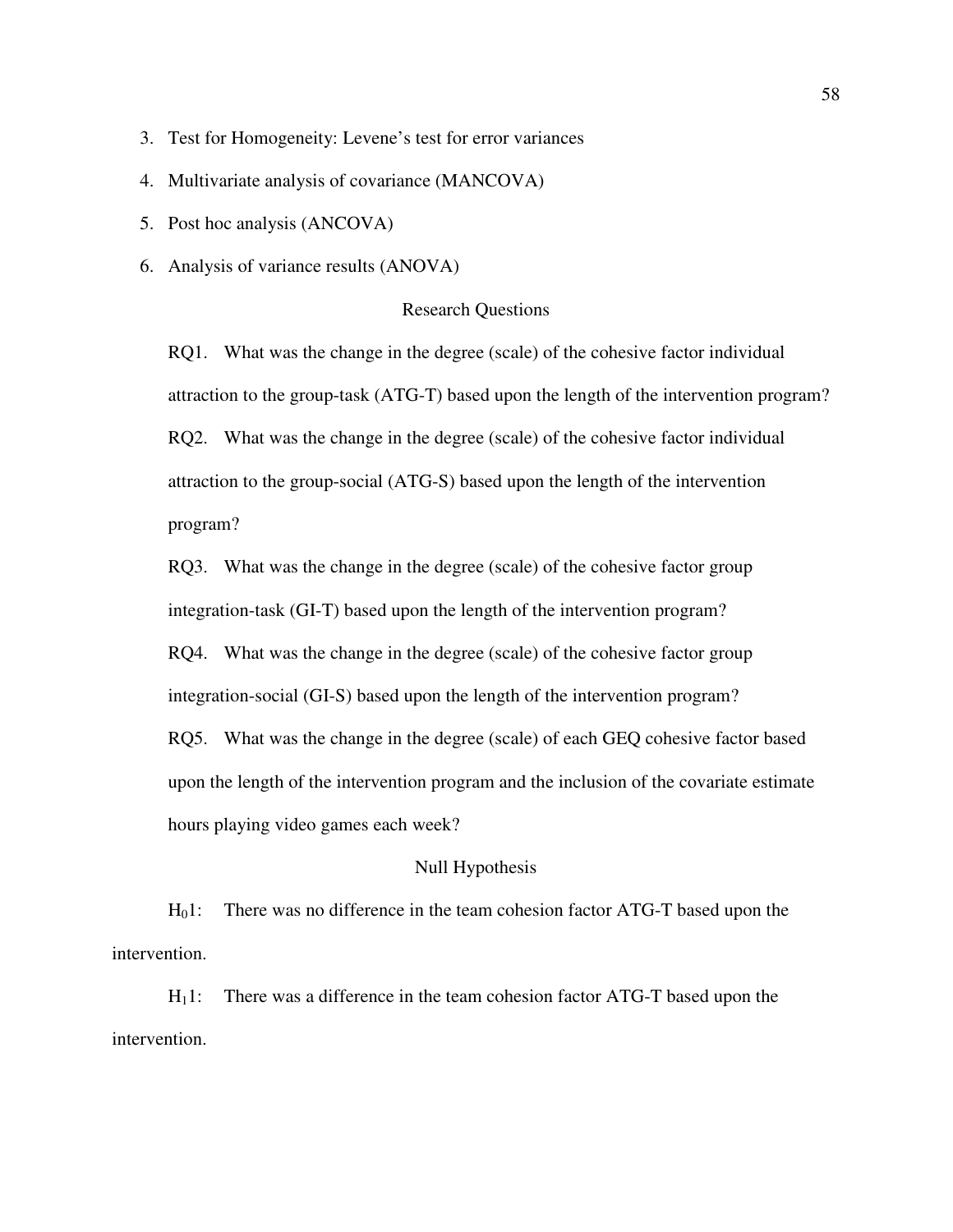H<sub>0</sub>2: There was no difference in the team cohesion factor ATG-S based upon the intervention.

H12: There was a difference in the team cohesion factor ATG-S based upon the intervention.

H03: There was no difference in the team cohesion factor GI-T based upon the intervention.

H13: There was a difference in the team cohesion factor GI-T based upon the intervention.

H04: There was no difference in the team cohesion factor GI-S based upon the intervention.

H14: There was a difference in the team cohesion factor GI-S based upon the intervention.

H05: There was no difference in the team cohesion factor ATG-T based upon the number of hours a subject played video games each week outside the intervention.

H15: There was a difference in the team cohesion factor ATG-T based upon the number of hours a subject played video games each week outside the intervention.

H06: There was no difference in the team cohesion factor ATG-S based upon the number of hours a subject played video games each week outside the intervention.

H16: There was a difference in the team cohesion factor ATG-S based upon the number of hours a subject played video games each week outside the intervention.

H<sub>0</sub>7: There was no difference in the team cohesion factor GI-T based upon the number of hours a subject played video games each week outside the intervention.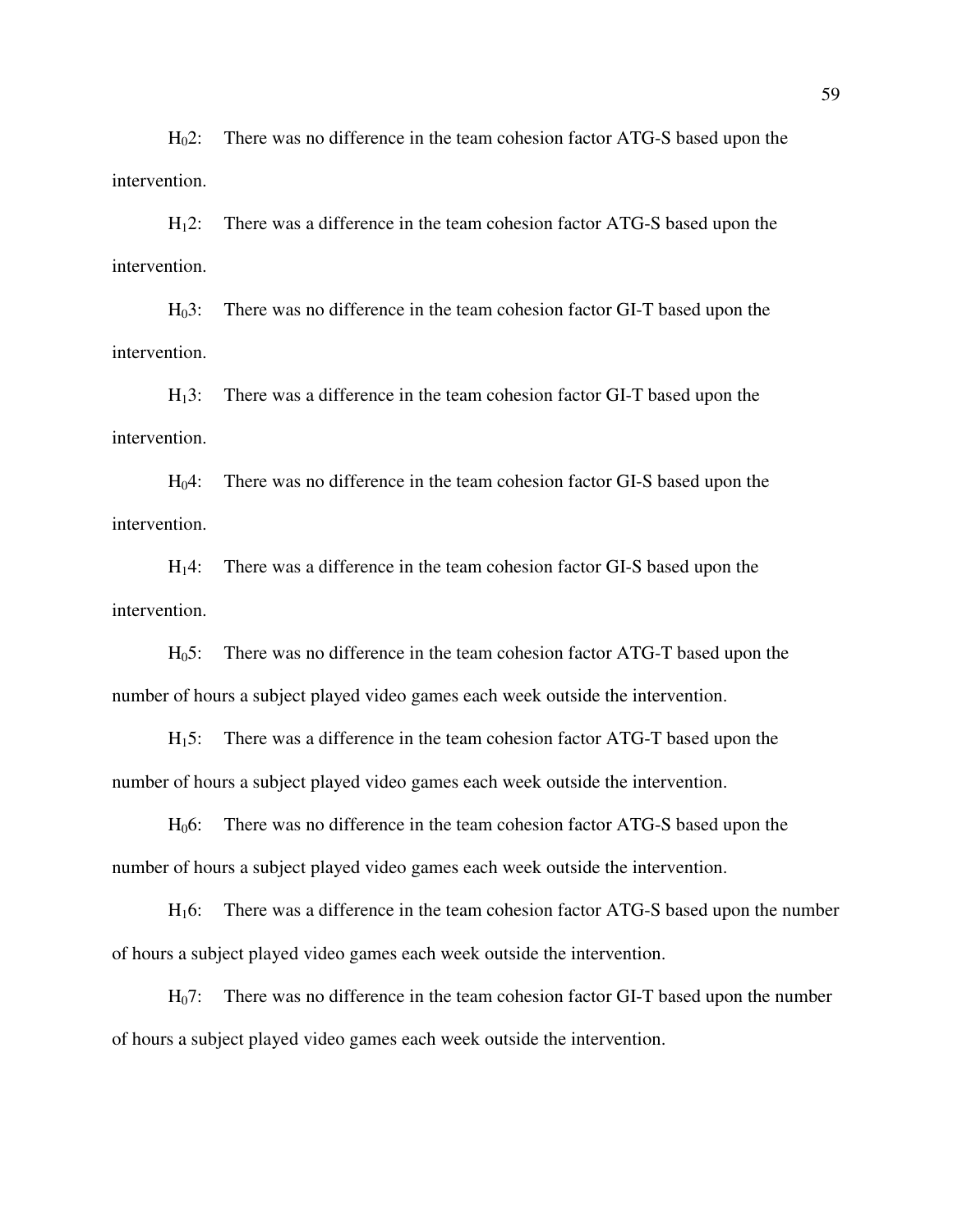H17: There was a difference in the team cohesion factor GI-T based upon the number of hours a subject played video games each week outside the intervention.

H08: There was no difference in the team cohesion factor GI-S based upon the number of hours a subject played video games each week outside the intervention.

H18: There was a difference in the team cohesion factor GI-S based upon the number of hours a subject played video games each week outside the intervention.

#### **Demographics**

 The population for this study was university students between the ages of 18 and 29 years old. No previous gaming experience was required to participate in the study. The subjects (n=56), randomly selected to participate, completed a registration form that gathered the name, contact information, video game playing skill level (easy, medium, hard), major, gender, and estimated hours playing video games each week outside the intervention. All subjects had to confirm that they were between the ages of 18 and 29 and that they were aware of the mature rating of Halo3 due to violence for the video game being used in the study. The subjects were randomly assigned to one of two groups. Group 1 was required to play the collaborative video game Halo3 for one hour. Group 2 was required to play the same game in a time block of two hours each week for three weeks totaling six hours of collaborative video game play.

 Group 1 consisted of 29 participants with 25 being male and 4 being female. Group 2 consisted of 27 participants with 24 being male and 3 being female. The average estimated hours playing video games each week outside the intervention for the sample was approximately 10 with a standard deviation rounded to 10. The average estimated hours that the group 1 subjects played video games each week outside the intervention was 9.66 hours with a standard deviation of 9.762 and is positively skewed. The estimated hours playing video games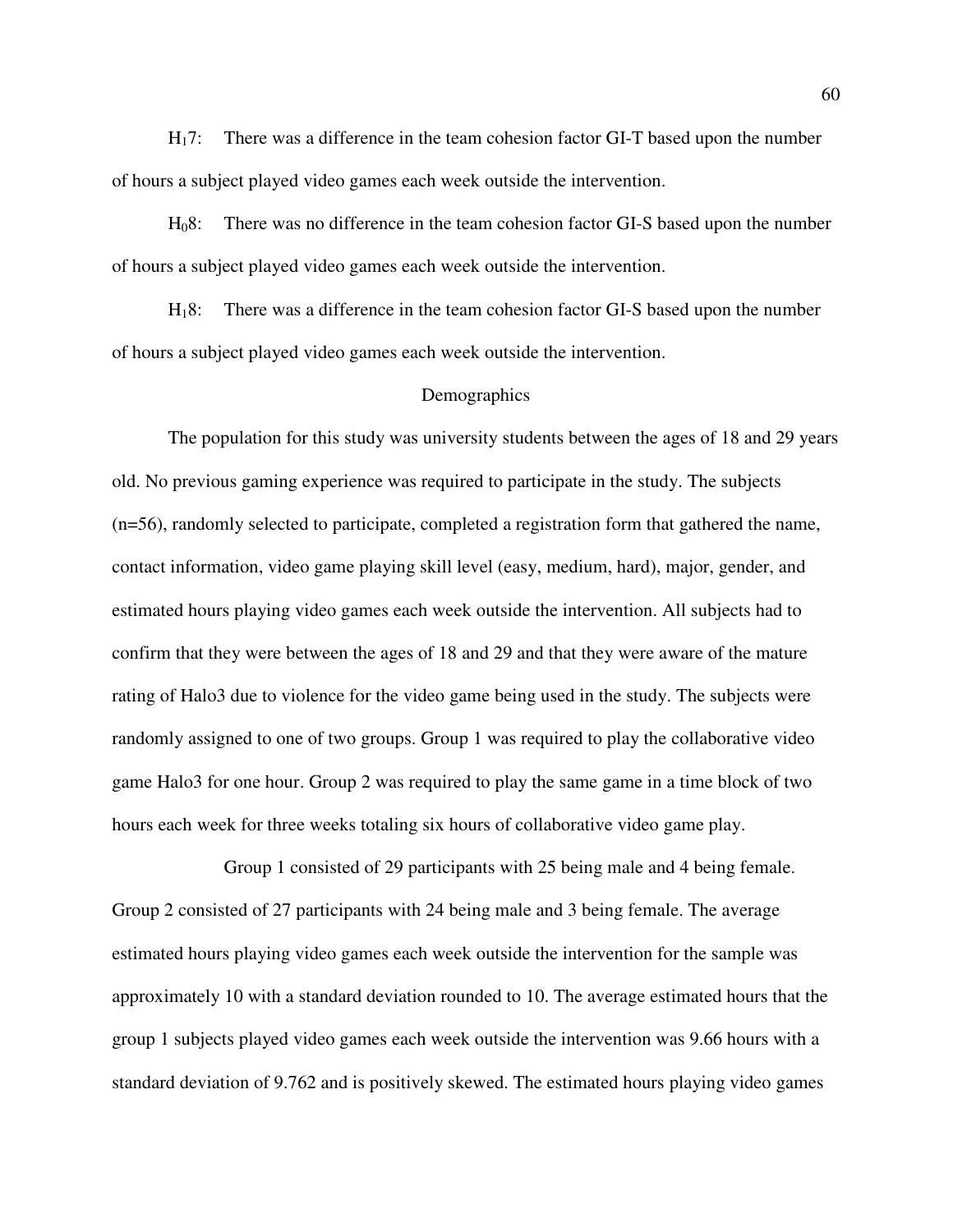each week outside the intervention for group 2 ranged from 0 to 60. The average estimated hours that the group 2 subjects played video games each week outside the intervention was 16.11 hours with a standard deviation of 13.263 and is positively skewed.

## Testing of Hypotheses

The means for the four sub-scales (Table 13) of the GEQ were compared for the pretest and posttest results (Table 14). The standard deviations were small with little variability and an effect of approximately a point. The degree of change in cohesive factors was measured using the GEQ likert scale of 1 to 9 with 1 being the lowest and 9 being the highest. The degree was disseminated through the change in the pre-test value as compared to the post-test value for each of the cohesive factors.

| Sub-Scale | Description                                       |
|-----------|---------------------------------------------------|
| $ATG-T$   | Attraction to the team to achieve goals.          |
| ATG-S     | Attraction to the team by its social environment. |
| $GI-T$    | How the team functions to achieve goals.          |
| GLS       | How the team functions at a social level.         |
|           |                                                   |

Table 13 GEQ Cohesive Factors.

The simple mean comparisons shown in Table 14 indicated a positive degree increase from pre-test to post-test in team cohesion for each of the interventions for group 1 and group 2. All means for both groups were above the midpoint (i.e. 5) of the GEQ rating scales and had a positive degree of change.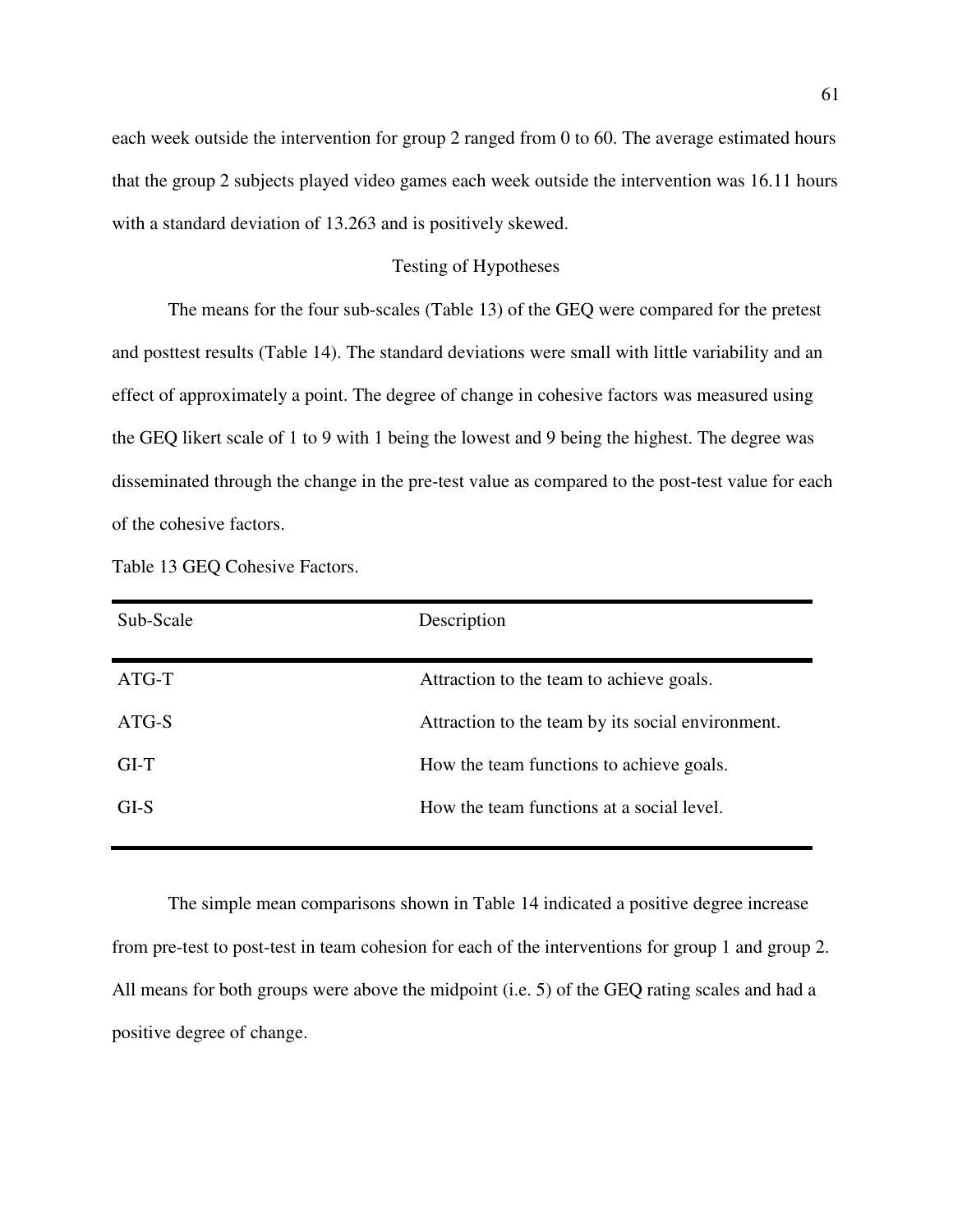| Group 1 – One Hour of Video Game Play Intervention |             |            |             |            |             |            |             |            |  |
|----------------------------------------------------|-------------|------------|-------------|------------|-------------|------------|-------------|------------|--|
|                                                    | ATG-T       |            | ATG-S       |            | $GI-T$      |            | GI-S        |            |  |
|                                                    |             | <b>Std</b> |             | <b>Std</b> |             | <b>Std</b> |             | <b>Std</b> |  |
|                                                    | <b>Mean</b> | <b>Dev</b> | <b>Mean</b> | <b>Dev</b> | <b>Mean</b> | <b>Dev</b> | <b>Mean</b> | <b>Dev</b> |  |
| <b>Pretest</b>                                     | 6.62        | 1.30       | 4.86        | 1.04       | 5.48        | 0.90       | 5.00        | 0.86       |  |
| <b>Posttest</b>                                    | 7.53        | 1.42       | 5.85        | 1.04       | 6.57        | 0.94       | 5.60        | 1.32       |  |
| <b>Positive</b>                                    |             |            |             |            |             |            |             |            |  |
| Gain                                               | 0.91        | $38\%$     | 0.99        | 24%        | 1.09        | 31%        | 0.60        | $15\%$     |  |

Table 14 Group 1 & 2 Pretest and Posttest Means and Gain Scores.

|                 | $\mathbf{U}$ |      |             |      |             |      |             |            |  |  |
|-----------------|--------------|------|-------------|------|-------------|------|-------------|------------|--|--|
|                 | ATG-T        |      | ATG-S       |      | $GI-T$      |      | GI-S        |            |  |  |
|                 | <b>Std</b>   |      | <b>Std</b>  |      | <b>Std</b>  |      |             | <b>Std</b> |  |  |
|                 | <b>Mean</b>  | Dev  | <b>Mean</b> | Dev  | <b>Mean</b> | Dev  | <b>Mean</b> | Dev        |  |  |
| <b>Pretest</b>  | 6.19         | 1.15 | 4.88        | 1.29 | 5.10        | 0.59 | 5.19        | 0.76       |  |  |
| <b>Posttest</b> | 7.38         | 1.45 | 5.98        | 1.36 | 6.30        | 0.91 | 5.63        | 1.03       |  |  |
| <b>Positive</b> |              |      |             |      |             |      |             |            |  |  |
| Gain            | 1.19         | 42%  | 1.10        | 27%  | 1.20        | 31%  | 0.44        | $12\%$     |  |  |

 **Group 2 – Six Hours of Video Game Play Intervention** 

In order to confirm the analysis of sample means to see if there were significant differences within the comparisons in the analysis a 2 x 2 MANCOVA was used to analyze the data. The GEQ cohesion factors ATG\_T, ATG\_S, GI\_T, and GI\_S were used as the DVs. The within-subject factors (factor means IV) was the pre/post tests. The between-subject factor is the group representing the 29 subjects that participated in the one week study and the 27 subjects that participated in the three week study.

The multivariate test using Hotelling's Trace between-subjects indicated that the covariate AvgHrsWk, representing the hours a subject played video games outside the intervention, did not have statistical significance with a value of 0.405 which was well above the 0.05 alpha (Table 15).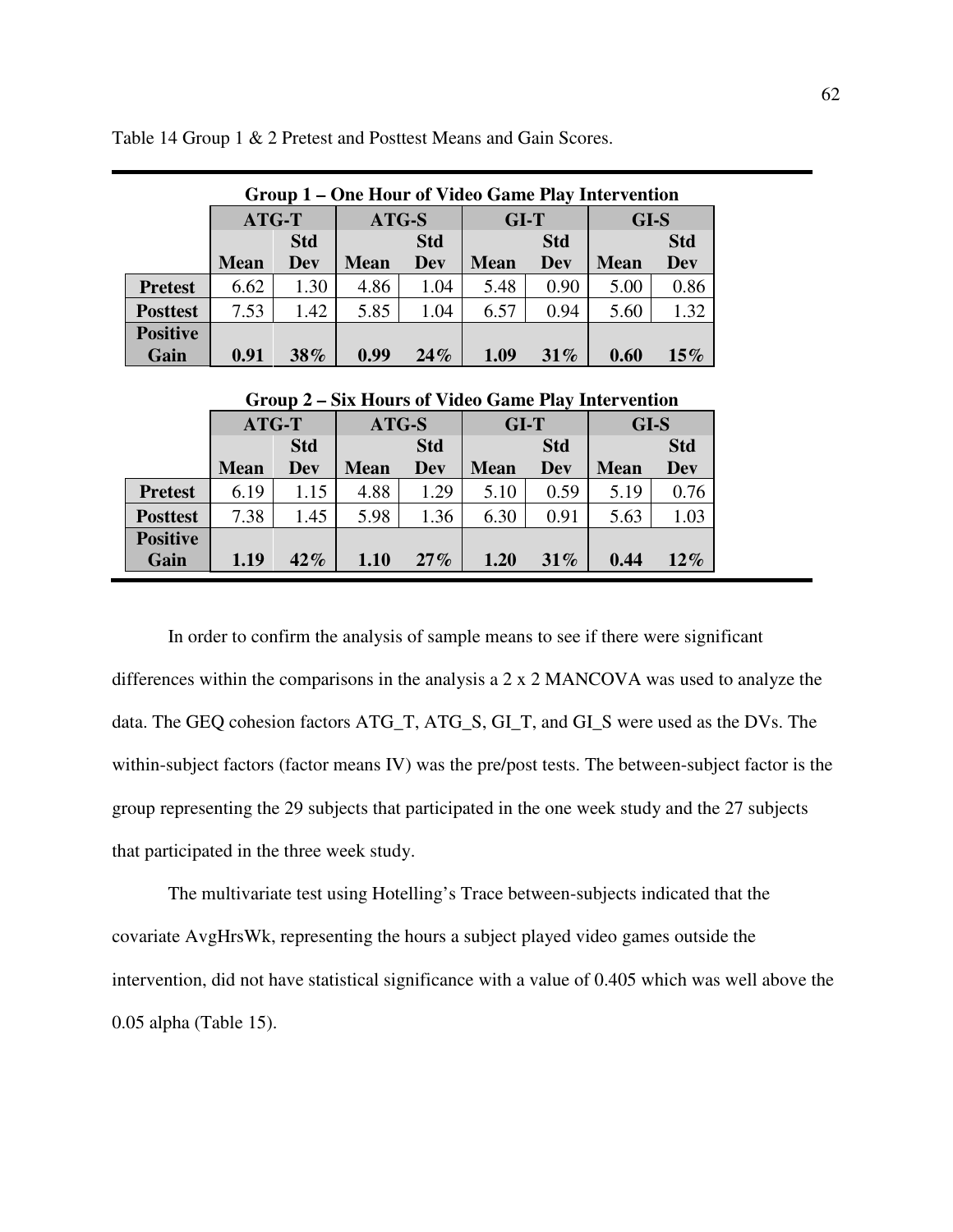|                                   | Effect             | Value  | F          | <b>Hypothesis</b><br>df | Error df | Sig. |
|-----------------------------------|--------------------|--------|------------|-------------------------|----------|------|
| <b>Between</b><br><b>Subjects</b> | Intercept          | 58.126 | 726.577(a) | 4.000                   | 50.000   | .000 |
|                                   | AvgHrsWk           | .082   | 1.022(a)   | 4.000                   | 50.000   | .405 |
|                                   | Group              | .126   | 1.576(a)   | 4.000                   | 50.000   | .195 |
| Within<br><b>Subjects</b>         | Time               | .610   | 7.628(a)   | 4.000                   | 50.000   | .000 |
|                                   | Time *<br>AvgHrsWk | .061   | .764(a)    | 4.000                   | 50.000   | .554 |
| a Fvact statistic                 | Time * Group       | .030   | .369(a)    | 4.000                   | 50.000   | .829 |

Table 15 2 X 2 MANCOVA Using Hotelling's Trace Coefficient.

act statistic

b Design: Intercept+AvgHrsWk+Intervention

Within Subjects Design: Time

Because the covariate was not found to be significant to the statistical model the researcher dropped the covariant AvgHrsWk from the statistical analysis.

The between-subjects effects table for the Group factor indicates that group has no effect on cohesion (F(4, 50) = 1.576, p=0.195). The within-subjects effects table indicated that Time  $*$ Group  $(F(4, 50) = 0.764, p=0.554)$  has no effect on cohesion. However, the within-subjects effects table indicated that the Time, referring to the pre and post and not to the length of the intervention, variable (F(4, 50) = 7.628, p<.01) has a main effect on cohesion. It did not matter if a subject played for one hour or six hours. All that was required in order to have an effect upon cohesion was to simply play collaborative video games by taking part in the intervention.

Because Time was a main effect a mixed design analysis was used as a post hoc analysis for the MANCOVA. The within-subject factor variable was labeled "Time" with two levels representing the pre and post tests means associated with each GEQ cohesive factor. The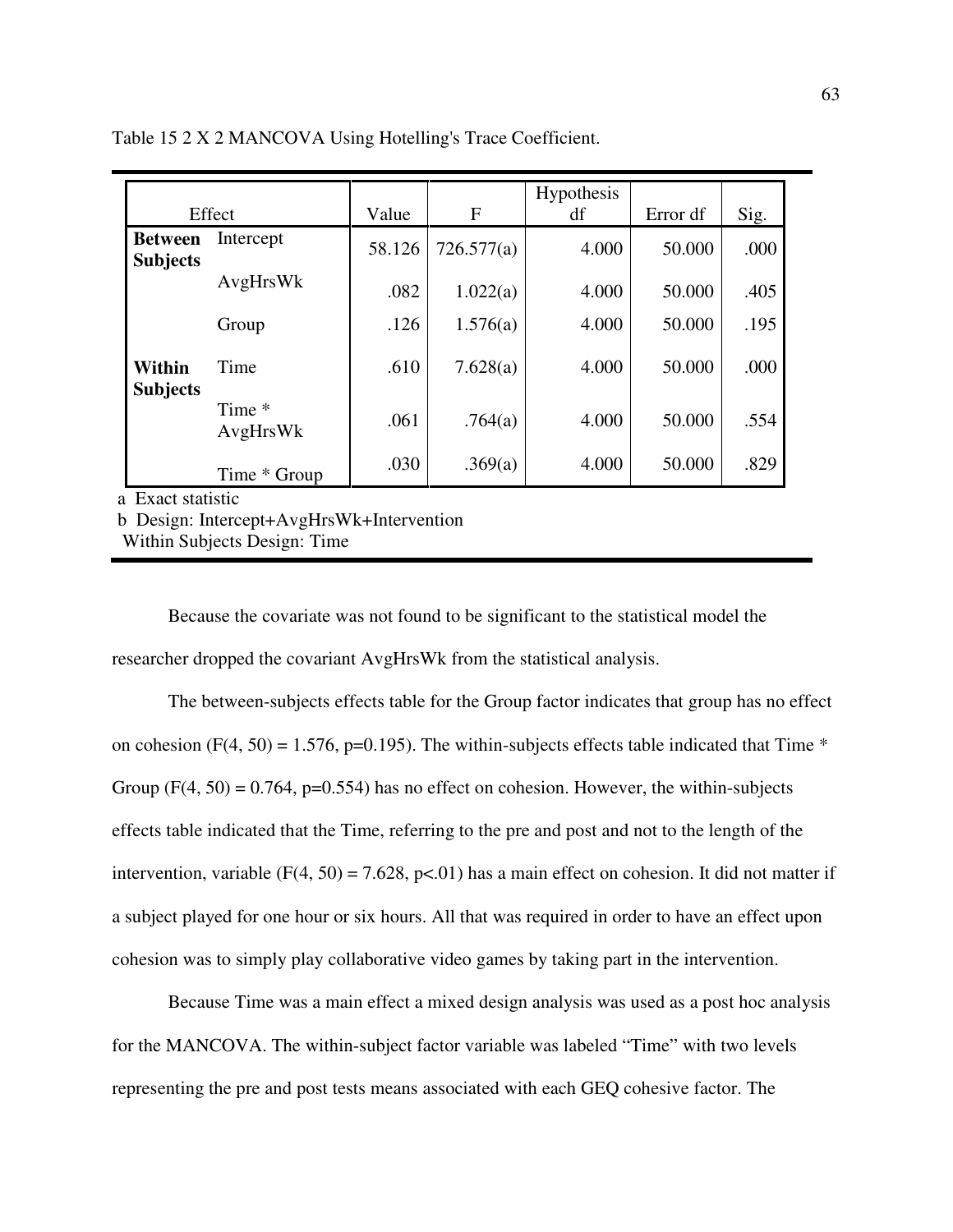between-subjects factor was the intervention group (one or three weeks) with a covariate of

Hrs/Wk Playing Video Games.

Individual Attractions to the Group-Task Subscale Results (ATG-T)

A summary of the descriptive statistics for the ATG-T sub-scale is shown in Table 16. The mean and standard deviations are representative of the pre and post tests completed for each of the ATG-T GEQ cohesive factor.

Table 16 Descriptive Statistics for ATG-T (Attraction to the Team to Achieve Goals).

|               | Group | Mean  | Std. Deviation |    |
|---------------|-------|-------|----------------|----|
| Pre ATG-Task  |       | 6.621 | 1.2984         | 29 |
|               |       | 6.185 | 1.1448         | 27 |
|               | Total | 6.411 | 1.2353         | 56 |
| Post ATG-Task |       | 7.526 | 1.4226         | 29 |
|               |       | 7.380 | 1.4501         | 27 |
|               | Total | 7.455 | 1.4247         | 56 |

The descriptive statistics shown in Table 16 indicate that group 1 had an individual attraction to the group's task (ATG-T) pre-test mean of 6.621 with a post-test mean of 7.526 for a gain score of 0.905. The pre-test and post test means were significantly greater than the GEQ median of 5 for the Likert scale questions. Group 2 had an individual attraction to the group's task (ATG-T) pre-test mean of 6.185 with a post-test mean of 7.380 for a gain score of 1.195. The pre-test and post test means were significantly greater than the GEQ median of 5 for the Likert scale questions.

 Levene's test for error variances for the ATG-T cohesive factor show the variances to be equal (Table 17). The significance levels (Sig.) are greater than the alpha level (.05) so the equal variances hypothesis is not rejected and equal variances are assumed for this cohesive factor.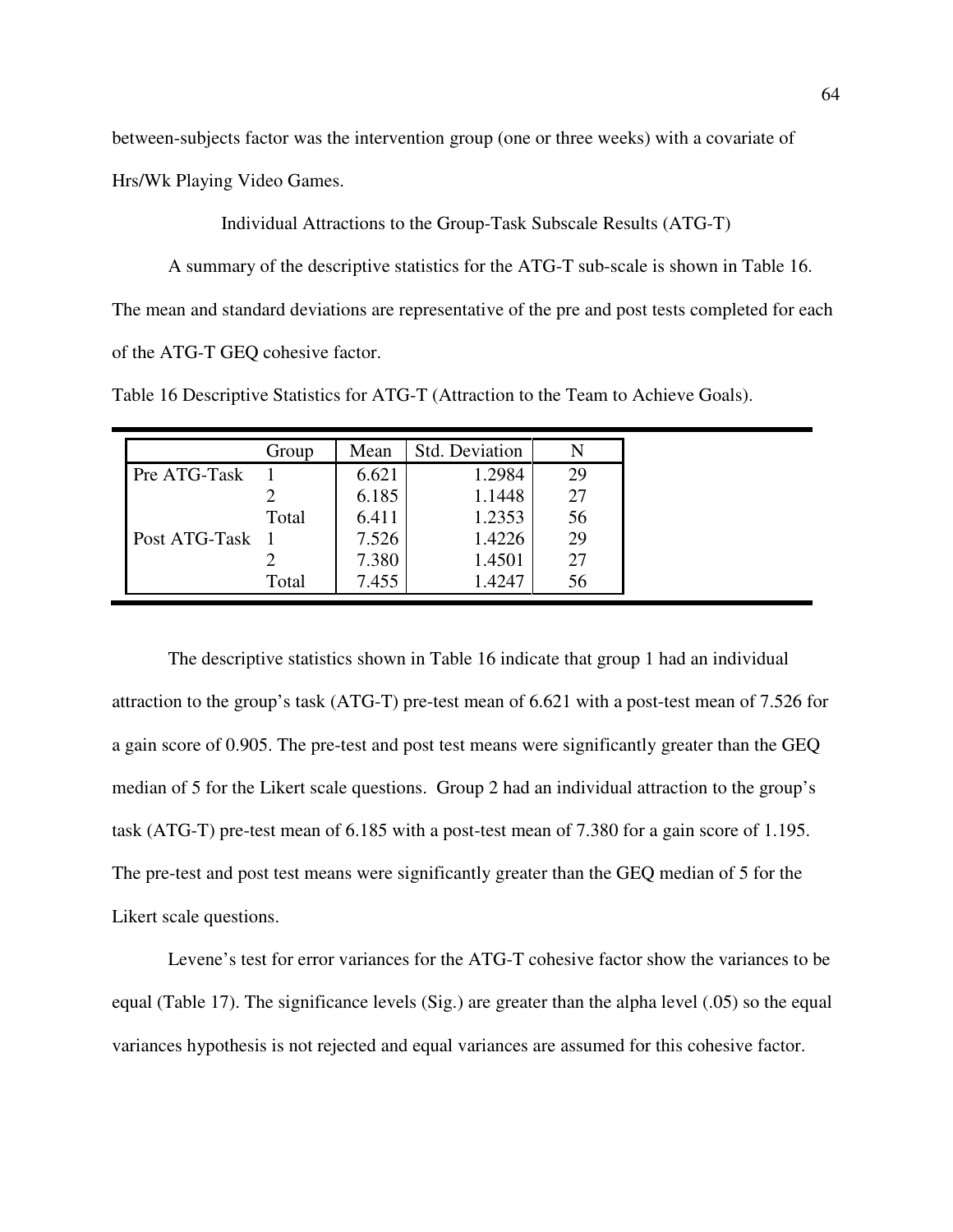| Table 17 Levene's Test of Equality for the ATG-T Cohesive Factor. |
|-------------------------------------------------------------------|
|-------------------------------------------------------------------|

|                   |       | df2 |      |
|-------------------|-------|-----|------|
| Pre ATG-<br>Task  | 1.077 | 54  | .304 |
| Post ATG-<br>Task | .001  | 54  | .972 |

Tests the null hypothesis that the error variance of the dependent variable is equal across groups.

a Design: Intercept+avghrswk+group Within Subjects Design: Time

A repeated measures ANCOVA with an alpha level of 0.05 was used and the results

tested each hypothesis within the research. Table 18 shows the Tests of Within-Subjects Effects

with a covariate for the ATG-T.

Table 18 Tests of Within-Subjects Effects for ATG-T With a Covariate Using the Greenhouse-

Geisser Correction.

| Measure: ATG T  |              |        |             |             |      |
|-----------------|--------------|--------|-------------|-------------|------|
|                 | Type III Sum |        |             |             |      |
| Source          | of Squares   | df     | Mean Square | $\mathbf F$ | Sig. |
| Time            | 21.968       | 1.000  | 21.968      | 13.293      | .001 |
| Time * AvgHrsWk | 1.767        | 1.000  | 1.767       | 1.069       | .306 |
| Time * Group    | 1.201        | 1.000  | 1.201       | .727        | .398 |
| Error(Time)     | 87.592       | 53.000 | 1.653       |             |      |

The within-subjects effects table for the ATG-T cohesive factor with the covariate AvgHrsWk indicates there is a main effect using the Greenhouse-Geisser correcting the violation of sphericity for the Time variable  $(F(1, 53)=13.293, p=.001)$ . There is not a significant interaction between the two variables Time/AvgHrsWk (F=1.069; p=.306) or Time/Group (F=0.727; p=.398).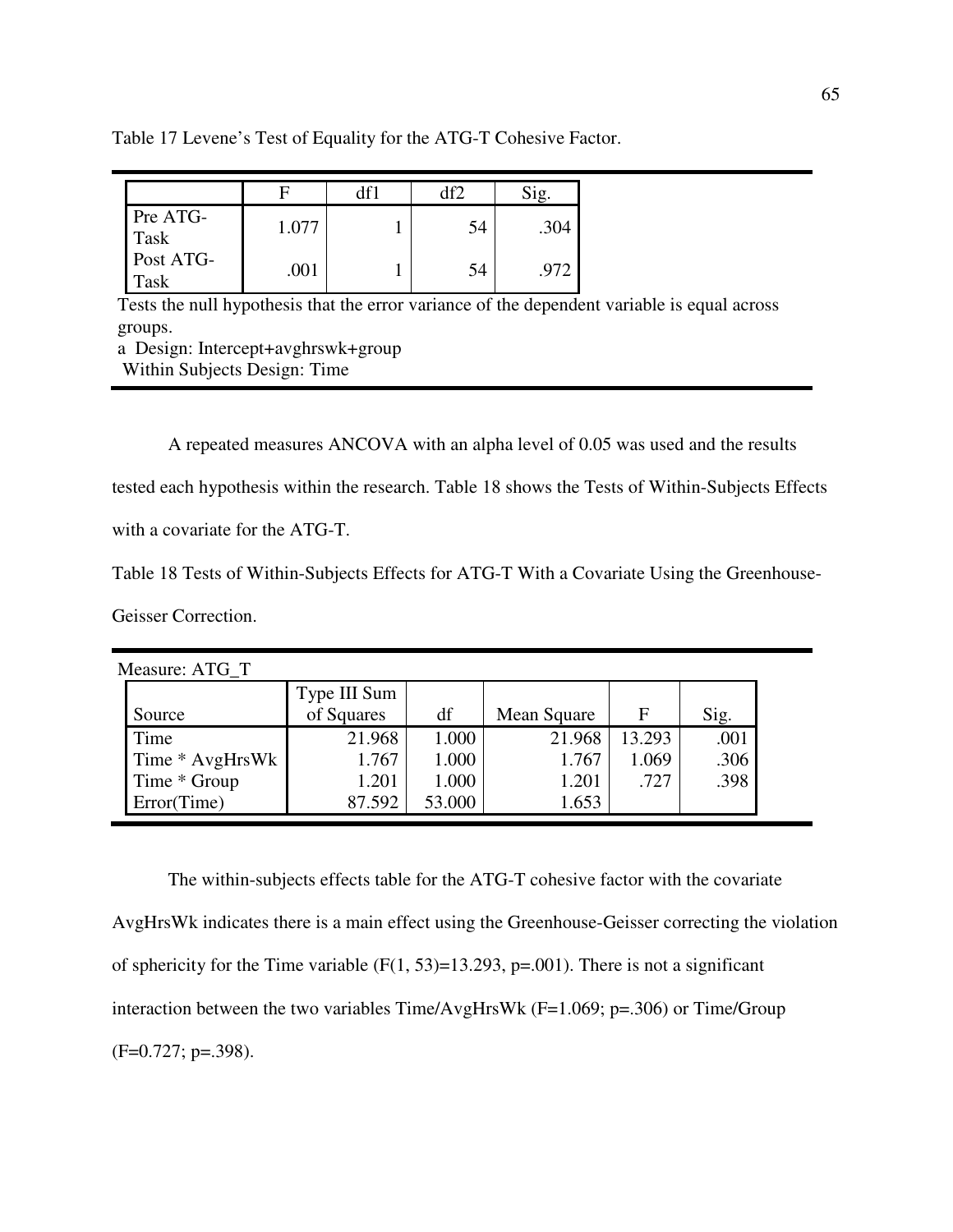Table 19 indicates that the covariant AvgHrsWk has a statistical significance of 0.307 which is well above the 0.05 alpha, effectively demonstrating that the covariant is not significant to the interaction between the independent variables (time and group) and the dependent variable (ATG-T). The null hypothesis  $H_0$ 5 is not rejected since the covariate AvgHrsWk is not significant to the intervention.

| Measure: ATG T                       |    |             |          |      |  |  |  |  |  |  |
|--------------------------------------|----|-------------|----------|------|--|--|--|--|--|--|
| <b>Transformed Variable: Average</b> |    |             |          |      |  |  |  |  |  |  |
| Type III Sum                         |    |             |          |      |  |  |  |  |  |  |
| of Squares                           | df | Mean Square | F        | Sig. |  |  |  |  |  |  |
| 2482.899                             |    | 2482.899    | 1300.023 | .000 |  |  |  |  |  |  |
| 2.033                                |    | 2.033       | 1.064    | .307 |  |  |  |  |  |  |
| 1.199                                |    | 1.199       | .628     | .432 |  |  |  |  |  |  |
| 101.224                              | 53 | 1.910       |          |      |  |  |  |  |  |  |
|                                      |    |             |          |      |  |  |  |  |  |  |

Because the covariant was not found to be significant to the statistical model the researcher dropped the covariant from the statistical analysis (see Table 20). This lack of significance is the rationale that has led the researcher to retain null hypothesis number five and reject alternative hypothesis number five.

The within-subjects effects table for the ATG-T cohesive factor without the covariate AvgHrsWk indicates there is a main effect using Greenhouse-Geisser for the Time variable (F(1, 54)=18.624, p<.01). There is not a significant interaction between the variables Time/Group  $(F=0.354; p=.555)$ .

The multivariate test using Hotelling's Trace for Time as a main effect shows the observed power is 0.989 for the ATG-T cohesive factor (Table 21). The conventional desired power value researchers have adopted when there is no other basis for setting the desired power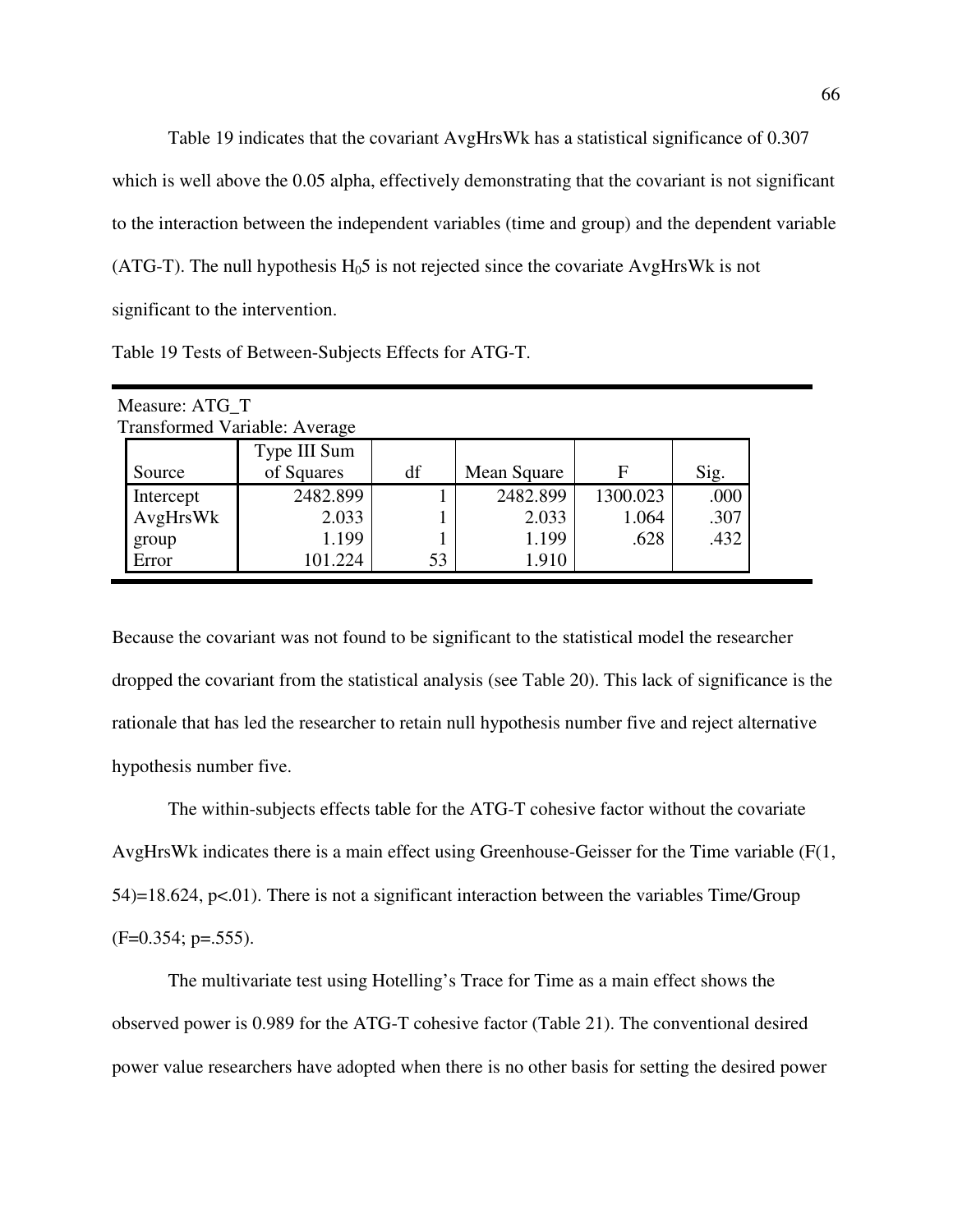is 0.80 (Cohen, 1988) confirming that the study has the sufficient statistical power to accept the alternative hypothesis  $H_11$  in that there was a difference in the team cohesion factor ATG-T based upon the intervention.

Table 20 Tests of Within-Subjects Effects for ATG-T Without Covariate Using the Greenhouse-Geisser Correction.

| Measure: ATG T |              |        |             |        |      |
|----------------|--------------|--------|-------------|--------|------|
|                | Type III Sum |        |             |        |      |
| Source         | of Squares   | df     | Mean Square | F      | Sig. |
| Time           | 30.819       | 1.000  | 30.819      | 18.624 | .000 |
| Time * Group   | .585         | 1.000  | .585        | .354   | .555 |
| Error(Time)    | 89.359       | 54.000 | 1.655       |        |      |

Table 21 Observed Power for ATG-T Using Hotelling's Trace Coefficient.

|              |       |          | <b>Hypothesis</b> |          |      | Observed    |
|--------------|-------|----------|-------------------|----------|------|-------------|
| Effect       | Value |          |                   | Error df | Sig. | Power $(a)$ |
| Time         | .345  | 8.624(b) | 000.1             | 54.000   | .000 | .989        |
| Time * Group | 007   | .354(b)  | .000              | 54.000   | .555 | .090        |

a Computed using alpha = .05

b Exact statistic

c Design: Intercept+group

Within Subjects Design: Time

Individual Attractions to the Group-Social Subscale Results (ATG-S)

A summary of the descriptive statistics for the ATG-S sub-scale is shown in Table 22.

The mean and standard deviations are representative of the pre and post tests completed for each

of the ATG-S GEQ cohesive factor.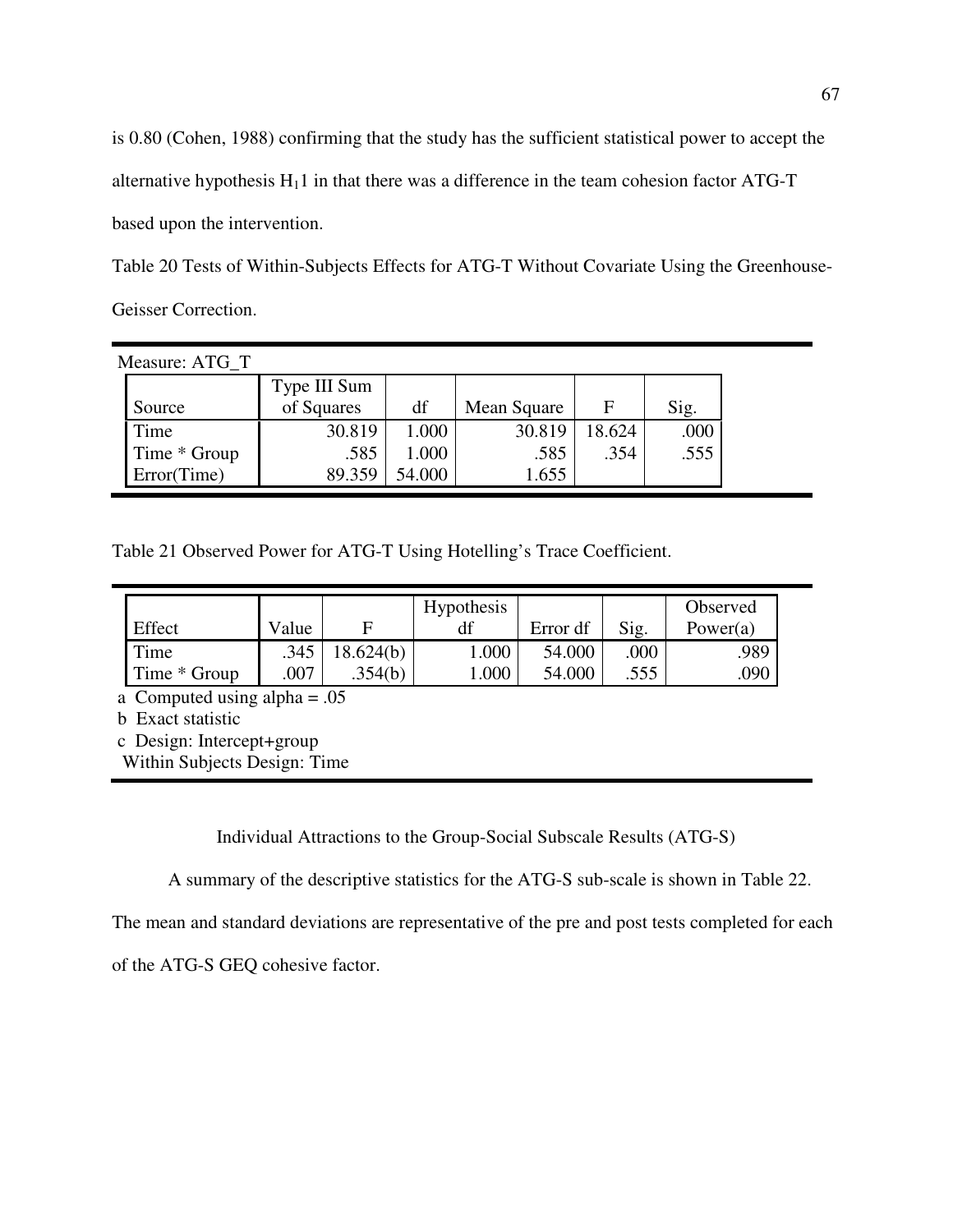|                 | group | Mean  | Std. Deviation |    |
|-----------------|-------|-------|----------------|----|
| Pre ATG-Social  |       | 4.855 | 1.0391         | 29 |
|                 |       | 4.881 | 1.2893         | 27 |
|                 | Total | 4.868 | 1.1557         | 56 |
| Post ATG-Social |       | 5.848 | 1.0442         | 29 |
|                 |       | 5.978 | 1.3648         | 27 |
|                 | Total | 5.911 | 1.2000         | 56 |

Table 22 Descriptives for ATG-S (Attraction to the Team by its Social Environment).

The descriptive statistics shown in Table 22 indicate that group 1 had an individual attraction to the group's task (ATG-S) pre-test mean of 4.855 with a post-test mean of 5.848 for a gain score of 0.993. The post test mean was greater than the GEQ median of 5 for the Likert scale questions. Group 2 had an individual attraction to the group's task (ATG-S) pre-test mean of 4.881 with a post-test mean of 5.978 for a gain score of 1.097. The post test mean was greater than the GEQ median of 5 for the Likert scale questions.

 Levene's test for error variances for the ATG-S cohesive factor show the variances to be equal (Table 23). The significance levels (Sig.) are greater than the alpha level (.05) so the equal variances hypothesis is not rejected and equal variances are assumed for this cohesive factor. Table 23 Levene's Test of Equality for the ATG-S Cohesive Factor.

|                 |     | d۴   |       |
|-----------------|-----|------|-------|
| Pre ATG-Social  | 076 | _ من | .784  |
| Post ATG-Social | 44  | 74   | . ،∩ר |

Tests the null hypothesis that the error variance of the dependent variable is equal across groups.

a Design: Intercept+avghrswk+group Within Subjects Design: Time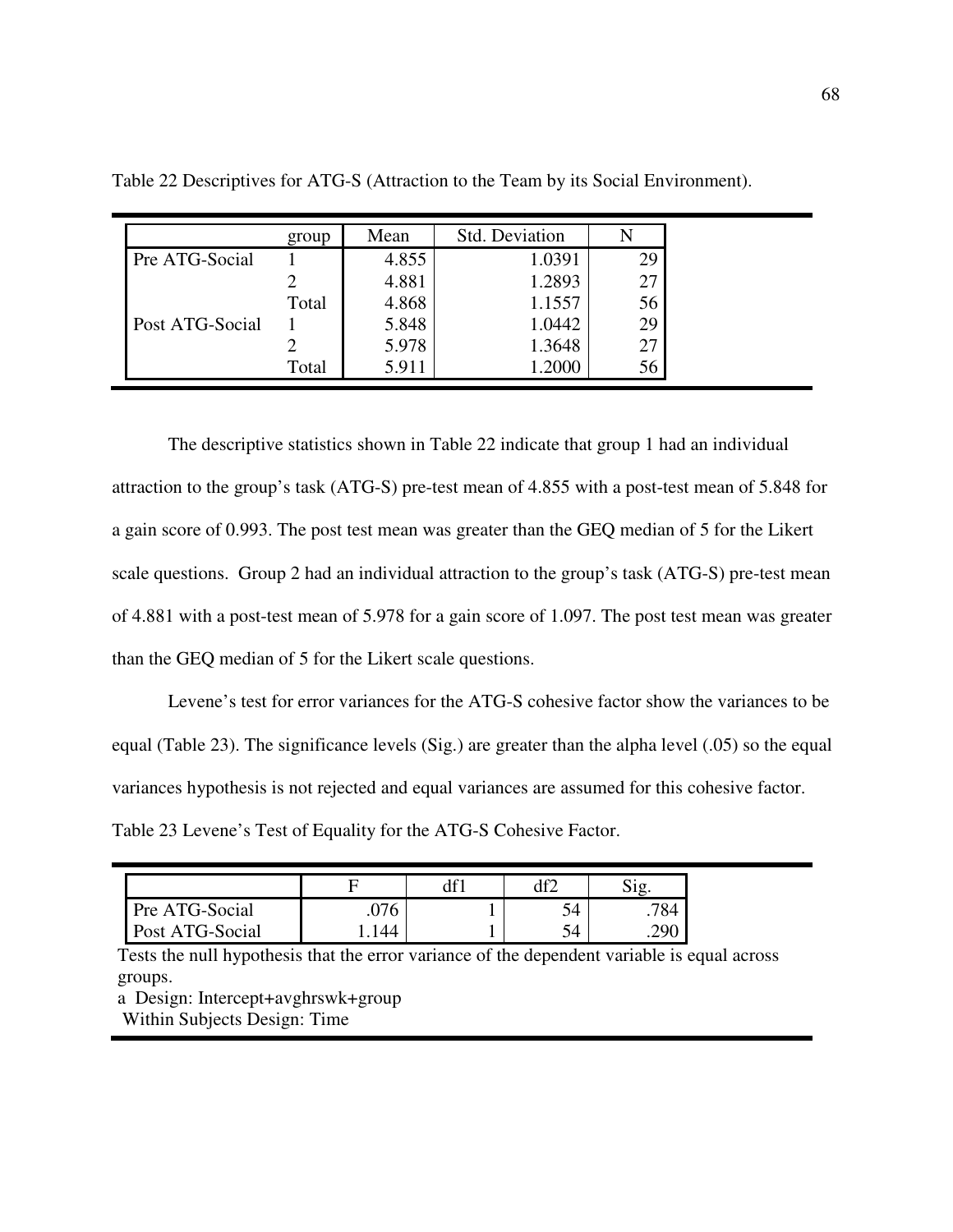A repeated measures ANCOVA with an alpha level of 0.05 was used and the results tested each hypothesis within the research. Table 24 shows the Tests of Within-Subjects Effects with a covariate for the ATG-S.

Table 24 Tests of Within-Subjects Effects for ATG-S With a Covariate Using Greenhouse-Geisser Correction.

| Measure: ATG S |              |        |             |        |      |
|----------------|--------------|--------|-------------|--------|------|
|                | Type III Sum |        |             |        |      |
| Source         | of Squares   | df     | Mean Square | F      | Sig. |
| Time           | 12.883       | 1.000  | 12.883      | 14.267 | .000 |
| Time *AvgHrsWk | .014         | 1.000  | .014        | .015   | .902 |
| Time * Group   | .053         | 1.000  | .053        | .059   | .809 |
| Error(Time)    | 47.860       | 53.000 | .903        |        |      |

The within-subjects effects table for the ATG-S cohesive factor with the covariate AvgHrsWk indicates there is a main effect using the Greenhouse-Geisser correcting the violation of sphericity for the Time variable ( $F(1, 53)=14.267$ ,  $p<.01$ ). There is not a significant interaction between the two variables Time/ AvgHrsWk (F=0.015; p=.902) or Time/Group (F=0.059; p=.809).

Table 25 indicates that the covariant AvgHrsWk has a statistical significance of 0.594 which is well above the 0.05 alpha, effectively demonstrating that the covariant is not significant to the interaction between the independent variables (time and group) and the dependent variable (ATG-S). The null hypothesis  $H_0$ 6 is not rejected since the covariate AvgHrsWk is not significant to the intervention.

Because the covariant was not found to be significant to the statistical model the researcher dropped the covariant from the statistical analysis (Table 26). This lack of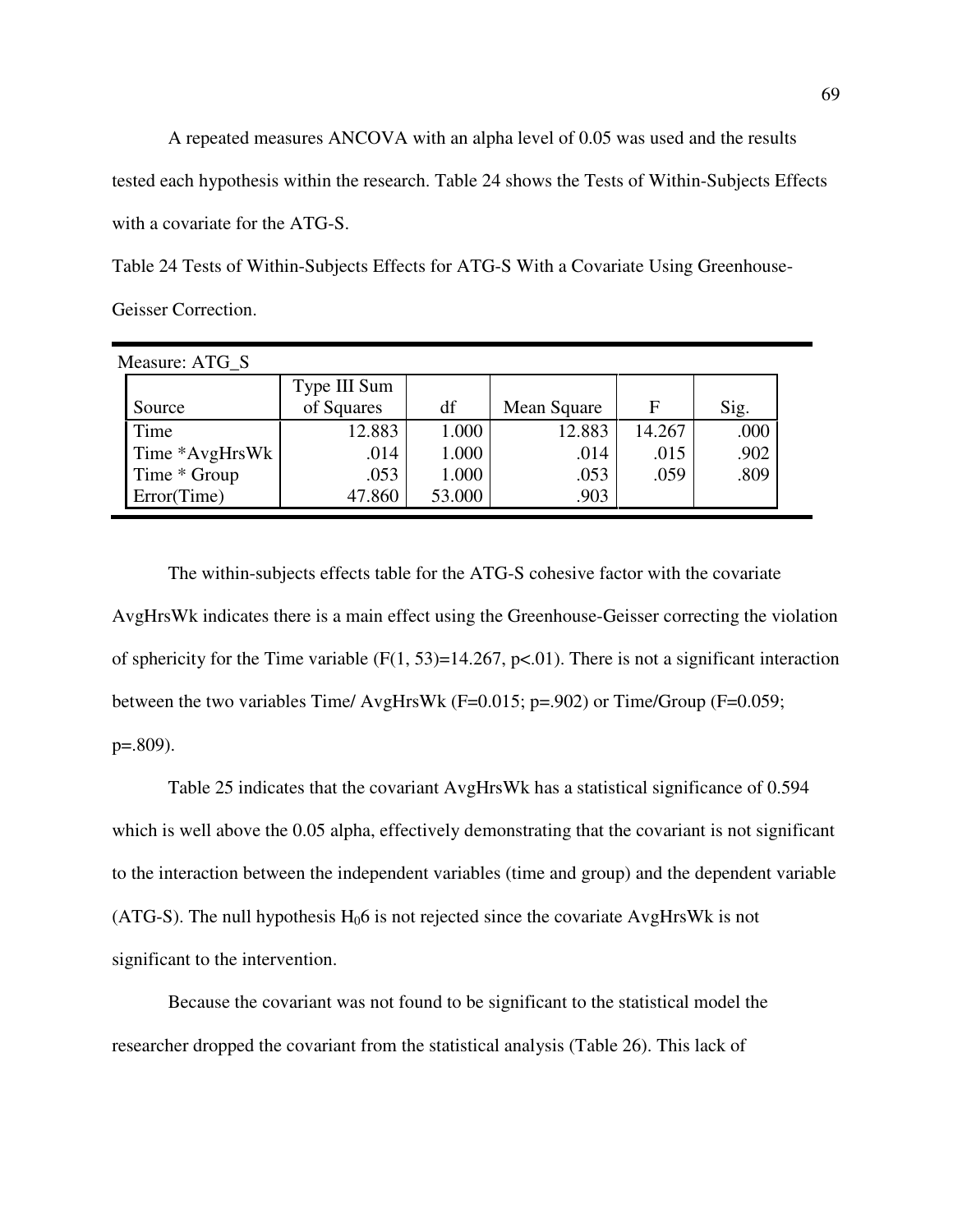significance is the rationale that has led the researcher to retain null hypothesis number six and

reject alternative hypothesis number six.

Table 25 Tests of Between-Subjects Effects for ATG-S.

| Measure: ATG_S                       |              |    |             |         |      |  |  |  |  |  |
|--------------------------------------|--------------|----|-------------|---------|------|--|--|--|--|--|
| <b>Transformed Variable: Average</b> |              |    |             |         |      |  |  |  |  |  |
|                                      | Type III Sum |    |             |         |      |  |  |  |  |  |
| Source                               | of Squares   | df | Mean Square | F       | Sig. |  |  |  |  |  |
| Intercept                            | 1397.564     |    | 1397.564    | 712.403 | .000 |  |  |  |  |  |
| AvgHrsWk                             | .564         |    | .564        | .288    | .594 |  |  |  |  |  |
| Group                                | .037         |    | .037        | .019    | .891 |  |  |  |  |  |
| Error                                | 103.973      | 53 | 1.962       |         |      |  |  |  |  |  |

Table 26 Tests of Within-Subjects Effects for ATG-S Without Covariate Using Greenhouse-

Geisser Correction.

| Measure: ATG S |              |        |             |        |      |
|----------------|--------------|--------|-------------|--------|------|
|                | Type III Sum |        |             |        |      |
| Source         | of Squares   | df     | Mean Square | F      | Sig. |
| Time           | 30.520       | 1.000  | 30.520      | 34.425 | .000 |
| Time * Group   | .074         | 1.000  | .074        | .084   | .773 |
| Error(Time)    | 47.874       | 54.000 | .887        |        |      |

The within-subjects effects table for the ATG-S cohesive factor without the covariate AvgHrsWk indicates there is a main effect using Greenhouse-Geisser for the Time variable (F(1, 54)=34.425, p<.01). There is not a significant interaction between the variables Time/Group  $(F=0.084; p=.773)$ .

The multivariate test using Hotelling's Trace for Time as a main effect shows the observed power is 1.000 for the ATG-S cohesive factor (Table 27). Since the value is greater than the desired power 0.80 the study has the sufficient statistical power to accept the alternative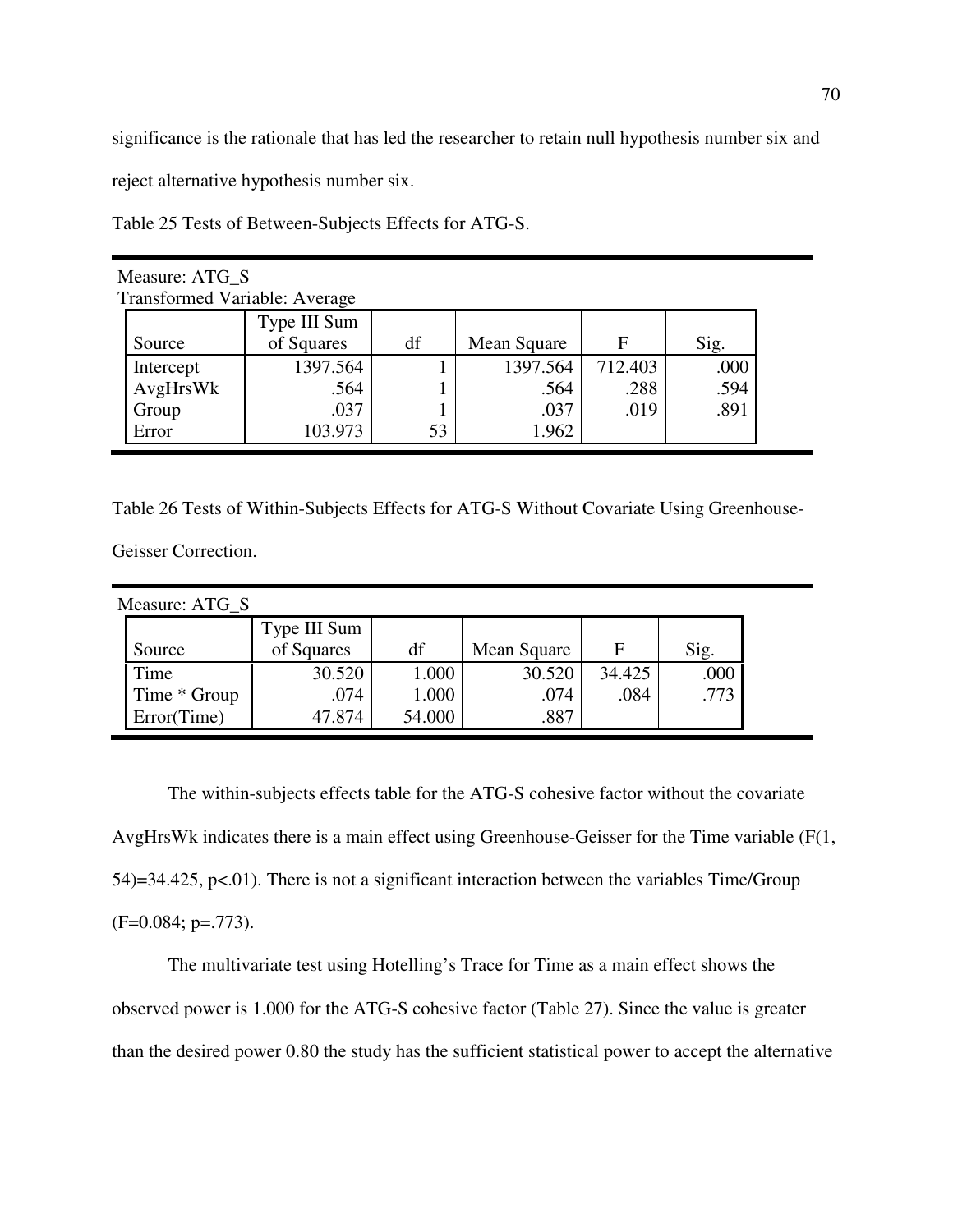hypothesis  $H<sub>1</sub>2$  in that there was a difference in the team cohesion factor ATG-S based upon the intervention.

|              |       |           | <b>Hypothesis</b> |          |      | Observed |
|--------------|-------|-----------|-------------------|----------|------|----------|
| Effect       | Value |           |                   | Error df | Sig. | Power(a) |
| Time         | .638  | 34.425(b) | 1.000             | 54.000   | .000 | 1.000    |
| Time * Group | 002   | .084(b)   | .000              | 54.000   | 773  | .059     |

Table 27 Observed Power for ATG-S Using Hotelling's Trace Coefficient.

a Computed using alpha  $= .05$ 

b Exact statistic

c Design: Intercept+group

Within Subjects Design: Time

Group Integration-Task Subscale Results (GI-T)

A summary of the descriptive statistics for the GI-T sub-scale is shown in Table 28. The mean and standard deviations are representative of the pre and post tests completed for each of the GI-T GEQ cohesive factor. The descriptive statistics shown in Table 28 indicate that group 1 had an individual attraction to the group's task (GI-T) pre-test mean of 5.483 with a post-test mean of 6.572 for a gain score of 1.089. The pre-test and post test means were greater than the GEQ median of 5 for the Likert scale questions. Group 2 had an individual attraction to the group's task (GI-T) pre-test mean of 5.104 with a post-test mean of 6.296 for a gain score of 1.192. The pre-test and post test means were greater than the GEQ median of 5 for the Likert scale questions.

 Levene's test for error variances for the GI-T cohesive factor show the variances to be equal (Table 29). The significance levels (Sig.) are greater than the alpha level (.05) so the equal variances hypothesis is not rejected and equal variances are assumed for this cohesive factor.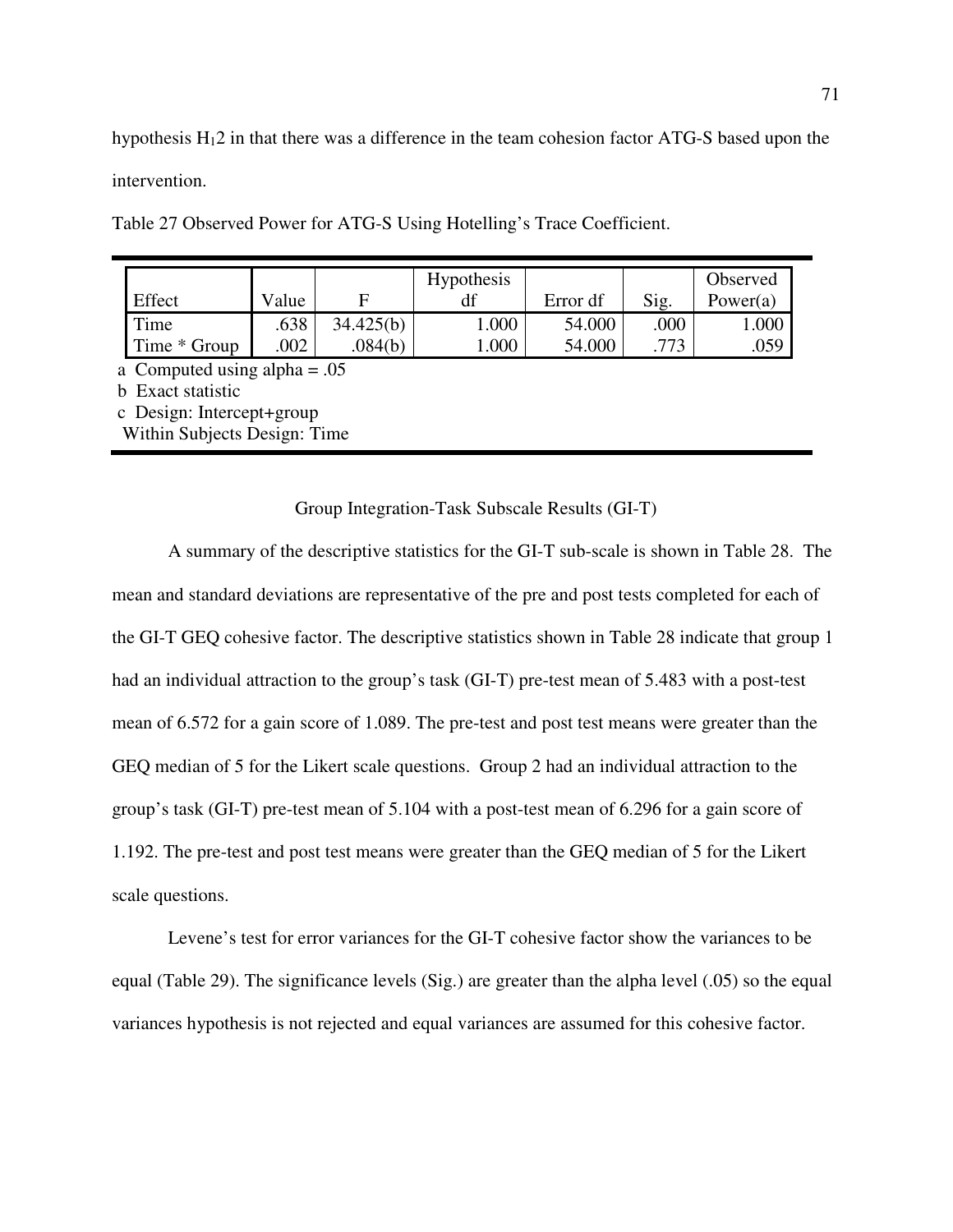|              | group | Mean  | Std. Deviation |    |
|--------------|-------|-------|----------------|----|
| Pre GI-Task  |       | 5.483 | .9000          | 29 |
|              |       | 5.104 | .5880          | 27 |
|              | Total | 5.300 | .7825          | 56 |
| Post GI-Task |       | 6.572 | .9377          | 29 |
|              |       | 6.296 | .9121          | 27 |
|              | Total | 6.439 | .9275          | 56 |

Table 28 Descriptives for GI-T (How the Team Functions to Achieve Goals).

Table 29 Levene's Test of Equality for the GI-T Cohesive Factor.

|              |       | ነድኅ |         |
|--------------|-------|-----|---------|
| Pre GI-Task  | 2.361 | 54  | . 1 J U |
| Post GI-Task |       | 54  | ر ر.    |

Tests the null hypothesis that the error variance of the dependent variable is equal across groups.

a Design: Intercept+avghrswk+group

Within Subjects Design: Time

A repeated measures ANCOVA with an alpha level of 0.05 was used and the results

tested each hypothesis within the research. Table 30 shows the Tests of Within-Subjects Effects

with a covariate for the GI-T.

Table 30 Tests of Within-Subjects Effects for GI-T With a Covariate Using Greenhouse-Geisser

Correction.

 $\blacksquare$ 

Measure: GI\_T

|                | Type III Sum |        |             |        |      |
|----------------|--------------|--------|-------------|--------|------|
| Source         | of Squares   | df     | Mean Square | F      | Sig. |
| Time           | 22.365       | 1.000  | 22.365      | 28.792 | .000 |
| Time *AvgHrsWk | .913         | 1.000  | .913        | 1.175  | .283 |
| Time * Group   | .271         | 1.000  | .271        | .349   | .557 |
| Error(Time)    |              | 53.000 | .777        |        |      |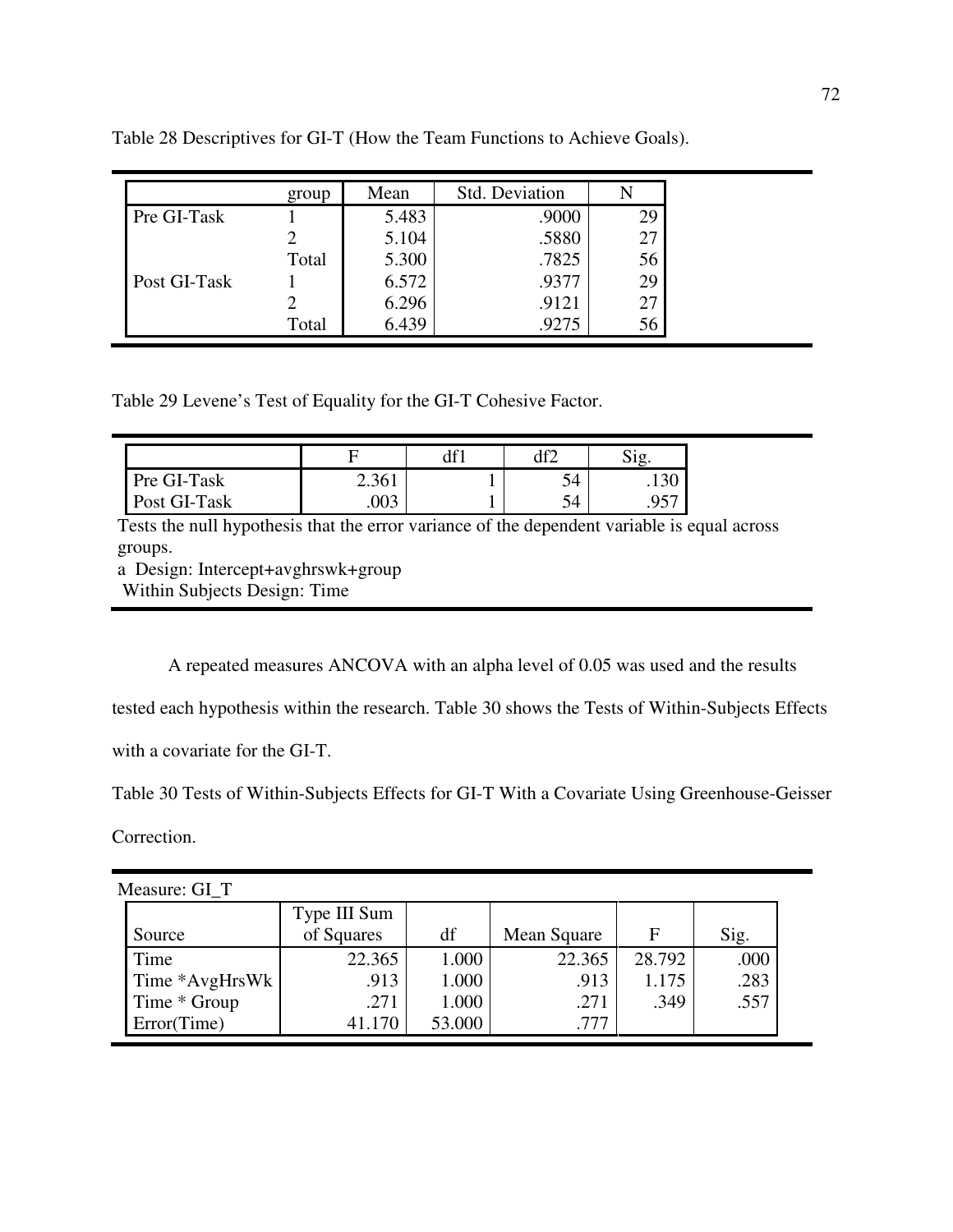The within-subjects effects table for the GI-T cohesive factor with the covariate

AvgHrsWk indicates there is a main effect using the Greenhouse-Geisser correcting the violation of sphericity for the Time variable  $(F(1, 53)=28.792, p<0.01)$ . There is not a significant interaction between the two variables Time/AvgHrsWk (F=1.175; p=.283) or Time/Group (F=0.349; p=.557).

Table 31 indicates that the covariant AvgHrsWk has a statistical significance of 0.449 which is well above the 0.05 alpha, effectively demonstrating that the covariant is not significant to the interaction between the independent variables (time and group) and the dependent variable (GI-T). The null hypothesis  $H_0$ 7 is not rejected since the covariate AvgHrsWk is not significant to the intervention.

|  | Table 31 Tests of Between-Subjects Effects for GI-T. |  |  |
|--|------------------------------------------------------|--|--|
|  |                                                      |  |  |

| Measure: GI_T                        |              |    |             |          |      |  |  |  |  |  |  |
|--------------------------------------|--------------|----|-------------|----------|------|--|--|--|--|--|--|
| <b>Transformed Variable: Average</b> |              |    |             |          |      |  |  |  |  |  |  |
|                                      | Type III Sum |    |             |          |      |  |  |  |  |  |  |
| Source                               | of Squares   | df | Mean Square | F        | Sig. |  |  |  |  |  |  |
| Intercept                            | 1665.414     |    | 1665.414    | 2490.100 | .000 |  |  |  |  |  |  |
| AvgHrsWk                             | .389         |    | .389        | .581     | .449 |  |  |  |  |  |  |
| Group                                | 3.372        |    | 3.372       | 5.042    | .029 |  |  |  |  |  |  |
| Error                                | 35.447       | 53 | .669        |          |      |  |  |  |  |  |  |

Because the covariant was not found to be significant to the statistical model the researcher dropped the covariant from the statistical analysis (Table 32). This lack of significance is the rationale that has led the researcher to retain null hypothesis number seven and rejects alternative hypothesis number seven.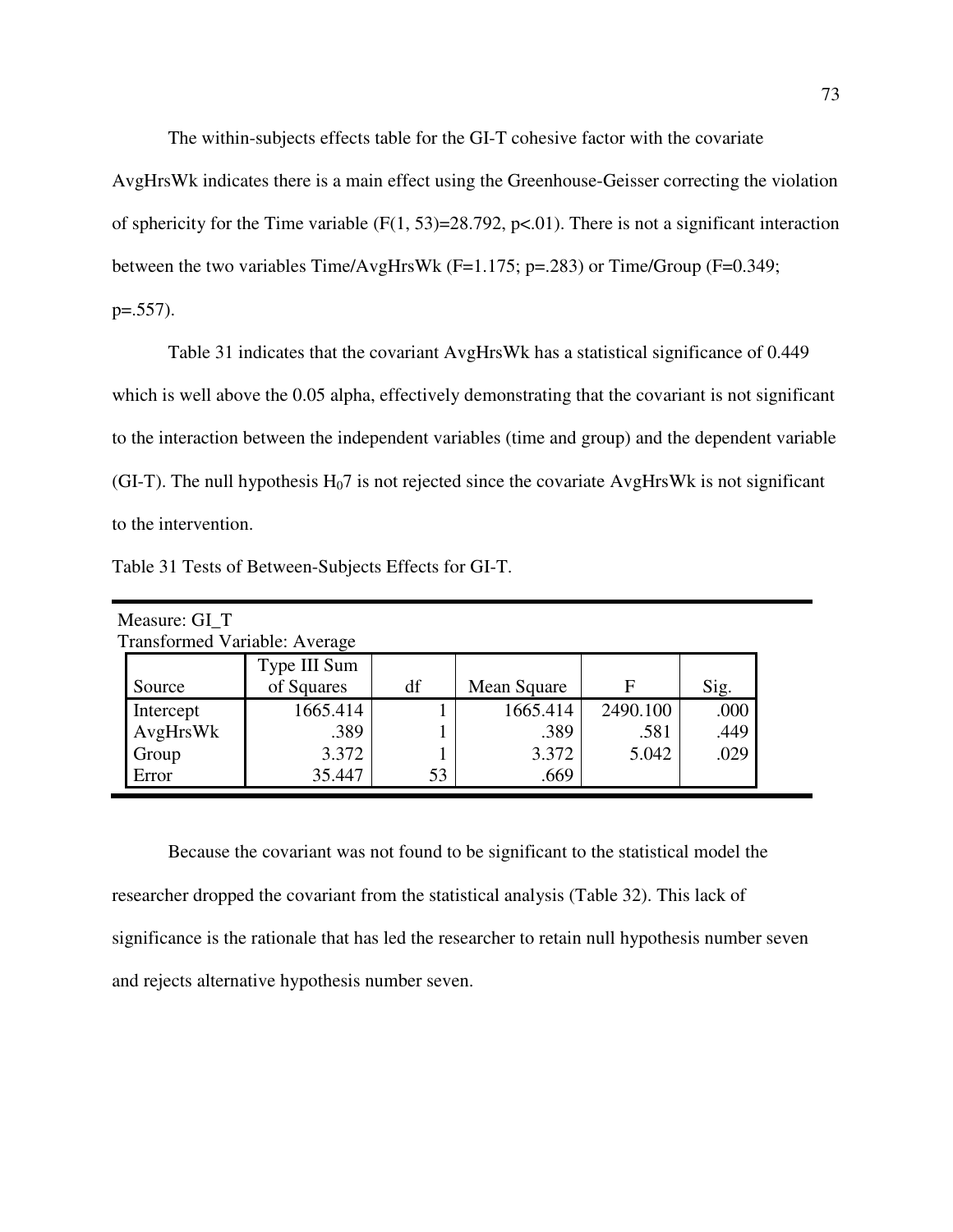Measure: GI\_T Source Type III Sum of Squares  $df$  Mean Square  $F$  Sig. Time 1.000 36.414 1.000 36.414 46.726 .000 Time \* Group 1.000 .074 | 1.000 .074 .095 | .759 Error(Time) 42.083 54.000 54.000 .779

Table 32 Tests of Within-Subjects Effects for GI-T Without Covariate Using Greenhouse-Geisser Correction.

The within-subjects effects table for the GI-T cohesive factor without the covariate AvgHrsWk indicates there is a main effect using Greenhouse-Geisser for the Time variable (F(1,  $54$ )=46.726, p<.01). There is not a significant interaction between the variables Time/Group  $(F=0.095; p=.759)$ .

The multivariate test using Hotelling's Trace for Time as a main effect shows the observed power is 1.000 for the GI-T cohesive factor (Table 33). Since the value is greater than the desired power 0.80 the study has the sufficient statistical power to accept the alternative hypothesis  $H_13$  in that there was a difference in the team cohesion factor GI-T based upon the intervention.

Group Integration-Social Subscale Results (GI-S)

A summary of the descriptive statistics for the GI-S sub-scale is shown in Table 34. The mean and standard deviations are representative of the pre and post tests completed for each of the GI-S GEQ cohesive factor.

The descriptive statistics shown in Table 34 indicate that group 1 had an individual attraction to the group's task (GI-S) pre-test mean of 5.000 with a post-test mean of 5.595 for a gain score of 0.595. The post test mean was greater than the GEQ median of 5 for the Likert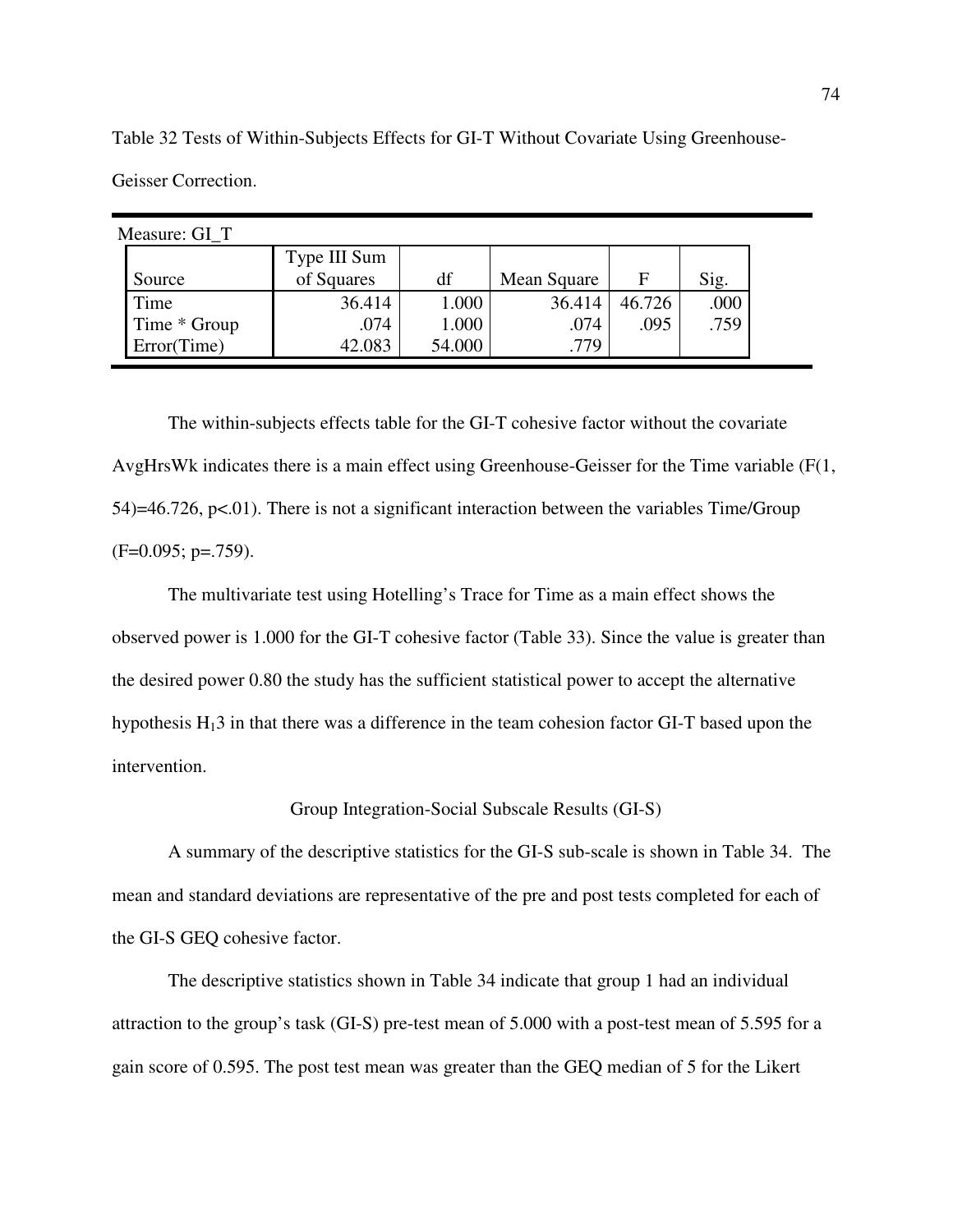scale questions. Group 2 had an individual attraction to the group's task (GI-S) pre-test mean of 5.185 with a post-test mean of 5.630 for a gain score of 0.445. The pre-test and post test means were greater than the GEQ median of 5 for the Likert scale questions.

Table 33 Observed Power for GI-T Using Hotelling's Trace Coefficient.

|              |       |           | <b>Hypothesis</b> |          |      | Observed |
|--------------|-------|-----------|-------------------|----------|------|----------|
| Effect       | Value |           |                   | Error df | Sig. | Power(a) |
| Time         | .865  | 46.726(b) | 000.1             | 54.000   | .000 | .000     |
| Time * Group | .002  | 095(b)    | 000.              | 54.000   | 759  | .061     |

a Computed using alpha = .05

b Exact statistic

c Design: Intercept+group

Within Subjects Design: Time

Table 34 Descriptives for GI-S (How the Team Functions at a Social Level).

|                | group | Mean  | Std. Deviation |    |
|----------------|-------|-------|----------------|----|
| Pre GI-Social  |       | 5.000 | .8609          | 29 |
|                |       | 5.185 | .7583          | 27 |
|                | Total | 5.089 | .8110          | 56 |
| Post GI-Social |       | 5.595 | 1.3151         | 29 |
|                |       | 5.630 | 1.0246         | 27 |
|                | Total | 5.612 | 1.1735         | 56 |

 Levene's test for error variances for the GI-S cohesive factor show the variances to be equal (Table 35). The significance levels (Sig.) are greater than the alpha level (.05) so the equal variances hypothesis is not rejected and equal variances are assumed for this cohesive factor.

A repeated measures ANCOVA with an alpha level of 0.05 was used and the results tested each hypothesis within the research. Table 36 shows the Tests of Within-Subjects Effects with a covariate for the GI-S.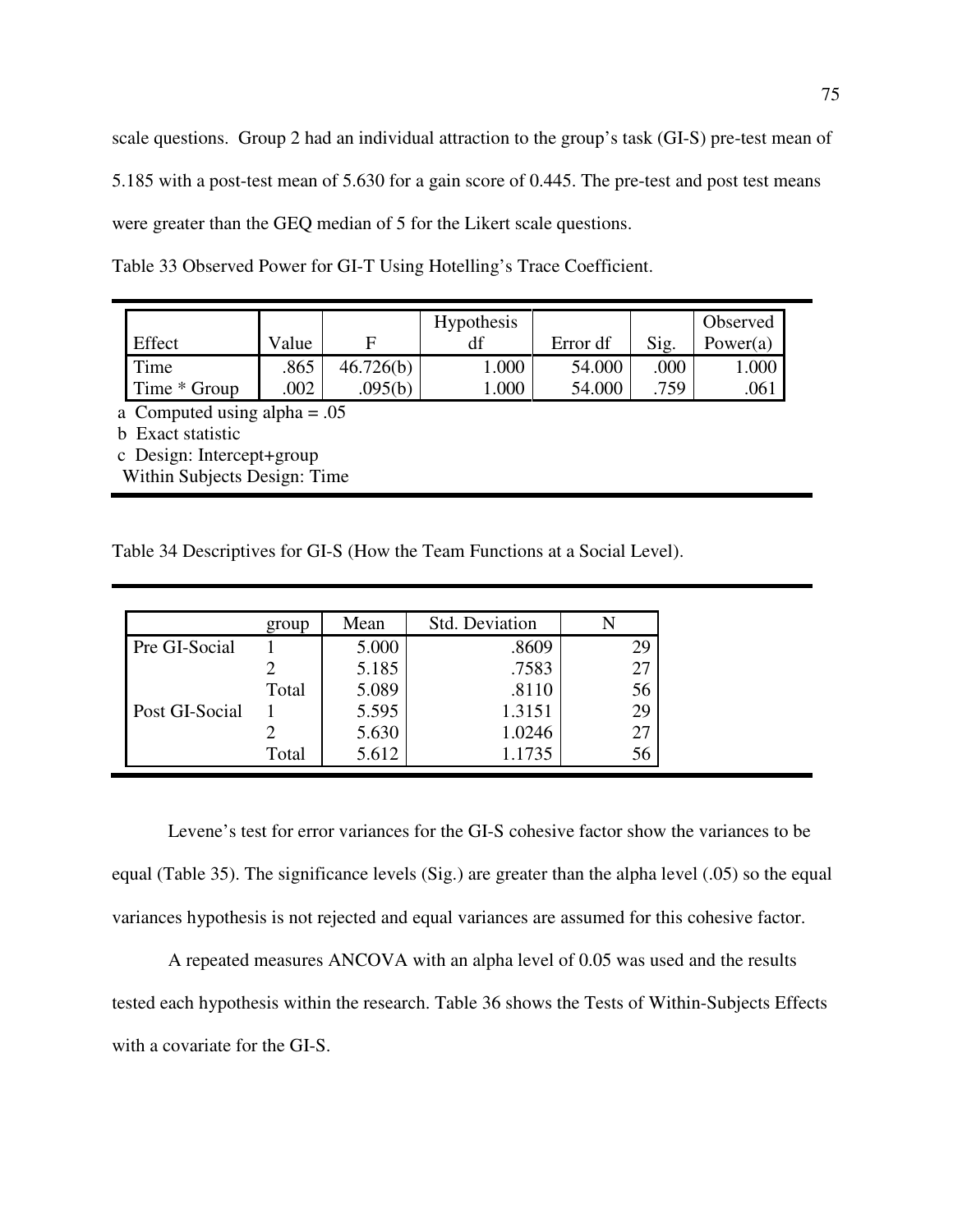Table 35 Levene's Test of Equality for the GI-S Cohesive Factor.

| Pre GI-Social  | $\mathbf{I} \cdot \mathbf{A} \cdot \mathbf{I}$ . | ے ر  |  |
|----------------|--------------------------------------------------|------|--|
| Post GI-Social | .680                                             | - 34 |  |

Tests the null hypothesis that the error variance of the dependent variable is equal across groups.

a Design: Intercept+avghrswk+group

Within Subjects Design: Time

Table 36 Tests of Within-Subjects Effects for GI-S With a Covariate Using Greenhouse-Geisser

Correction.

| Measure: GI S   |              |        |             |       |      |
|-----------------|--------------|--------|-------------|-------|------|
|                 | Type III Sum |        |             |       |      |
| Source          | of Squares   | df     | Mean Square | F     | Sig. |
| Time            | 3.181        | 1.000  | 3.181       | 4.777 | .033 |
| Time * AvgHrsWk | .004         | 1.000  | .004        | .006  | .941 |
| Time * Group    | .159         | 1.000  | .159        | .239  | .627 |
| Error(Time)     | 35.293       | 53.000 | .666        |       |      |

The within-subjects effects table for the GI-S cohesive factor with the covariate AvgHrsWk indicates there is a main effect using the Greenhouse-Geisser correcting the violation of sphericity for the Time variable  $(F(1, 53)=4.777, p=0.033)$ . There is not a significant interaction between the two variables Time/AvgHrsWk (F=0.006; p=.941) or Time/Group  $(F=0.239; p=.627)$ .

Table 37 indicates that the covariant AvgHrsWk has a statistical significance of 0.268 which is well above the 0.05 alpha, effectively demonstrating that the covariant is not significant to the interaction between the independent variables (time and group) and the dependent variable (GI-S). The null hypothesis  $H_08$  is not rejected since the covariate AvgHrsWk is not significant to the intervention.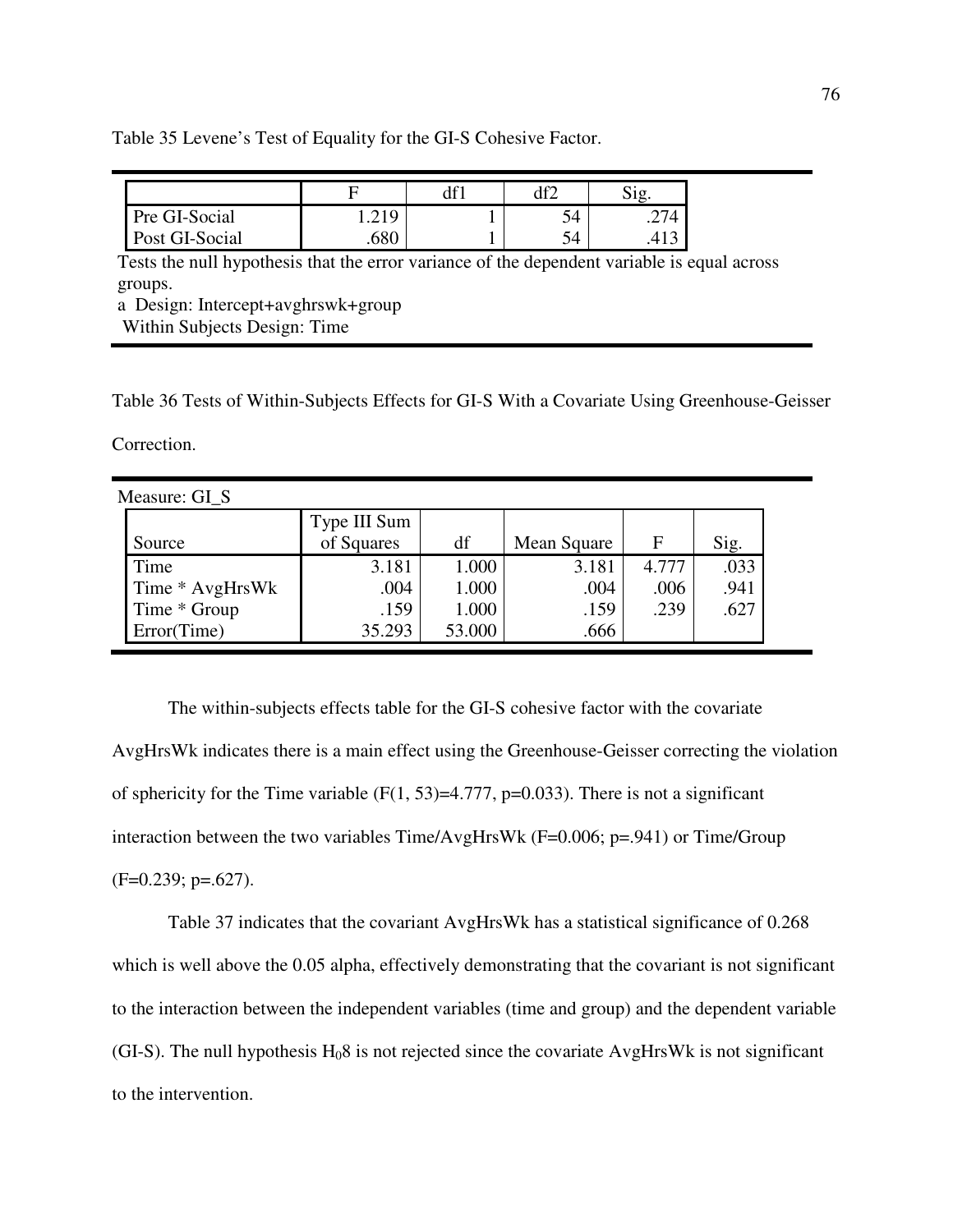| Measure: GI_S                 |              |    |                    |       |      |  |  |  |
|-------------------------------|--------------|----|--------------------|-------|------|--|--|--|
| Transformed Variable: Average |              |    |                    |       |      |  |  |  |
|                               | Type III Sum |    |                    |       |      |  |  |  |
| Source                        | of Squares   | df | Mean Square        | F     | Sig. |  |  |  |
| Intercept                     | 1345.765     |    | 1345.765   959.141 |       | .000 |  |  |  |
| AvgHrsWk                      | 1.761        |    | 1.761              | 1.255 | .268 |  |  |  |
| Group                         | .040         |    | .040               | .029  | .866 |  |  |  |
| Error                         | 74.364       | 53 | 1.403              |       |      |  |  |  |

Table 37 Tests of Between-Subjects Effects for GI-S.

Because the covariant was not found to be significant to the statistical model the researcher dropped the covariant from the statistical analysis (Table 38). This lack of significance is the rationale that has led the researcher to retain null hypothesis number eight and reject alternative hypothesis number eight.

The within-subjects effects table for the GI-S cohesive factor without the covariate AvgHrsWk indicates there is a main effect using Greenhouse-Geisser for the Time variable (F(1, 54)=11.552, p=.001). There is not a significant interaction between the variables Time/Group  $(F=0.242; p=.625)$ .

Table 38 Tests of Within-Subjects Effects for GI-S Without Covariate Using Greenhouse-Geisser Correction.

| Measure: GI_S |              |        |             |       |      |
|---------------|--------------|--------|-------------|-------|------|
|               | Type III Sum |        |             |       |      |
| Source        | of Squares   | df     | Mean Square | F     | Sig. |
| Time          | 7.551        | 1.000  | 7.551       | 1.552 | .001 |
| Time * Group  | .158         | 1.000  | .158        | .242  | .625 |
| Error(Time)   | 35.297       | 54.000 | .654        |       |      |

The multivariate test using Hotelling's Trace for Time as a main effect shows the Observed Power is 0.916 for the GI-S cohesive factor (Table 39). Since the value is greater than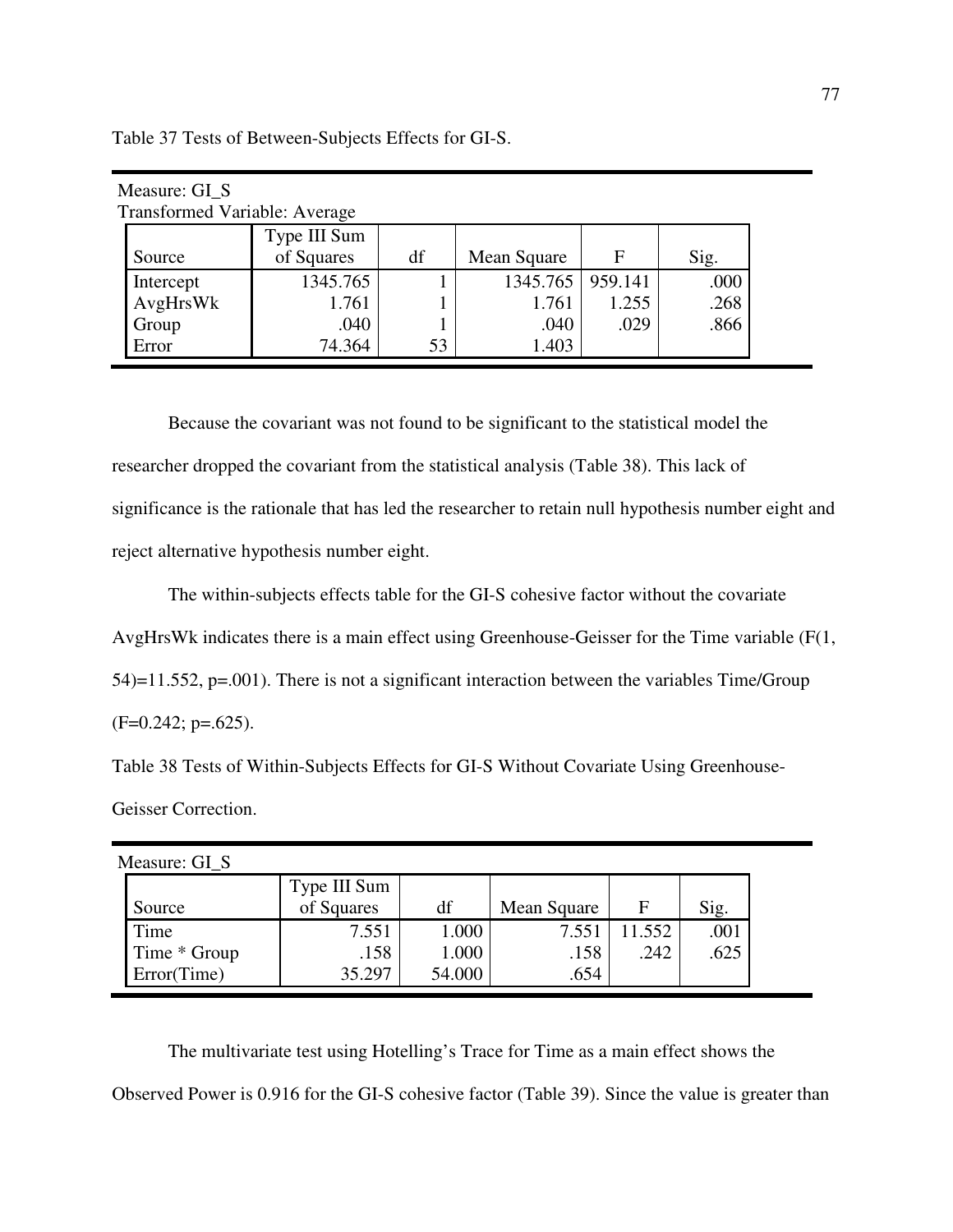the desired power 0.80 the study has the sufficient statistical power to accept the alternative hypothesis H14 in that there was a difference in the team cohesion factor GI-S based upon the intervention.

| Effect                              | Value | F         | <b>Hypothesis</b> | Error df | Sig. | Observed<br>Power $(a)$ |
|-------------------------------------|-------|-----------|-------------------|----------|------|-------------------------|
| Time                                | .214  | 11.552(b) | 1.000             | 54.000   | .001 | .916                    |
| Time * Group                        | .004  | 242(b)    | 0.000             | 54.000   | .625 | .077                    |
| $\alpha$ Computed using alpha $-05$ |       |           |                   |          |      |                         |

Table 39 Observed Power for GI-S Using Hotelling's Trace Coefficient.

a Computed using alpha = .05

b Exact statistic

c Design: Intercept+group Within Subjects Design: Time

# Summary

 Group cohesion was affected by video game play but the time played did not have a significant effect. The GEQ variables all showed a significant increase and the quantitative results indicated that the groups experienced some kind of group cohesion change during the intervention. The results will be addressed in the conclusions chapter.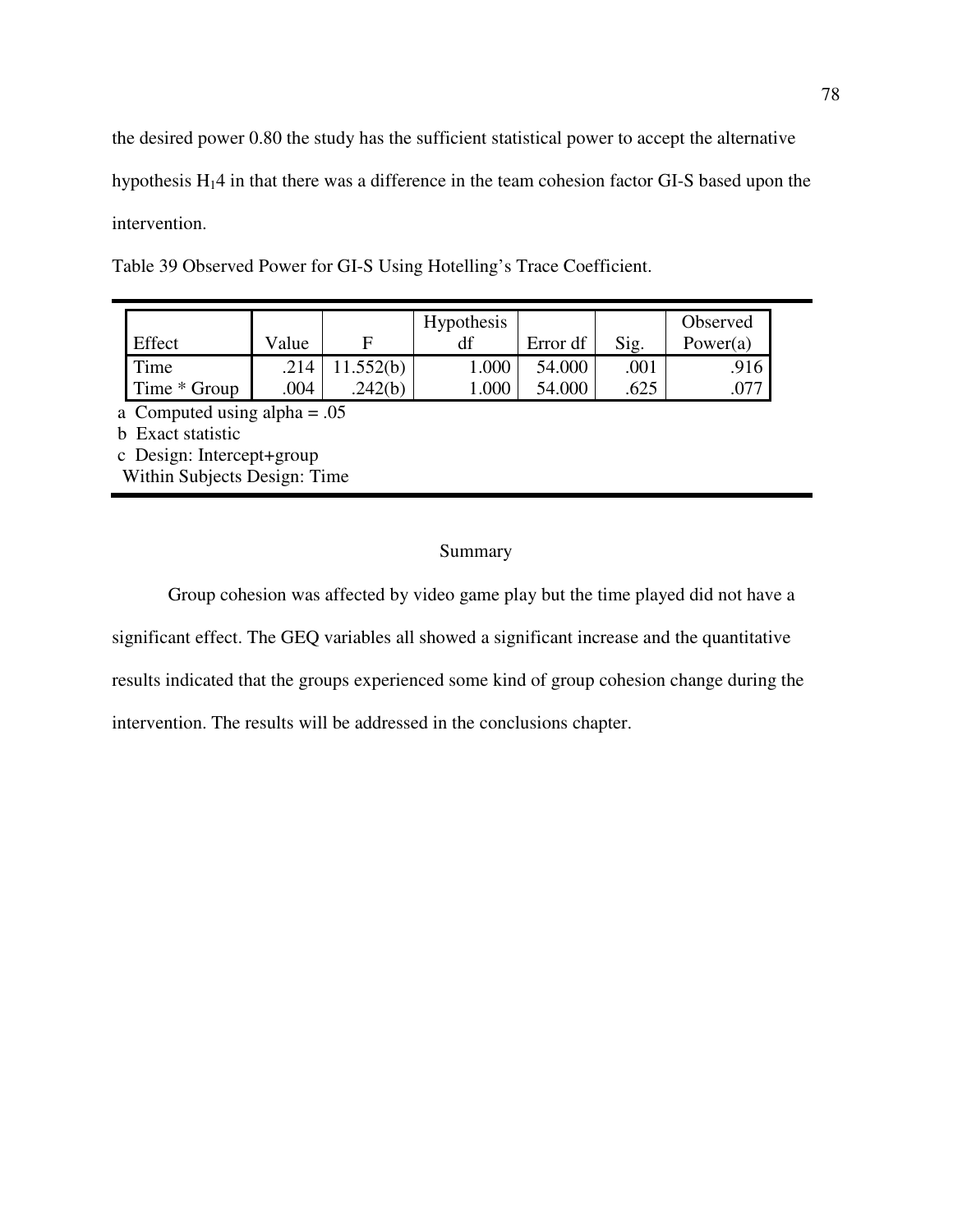## CHAPTER 5

#### CONCLUSIONS

The purpose of this study was to determine whether the intervention of having subjects play collaborative video games would impact team cohesion. It was hypothesized that for each of the Group Environment Questionnaire (GEQ) cohesive factors the intervention would achieve a greater degree of cohesion. It was also hypothesized that the estimated hours a subject played video games outside of the intervention was a factor affecting the results of the intervention. Since team cohesion has been linked to team performance (Ensley & Pearson, 2005) and can have a positive impact on performance (Mullen & Copper, 1994) and social interactions (Levi, 2007), playing video games was hypothesized to increase team cohesion and provide organizations with a competitive advantage to help teams and workers accomplish organizational tasks.

The 2 x 2 MANCOVA results indicate that number of hours subjects played video games outside the intervention were not significant. It also did not matter whether the subject participated in the one hour or the six hour intervention. What did matter was that the subject participated in the intervention by playing collaborative video games which positively increased the degree of cohesion. The repeated measures 2 x 2 ANCOVA and ANOVA results were used as a post hoc analysis for each GEQ cohesive factor confirmed by the MANCOVA results.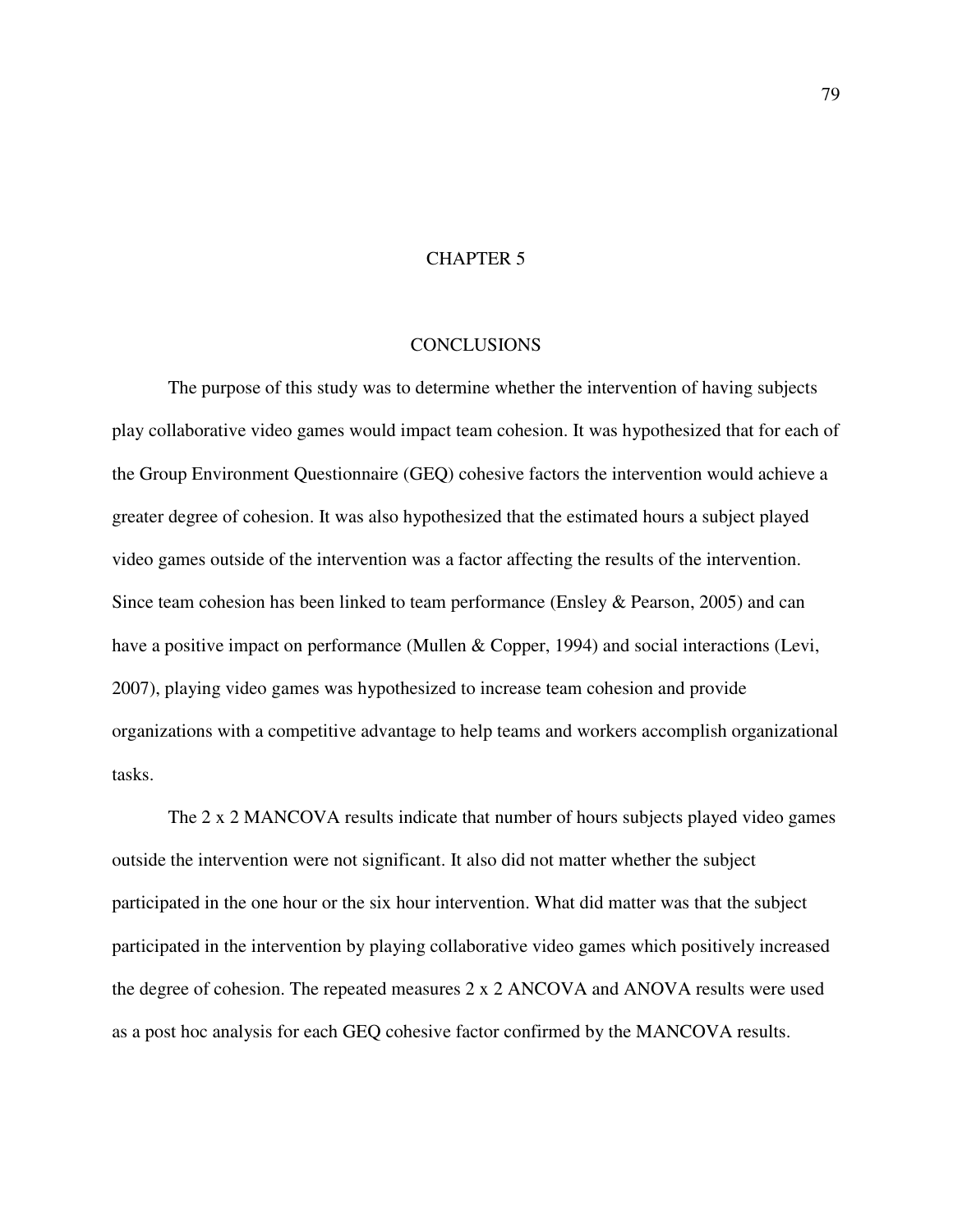Post Hoc Conclusions for Individual Attraction to the Group – Task (ATG-T)

The ATG-T cohesive factor evaluates the subject's feelings about personal involvement in the group's task, productivity, goals, and objectives. The first research question was linked to the ATG-T cohesive factor answering what was the change in the degree (scale) of the cohesive factor individual attraction to the group-task (ATG-T) based upon the intervention program.

Based upon the analysis both groups showed a significant degree increase in the degree of team cohesion that explained the personal involvement an individual felt pertaining to the group's task productivity and meeting the goals and objectives associated with the task. Quantitative results showed a significant increase in the means and gain scores for each group. Group 2, which had six hours of intervention, had a gain score increase of 42%. Group 1, which had one hour of intervention, had a gain score increase of 38%.

The repeated measures ANCOVA indicated that the covariant AvgHrsWk had a statistical significance of 0.307 effectively demonstrating that the covariant was not significant to the interaction and resulting in the null hypothesis  $H_0$ 5 not being rejected.

 The Greenhouse-Geisser value for the Time variable was p<.01 with an observed power of 0.989 indicating that Time has a main effect of the cohesive factor ATG-T and that the null hypothesis  $H_01$ should be rejected and  $H_11$  should be accepted in that the intervention did make a difference in the level of team cohesion. Whether a subject participated in the one hour or six hour intervention there was a significant increase in their feelings about personal involvement in the group's task, productivity, goals, and objectives.

 However, the results did not verify that the actual length of the intervention translated into higher degrees of cohesion. It was the act of participating in the intervention that caused an increase.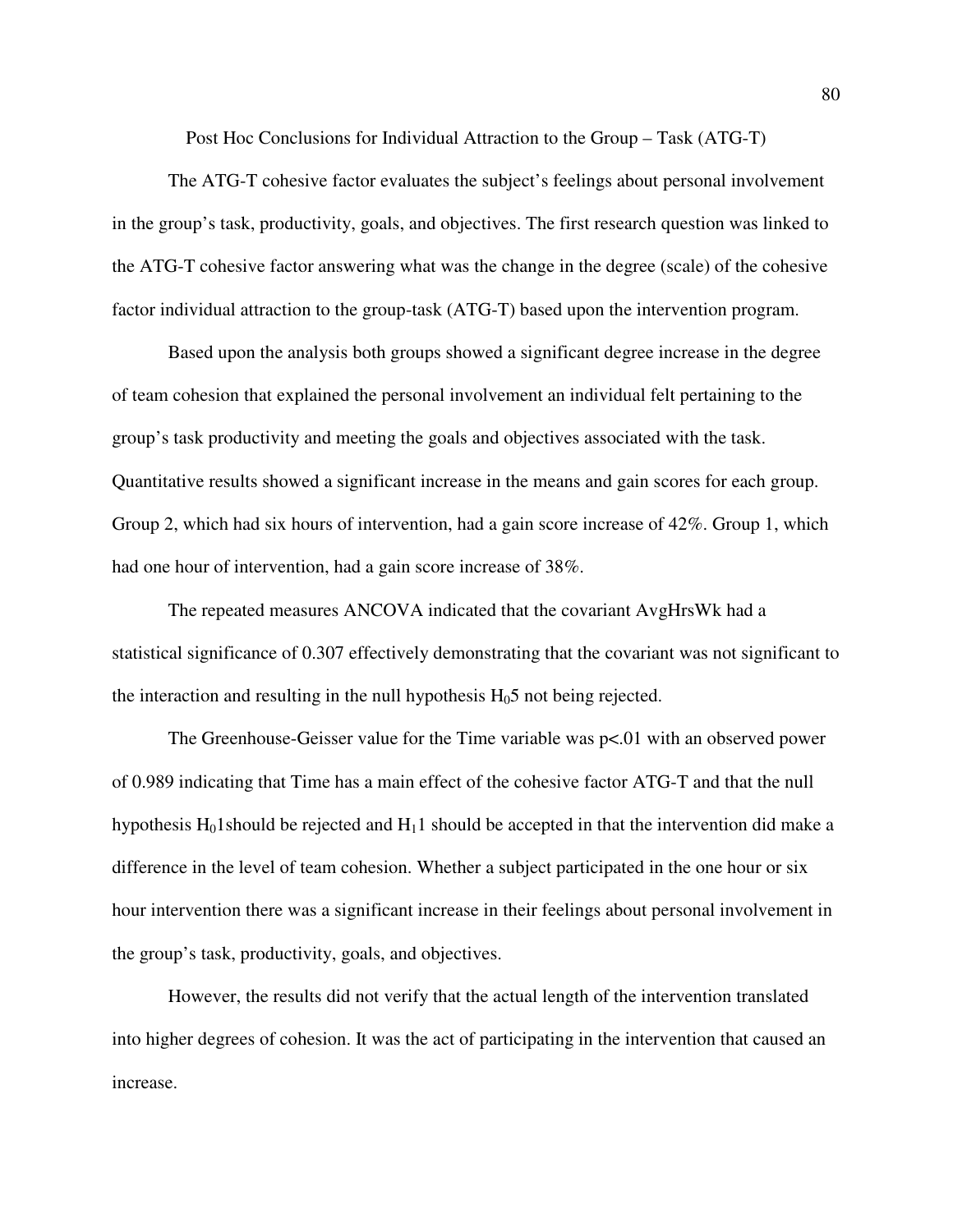Post Hoc Conclusions for Individual Attraction to the Group – Social (ATG-S)

The ATG-S cohesive factor evaluates the subject's perception about their personal involvement, acceptance, and social interaction within the group. The second research question was linked to the ATG-S cohesive factor answering what was the change in the degree (scale) of the cohesive factor individual attraction to the group-social (ATG-S) based upon the intervention program.

Based upon the analysis both groups showed a significant degree increase in the degree of team cohesion that explained the personal involvement, acceptance, and social interaction an individual felt pertaining to the group's task productivity and meeting the goals and objectives associated with the task. Quantitative results showed a significant increase in the means and gain scores for each group. Group 2, which had six hours of intervention, had a gain score increase of 27%. Group 1, which had one hour of intervention, had a gain score increase of 24%.

The repeated measures ANCOVA indicated that the covariant AvgHrsWk had a statistical significance of 0.594 effectively demonstrating that the covariant was not significant to the interaction and resulting in the null hypothesis  $H_0$ 6 not being rejected.

 The Greenhouse-Geisser value for the Time variable was p<.01 with an observed power of 1.000 indicating that Time has a main effect of the cohesive factor ATG-S and that the null hypothesis  $H_0$ 2 should be rejected and  $H_1$ 2 should be accepted in that the intervention did make a difference in the level of team cohesion. Whether a subject participated in the one hour or six hour intervention there was a significant increase in their feelings about personal involvement, acceptance, and social interaction within the group.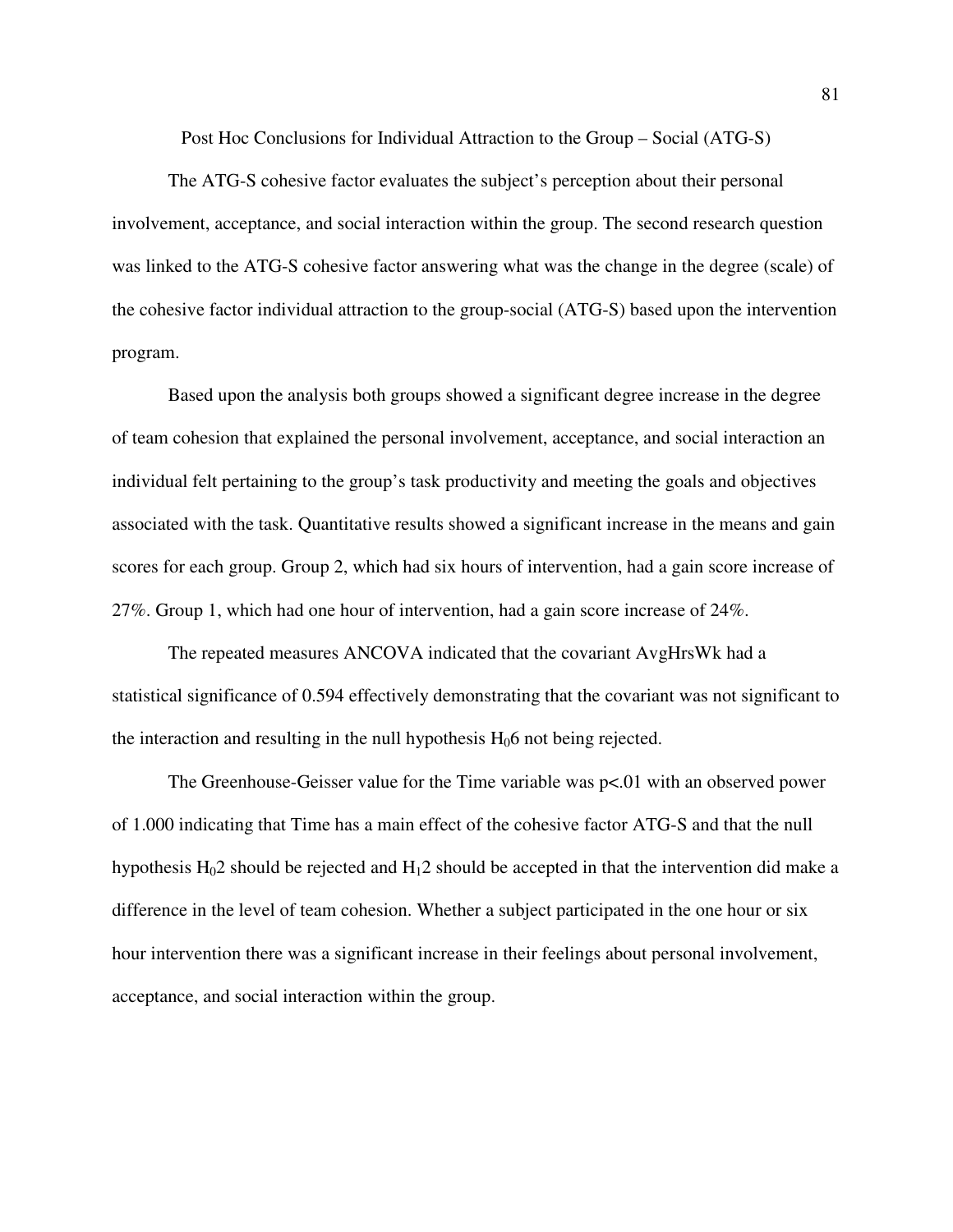However, the results did not verify that the actual length of the intervention translated into higher levels of cohesion. It was the act of participating in the intervention that caused an increase.

## Post Hoc Conclusions for Group Integration – Task (GI-T)

The GI-T cohesive factor evaluates the subject's perception about the similarity, closeness, and bonding within the group around the task. The third research question was linked to the GI-T cohesive factor answering what was the change in the degree (scale) of the cohesive factor group integration-task (GI-T) based upon the intervention program.

Based upon the analysis both groups showed a significant degree increase in the degree of team cohesion that explained the individual feelings pertaining to the perception about the similarity, closeness, and bonding within the group around the task. Quantitative results showed a significant increase in the means and gain scores for each group. Both Group 2, which had six hours of intervention, and Group 1, which had one hour of intervention, showed a 31% gain score increase.

The repeated measures ANCOVA indicated that the covariant AvgHrsWk had a statistical significance of 0.449 effectively demonstrating that the covariant was not significant to the interaction and resulting in the null hypothesis  $H<sub>0</sub>7$  not being rejected.

 The Greenhouse-Geisser value for the Time variable was p<.01 with an observed power of 1.000 indicating that Time has a main effect of the cohesive factor GI-T and that the null hypothesis  $H_0$ 3 should be rejected and  $H_1$ 3 should be accepted in that the intervention did make a difference in the level of team cohesion. Whether a subject participated in the one hour or six hour intervention there was a significant increase in their feelings about perception about the similarity, closeness, and bonding within the group around the task.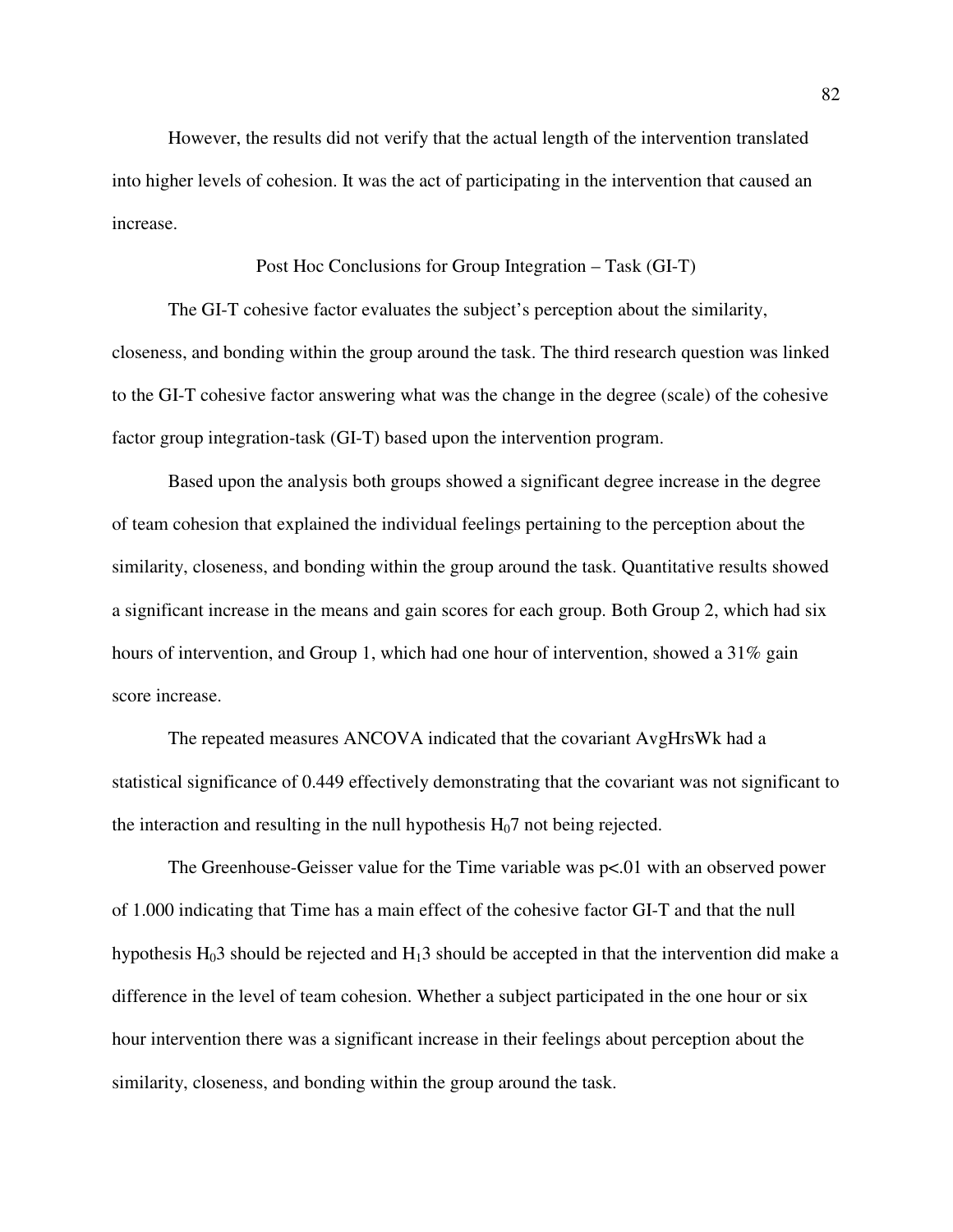However, the results did not verify that the actual length of the intervention translated into higher levels of cohesion. It was the act of participating in the intervention that caused an increase.

#### Post Hoc Conclusions for Group Integration – Social (GI-S)

The GI-S cohesive factor evaluates the subject's perception about the similarity, closeness, and bonding within the group around the social aspects. The fourth research question was linked to the GI-S cohesive factor answering what was the change in the degree (scale) of the cohesive factor group integration-social (GI-S) based upon the intervention program.

Based upon the analysis both groups showed a significant degree increase in the degree of team cohesion that explained the individual feelings pertaining to the perception about the similarity, closeness, and bonding within the group around the social aspect. Quantitative results showed a significant increase in the means and gain scores for each group. In this analysis Group 1, which had one hour of intervention, showed a 15% gain score increase. Group 2, which had six hours of intervention, showed a 12% gain score increase. This was the only cohesive factor where the group that had a shorter intervention actually showed greater signs of increase in the levels of cohesion.

The repeated measures ANCOVA indicated that the covariant AvgHrsWk had a statistical significance of 0.268 effectively demonstrating that the covariant was not significant to the interaction and resulting in the null hypothesis  $H_08$  not being rejected.

 The Greenhouse-Geisser value for the Time variable was p<.01 with an observed power of 0.916 indicating that Time has a main effect of the cohesive factor GI-S and that the null hypothesis  $H_0$ 4 should be rejected and  $H_1$ 4 should be accepted in that the intervention did make a difference in the level of team cohesion. Whether a subject participated in the one hour or six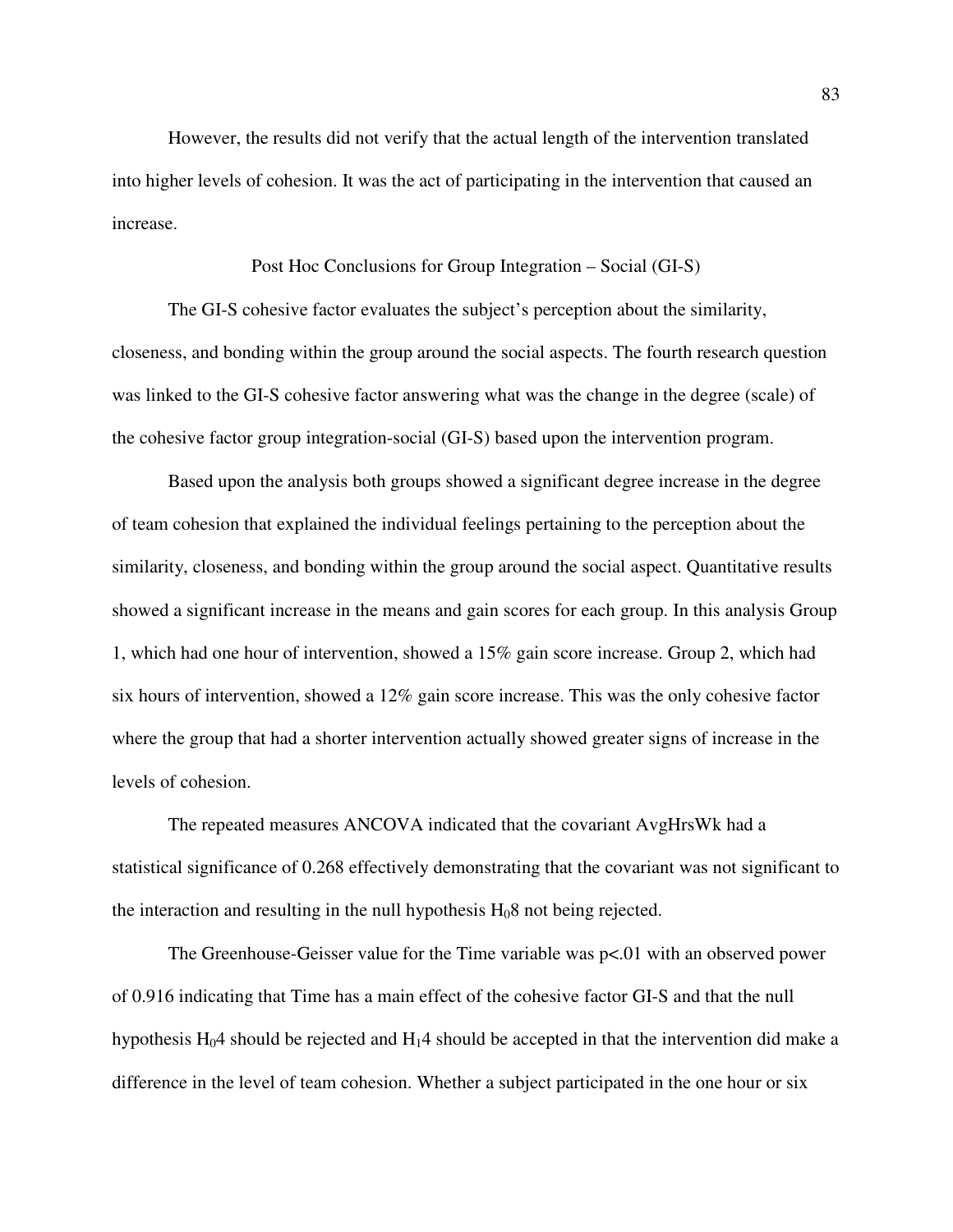hour intervention there was a significant increase in their feelings about perception about the similarity, closeness, and bonding within the group around the social aspect.

 However, the results did not verify that the actual length of the intervention translated into higher levels of GI-S cohesion. It was the act of participating in the intervention that caused an increase.

#### Implications

 Today's global economy requires that organizations constantly seek for ways to improve and surpass their competition. A variety of strategies could be implemented to improve different aspects of the organization and if team cohesion could be strengthened the result could be improved team performance. Organizations continue to search for mechanisms to improve teamwork by finding and implementing new methods for effectively accomplishing a task and increasing social capacities for individuals to handle problems. Strategies for improvement include making a team more cohesive so that the members are more committed thus increasing productivity and performance.

A reasonable deduction in the origination of this dissertation was that if playing collaborative video games increases team cohesion then playing for more hours would result in greater increases. The results of this study confirmed that playing collaborative video games could indeed increase team cohesion in every GEQ cohesive factor. However, it appears that if you play one hour or six hours you could still achieve an increase in team cohesion. This would imply that if an organization would like to increase the different aspects of cohesion as measured by the GEQ then a team building activity of playing collaborative video games could be implemented.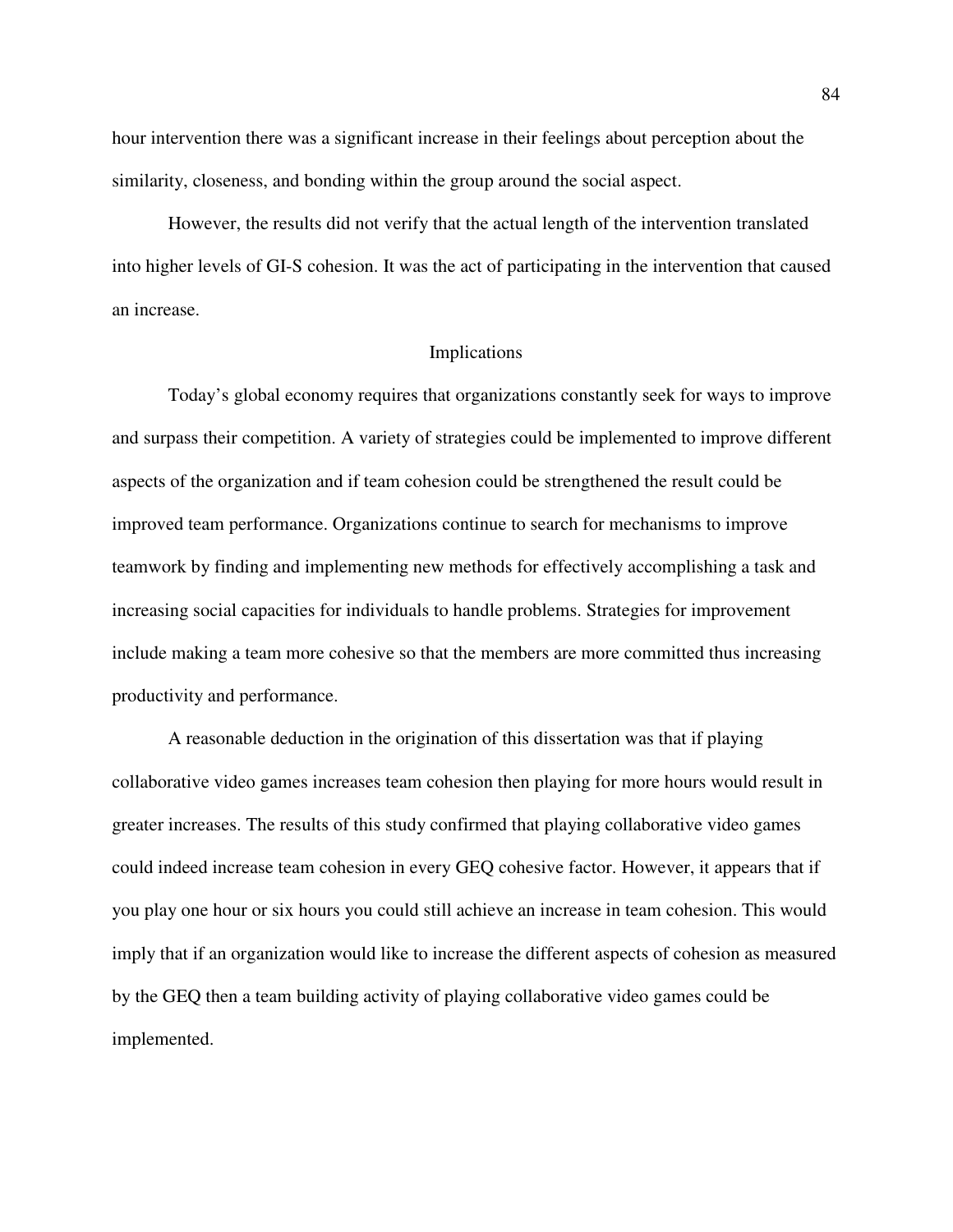The six hours of video game play did produce greater increase in cohesion but only marginally. The ATG-T and ATG-S which measured the individual attraction to the task and social aspect had slight increases in the gain score percentages but one must consider whether or not the amount of game play to achieve that gain justified the intervention time.

 The one hour of video game actually received the same level of increase for the GI-T cohesive factor and scored a greater increase on the GI-S meaning that if the ultimate goal was to increase the group member's perception of closeness, similarity, and bonding with the group then only one hour of game play could be implemented to achieve the organization's goal.

 Playing collaborative video games as a group could be a mechanism for a positive change in cohesion. It did not matter if the subjects have not played video games before or if they consider themselves masters at video game play. Something unique occurred to teams participating in this intervention and results indicate that the increases in cohesion resulted simply from playing a collaborative video game.

## Further Studies

If an organization could increase team cohesion then groups could be more effective. Groups are commonly used throughout a variety of environments including but not limited to industry, academia, military, and sports. Increasing team cohesion leads to increased performance. This study examined whether or not playing collaborative video games increases cohesion. Although the study focused on two timed interventions of one hour and six hours over a one to three week span, it may provide opportunities for researchers to implement other interventions to determine the most productive length of the video game play intervention and environments where the intervention contributes to increased performance and productivity.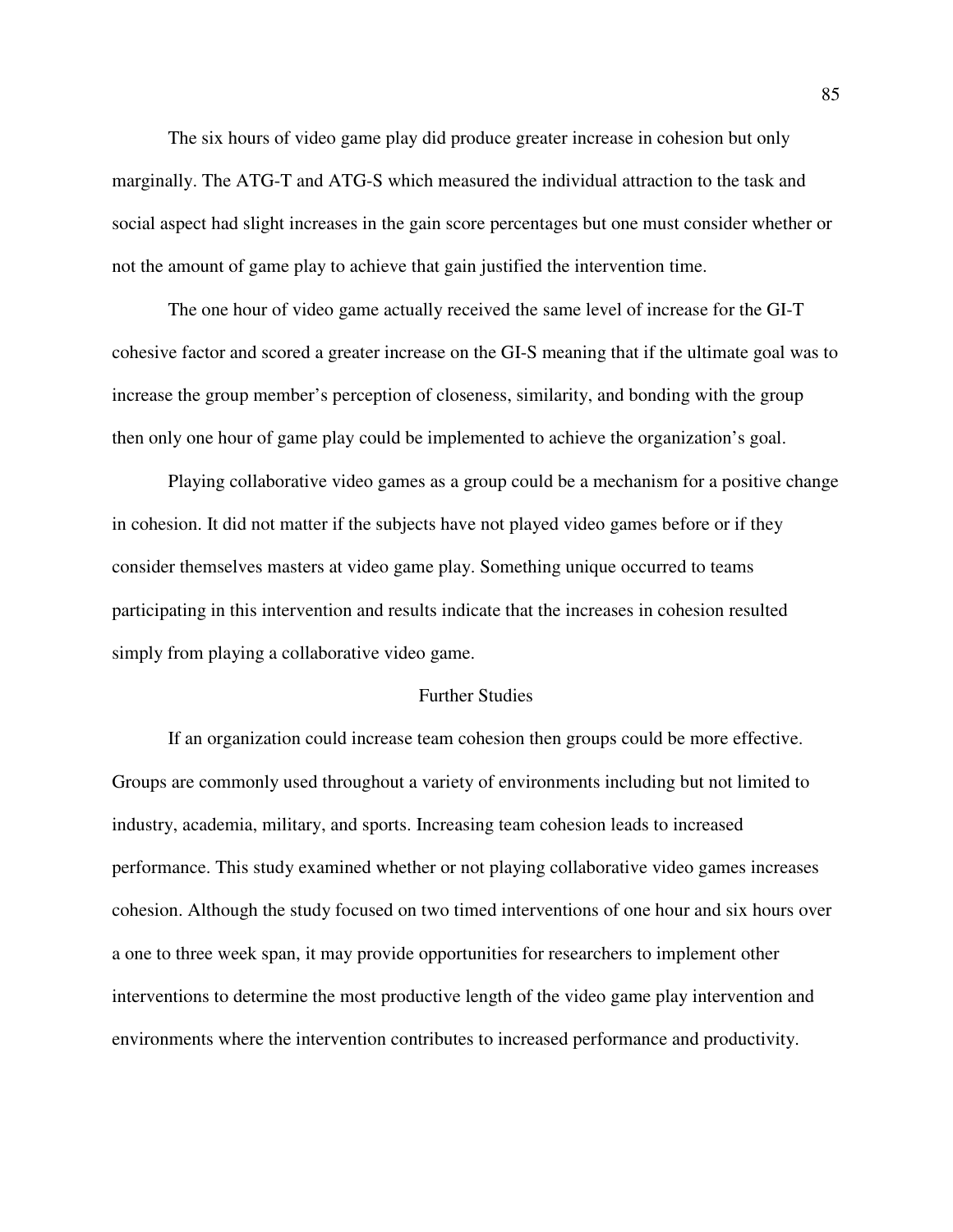## *Recommendation #1*

Recommend a follow-up study be conducted to determine whether or not a group watching someone playing video games could achieve the same levels of cohesion. The premise is based upon the idea that watching sports teams fosters feelings of belongingness and self worth. This study indicated that cohesion was increased due to the intervention but the recommended research would examine whether it was the video game mechanism or the act of playing the video game responsible for increasing cohesion.

#### *Recommendation #2*

Conduct a study that would determine the length of time required to achieve increases in cohesion and level which is most productive. This study revealed that both the one hour and six hours of intervention resulted in increased cohesion. The recommended study could analyze if the same level of cohesion could occur in less time thus allowing organizations to implement shorter interventions for greater returns on cohesion increases.

## *Recommendation #3*

The video game used in this intervention was Halo3 with an ESRB rating of 'M' for mature. Conduct a study using a variety of collaborative video game genres to identify whether a specific genre or game results in higher levels of cohesion. Organizations look for ways to garner a greater return on their investment. Employee time participating in an intervention is an investment of resources. An organization might be able to achieve greater increases in cohesion based upon a specific video game genre being implemented.

### *Recommendation #4*

Implement a video game play intervention analyzing a variety of settings such as industry, academia, military, and sports to determine the change in performance before and after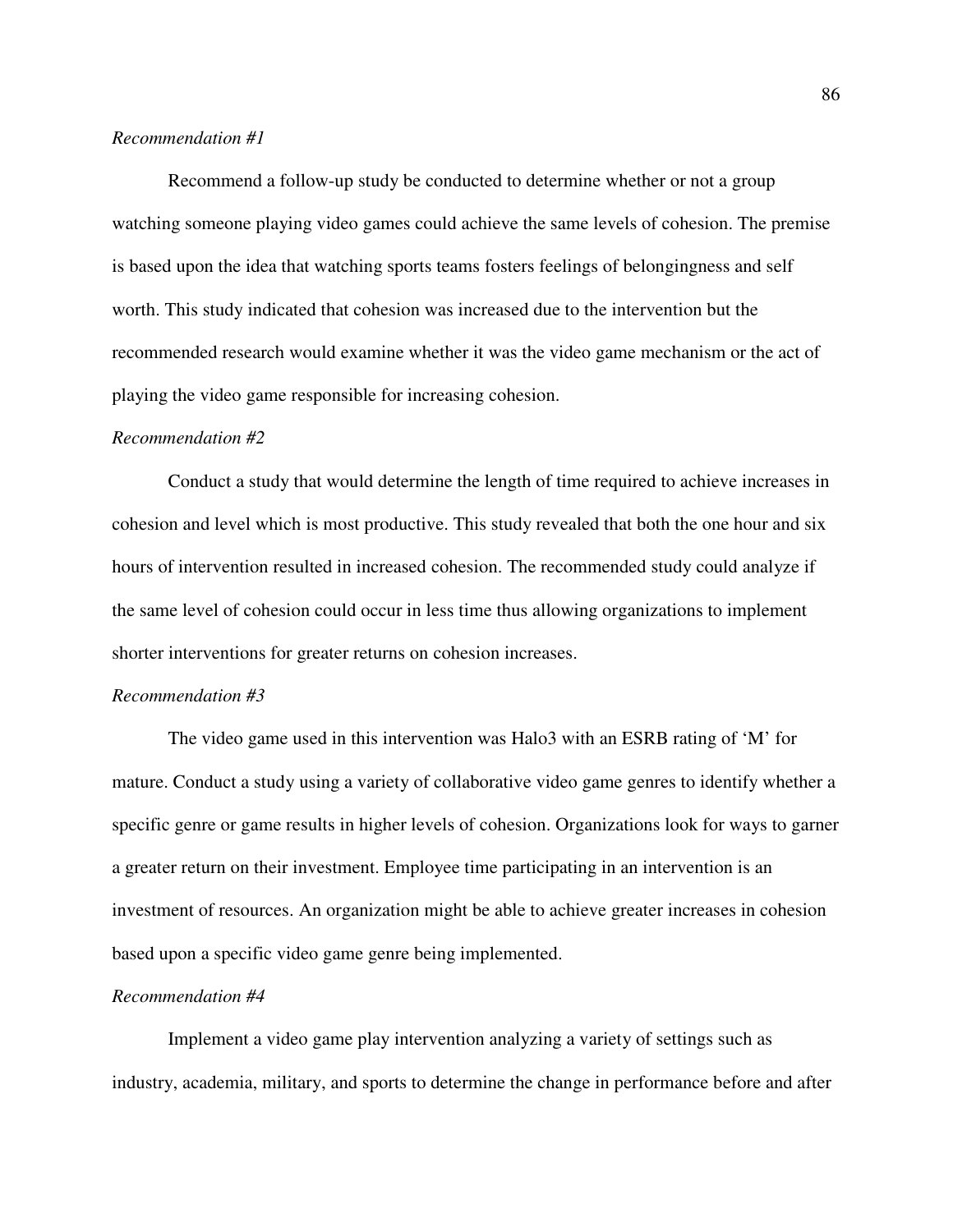the intervention. This study examined whether or not the act of playing collaborative video games increased team cohesion. The proposed research could implement an intervention based upon a variety of environments such as the quality on the job related to a specific task, increased academic scores, effectiveness of a military operation, or the success of a sports team.

# *Recommendation #5*

Recommend conducting a study to determine if winning or losing while playing the collaborative video game affects team cohesion. This study did not record wins and losses nor did it reward the team for performing the best and defeating other teams.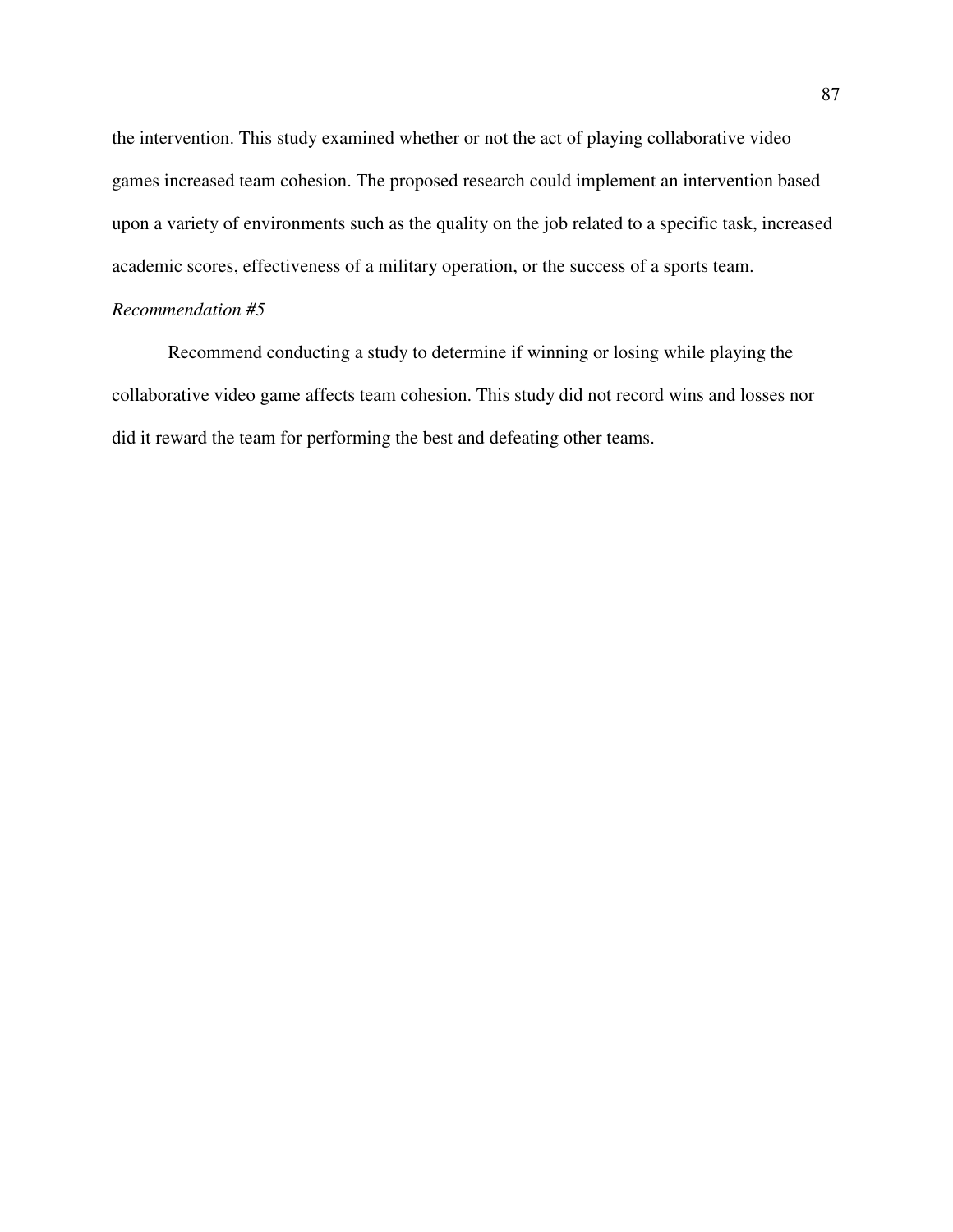#### REFERENCES

- Adams, E. (2003). *Break into the Game Industry.* Emeryville, CA: McGraw-Hill.
- Ahronson, A. & Cameron, J. (2007). The nature and consequences of group cohesion in a military sample. *Military Psychology*, 19(1), 9-25.
- Albert, R., & Barabasi, A. (2002). Statistical Mechanics of Complex Networks. *Reviews of Modern Physics*, 74, 47-97.
- Aldrich, C. (2004). *Simulations and the future of learning*. San Francisco, CA: John Wiley & Sons, Inc.
- Armstrong, D. & Kleiner, B. (1996). Transferring learning to the workplace*. Management Development Review*. 9(1), 8-12.
- Armstrong, H. (2001). Social Cohesion and Privatization in Canadian Health Care. *Canadian Journal of Law and Society,* 16(2), 65-81.
- Axelsson, A. & Regan, T. (2006). Playing Online. In P. Vorderer & J. Bryant (Eds.), *Playing Video Games* (pp. 291-306). New York, NY: Routledge.
- Barlett, C., Vowels, C., Shanteau, J., Crow, J., & Miller, T. (2009). The effect of violent and non-violent computer games on cognitive performance. *Computers in Human Behavior,* 25(1), 96-102.
- Bergeron, B. (2006). *Developing serious games.* Hingham, MA: Charles River Media.
- Bloom, C. A., Stevens, D. E., & Wickwire, T. L. (2003). Expert coaches' perceptions of team building. *Journal of Applied Sport Psychology,* 75, 129-143.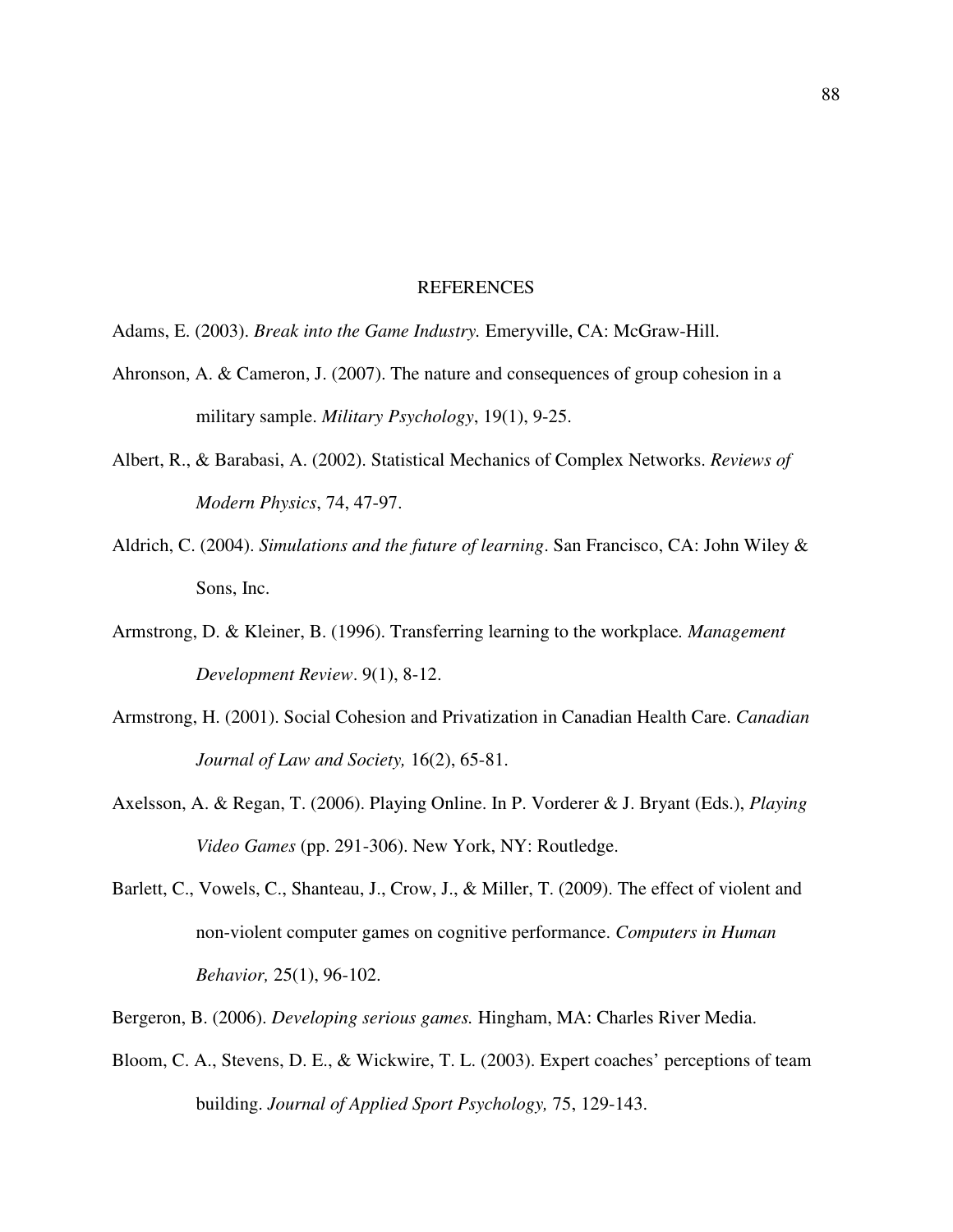Bloom, G. A., Loughead, T. M., & Newin, J. (2008). Team Building for Youth Sport. *Journal of Physical Education, Recreation & Dance,* 79(9), 44-48.

Bower, B. (1995, November 18). Return of the group. *Science News*, 148(21), 328-329.

- Boyle, I. (2002). The impact of adventure-based training on team cohesion and psychological skills development in elite sporting teams. Dissertation.com.
- Carless, S. A., & De Paoloa, C. (2000). The measurement of cohesion in work teams. *Small Group Research*, 31(1), 71-88.
- Carron, A. V. (1982). Cohesiveness in sport group: Interpretations and consideration. *Journal of Sport Psychology.* 4, 123-138.
- Carron, A. V., Brawley, L. R., & Widmeyer, W. N. (1985). The development of an instrument to assess cohesion in sport teams: The Group Environment Questionnaire. *Journal of Sport Psychology*, 7, 244-266.
- Carron, A.V., Brawley, L.R. & Widmeyer, W.N. (1998). *Measurement of cohesion in sport and exercise. In Advances in Sport and Exercise Psychology Measurement* (edited by J.L. Duda), (pp. 213-226). Morgantown, WV: Fitness Information Technology.
- Carron, A. V., Brawley, L. R., & Widmeyer, W. N. (2002). *The Group Environment Questionnaire Test Manua*l. Morgantown, WV: Fitness Information Technology, Inc.
- Carron, A. V., Colman, M. M., Wheeler, J., & Stevens, D. (2002). Cohesion and performance in sport: A meta-analysis. *Journal of Sport & Exercise Psychology,* 24, 168-188.
- Carron, A. V., & Hausenblas, H. (1998). *Group Dynamics in Sport*. Morgantown, WV: Fitness Information Technology.

Cashmore, E. (2002). *Sport psychology: the key concepts*. New York, NY: Routledge.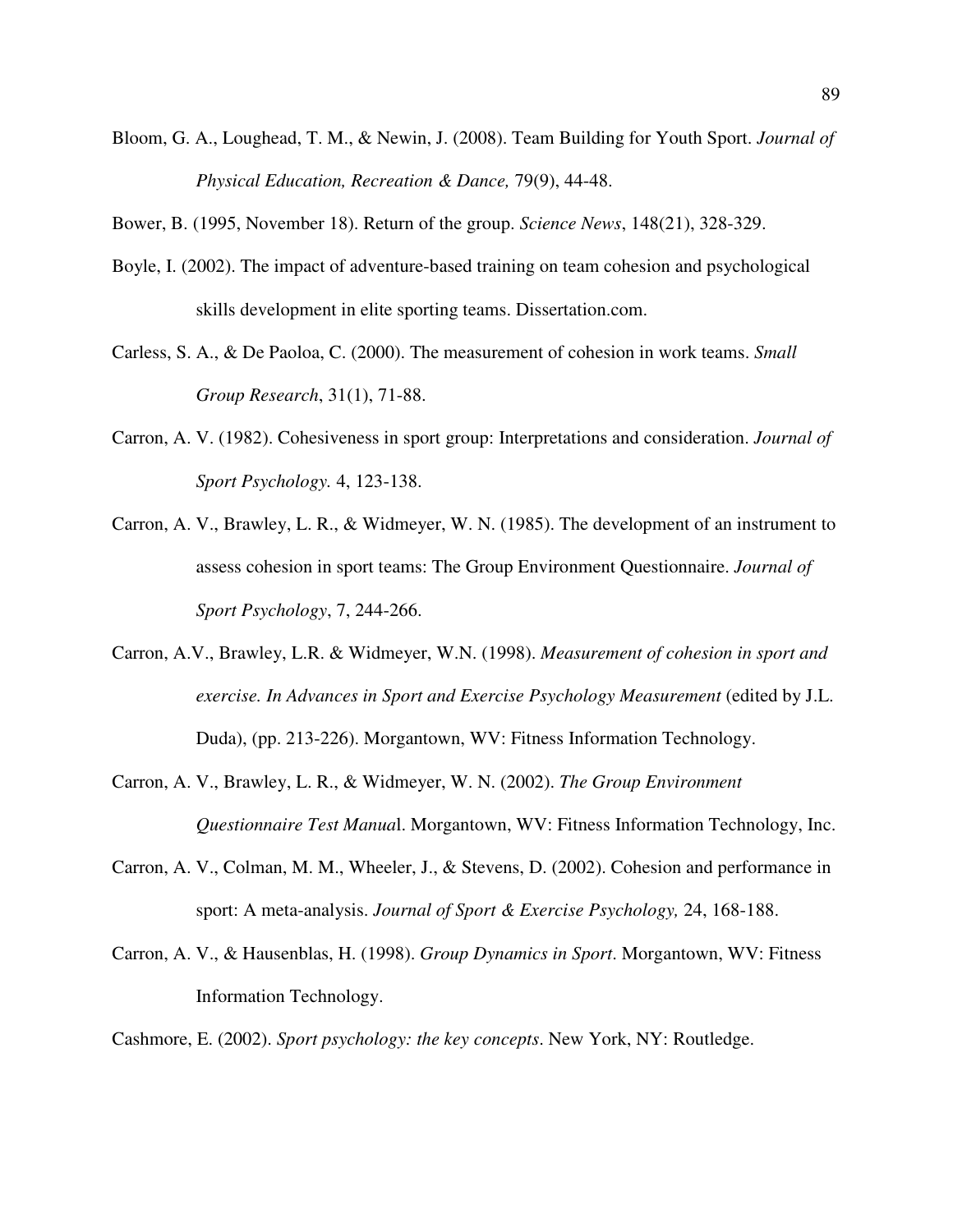- Chin, W. W., Salisbury, W. D., Pearson, A. W., & Stollak, M. J. (1999). Perceived Cohesion in Small Groups. *Small Group Research*, 30(6), 751-766.
- Cohen, A. M. (2009). Closing the gender gap in online gaming. *The Futurist*, 43(6), 10-11.
- Cohen, J. (1988). *Statistical power analysis for the behavioral sciences 2nd edition*. Hillsdale, NJ: Lawrence Erlbaum Associates.
- Cooper, D., & Schindler, P. (2003). *Business research methods, 8th ed*. New York: McGraw-Hill Companies.
- Copley, F. B. (1923). *Frederick W. Taylor: Father of Scientific Management,* New York, NY: Augustus M Kelley.
- Costello, J. (2004). Developing Team Cohesion: A quasi-field experiment (Master's Thesis). Available from Storming Media. (Report No. A365224).
- Cota, A., Evans, C., Dion, K., & Longman, R. (1995). The Structure of Group Cohesion. *Personality and Social Psychology Bulletin.* 21(6), 572-580.
- Deuze, M., Martin, C. & Allen, C. (2007). The professional identity of gameworkers. *Convergence: The international journal of research into new media technologies*. 13(4), 335-353.
- Dovey, J. & Kennedy, H. (2006). *Game Cultures*. Buckhingham: Open University Press.
- Duffy, J. (2006). GDC: Top 10 Video Game Research Findings. Retrieved May 19, 2009, from http://www.gamasutra.com/features/20060330/duffy\_01.shtml
- Ensley, M. & Pearson, A. (2005). An exploratory comparison of the behavioral dynamics of top management teams in new ventures: cohesion, conflict, potency, and consensus. *Entrepreneurship Theory and Practice.* 29(3), 267-284.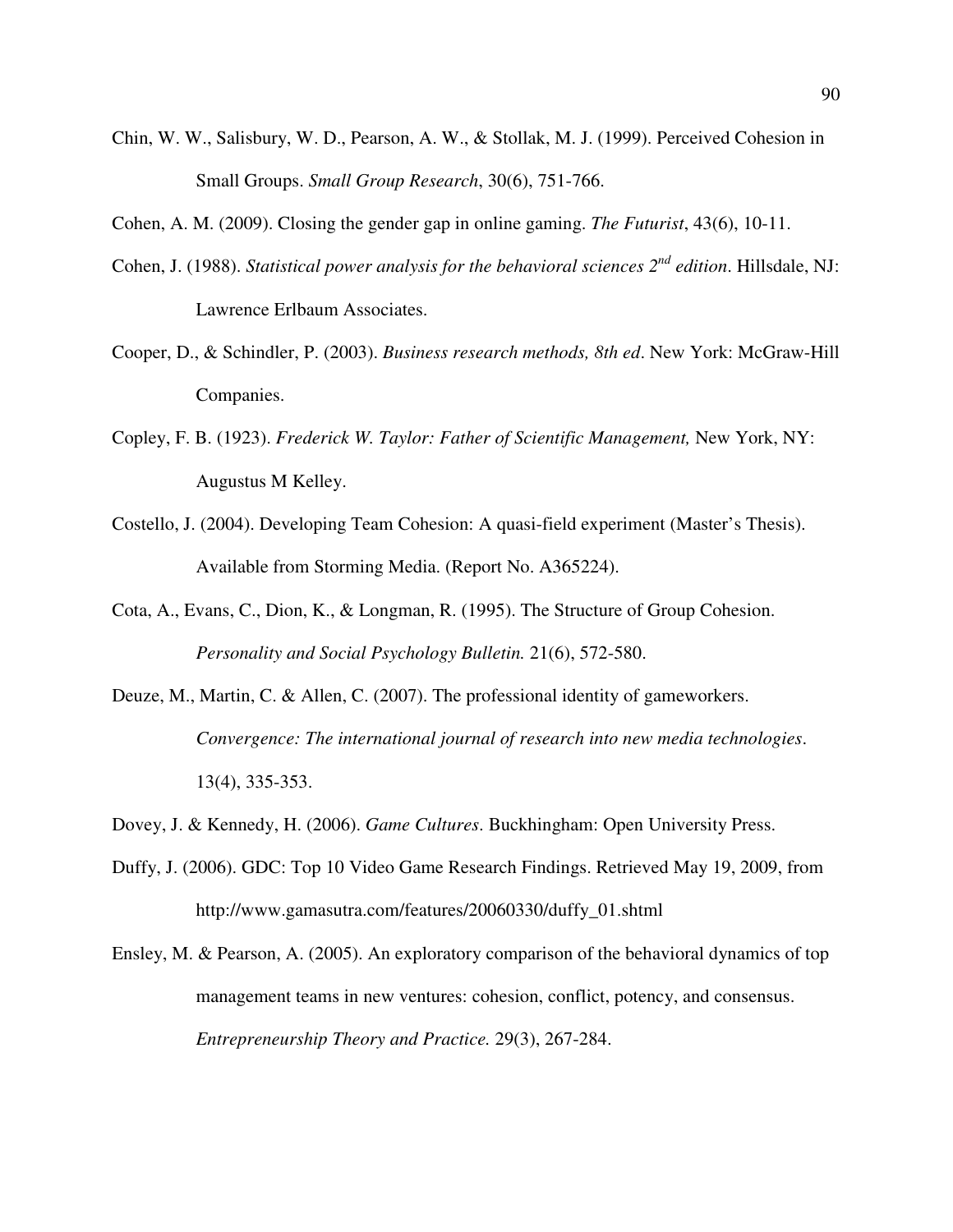- Eys, M. A. (2002). Team cohesion and team success in sports. *Journal of Sports Science,* 20, 119-127.
- Festinger, L. Schachter, S., & Back, K. (1950). *Social pressures in informal groups: A study of housing project*. New York: Harper.
- Fontana, A. & Frey, J. H. (1993). Interviewing: The art of science. In N. K. Denzin and Y. S. Lincoln (Eds.), *Handbook of qualitative research* (pp. 361-375). Thousand Oaks, CA: Sage.
- Forsyth, D. R. (1999). *Group Dynamics (3rd ed.).* New York: Brooks/Cole.
- Funk, J., Germann, J., & Buchman, D. (1997). Children and Electronic games in the United States. *Trends in Communication*, 111-127.
- Gee, J. P. (2003). *What video games have to teach us about learning and literacy*. New York, NY: Palgrave Macmillan.
- Goldstein, J. (2005). Violent Video Games. In J. Raesenns & J. Goldstein (Eds.), *Handbook of Computer Game Studies* (pp. 341-357). Cambridge, MA: MIT.
- Griffiths, M., Davies, M. N., & Chappell, D. (2003). Breaking the stereotype: The case of online gaming. *CyberPsychology & Behavior*, 6, 81-91.
- Griffths, M. (2005). The Therapeutic Value of Video Games. In J. Raesenns & J. Goldstein (Eds.), *Handbook of Computer Game Studies* (pp. 161-171). Cambridge, MA: MIT.
- Griffths, M. & Davies, M. N. (2005). Does Video Game Addiction Exist? In J. Raesenns & J. Goldstein (Eds.), *Handbook of Computer Game Studies* (pp. 359-372). Cambridge, MA: MIT.
- Gross, N. & Martin, W. (1952). On group cohesiveness. *American Journal of Sociology*, 57, 533- 546.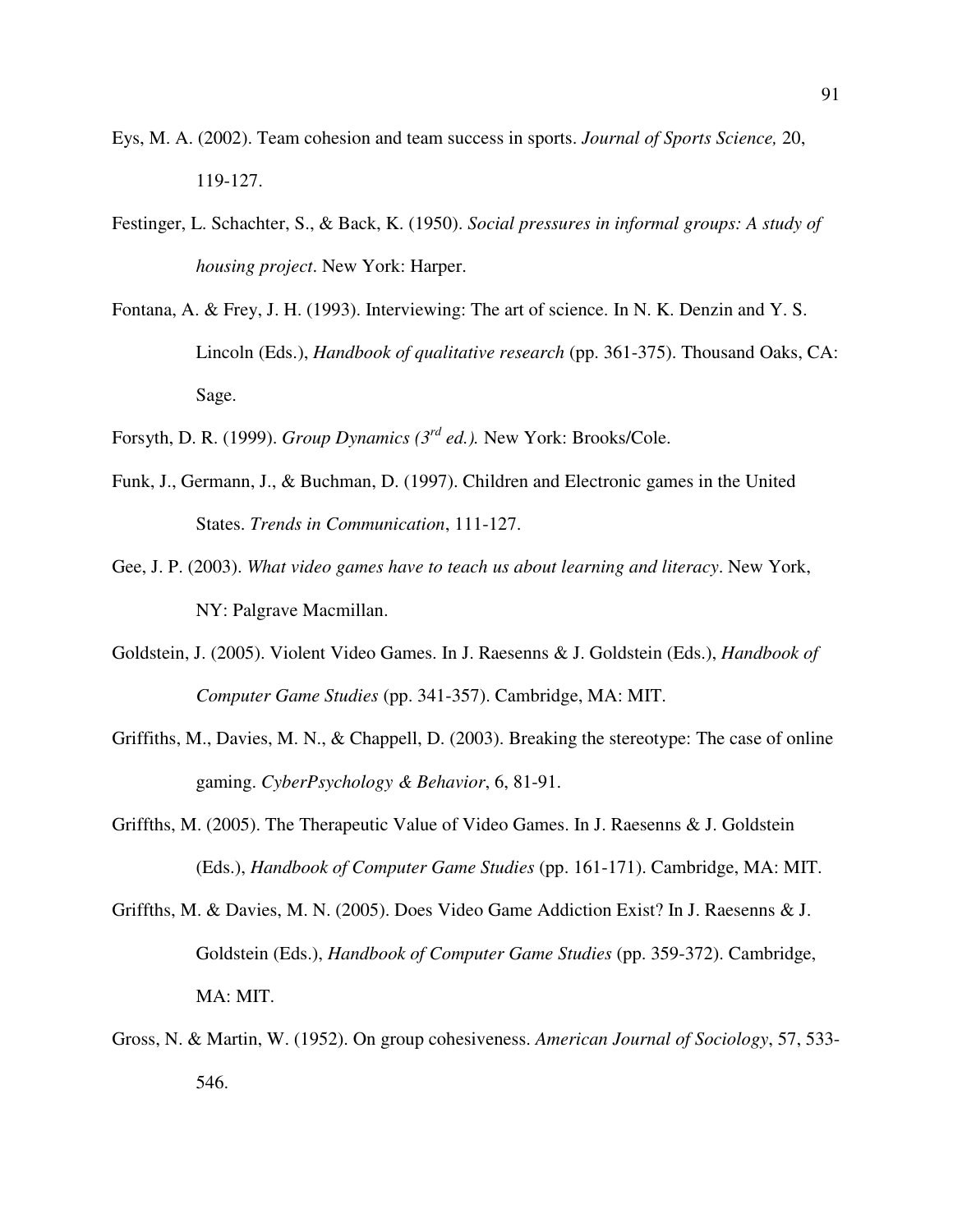- Gunter, B. (2005). Psychological Effects of Video Games. In J. Raesenns & J. Goldstein (Eds.), *Handbook of Computer Game Studies* (pp. 145-160). Cambridge, MA: MIT.
- Hall, J. (2005). Future of Games: Mobile Gaming. In J. Raesenns & J. Goldstein (Eds.), *Handbook of Computer Game Studies* (pp. 47-55). Cambridge, MA: MIT.
- Hayes, N. (1997). *Successful Team Management*. London: International Thomson Business Press.
- Herman, Leonard (2001). *Phoenix: the fall & rise of video games*. Springfield, NJ: Rolenta Press.
- Huizinga, Johan (1955). *Homo ludens: a study of the play-element in culture*. Boston, MA: Beacon Press.
- Hymnowitz, C. (2005, September 20). Teamwork fosters faster solutions than going solo. *Wall Street Journal*, B.6.
- Jacobs, H. (1990). *Further Examination of the Unit Cohesion Index*, Fort Sam Houston, TX: Army Health Care Studies and Clinical Investigation Activity.
- Jansz, J. & Martens, L. (2008). Gaming at a LAN event the social context of playing video games. *New Media & Society*, 7(3), 333-355.
- Johnson, D. & Johnson, F. (1997). *Joining Together: Group Theory and Group Skills, 6th edition*. Boston: Allyn & Bacon.

Johnson, S. (2006). *Everything Bad is Good For You*. New York, NY: Penguin Group.

- Kayes, A., Kayes, D., & Kolb, D. (2005). Experiential learning in teams. *Simulation & Gaming*, 36(3), 330-354.
- Kent, S. (2001). The Ultimate History of Video Games, New York, NY: Three Rivers Press.

Khalil, T. (2000). *Management of Technology*. Emeryville, CA: McGraw-Hill.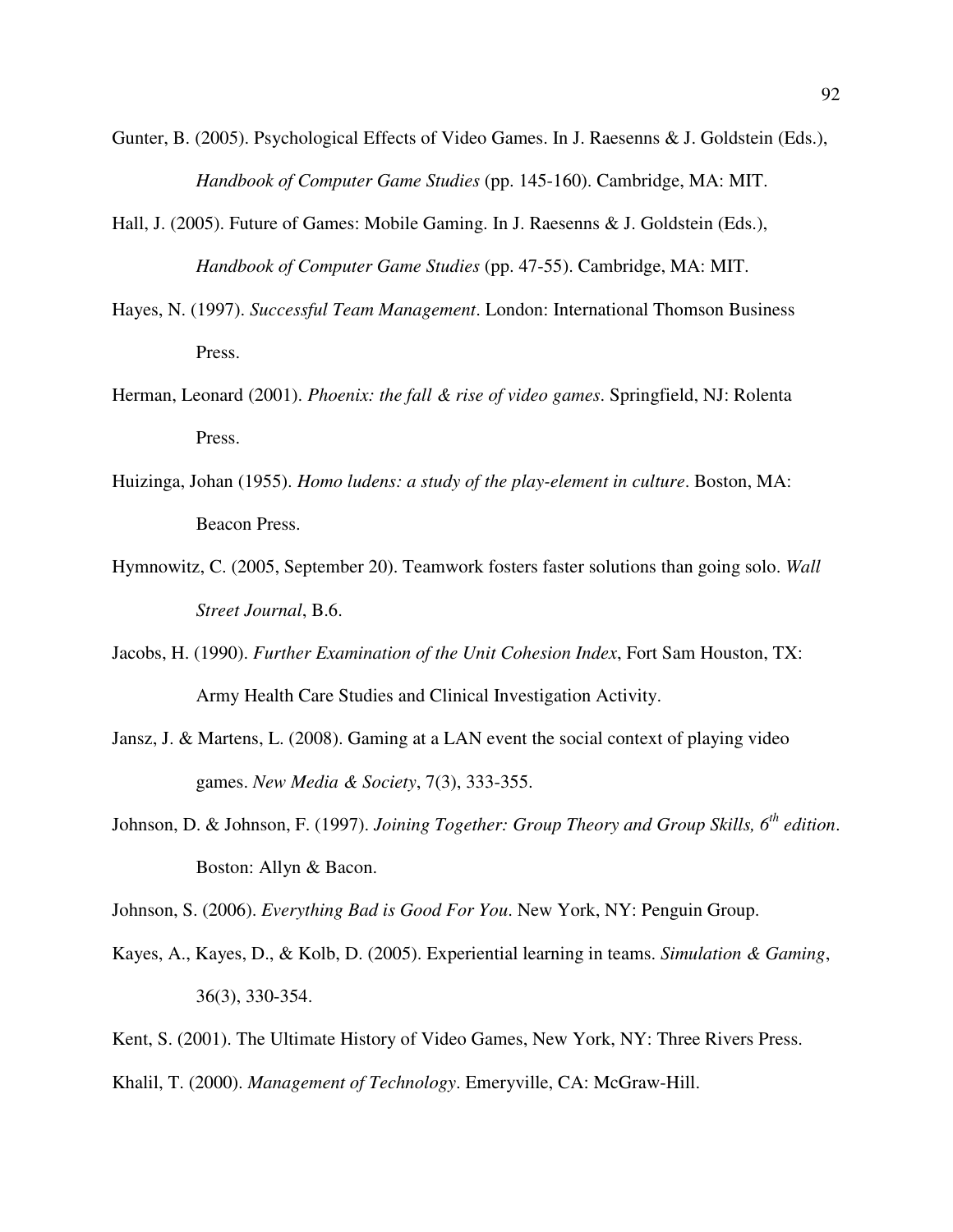- Kirkpatrick, D. & Kirkpatrick, J. (2006). *Evaluating training programs*. San Francisco, CA: Berrett-Koehler Publishers.
- Lafasto, F. M., & Larson, C. (2001). *When Teams Work Best : 6,000 Team Members and Leaders Tell What It Takes to Succeed*. Thousand Oaks: Sage Publications, Inc.

LeBlanc, S. (2008). Gamers can sharpen surgical skills (August 18, 2008). *Associated Press*.

Levi, D. (2007). *Group Dynamics for Teams*. Thousand Oaks: Sage Publications, Inc.

- Lieberman, D. (2006). What Can We Learn From Playing Interactive Games? In P. Vorderer & J. Bryant (Eds.), *Playing Video Games* (pp. 379-398). New York, NY: Routledge.
- Lott, A. J. & Lott, B. D. (1965). Group cohesiveness as interpersonal attraction: A review of relationships with antecedent and consequent variables. *Psychological Bulletin*, 64, 259-309.
- Malliet, S. & de Meyer, G. (2005). The History of the Video Game. In J. Raesenns & J. Goldstein (Eds.), *Handbook of Computer Game Studies* (pp. 23-45). Cambridge, MA: MIT.
- Marquardt, B., Berger, N., & Loan. P. (2004). *HRD in the Age of Globalization*. New York, NY: Basic Books.
- Martens, R., Landers, D. M., & Loy, J. W. (1972). *Sport Cohesiveness Questionnaire*. Washington, DC: AAHPHERD Publications.
- McEvoy, G. (1997). Organizational Change and Outdoor Management Education. *Human Resource Management*, 36(2), 235-250.
- McEvoy, G. M., & Cragun, J. R. (1997). Using outdoor training to develop and accomplish organizational vision. *Human Resource Planning,* 20(3), 20-28.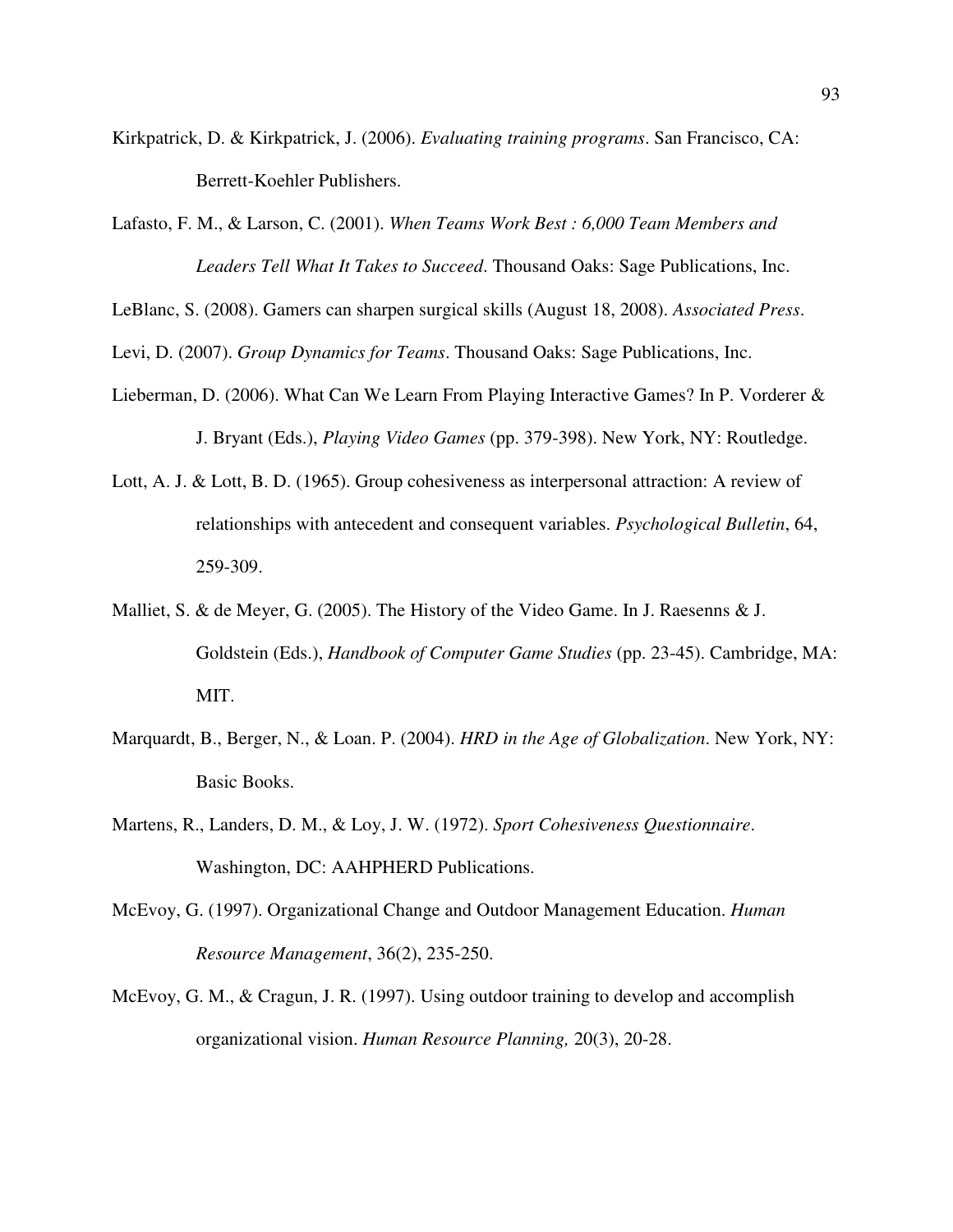- McKenzie, M. D. (2000). How are Adventure Education Program Outcomes Achieved. A review of the literature. *Australian Journal of Outdoor Education*, 5(1), 19-26.
- Meyer, B., B., & Wenger, M. S. (1998). Athletes and adventure education. An empirical investigation. *International Journal of Sport Psychology.* 29, 243-266.

Meyer, E.C. (1982). The Unit. *Defense.* February 1982.

- Miles, J. C., & Priest, S. (Eds.). (1999). *Adventure programming*. State College, PA: Venture Publishing.
- Miller, G. (2005). Computer Game Sharpens Aging Minds. *Science*. Washington: Nov 25, 2005. 310(5752), pg 1261.
- Modine, A. (2009). Recession takes chunk out of game sales. Retrieved May 6, 2009, from http://www.theregister.co.uk/2009/04/17/npd\_video\_games\_numbers\_march\_2009/
- Moore, M. (2007). *Game Design and Development*. Upper Saddle River, NJ: Pearson Prentice Hall.
- Moran, A. (2004). *Sport and exercise psychology: a critical introduction*. New York, NY: Routledge.
- Morrow, J. R., Jackson, A. W., Disch, J. G., Mood, D. P., & Disch, J. D. (2005). *Measurement and evaluation in human performance*. Champaign, IL: Human Kinetics Publishers.
- Mullen, B. & Cooper C. (1994). The relationship between group cohesiveness and performance: An integration. *Psychological Bulletin*, 115, 221-227.
- Mullen, B., Anthony, T., Salas, E., & Driskell, J.E. (1994). Group cohesiveness and quality of decision making. *Small Group Research*, 25, 189-204.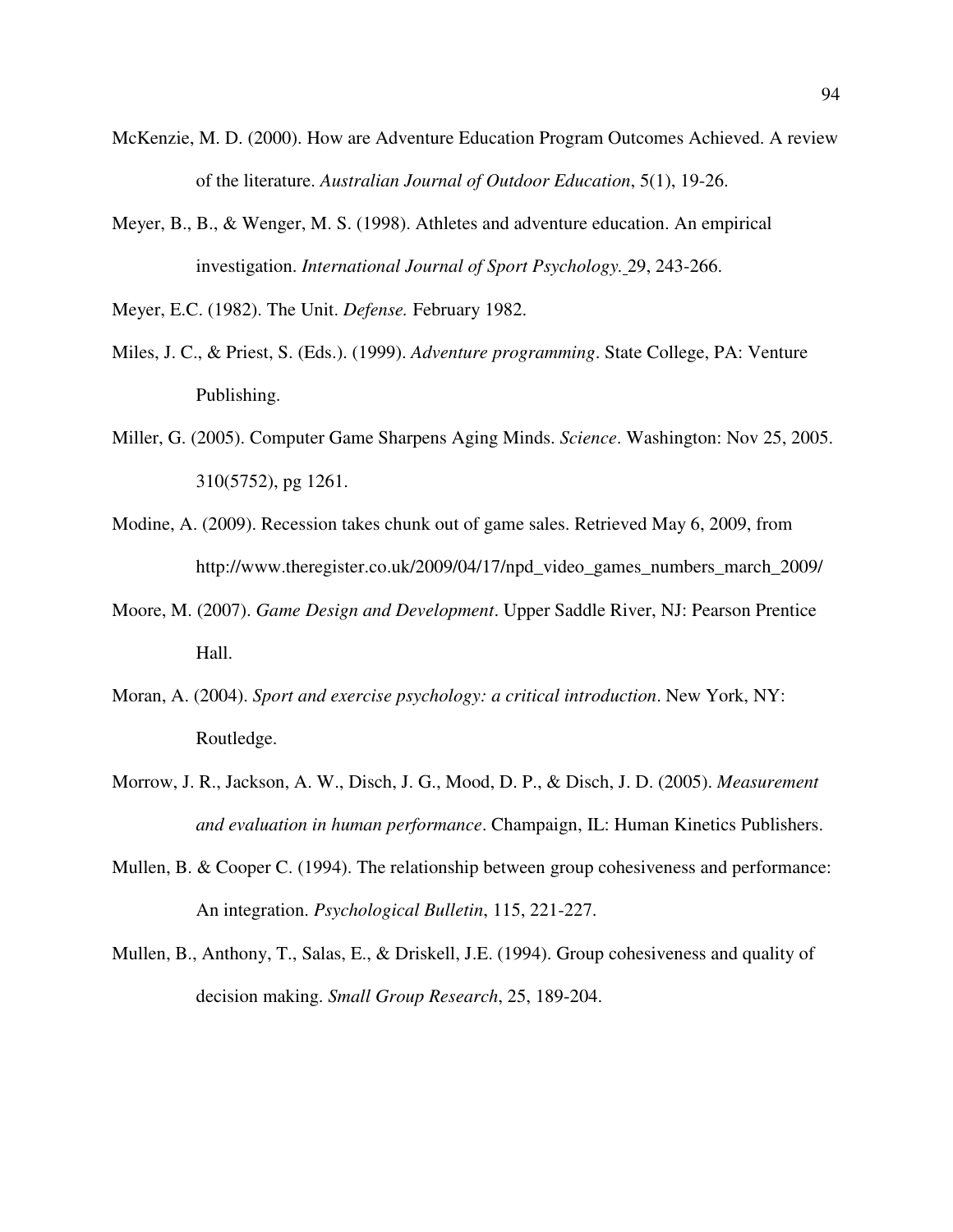- Murphy, J. M. (2001). Effect of a one-time team building exercise on team cohesion when working with a NCAA division I women's basketball team. (Unpublished Master's Thesis).
- Newman, B. (1984). Expediency as benefactor: How team building saves time and gets the job done. *Training and Development Journal,* 38, 26-30.
- Nunnally, J.C. (1978). *Psychometric theory.* New York: McGraw-Hill.
- O'Connell, T., Choong, Y., Grantham, J., Moriaty, M., & Wong, W. (2008). From a Video Game in a Virtual World to Collaborative Visual Analytic Tools. *Journal of Virtual Worlds*, 1(1).
- O'Connor, D., Johnson, T., & Khalil, M. (2004). Measuring team cognition: Concept mapping elicitation as a means of constructing team shared mental models in an applied setting. *Proceedings of the Concept Mapping*, Pamplona, Spain, 2004
- O'Mara, F. E. (1989). Relationship of Training and Personnel Factors to Combat Performance. *Research Institute for the Behavioral and Social Sciences*. Available from Storming Media. (Report No. A549902).
- Paul, F. (2009). Sony cuts price of PlayStation 2, not PS3. Retrieved May 6, 2009, from http://www.reuters.com/article/technologyNews/idUSTRE52U3MG20090331
- Pereira, J. (2003, January 10). Just how far does the First Amendment protection go? Videogame makers use free speech to thwart proposals to keep violent, adult fare from kids. *Wall Street Journal*, B1.
- Phillips, J. (1997). *Handbook of Training Evaluation and Measurement Methods*. Woburn, MA: Butterworth-Heinemann.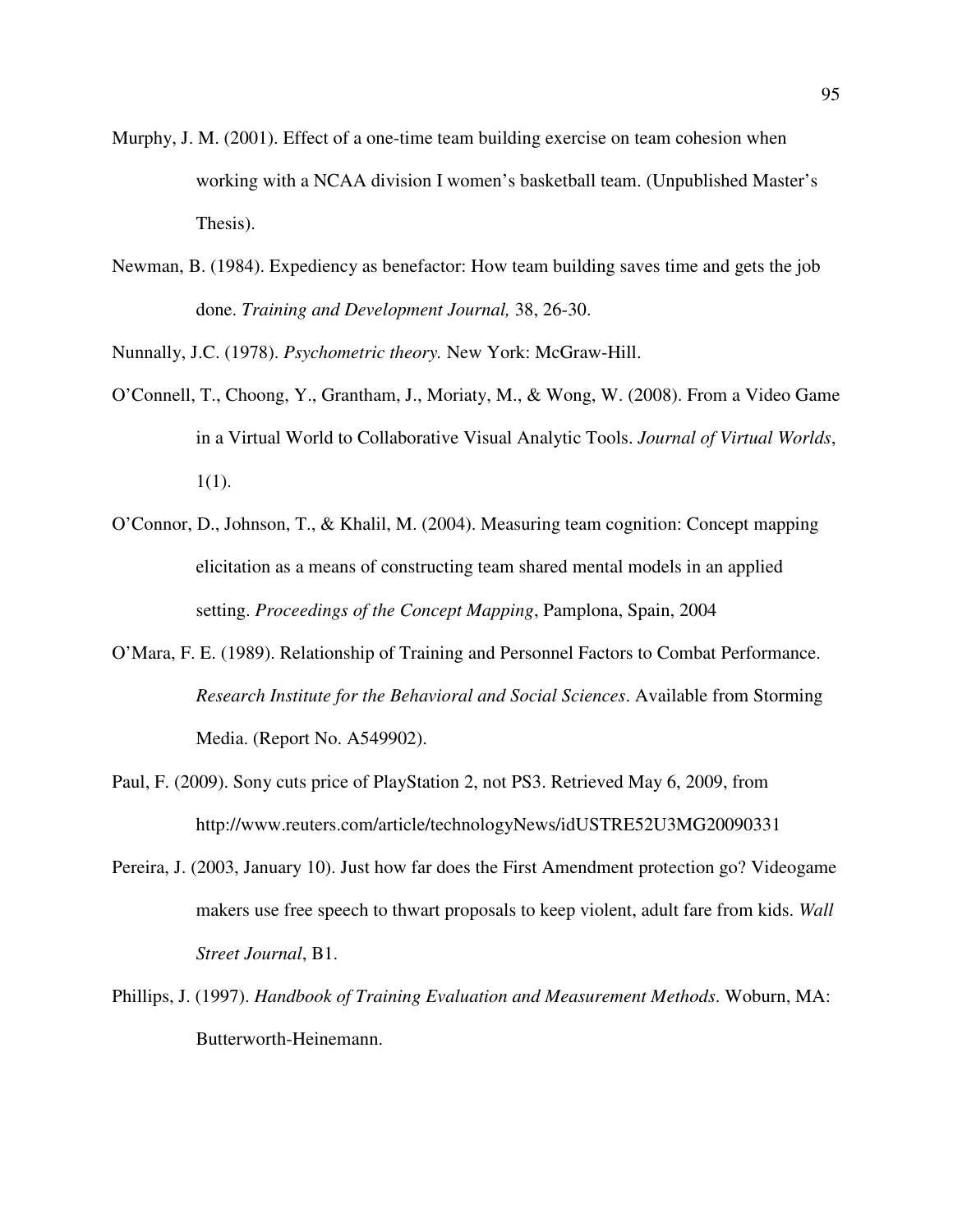- Prapavessis, H. Carron, A. & Spink, K. S. (1996). Team-building in sport. *International journal of Sport Psychology,* 27, 269-285.
- Prensky, M. (2005). Computer Games and Learning: Digital Game-Based Learning. In J. Raesenns & J. Goldstein (Eds.), *Handbook of Computer Game Studies* (pp. 98-122). Cambridge, MA: MIT.
- Raby, M. (2008). World of Warcraft hits 10 million users. Retrieved May 6, 2009, from http://www.tgdaily.com/content/view/35730/98/
- Rempel, M. W., & Fisher, R. J. (1997). Perceived threat, cohesion and group problem solving in intergroup conflict. *International Journal of Conflict Management,* 8(3), 216-234.
- Ritterfeld, U. & Weber, R. (2006). Video Games for Entertainment and Education. In P. Vorderer & J. Bryant (Eds.), *Playing Video Games* (pp. 399-414). New York, NY: Routledge.
- Salas, E., Burke, C., & Cannon-Bowers, J. (2002). What We Know About Designing and Delivering Team Training. In Kurt Kraiger (Eds.), *Creating, Implementing, and Managing Effective Training and Development* (pp. 234-259). San Francisco, CA: Jossey-Bass.
- Salas, E. & Fiore, S. (2004). Team Cognition: Understanding the factors that drive process and performance. *American Psychological Association*: Washington, DC.
- Salas, E., Cooke, N., & Rosen, M. (2008). On Teams, Teamwork, and Team Performance: Discoveries and Developments. *Human Factors*, 50(3), 540.
- Salen, K. & Zimmerman, E. (2005). Game Design and Meaningful Play. In J. Raesenns & J. Goldstein (Eds.), *Handbook of Computer Game Studies* (pp. 59-79). Cambridge, MA: MIT.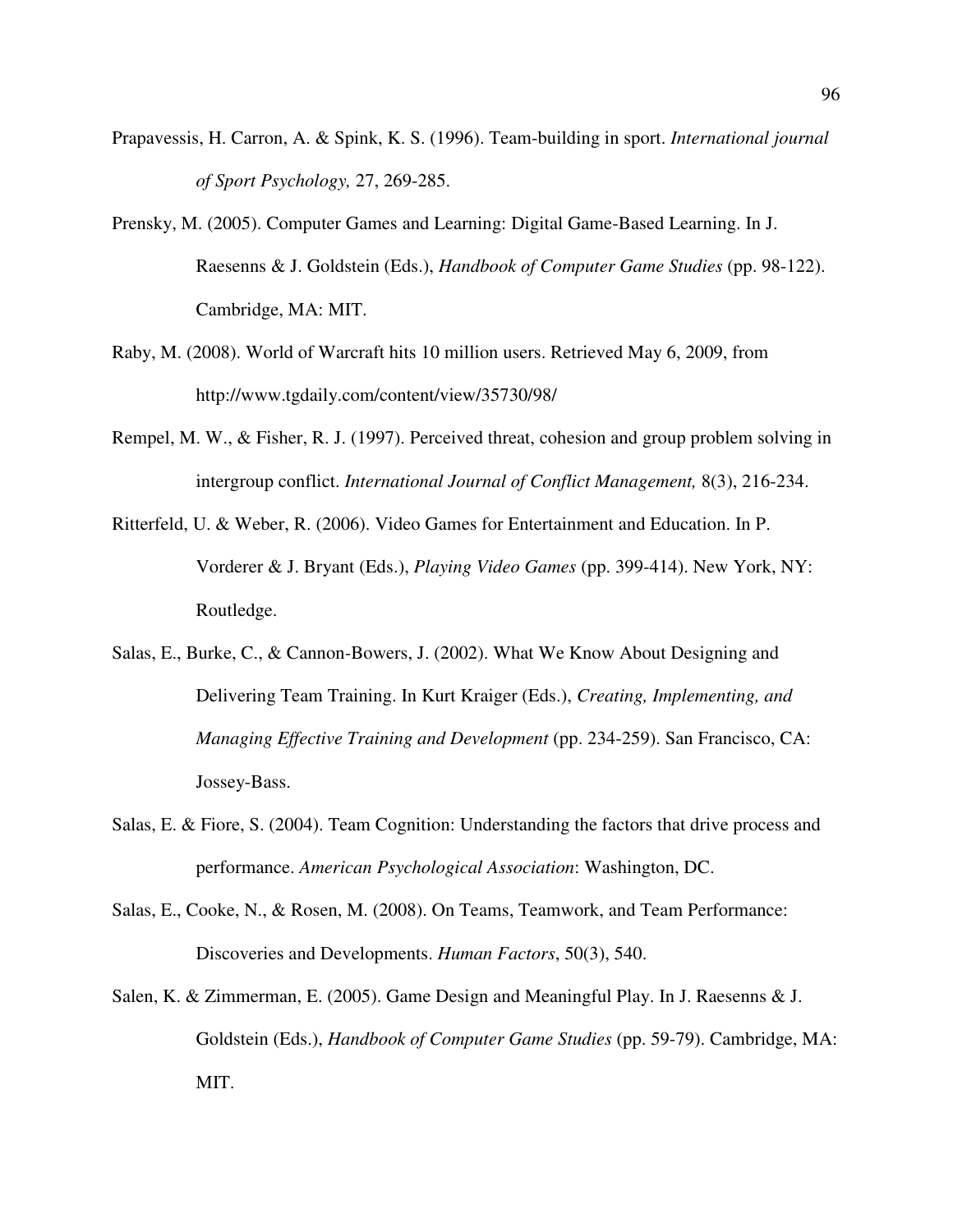- Schutz, R.W., Eom, H. J., Smoll, F. L., & Smith, R. E. (1994). Examination of the factorial validity of the group environment questionnaire. *Research Quarterly for Exercise and Sport*, 65(3), 226-236.
- Seashore, S. E. (1954). *Group Cohesiveness in the Industrial Work Group*. New York, NY: Ayer Publishing.
- Senecal, J., Loughead, T. M. & Bloom, G. A. (2008). A season-long team-building intervention program: Examining the effect of team goal setting on cohesion. *Journal of Sport & Exercise Psychology,* 30(2), 86-99.
- Shen, Z. & Zhou, S. (2006). Behavior representation and simulation for military operations on urbanized terrain. *Simulation*, 82(9), 593-607.
- Smith, J. S. (1997). The effect of an intervention program on cohesion with ninth grade female basketball teams. Oregon State University, Oregon.
- Smith, S. (2006). Perps, Pimps, and Provocative Clothing: Examining Negative Content. In P. Vorderer & J. Bryant (Eds.), *Playing Video Games* (pp. 57-76). . New York, NY: Routledge.
- Stewart, G. L., Manz, C. C., & Sims, H. P. (1999). *Team Work and Group Dynamics*. New York, NY: Wiley.
- Sundstrom, E. (1999). *The challenges of supporting work team effectiveness in Supporting Work Team Effectiveness* (pp. 2-23). San Francisco: Jossey-Bass.
- Swanson, R. & Holton III, E. (2001) Foundations of Human Resource Development. San Francisco, CA: Berrett-Koehler Publishers.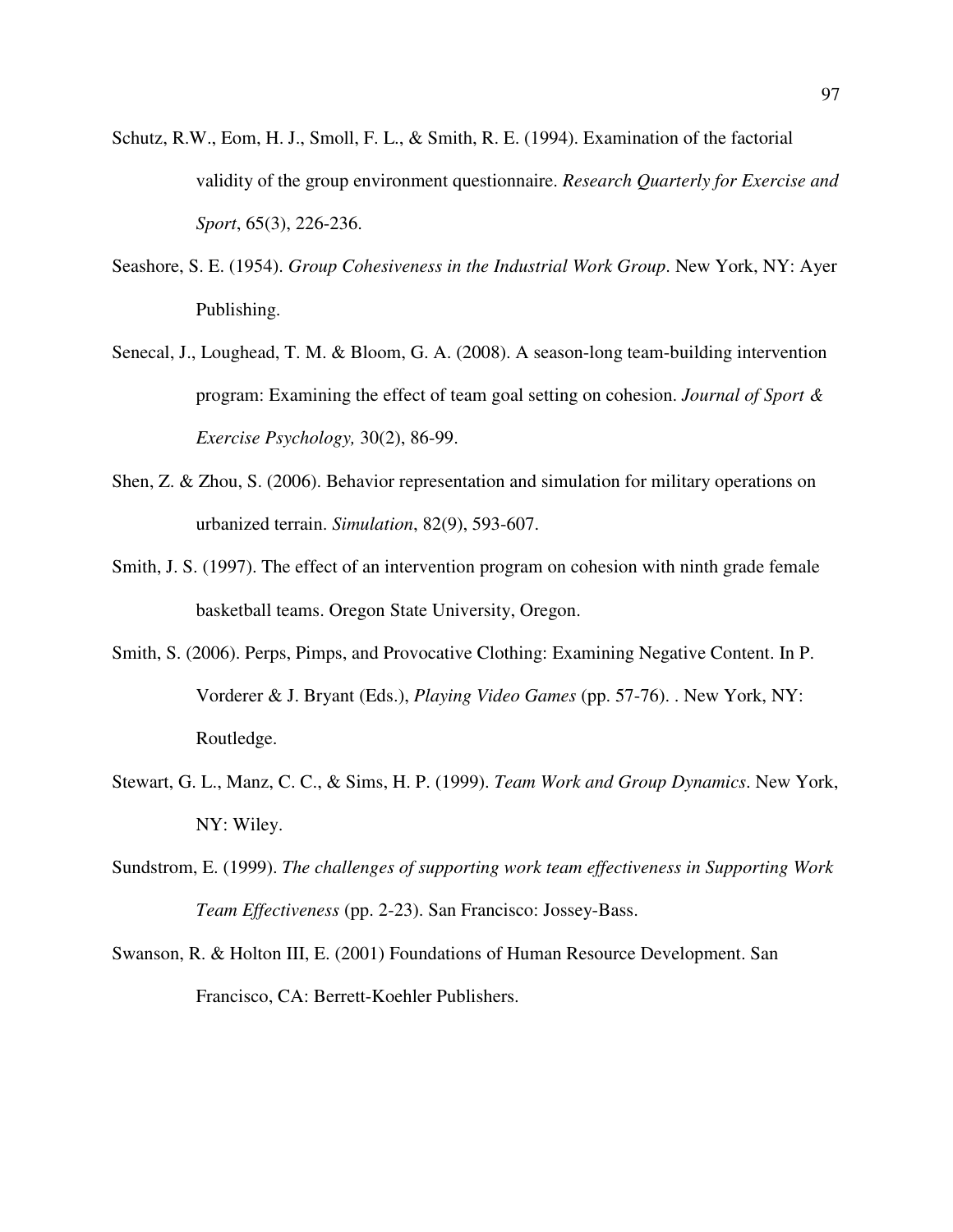- Swisher, K. (2008, June 9). All Things Digital; Playing With Others: Robert Kotick of Activision on how videogames are morphing into something a lot more social. New York, NY: *Wall Street Journal*.
- Treadwell, T., Lavertue, N., Kumar, V. K., & Veeraraghavan, V. (2001). The Group Cohesion Scale-Revised: reliability and validity. *International Journal of Action Methods, 54*(1), 3-12.
- Tucker, P. (2008). Virtual Health. *The Futurist*. 42(5), 60-61.
- Tuckman, B. W. & Jensen, M. A. (1977).Stage of small-group development revisited. *Group and Organization Studies*, 2(4), 419-427.
- Valluri, A. (2006). Learning and cooperation in sequential games. *International society for adaptive behavior*, 14(3), 195-209.
- Vorderer, P., & Ritterfeld, U. (2004). Enjoyment: At the heart of media entertainment. *Communication Theory*, 4, 388-408.

Vorderer, P. & Bryant, J., *Playing Video Games*. New York, NY: Routledge.

- Weber, R., Ritterfeld, U., & Kostygina, A. (2006). The Therapeutic Value of Video Games. In P. Vorderer & J. Bryant (Eds.), *Playing Video Games* (pp. 347-362). New York, NY: Routledge.
- Weinberg, R.S., & Gould, D. (2006). *Foundations of sport and exercise psychology (4th ed.).* Champaign, IL: Human Kinetics.
- Williams, D. (2006). Groups and Goblins: The Social and Civic Impact of Online Gaming. *Journal of Broadcasting and Electronic Media*. 50(4), 651-670.
- Williams, Dmitri C. (2004). *Trouble in River City: The social life of video games*. Unpublished doctoral dissertation, University of Michigan, Michigan.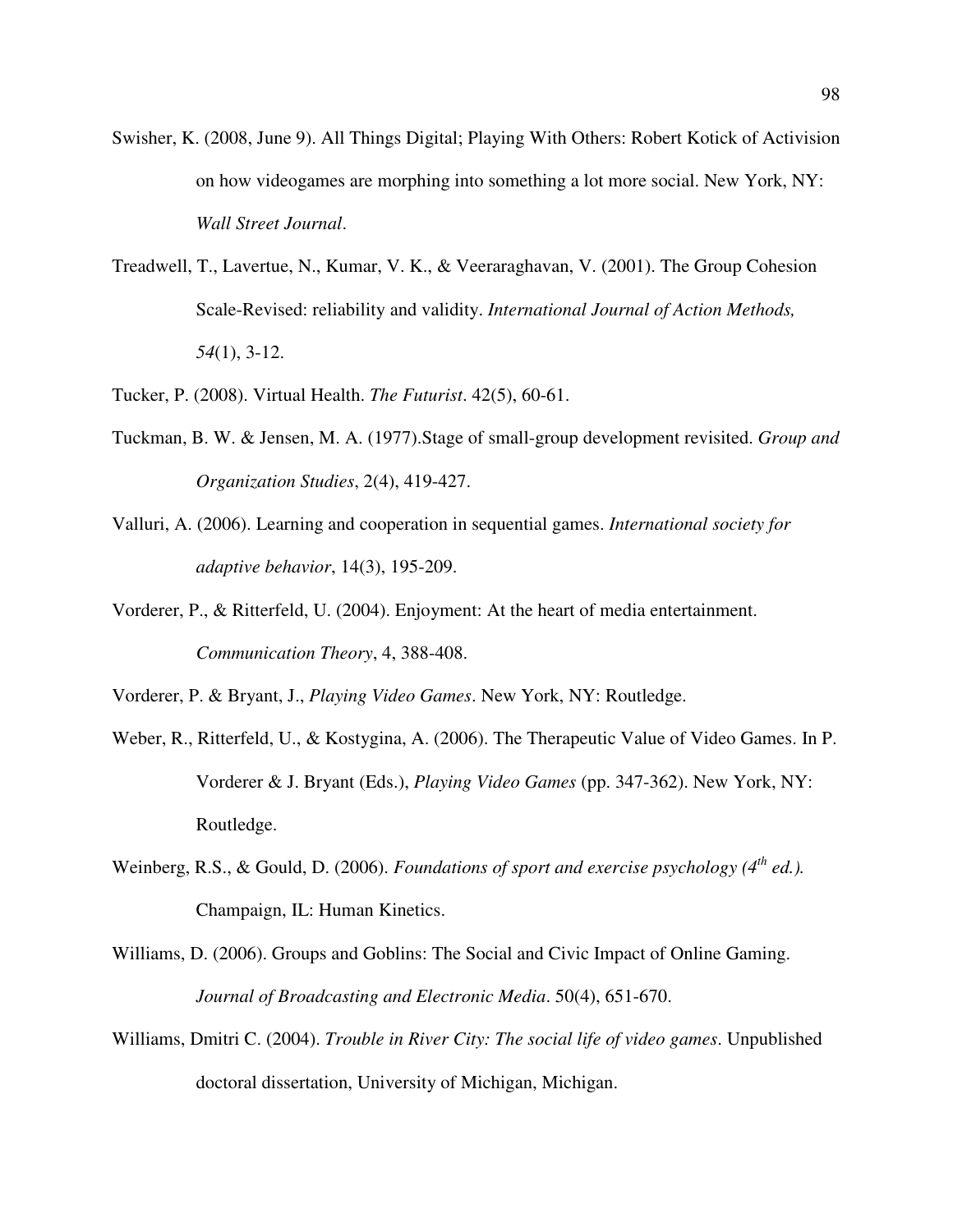- Winn, J. & Heeter, C. (2009). Gaming, gender, and time: Who makes time to play? *Sex Roles*, 61(1), 1-14.
- Winter, J., Waner, K., & Neal-Mansfield, J. (2008). Team climate and productivity for similar majors versus mixed majors. *Journal of Education for Business.* 83(5), 265-269.
- Woodcock, M. & St Francis, D. (1994). *Team Building Strategy*. Hampshire, England: Aldershot.
- Wright, J., Huston, A., Vandewater, E., Bickman, D., Scantlin, R., Kolter, J., Caplovitz, A., Lee, J., Hofferth, S., & Finkelstein, J. (2001). American children's use of electronic media in 1997: A national survey. *Journal of Applied Development Psychology*, 22, 31-47.
- Yukelson, D. (1997). Principles of effective team building interventions in sport: a direct services approach at Penn State University. *Journal of Applied Sport Psychology*, 9, 73-96.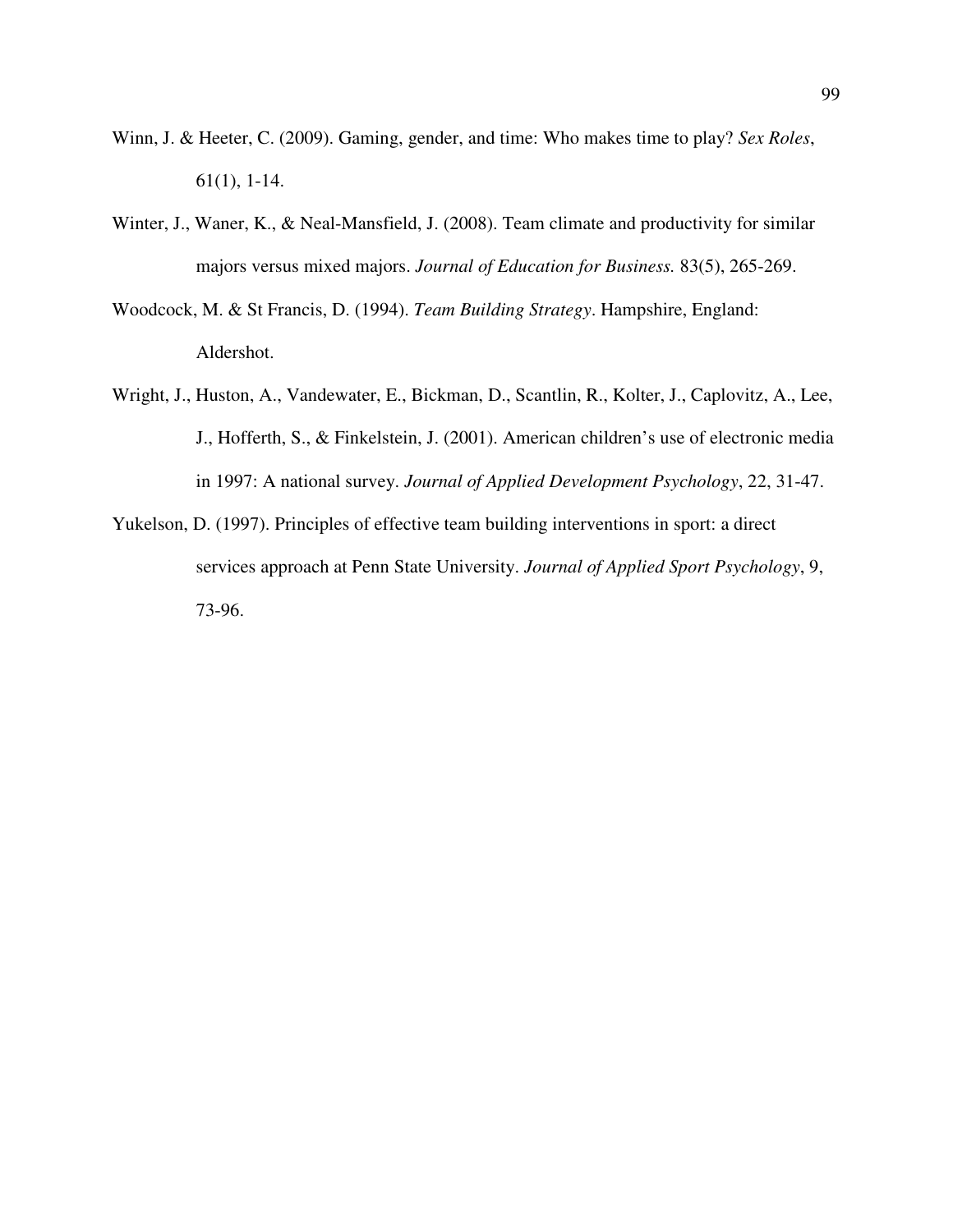## APPENDIX A: LIST OF ACRONYMS

- ANCOVA: Analysis of Covariance
- ANOVA: Analysis of Variance
- ATG-S: Individual Attraction to the Group-Social
- ATG-T: Individual Attraction to the Group-Task
- ERA: Entertainment Retailers Association
- ESA: Entertainment Software Association
- ESRB: Entertainment Software Rating Board
- FPS: First Person Shooter
- GCS: Group Cohesion Scale
- GCS-R: Group Cohesion Scale-Revised
- GEQ: Group Environment Questionnaire
- GI-S: Group Integration-Social
- GI-T: Group Integration-Task
- ICRA: Internet Content Rating Association
- MANCOVA: Multivariate Analysis of Covariance
- MMOG: Massively-Multiplayer Online Game
- MMORPG: Massively-Multiplayer Online Role-Playing Game
- OME: Outdoor Management Education
- PCI: Platoon Cohesion Index

100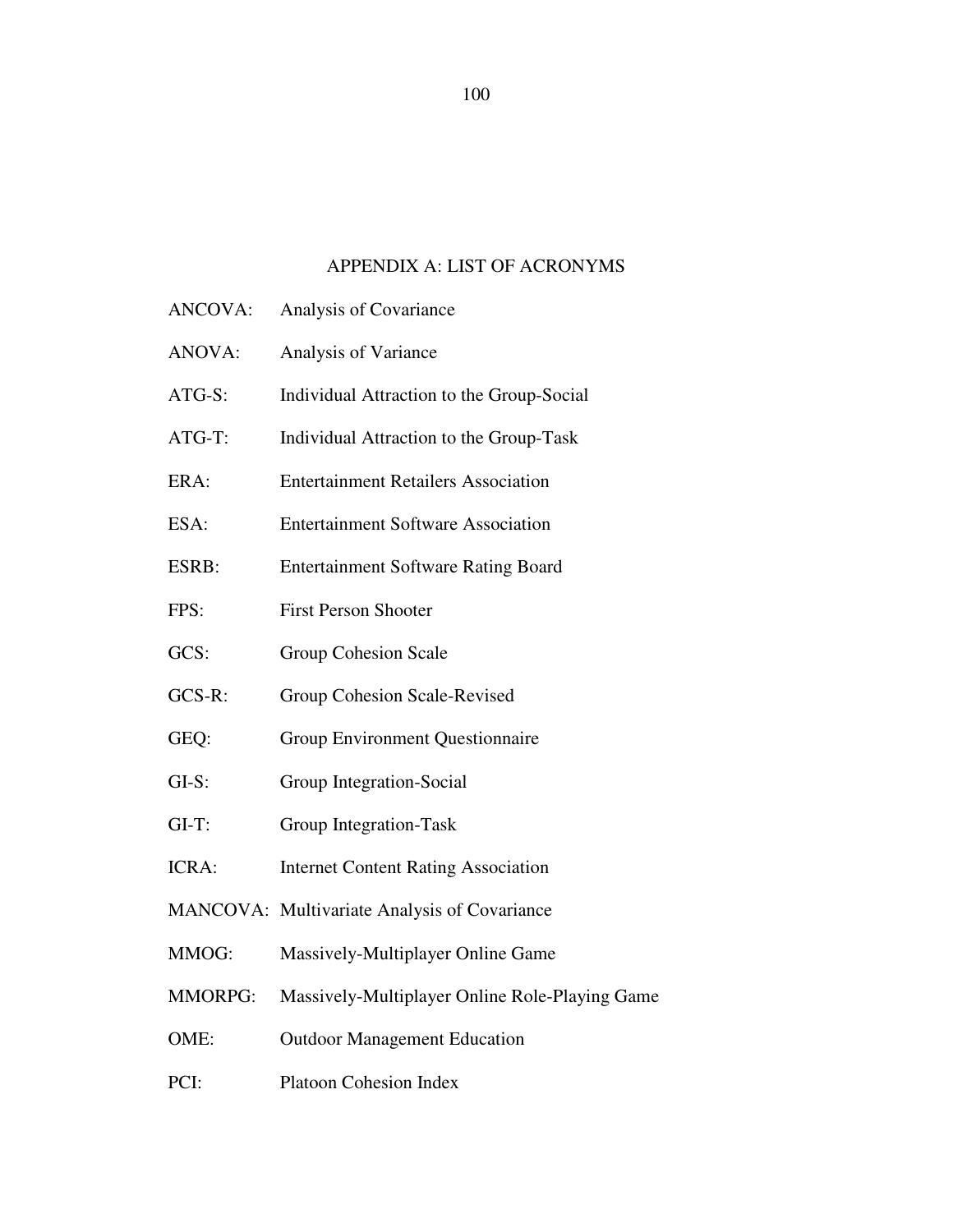| SCO:  | <b>Sports Cohesiveness Questionnaire</b>         |
|-------|--------------------------------------------------|
| SNES: | Super Nintendo Entertainment System              |
| SPSS: | <b>Statistical Package for Social Scientists</b> |
| VCS:  | Video Computer System                            |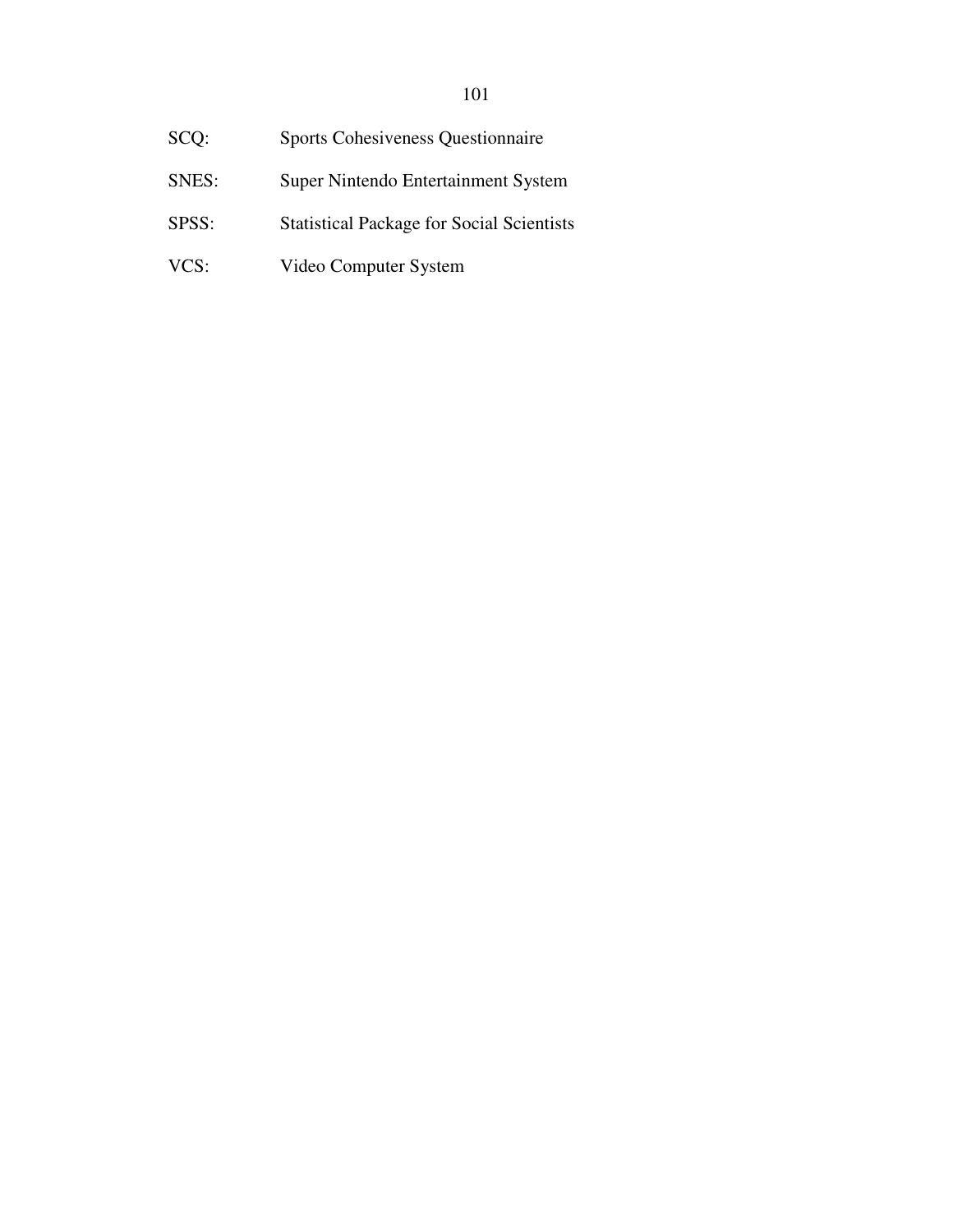#### APPENDIX B: IRB APPROVAL LETTER



**Institutional Review Board** 

Terre Haute, Indiana 47809 812-237-3088 Fax 812-237-3092 Federal Wide Assurance Number: FWA00001884

November 12, 2009

Gregory Anderson George Maughn, Ph.D. Department of Technology Management College of Technology Indiana State University

RE: The effects of collaborative video games on team cohesion (IRB # 10-069)

Dear Mr. Anderson:

The Institutional Review Board has conducted an expedited review of your proposed research project listed above. Your proposed study is approved. The approval for this study expires on October 30, 2010. Prior to the approval expiration date, if you plan to continue this study you will need to submit a continuation request (Form E) for review and approval by the IRB. Additionally, once you complete your study, you will need to submit the Completion of Activities report (Form G).

Informed Consent: I have enclosed your informed consent form with the IRB stamp. Please either copy this form for use or type the IRB number, approval date, and expiration information at the bottom of the informed consent form. As a reminder, the signed informed consent forms must be kept for at least three years after your study is completed.

Reporting of Problems: Any problems involving risk to subjects or others, injury or other adverse effects experienced by subjects, and incidents of noncompliance must be reported to the IRB Chairperson or Vice Chairperson via phone or e-mail immediately. Additionally, you must submit Form F to the Office of Sponsored Programs within 5 working days after first awareness of the problem.

Modifications: Any modifications to this proposed study or to the informed consent form will need to be submitted using Form D for review and approval by the IRB prior to implementation.

If you have any questions, please contact the Office of Sponsored Programs at 812-237-3088 or irb@indstate.edu, your question will be directed to the appropriate person. I wish you well in completing your study.

Sincerely, litne,

Vicki Hammen, Ph.D. Vice Chair, Institutional Review Board

cc: Dawn Underwood, IRB Administrator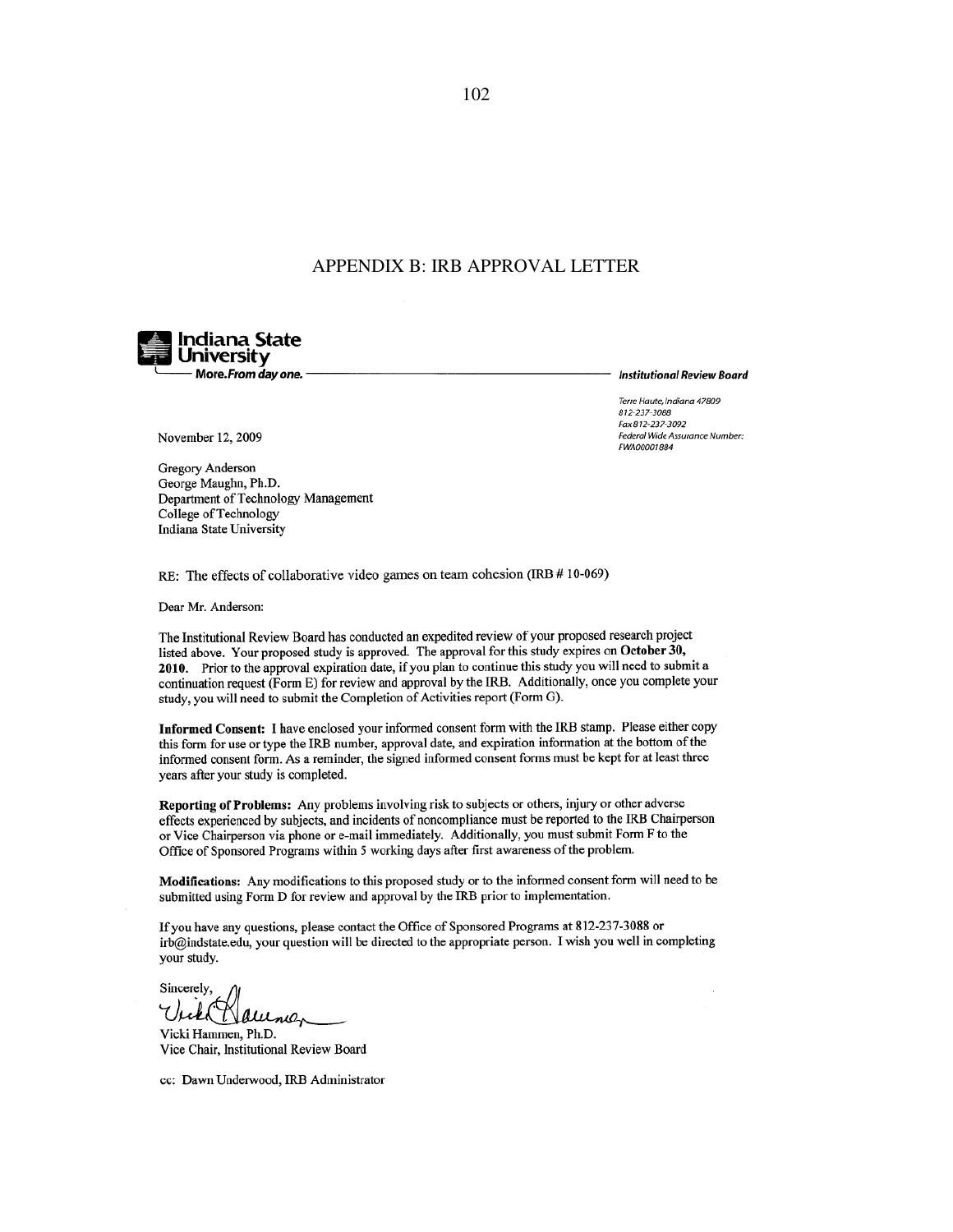### APPENDIX C: IRB MODIFICATION APPROVAL LETTER

December 7, 2009

Gregory Anderson George Maughan, Ph.D. Department of Technology Management College of Technology Indiana State University

RE: The effects of collaborative video games on team cohesion (IRB # 10-069)

Dear Mr. Anderson:

The modification request for the above referenced research project has been reviewed by the Institutional Review Board (IRB) through the minor modification review procedure. Your modification request that includes:

• Reduction in subjects' participation time.

has been approved. The IRB approval expiration date for this study, including these modifications, remains the same as that granted by the IRB after its review of your original application, October 30, 2010. Prior to the approval expiration date, if you plan to continue this study, you will need

103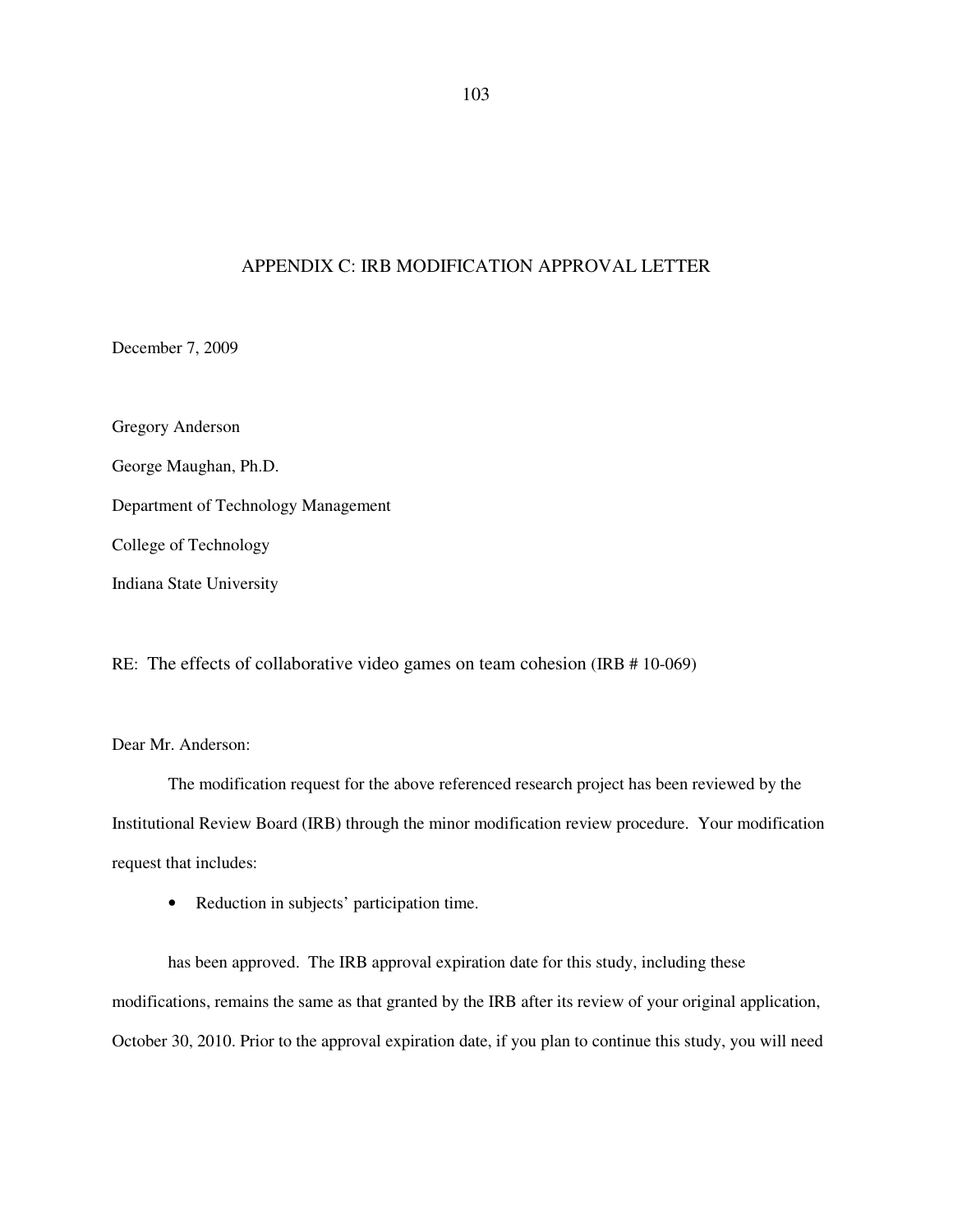to submit a continuation request (Form E) for review and approval by the IRB. Lastly, once you complete your study, please submit the completion of activities report (Form G).

**Informed Consent**: If there were revisions to your informed consent document a stamped copy has been enclosed. Please either copy this form or type the IRB number, approval date, and expiration date at the bottom of the revised informed consent form.

**Reporting of Problems**: If an adverse event occurs or risk to participants is increased, you must report it to the IRB Chairperson or Vice Chairperson via phone or e-mail immediately and submit Form F to the Office of Sponsored Programs within 5 working days after first awareness of the problem.

**Modifications:** If you would like to make additional modifications to this study or to the informed consent forms, please submit another Form D for review and approval before implementation.

If you have any questions, please contact the Office of Sponsored Programs at 812-237-3088 or irb@indstate.edu, your question will be directed to the appropriate person. I wish you well in completing your study.

Sincerely,

Vicki Hammen, Ph.D. Vice Chair, IRB cc: Dawn Underwood, IRB Administrator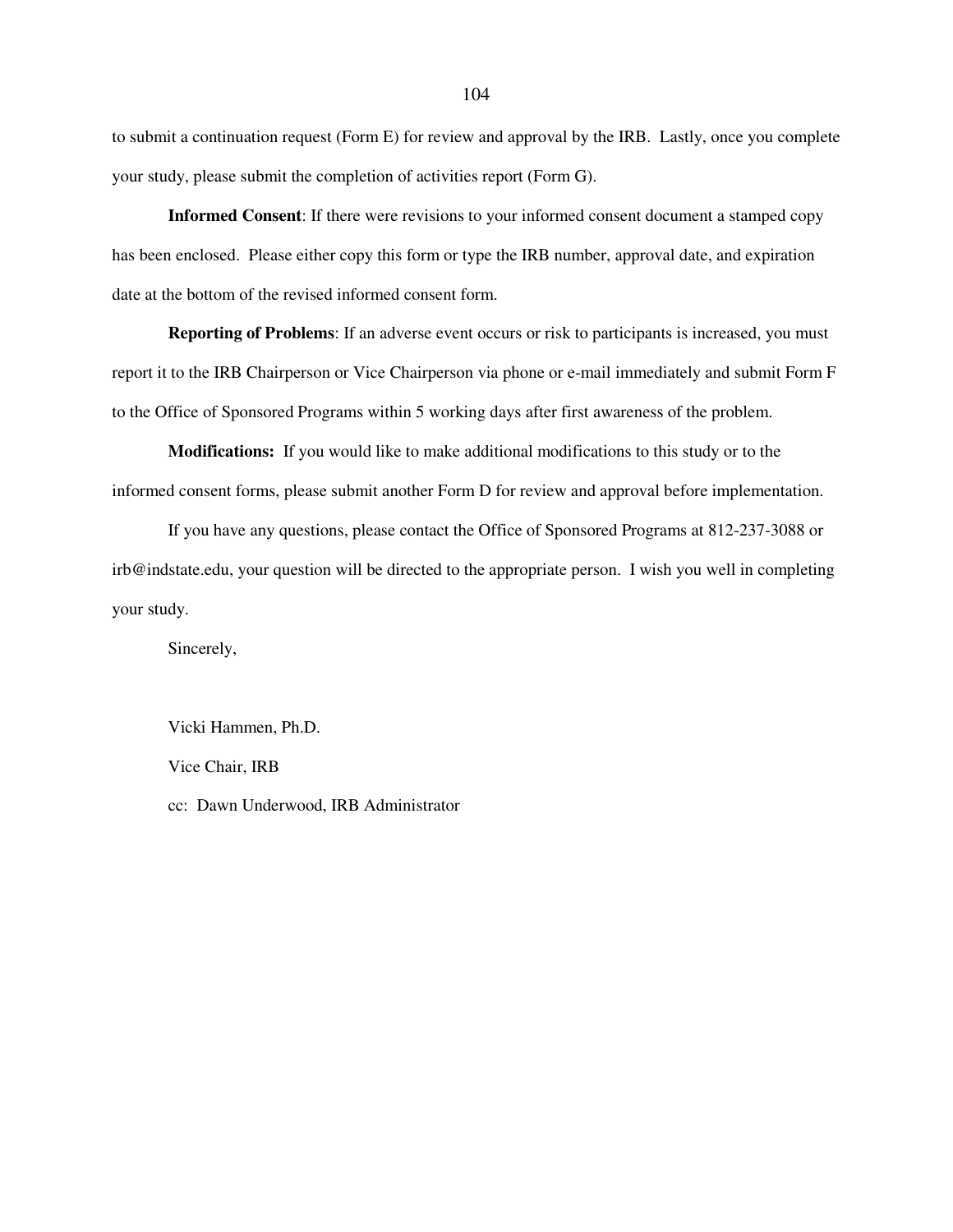## APPENDIX D: FLOWCHART OF PROCEDURES

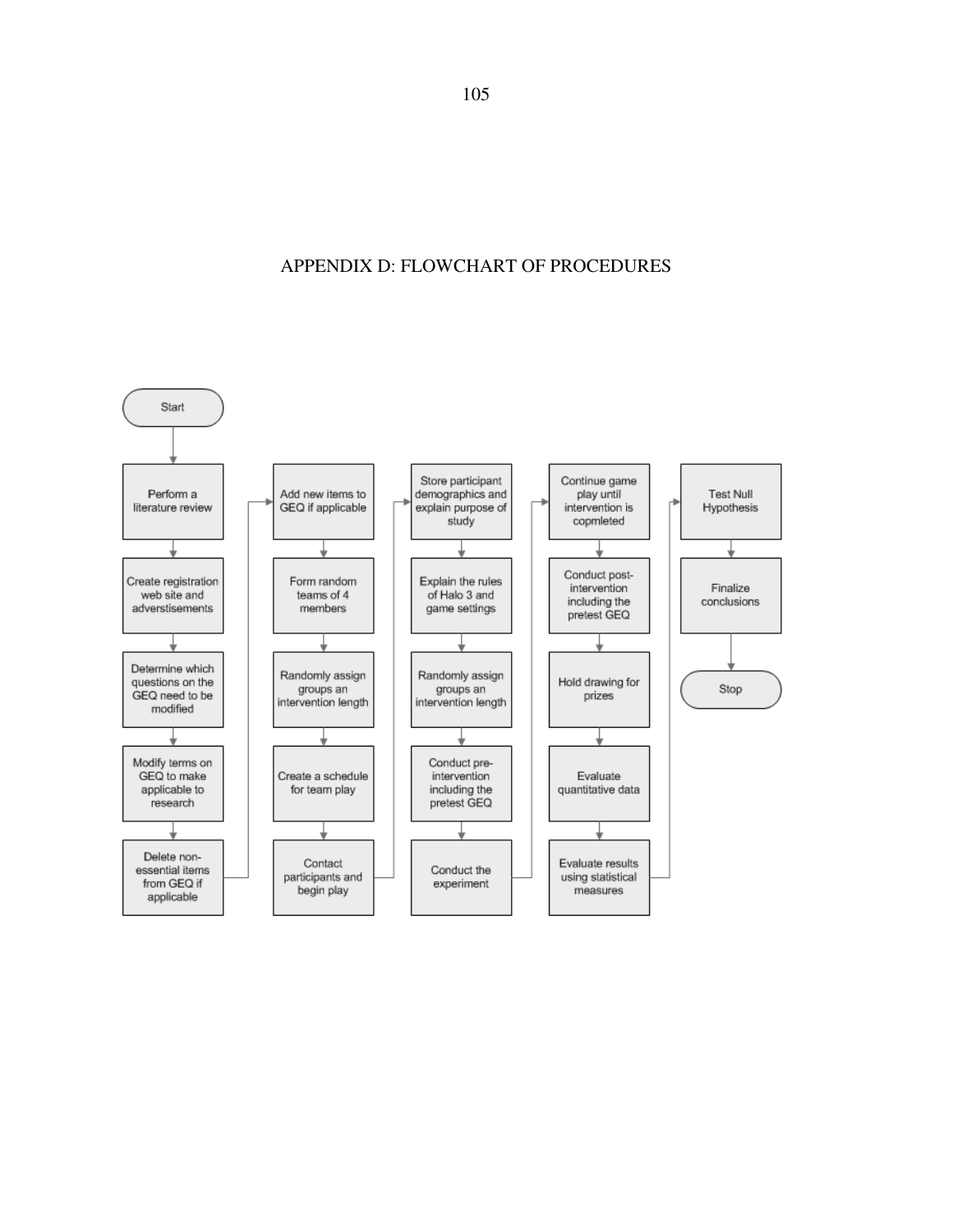## APPENDIX E: INFORMED CONSENT FORM

## **CONSENT TO PARTICIPATE IN RESEARCH Collaborative Video Game Play Study**

You are invited to participate in a research study conducted by Greg Anderson, who is a doctoral student from the Technology Management Department at Indiana State University. Mr. Anderson is conducting this study for his doctoral dissertation. Dr. George Maughan is his faculty sponsor for this project.

Your participation in this study is entirely voluntary. You should read the information below and ask questions about anything you do not understand, before deciding whether or not to participate. You are being asked to participate in this study because you are a Weber State University student between the ages of 18 and 29.

#### **PURPOSE OF THE STUDY**

The purpose of this study is to see how if playing collaborative video games increases a sense of team cohesion We hope to use what we learn from the study inform society of a benefit from playing collaborative video games and provide another means for industry to achieve greater team cohesion.

#### **PROCEDURES**

If you volunteer to participate in this study, we will ask you to do the following:

- 1. We will ask you to take part in playing Halo 3 for 2 hours, one day a week as a group competing against other teams. The study will last up to 3 weeks requiring at most 6 hours of video game play.
- 2. You will be required to take an 18 question pre-test before game play begins and an 18 question posttest when game play ends.
- 3. You must be present for each of your game play sessions or you will be dropped from the study.

#### **POTENTIAL RISKS AND DISCOMFORTS**

We expect that any risks, discomforts, or inconveniences will be minor and we believe that they are not likely to happen. If discomforts become a problem, you may discontinue your participation.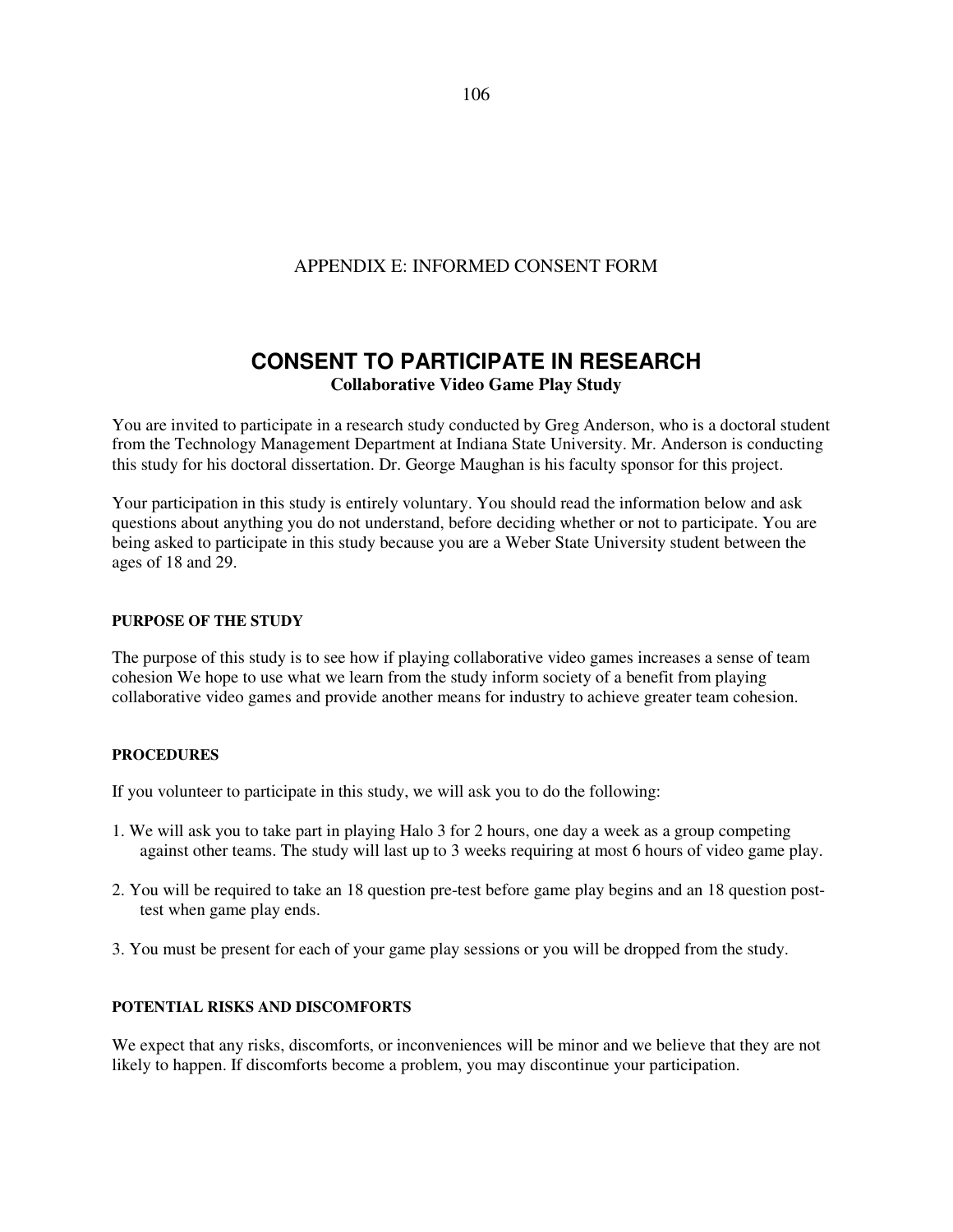#### **POTENTIAL BENEFITS TO SUBJECTS AND/OR TO SOCIETY**

It is not likely that you will benefit directly from participation in this study, but the research should help us learn whether or not playing collaborative video games can have a positive effect on team cohesion.

#### **PAYMENT FOR PARTICIPATION**

You will not receive any payment or other compensation for participation in this study. There is also no cost to you for participation. However, your name will be entered into a drawing to win an Xbox gaming system.

#### **CONFIDENTIALITY**

Any information that is obtained in connection with this study and that can be identified with you will remain confidential and will be disclosed only with your permission or as required by law. Confidentiality will be maintained by means of a code number to let Mr. Anderson and Dr. Maughan know who you are.

We will not use your name in any of the information we get from this study or in any of the research reports. When the study is finished, we will destroy the list that shows which code number goes with your name. Information that can identify you individually will not be released to anyone outside the study. Mr. Anderson will, however, use the information collected in his dissertation and other publications. We also may use any information that we get from this study in any way we think is best for publication or education. Any information we use for publication will not identify you individually.

#### **PARTICIPATION AND WITHDRAWAL**

You can choose whether or not to be in this study. If you volunteer to be in this study, you may withdraw at any time without consequences of any kind. You may also refuse to answer any questions you do not want to answer. There is no penalty if you withdraw from the study.

#### **IDENTIFICATION OF INVESTIGATORS**

If you have any questions or concerns about the research, please feel free to contact Mr. Greg Anderson Principal Investigator Department of Computer Science 2401 University Circle Ogden, UT 84408-2401 801-626-8098 ganderson@weber.edu

#### **RIGHTS OF RESEARCH SUBJECTS**

If you have any questions about your rights as a research subject, you may contact the Indiana State University Institutional Review Board (IRB) by mail at Indiana State University, Office of Sponsored Programs, Terre Haute, IN 47809, by phone at (812) 237-8217, or e-mail the IRB at irb@indstate.edu.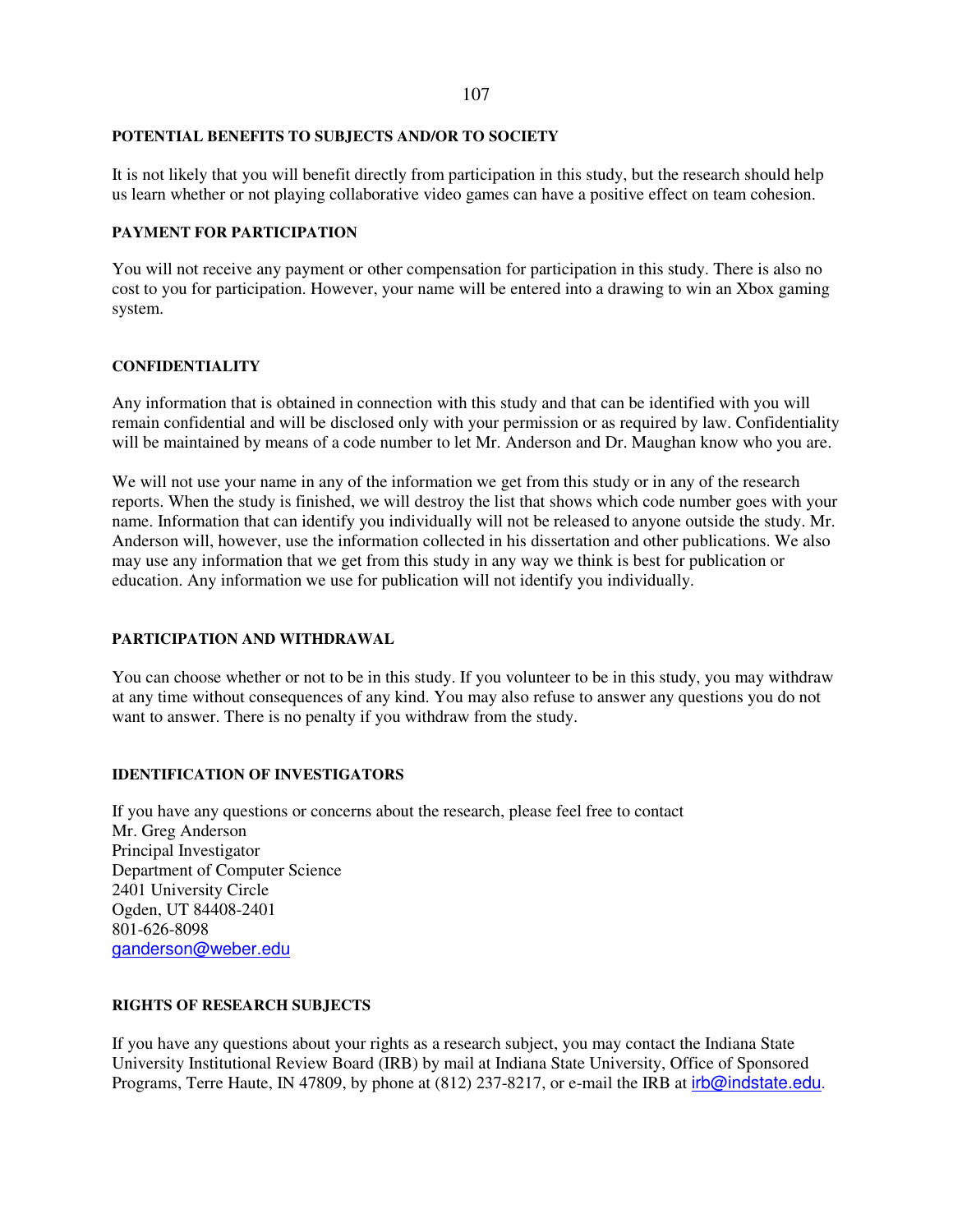You will be given the opportunity to discuss any questions about your rights as a research subject with a member of the IRB. The IRB is an independent committee composed of members of the University community, as well as lay members of the community not connected with ISU. The IRB has reviewed and approved this study.

I understand the procedures described above. My questions have been answered to my satisfaction, and I agree to participate in this study. I have been given a copy of this form.

\_\_\_\_\_\_\_\_\_\_\_\_\_\_\_\_\_\_\_\_\_\_ \_\_\_\_\_\_\_\_\_\_\_\_\_\_\_\_\_\_\_\_\_\_\_\_\_\_\_\_\_\_\_\_\_\_\_\_\_\_\_\_\_\_\_\_\_\_\_\_\_

Printed Name of Subject Signature of Subject Date

Indiana State University Institutional Review Board

| <b>IRB</b> Number:      |  |
|-------------------------|--|
| Approval:               |  |
| <b>Expiration Date:</b> |  |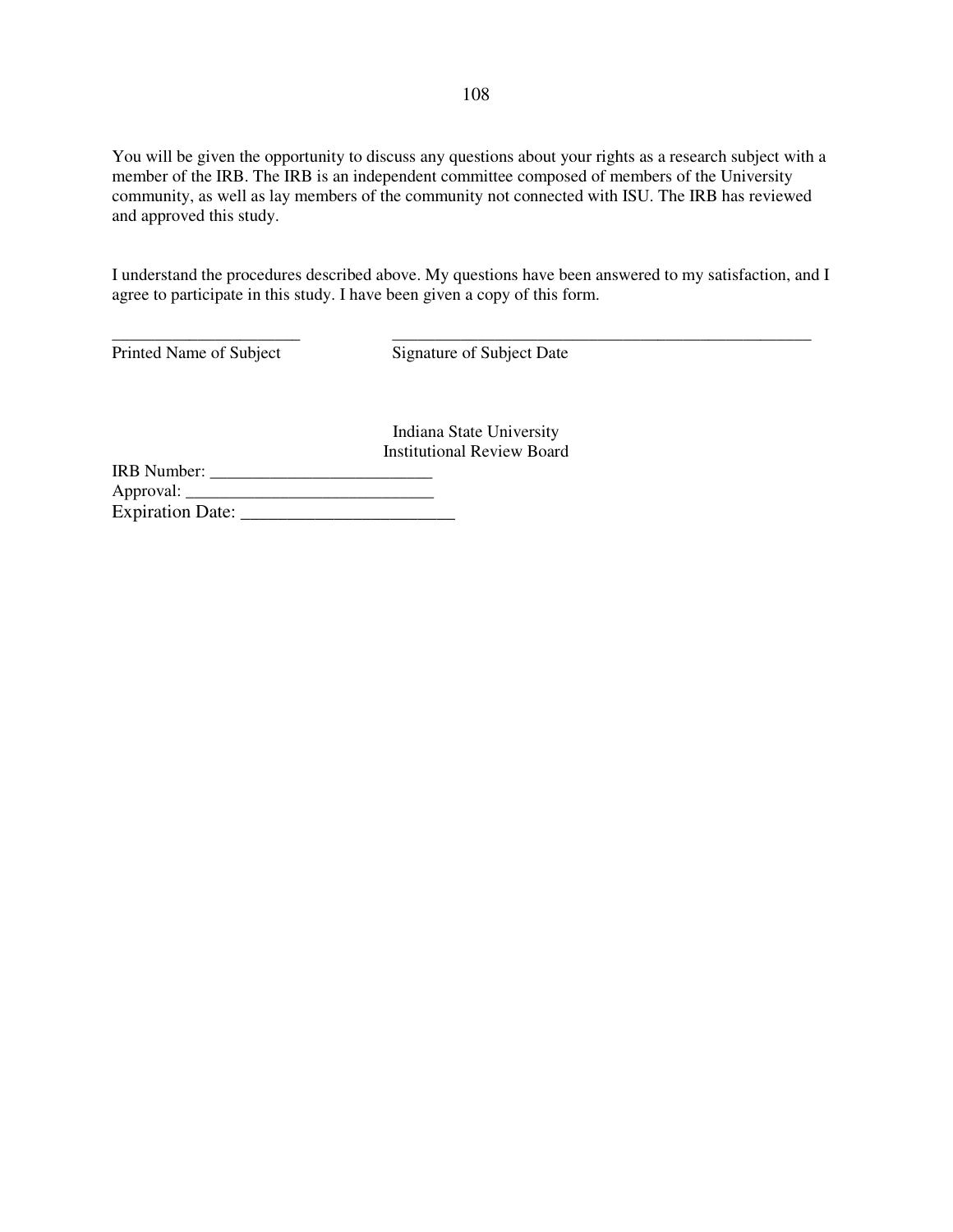# APPENDIX F: MODIFIED GEQ PRETEST

|  |              |                                |                                      |                                                                                   |                |                |                 |        |   | The Group Environment Questionnaire (Pre Test) Subject #                                          |
|--|--------------|--------------------------------|--------------------------------------|-----------------------------------------------------------------------------------|----------------|----------------|-----------------|--------|---|---------------------------------------------------------------------------------------------------|
|  |              |                                |                                      |                                                                                   |                |                |                 |        |   | Before taking this survey you should have spent 5 minutes just getting to know a little bit about |
|  |              |                                |                                      | each team member (i.e. Hobbies, favorite video games, work, school, etc.)         |                |                |                 |        |   |                                                                                                   |
|  |              |                                |                                      |                                                                                   |                |                |                 |        |   | Before taking this survey, for 5 minutes discuss any strategies for how you will play the video   |
|  |              |                                |                                      | game in order to achieve the best performance                                     |                |                |                 |        |   |                                                                                                   |
|  |              |                                |                                      | Average number of hours you play video games a week: ____________________________ |                |                |                 |        |   |                                                                                                   |
|  |              | Have you played Halo 3 before: |                                      |                                                                                   | Yes            | N <sub>0</sub> |                 |        |   |                                                                                                   |
|  |              |                                |                                      | In your opinion, what is your Halo 3 skill level:                                 |                | Easy           |                 | Medium |   | Hard                                                                                              |
|  |              |                                |                                      | Please respond by checking a numerical response for each question.                |                |                |                 |        |   |                                                                                                   |
|  |              |                                |                                      | 1. I do not enjoy being a part of the social interaction of this team             |                |                |                 |        |   |                                                                                                   |
|  | Strongly     |                                |                                      |                                                                                   |                |                |                 |        |   | Strongly                                                                                          |
|  | Disagree     |                                |                                      |                                                                                   |                |                |                 |        |   | Agree                                                                                             |
|  |              |                                |                                      | $1 \t2 \t3 \t4 \t5 \t6 \t7 \t8$                                                   |                |                |                 |        | 9 |                                                                                                   |
|  |              |                                |                                      |                                                                                   |                |                |                 |        |   |                                                                                                   |
|  |              |                                |                                      |                                                                                   |                |                |                 |        |   | 2. I am not happy with my level of participation within the video game play and what my           |
|  | Strongly     |                                | responsibilities are during the game |                                                                                   |                |                |                 |        |   | Strongly                                                                                          |
|  | Disagree     |                                |                                      |                                                                                   |                |                |                 |        |   | Agree                                                                                             |
|  | $\mathbf{1}$ | $\overline{2}$                 | $\mathfrak{Z}$                       | $\overline{4}$                                                                    | 5 <sup>5</sup> | $6\degree$     | $7\overline{ }$ | 8      | 9 |                                                                                                   |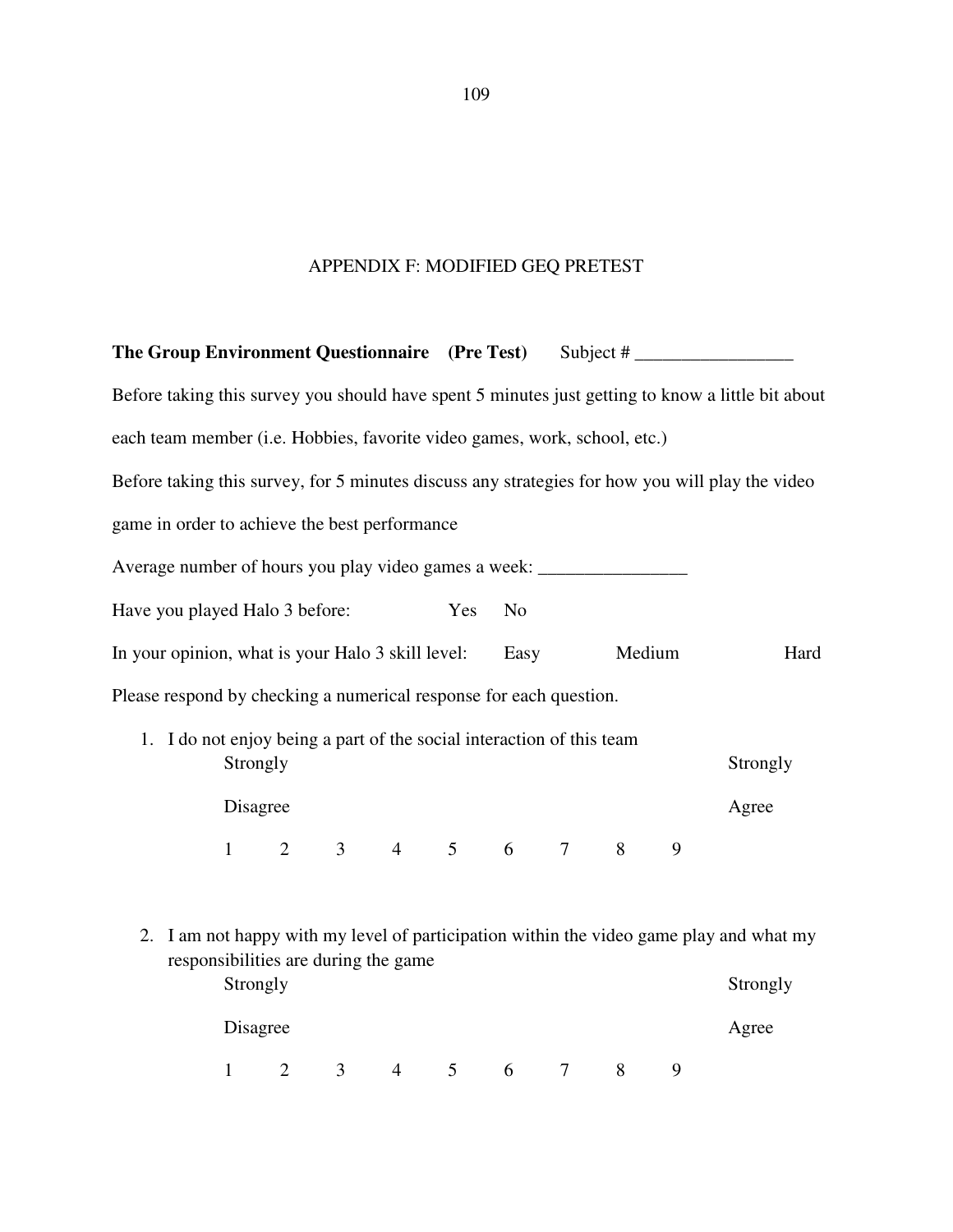| 3. I am not going to miss the members of this team when this video game play ends<br>Strongly |  |                      |                                                                           |                |                |                |       |   |   |                                                                              | Strongly                                                                                            |
|-----------------------------------------------------------------------------------------------|--|----------------------|---------------------------------------------------------------------------|----------------|----------------|----------------|-------|---|---|------------------------------------------------------------------------------|-----------------------------------------------------------------------------------------------------|
|                                                                                               |  | Disagree             |                                                                           |                |                |                |       |   |   |                                                                              | Agree                                                                                               |
|                                                                                               |  | $\mathbf{1}$         | $\overline{2}$                                                            | 3 <sup>7</sup> | $\overline{4}$ |                | 5 6 7 |   | 8 | 9                                                                            |                                                                                                     |
|                                                                                               |  | Strongly             |                                                                           |                |                |                |       |   |   | 4. I am unhappy with my team's level of desire to do well in this video game | Strongly                                                                                            |
|                                                                                               |  | Disagree             |                                                                           |                |                |                |       |   |   |                                                                              | Agree                                                                                               |
|                                                                                               |  |                      | $1 \t2 \t3 \t4 \t5 \t6 \t7 \t8$                                           |                |                |                |       |   | 9 |                                                                              |                                                                                                     |
|                                                                                               |  | Strongly             | 5. I consider some members on this team my friends                        |                |                |                |       |   |   |                                                                              | Strongly                                                                                            |
|                                                                                               |  | Disagree             |                                                                           |                |                |                |       |   |   |                                                                              | Agree                                                                                               |
|                                                                                               |  | $\mathbf{1}$         | $\overline{2}$                                                            |                | 3 4 5 6 7      |                |       |   | 8 | 9                                                                            |                                                                                                     |
|                                                                                               |  | Strongly             |                                                                           |                |                |                |       |   |   |                                                                              | 6. This team does not give me enough opportunities to improve my video game play skills<br>Strongly |
|                                                                                               |  | Disagree             |                                                                           |                |                |                |       |   |   |                                                                              | Agree                                                                                               |
|                                                                                               |  | 1                    | $\overline{2}$                                                            |                | 3 4 5 6 7 8    |                |       |   |   |                                                                              |                                                                                                     |
|                                                                                               |  | Strongly<br>Disagree | 7. I enjoy playing video games with other people more than with this team |                |                |                |       |   |   |                                                                              | Strongly<br>Agree                                                                                   |
|                                                                                               |  | $\mathbf{1}$         | 2                                                                         | 3              | $\overline{4}$ | 5 <sup>5</sup> | 6     | 7 | 8 | 9                                                                            |                                                                                                     |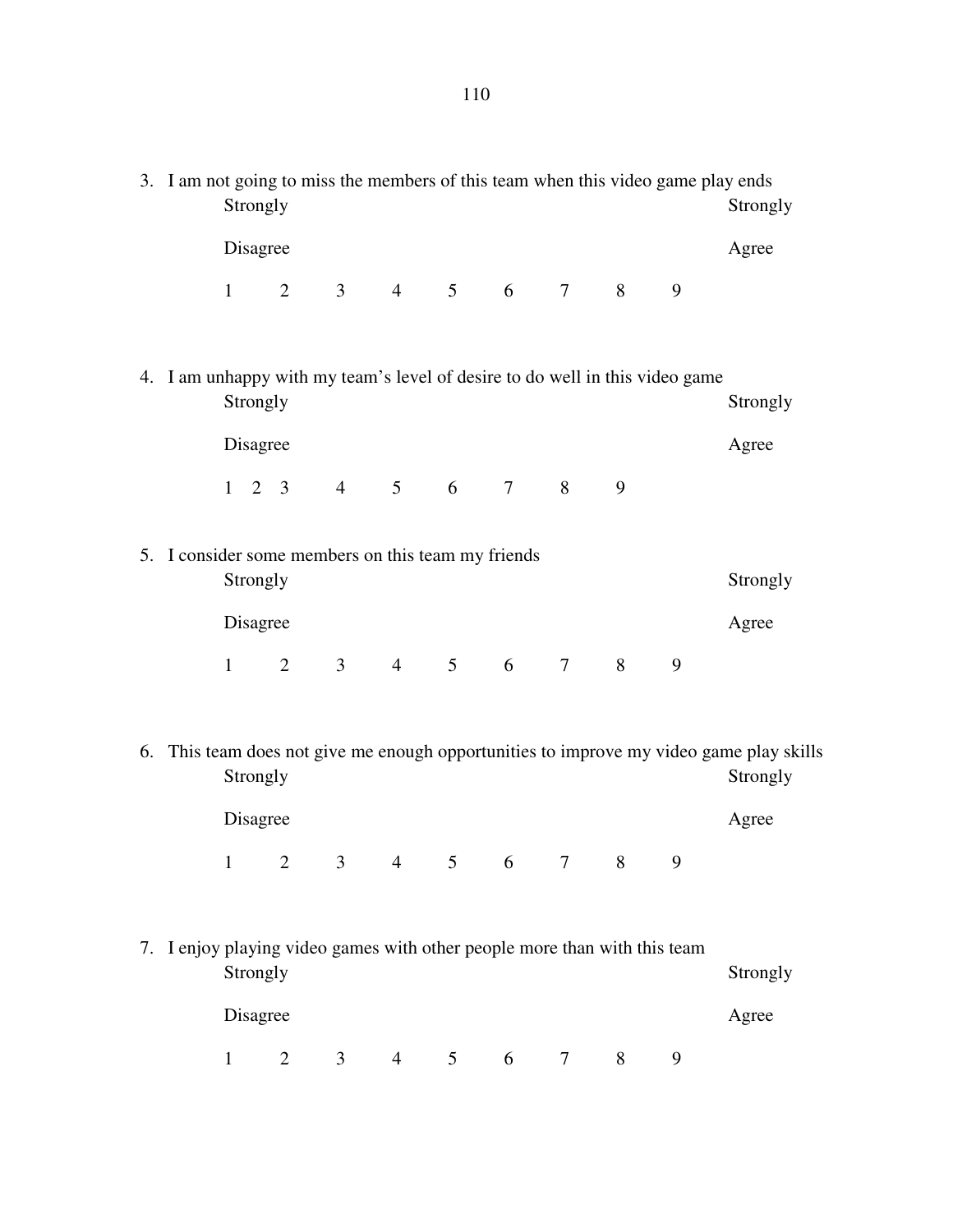| 8. I do not like the style of how this team plays this video game | Strongly     |                |   |                |                 |   |        |   |   |                                                                                                      |
|-------------------------------------------------------------------|--------------|----------------|---|----------------|-----------------|---|--------|---|---|------------------------------------------------------------------------------------------------------|
|                                                                   | Disagree     |                |   |                |                 |   |        |   |   | Agree                                                                                                |
|                                                                   | $\mathbf{1}$ | $\overline{2}$ |   | 3 4 5 6 7      |                 |   |        | 8 | 9 |                                                                                                      |
|                                                                   |              |                |   |                |                 |   |        |   |   |                                                                                                      |
| I belong                                                          |              |                |   |                |                 |   |        |   |   | 9. For me, this team is could become or is one of the most important social groups to which          |
|                                                                   | Strongly     |                |   |                |                 |   |        |   |   |                                                                                                      |
|                                                                   | Disagree     |                |   |                |                 |   |        |   |   | Agree                                                                                                |
|                                                                   | $\mathbf{1}$ | $\overline{2}$ |   | 3 4 5 6 7      |                 |   |        | 8 | 9 |                                                                                                      |
|                                                                   |              |                |   |                |                 |   |        |   |   |                                                                                                      |
|                                                                   | Strongly     |                |   |                |                 |   |        |   |   | 10. Our team is united in trying to reach its goals and performance in playing this game<br>Strongly |
|                                                                   | Disagree     |                |   |                |                 |   |        |   |   | Agree                                                                                                |
|                                                                   | $\mathbf{1}$ | $\overline{2}$ | 3 | $\overline{4}$ | $5\overline{)}$ | 6 | $\tau$ | 8 | 9 |                                                                                                      |

11. Members of our team would rather go out on their own and play rather than get together as a team and play

| Strongly |                      |          |   |  |   | Strongly |
|----------|----------------------|----------|---|--|---|----------|
| Disagree |                      |          |   |  |   | Agree    |
|          | $\blacktriangleleft$ | $\Delta$ | O |  | Q |          |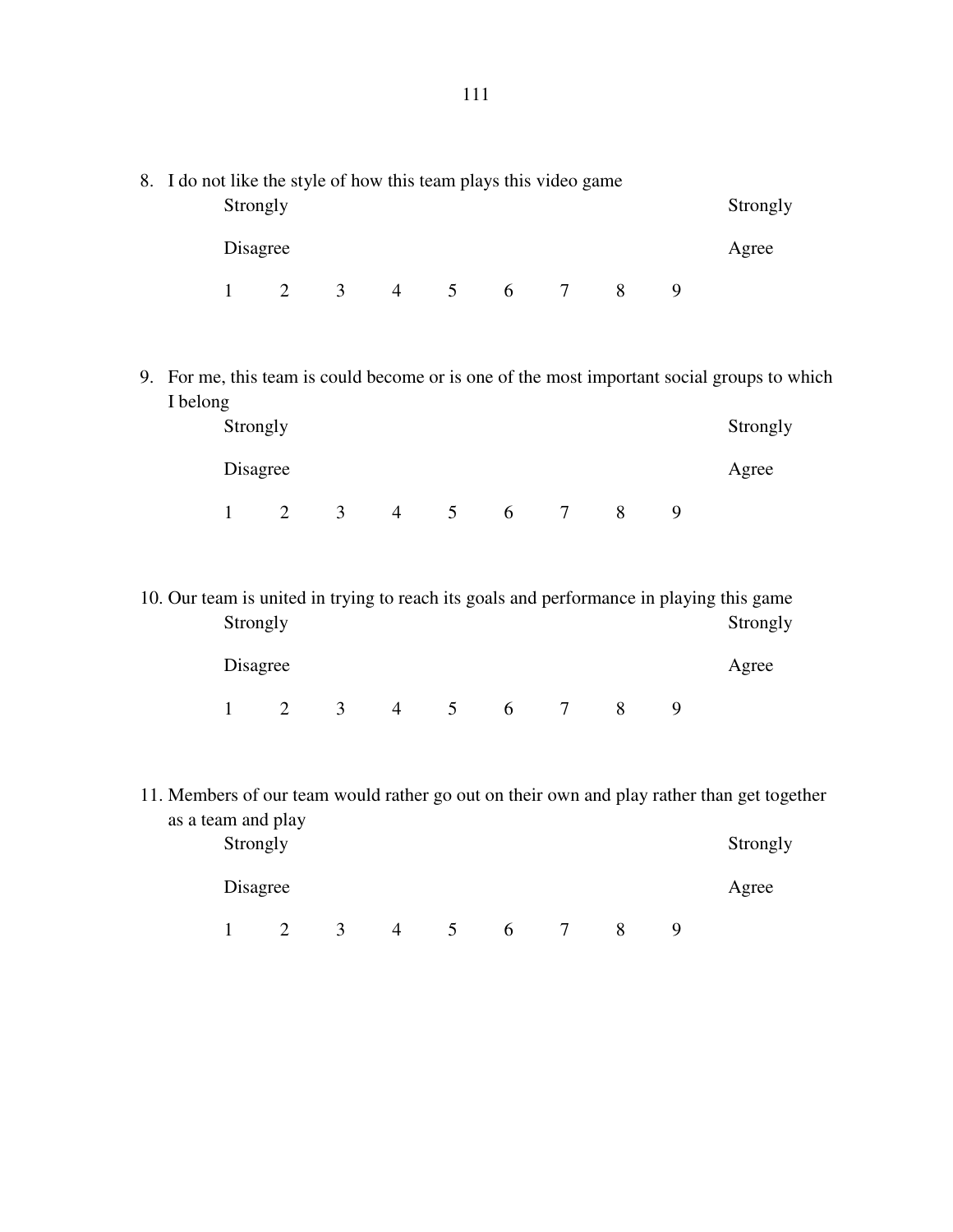|                                                                                                      | 12. We all take responsibility for any loss or poor performance by our team<br>Strongly<br>Strongly |                |   |                                                |                |   |            |   |   |                                                                                                       |  |  |
|------------------------------------------------------------------------------------------------------|-----------------------------------------------------------------------------------------------------|----------------|---|------------------------------------------------|----------------|---|------------|---|---|-------------------------------------------------------------------------------------------------------|--|--|
|                                                                                                      | Disagree                                                                                            |                |   |                                                |                |   |            |   |   | Agree                                                                                                 |  |  |
|                                                                                                      |                                                                                                     |                |   | $1 \t2 \t3 \t4 \t5 \t6 \t7 \t8$                |                |   |            |   | 9 |                                                                                                       |  |  |
|                                                                                                      |                                                                                                     |                |   |                                                |                |   |            |   |   |                                                                                                       |  |  |
| 13. Our team members rarely socialize together and would not want to get together to<br>socialize    |                                                                                                     |                |   |                                                |                |   |            |   |   |                                                                                                       |  |  |
|                                                                                                      | Strongly                                                                                            |                |   |                                                |                |   |            |   |   | Strongly                                                                                              |  |  |
|                                                                                                      | Disagree                                                                                            |                |   |                                                |                |   |            |   |   | Agree                                                                                                 |  |  |
|                                                                                                      |                                                                                                     |                |   | $1 \t2 \t3 \t4 \t5 \t6 \t7 \t8$                |                |   |            |   | 9 |                                                                                                       |  |  |
|                                                                                                      |                                                                                                     |                |   |                                                |                |   |            |   |   |                                                                                                       |  |  |
| 14. Our team members have conflicting aspirations for the team's performance<br>Strongly<br>Strongly |                                                                                                     |                |   |                                                |                |   |            |   |   |                                                                                                       |  |  |
|                                                                                                      | Disagree                                                                                            |                |   |                                                |                |   |            |   |   | Agree                                                                                                 |  |  |
|                                                                                                      |                                                                                                     |                |   | $1 \t2 \t3 \t4 \t5 \t6 \t7 \t8$                |                |   |            |   | 9 |                                                                                                       |  |  |
|                                                                                                      |                                                                                                     |                |   |                                                |                |   |            |   |   |                                                                                                       |  |  |
|                                                                                                      | Strongly                                                                                            |                |   |                                                |                |   |            |   |   | 15. Our team would like to spend time together outside of school time and this experiment<br>Strongly |  |  |
|                                                                                                      | Disagree                                                                                            |                |   |                                                |                |   |            |   |   | Agree                                                                                                 |  |  |
|                                                                                                      | $\mathbf{1}$                                                                                        | 2              |   | 3 4 5 6                                        |                |   | $7\degree$ | 8 | 9 |                                                                                                       |  |  |
|                                                                                                      |                                                                                                     |                |   |                                                |                |   |            |   |   |                                                                                                       |  |  |
|                                                                                                      |                                                                                                     |                |   |                                                |                |   |            |   |   | 16. If members of our team have problems while they are playing everyone wants to help                |  |  |
|                                                                                                      | Strongly                                                                                            |                |   | them figure out how to improve their game play |                |   |            |   |   | Strongly                                                                                              |  |  |
|                                                                                                      | Disagree                                                                                            |                |   |                                                |                |   |            |   |   | Agree                                                                                                 |  |  |
|                                                                                                      | $\mathbf{1}$                                                                                        | $\overline{2}$ | 3 | 4                                              | 5 <sup>5</sup> | 6 | 7          | 8 | 9 |                                                                                                       |  |  |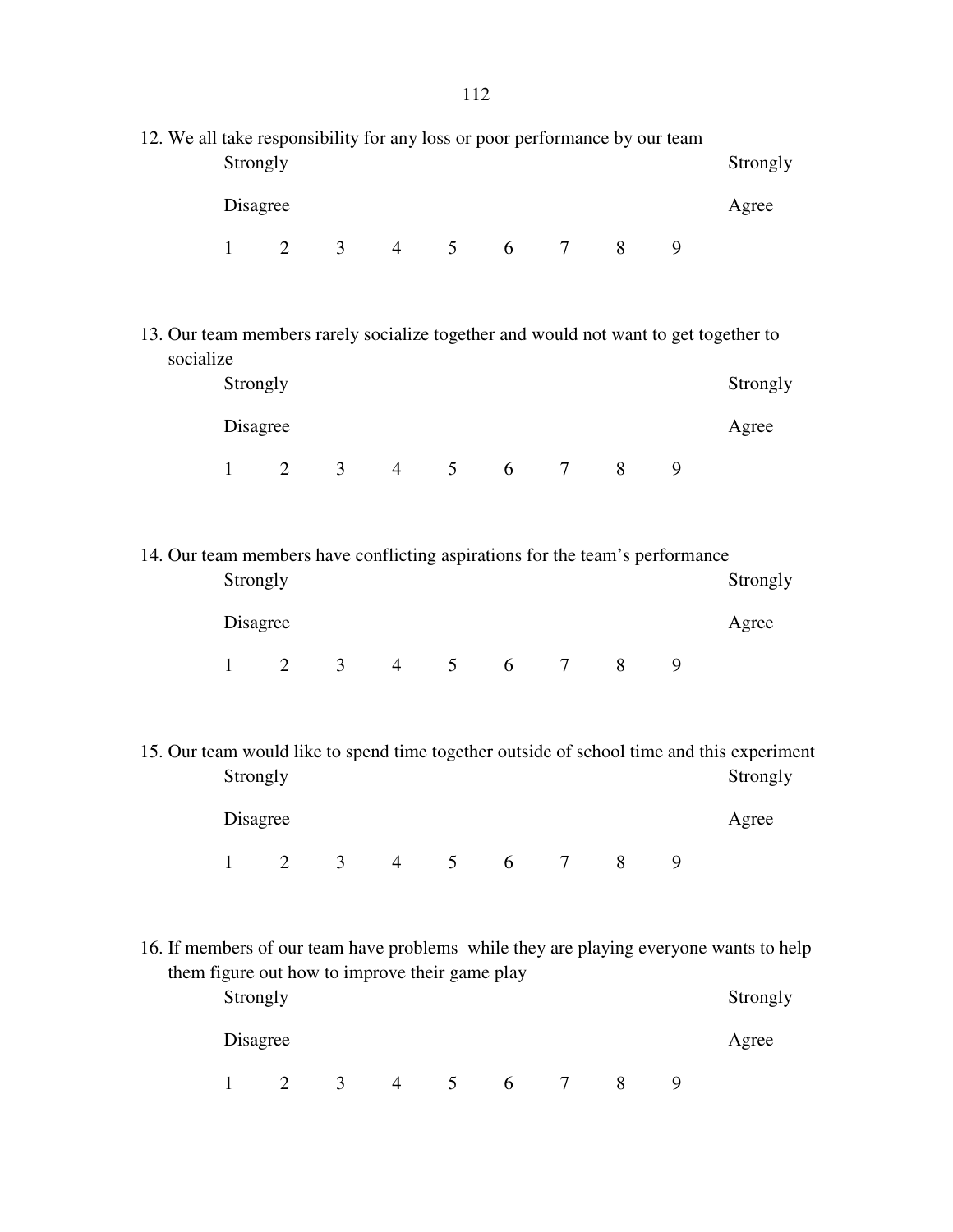|          |  |           |  |  | 17. Members of our team do not or will not hang out together outside of this experiment time |
|----------|--|-----------|--|--|----------------------------------------------------------------------------------------------|
| Strongly |  |           |  |  | Strongly                                                                                     |
|          |  |           |  |  |                                                                                              |
| Disagree |  |           |  |  | Agree                                                                                        |
|          |  |           |  |  |                                                                                              |
|          |  | 3 4 5 6 7 |  |  |                                                                                              |

18. Members of our team do not communicate freely about each other's video game play abilities during game play

| Strongly |   |   |   |  | Strongly |
|----------|---|---|---|--|----------|
| Disagree |   |   |   |  | Agree    |
|          | ≺ | 4 | 6 |  |          |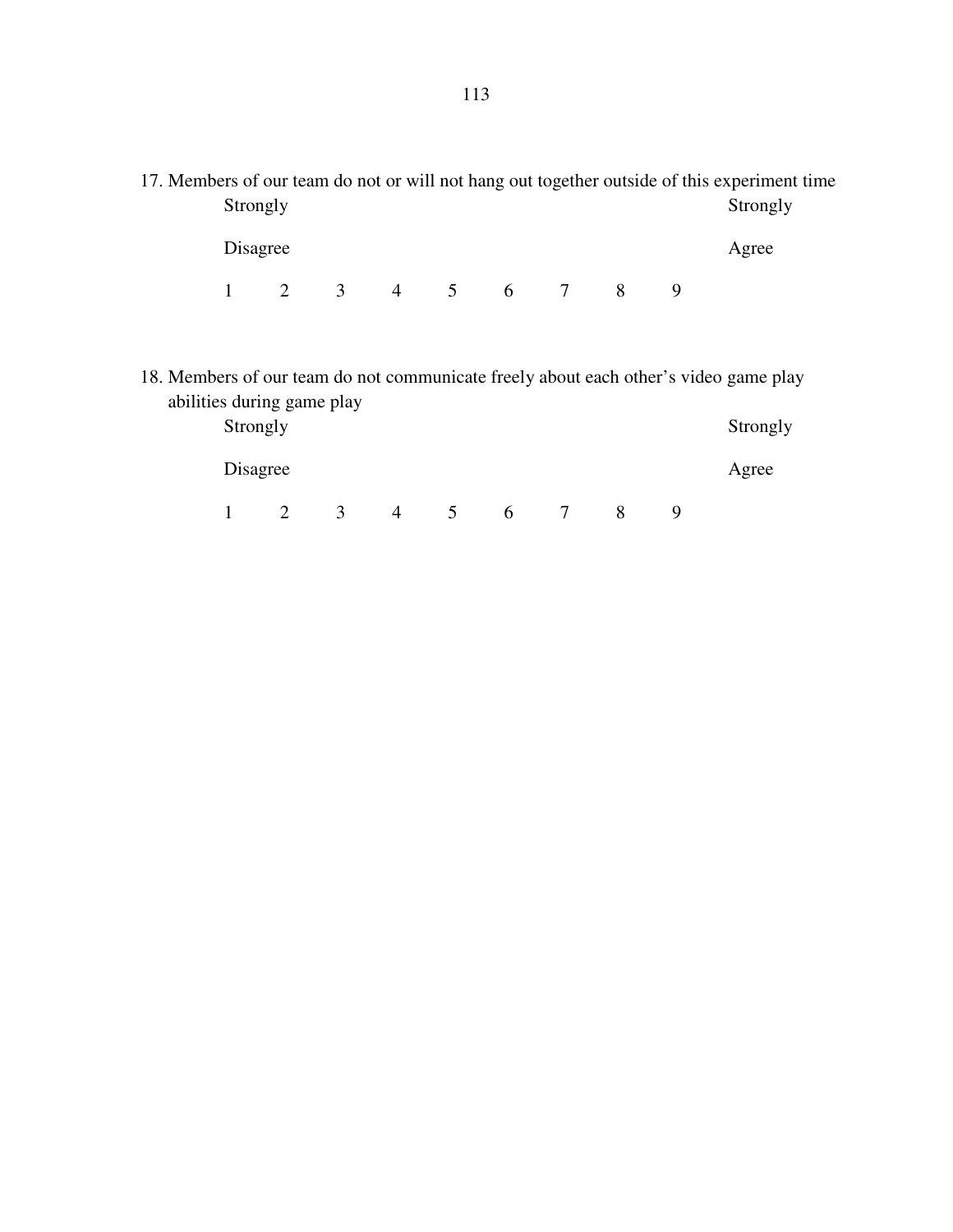# APPENDIX G: MODIFIED GEQ POSTTEST

|                                                                                   |                                                                       |                |   |                                 |                |                |                 |        |   | The Group Environment Questionnaire (Post Test) Subject # ______________________                  |
|-----------------------------------------------------------------------------------|-----------------------------------------------------------------------|----------------|---|---------------------------------|----------------|----------------|-----------------|--------|---|---------------------------------------------------------------------------------------------------|
|                                                                                   |                                                                       |                |   |                                 |                |                |                 |        |   | Before taking this survey you should have spent 5 minutes just getting to know a little bit about |
| each team member (i.e. Hobbies, favorite video games, work, school, etc.)         |                                                                       |                |   |                                 |                |                |                 |        |   |                                                                                                   |
|                                                                                   |                                                                       |                |   |                                 |                |                |                 |        |   | Before taking this survey, for 5 minutes discuss any strategies for how you will play the video   |
| game in order to achieve the best performance                                     |                                                                       |                |   |                                 |                |                |                 |        |   |                                                                                                   |
| Average number of hours you play video games a week: ____________________________ |                                                                       |                |   |                                 |                |                |                 |        |   |                                                                                                   |
| Have you played Halo 3 before:                                                    |                                                                       |                |   |                                 | Yes            | N <sub>0</sub> |                 |        |   |                                                                                                   |
| In your opinion, what is your Halo 3 skill level:                                 |                                                                       |                |   |                                 |                |                | Easy            | Medium |   | Hard                                                                                              |
| Please respond by checking a numerical response for each question.                |                                                                       |                |   |                                 |                |                |                 |        |   |                                                                                                   |
|                                                                                   | 1. I do not enjoy being a part of the social interaction of this team |                |   |                                 |                |                |                 |        |   |                                                                                                   |
|                                                                                   | Strongly                                                              |                |   |                                 |                |                |                 |        |   | Strongly                                                                                          |
|                                                                                   | Disagree                                                              |                |   |                                 |                |                |                 |        |   | Agree                                                                                             |
|                                                                                   |                                                                       |                |   | $1 \t2 \t3 \t4 \t5 \t6 \t7 \t8$ |                |                |                 |        | 9 |                                                                                                   |
|                                                                                   |                                                                       |                |   |                                 |                |                |                 |        |   |                                                                                                   |
|                                                                                   |                                                                       |                |   |                                 |                |                |                 |        |   | 2. I am not happy with my level of participation within the video game play and what              |
|                                                                                   | my responsibilities are during the game<br>Strongly                   |                |   |                                 |                |                |                 |        |   | Strongly                                                                                          |
|                                                                                   | Disagree                                                              |                |   |                                 |                |                |                 |        |   | Agree                                                                                             |
|                                                                                   | $\mathbf{1}$                                                          | $\overline{2}$ | 3 | $\overline{4}$                  | 5 <sup>5</sup> | 6              | $7\overline{ }$ | 8      | 9 |                                                                                                   |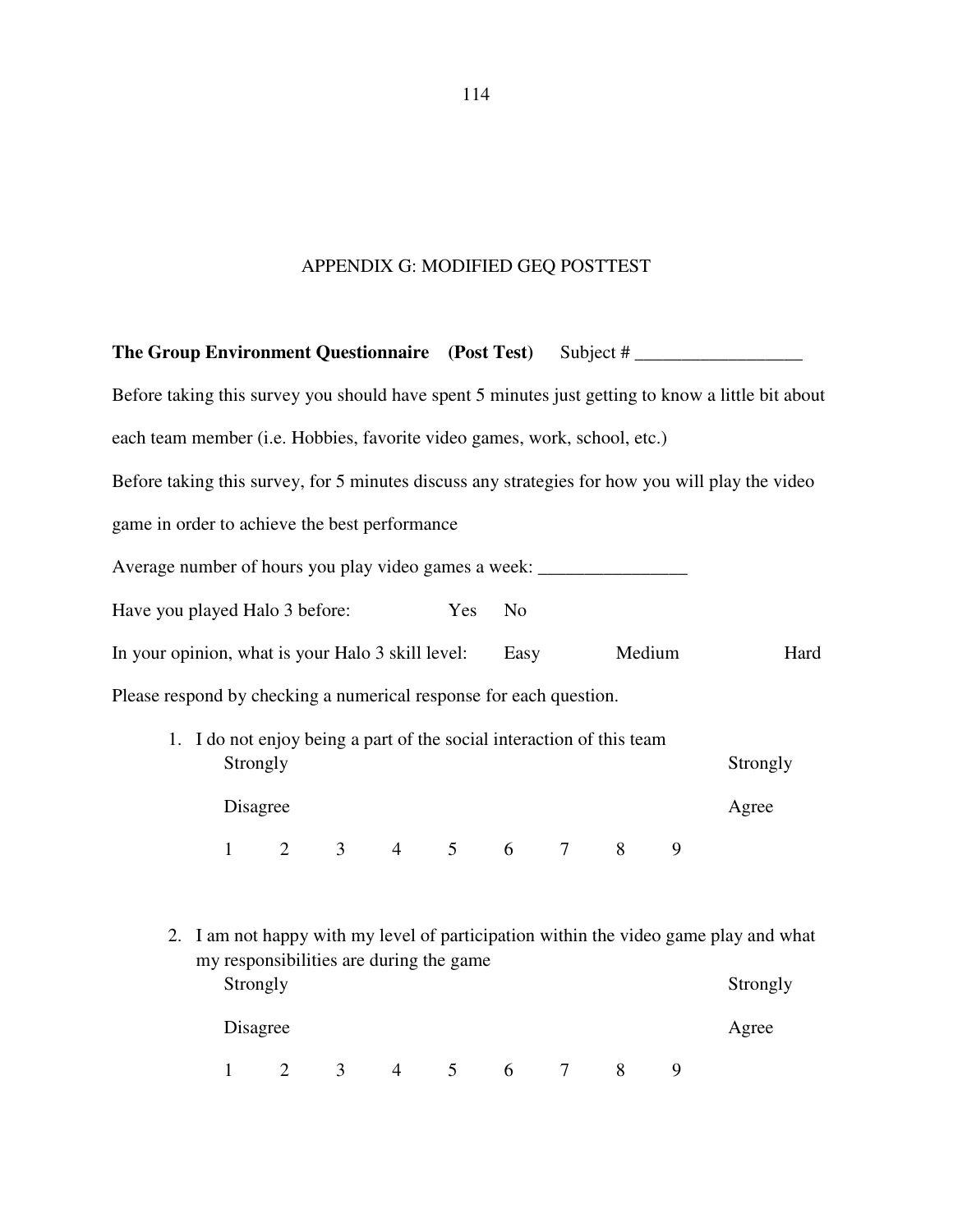3. I am not going to miss the members of this team when this video game play ends Strongly Strongly Strongly Disagree Agree 1 2 3 4 5 6 7 8 9 4. I am unhappy with my team's level of desire to do well in this video game Strongly Strongly Strongly Disagree Agree 2 2 3 4 5 6 7 8 9 5. I consider some members on this team my friends Strongly Strongly Strongly Disagree Agree 1 2 3 4 5 6 7 8 9 6. This team does not give me enough opportunities to improve my video game play skills Strongly Strongly Strongly Strongly Strongly Strongly Strongly Strongly Strongly Strongly Strongly Strongly Strongly Strongly Strongly Strongly Strongly Strongly Strongly Strongly Strongly Strongly Strongly Strongly Strong Disagree Agree 1 2 3 4 5 6 7 8 9 7. I enjoy playing video games with other people more than with this team Strongly Strongly Strongly Strongly Strongly Strongly Strongly Strongly Strongly Strongly Strongly Strongly Strongly Strongly Strongly Strongly Strongly Strongly Strongly Strongly Strongly Strongly Strongly Strongly Strong Disagree Agree 1 2 3 4 5 6 7 8 9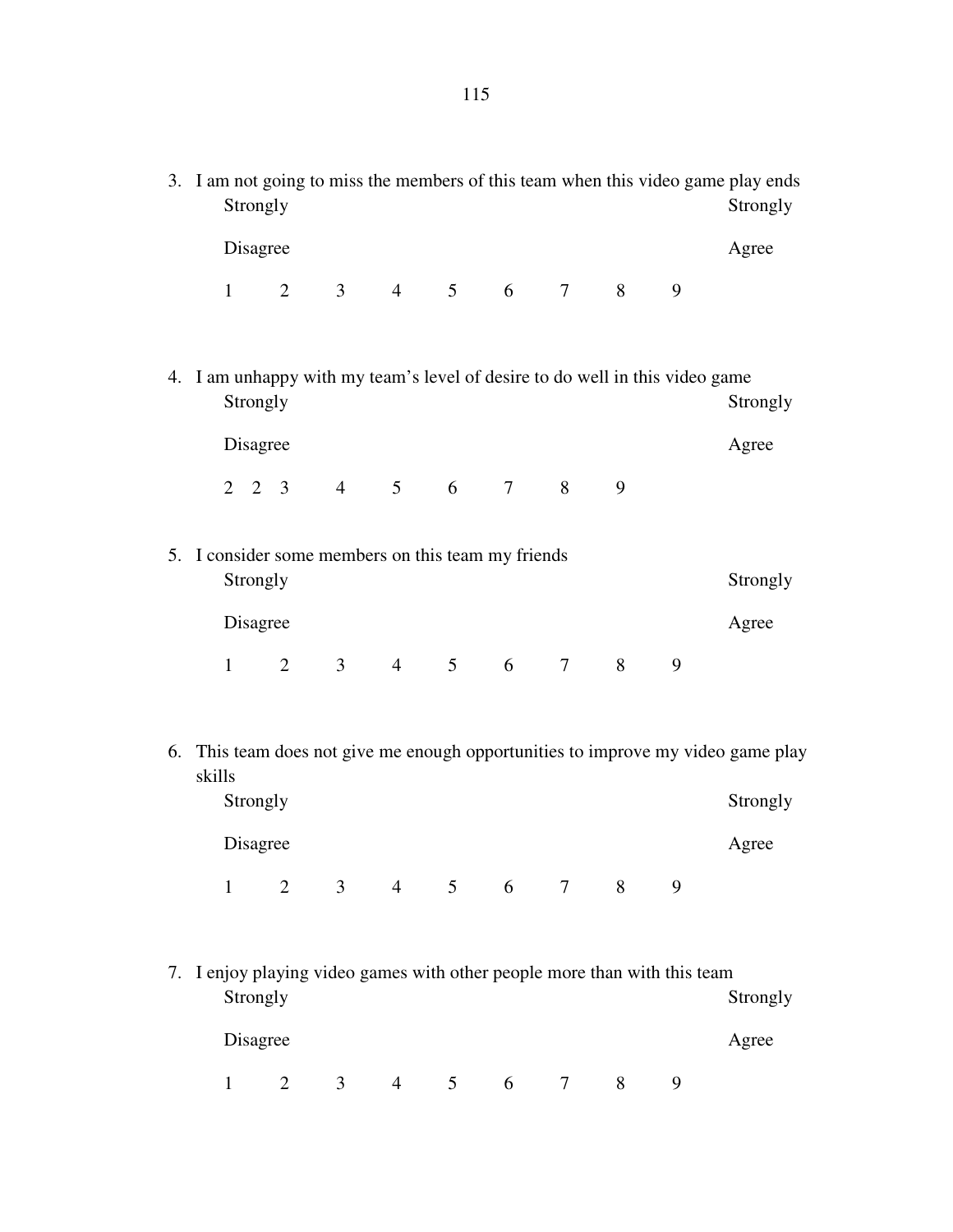- 8. I do not like the style of how this team plays this video game Strongly Strongly Strongly Disagree Agree 1 2 3 4 5 6 7 8 9 9. For me, this team is could become or is one of the most important social groups to which I belong Strongly Strongly Strongly Strongly Strongly Strongly Strongly Strongly Strongly Strongly Strongly Strongly Strongly Strongly Strongly Strongly Strongly Strongly Strongly Strongly Strongly Strongly Strongly Strongly Strong Disagree Agree 1 2 3 4 5 6 7 8 9 10. Our team is united in trying to reach its goals and performance in playing this game Strongly Strongly Strongly Disagree Agree 1 2 3 4 5 6 7 8 9
- 11. Members of our team would rather go out on their own and play rather than get together as a team and play Strongly Strongly Strongly

Disagree Agree

|  |  |  | $1 \t2 \t3 \t4 \t5 \t6 \t7 \t8 \t9$ |  |
|--|--|--|-------------------------------------|--|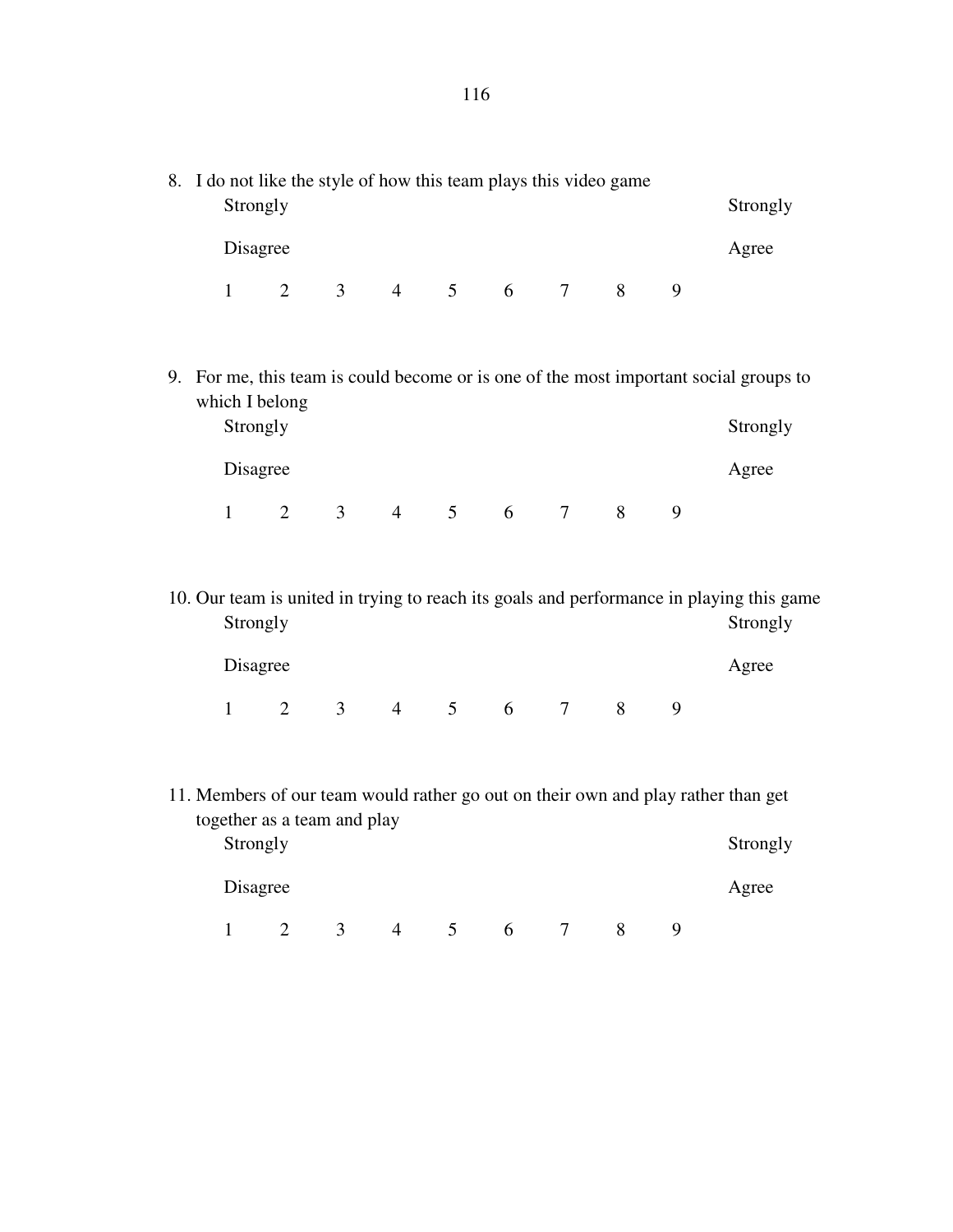|                                                                                                                           | 12. We all take responsibility for any loss or poor performance by our team<br>Strongly<br>Strongly |                                                                                |   |   |                |   |   |   |   |                                                                                                    |  |
|---------------------------------------------------------------------------------------------------------------------------|-----------------------------------------------------------------------------------------------------|--------------------------------------------------------------------------------|---|---|----------------|---|---|---|---|----------------------------------------------------------------------------------------------------|--|
|                                                                                                                           | Disagree                                                                                            |                                                                                |   |   |                |   |   |   |   | Agree                                                                                              |  |
|                                                                                                                           | $\mathbf{1}$                                                                                        | $\overline{2}$                                                                 |   |   | 3 4 5 6 7 8    |   |   |   | 9 |                                                                                                    |  |
| 13. Our team members rarely socialize together and would not want to get together to<br>socialize<br>Strongly<br>Strongly |                                                                                                     |                                                                                |   |   |                |   |   |   |   |                                                                                                    |  |
|                                                                                                                           | Disagree                                                                                            |                                                                                |   |   |                |   |   |   |   | Agree                                                                                              |  |
|                                                                                                                           | $\mathbf{1}$                                                                                        | $\overline{2}$                                                                 |   |   | 3 4 5 6 7 8    |   |   |   | 9 |                                                                                                    |  |
|                                                                                                                           |                                                                                                     |                                                                                |   |   |                |   |   |   |   |                                                                                                    |  |
|                                                                                                                           | Strongly                                                                                            | 14. Our team members have conflicting aspirations for the team's performance   |   |   |                |   |   |   |   | Strongly                                                                                           |  |
|                                                                                                                           | Disagree                                                                                            |                                                                                |   |   |                |   |   |   |   | Agree                                                                                              |  |
|                                                                                                                           | $1 \quad \Box$                                                                                      | $\overline{2}$                                                                 |   |   | 3 4 5 6 7 8    |   |   |   | 9 |                                                                                                    |  |
|                                                                                                                           | experiment                                                                                          | 15. Our team would like to spend time together outside of school time and this |   |   |                |   |   |   |   |                                                                                                    |  |
|                                                                                                                           | Strongly                                                                                            |                                                                                |   |   |                |   |   |   |   | Strongly                                                                                           |  |
|                                                                                                                           | Disagree                                                                                            |                                                                                |   |   |                |   |   |   |   | Agree                                                                                              |  |
|                                                                                                                           | $\mathbf{1}$                                                                                        | $\overline{2}$                                                                 |   |   | 3 4 5 6 7      |   |   | 8 | 9 |                                                                                                    |  |
|                                                                                                                           | Strongly                                                                                            | them figure out how to improve their game play                                 |   |   |                |   |   |   |   | 16. If members of our team have problems while they are playing everyone wants to help<br>Strongly |  |
|                                                                                                                           | Disagree                                                                                            |                                                                                |   |   |                |   |   |   |   | Agree                                                                                              |  |
|                                                                                                                           | 1                                                                                                   | 2                                                                              | 3 | 4 | 5 <sup>5</sup> | 6 | 7 | 8 | 9 |                                                                                                    |  |